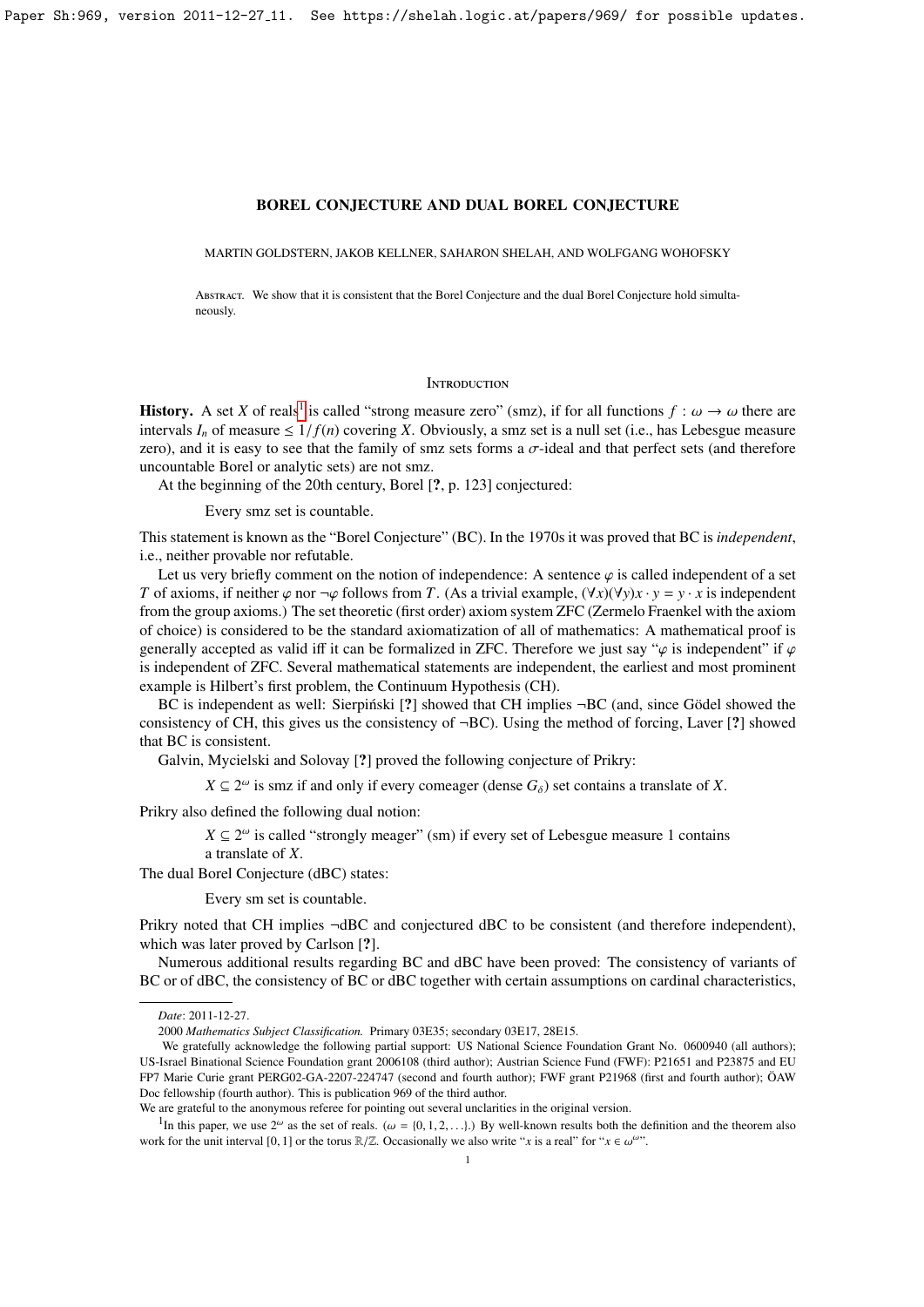etc. See [?, Ch. 8] for several of these results. In this paper, we prove the consistency (and therefore independence) of BC+dBC (i.e., consistently BC and dBC hold simultaneously).

The problem. The obvious first attempt to force BC+dBC is to somehow combine Laver's and Carlson's constructions. However, there are strong obstacles:

Laver's construction is a countable support iteration of Laver forcing. The crucial points are:

• Adding a Laver real makes every old uncountable set *X* non-smz.

• And this set *X* remains non-smz after another forcing *P*, provided that *P* has the "Laver property". So we can start with CH and use a countable support iteration of Laver forcing of length  $\omega_2$ . In the final model, every set *X* of reals of size  $\aleph_1$  already appeared at some stage  $\alpha < \omega_2$  of the iteration; the next Laver real makes *X* non-smz, and the rest of the iteration (as it is a countable support iteration of proper forcings with the Laver property) has the Laver property, and therefore *X* is still non-smz in the final model.

Carlson's construction on the other hand adds  $\omega_2$  many Cohen reals in a finite support iteration (or equivalently: finite support product). The crucial points are:

- A Cohen real makes every old uncountable set *X* non-sm.
- And this set *X* remains non-sm after another forcing *P*, provided that *P* has precaliber  $\aleph_1$ .

So we can start with CH, and use more or less the same argument as above: Assume that *X* appears at  $\alpha < \omega_2$ . Then the next Cohen makes *X* non-sm. It is enough to show that *X* remains non-sm at all subsequent stages  $\beta < \omega_2$ . This is guaranteed by the fact that a finite support iteration of Cohen reals of length  $< \omega_2$  has precaliber  $\aleph_1$ .

So it is unclear how to combine the two proofs: A Cohen real makes all old sets smz, and it is easy to see that whenever we add Cohen reals cofinally often in an iteration of length, say,  $\omega_2$ , all sets of any intermediate extension will be smz, thus violating BC. So we have to avoid Cohen reals, $<sup>2</sup>$  $<sup>2</sup>$  $<sup>2</sup>$  which also</sup> implies that we cannot use finite support limits in our iterations. So we have a problem even if we find a replacement for Cohen forcing in Carlson's proof that makes all old uncountable sets *X* non-sm and that does not add Cohen reals: Since we cannot use finite support, it seems hopeless to get precaliber  $\aleph_1$ , an essential requirement to keep *X* non-sm.

Note that it is the *proofs* of BC and dBC that are seemingly irreconcilable; this is not clear for the models. Of course Carlson's model, i.e., the Cohen model, cannot satisfy BC, but it is not clear whether maybe already the Laver model could satisfy dBC. (It is even still open whether a single Laver forcing makes every old uncountable set non-sm.) Actually, Bartoszynski and Shelah [?] proved that the Laver model does satisfy the following weaker variant of dBC (note that the continuum has size  $\aleph_2$  in the Laver model):

Every sm set has size less than the continuum.

In any case, it turns out that one *can* reconcile Laver's and Carlson's proof, by "mixing" them "generically", resulting in the following theorem:

Theorem. *If ZFC is consistent, then ZFC*+*BC*+*dBC is consistent.*

Prerequisites. To understand anything of this paper, the reader

- should have some experience with finite and countable support iteration, proper forcing,  $\aleph_2$ -cc, σ-closed, etc.,
- should know what a quotient forcing is,
- should have seen some preservation theorem for proper countable support iteration,
- should have seen some tree forcings (such as Laver forcing).

To understand everything, additionally the following is required:

- The "case A" preservation theorem from [?], more specifically we build on the proof of [?] (or [?]).
- In particular, some familiarity with the property "preservation of randoms" is recommended. We will use the fact that random and Laver forcing have this property.
- We make some claims about (a rather special case of) ord-transitive models in Section ??. The readers can either believe these claims, or check them themselves (by some rather straightforward proofs), or look up the proofs (of more general settings) in [?] or [?].

<span id="page-1-0"></span><sup>&</sup>lt;sup>2</sup>An iteration that forces dBC without adding Cohen reals was given in [?], using non-Cohen oracle-cc.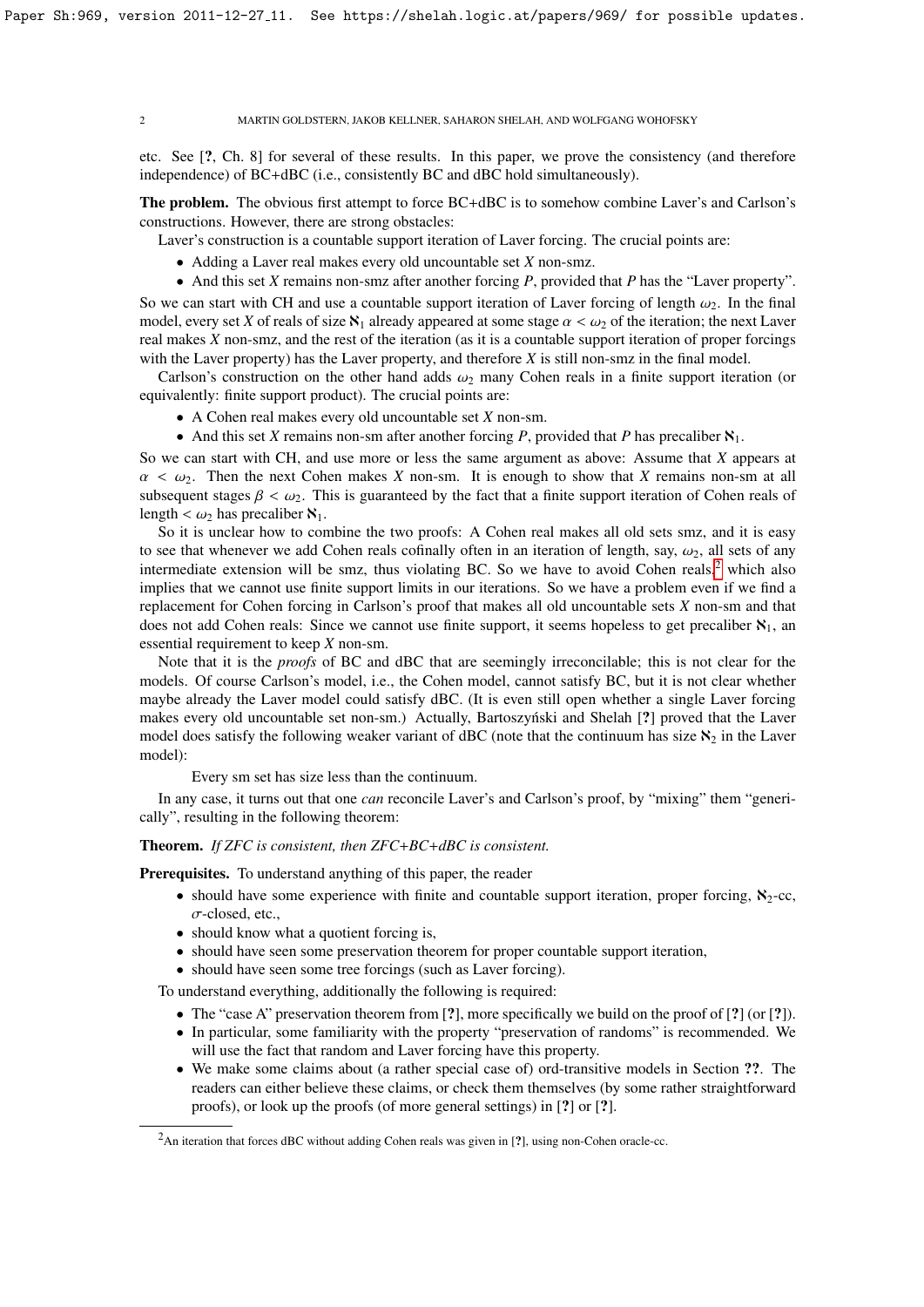From the theory of strong measure zero and strongly meager, we only need the following two results (which are essential for our proofs of BC and dBC, respectively):

- Pawlikowski's result from [?] (which we quote as Theorem ?? below), and
- Theorem 8 of Bartoszyński and Shelah's [?] (which we quote as Lemma ??).

We do not need any other results of Bartoszynski and Shelah's paper [?]; in particular we do not use the notion of non-Cohen oracle-cc (introduced in [?]); and the reader does not have to know the original proofs of Con(BC) and Con(dBC), by Laver and Carlson, respectively.

The third author claims that our construction is more or less the same as a non-Cohen oracle-cc construction, and that the extended version presented in [?] is even closer to our preparatory forcing.

Notation and some basic facts on forcing, strongly meager (sm) and strong measure zero (smz) sets. We call a lemma "Fact" if we think that no proof is necessary — either because it is trivial, or because it is well known (even without a reference), or because we give an explicit reference to the literature.

Stronger conditions in forcing notions are smaller, i.e.,  $q \leq p$  means that *q* is stronger than *p*.

Let  $P \subseteq O$  be forcing notions. (As usual, we abuse notation by not distinguishing between the underlying set and the quasiorder on it.)

- For  $p_1, p_2 \in P$  we write  $p_1 \perp_P p_2$  for " $p_1$  and  $p_2$  are incompatible". Otherwise we write  $p_1 \parallel_P p_2$ . (We may just write  $\perp$  or  $\parallel$  if *P* is understood.)
- $q \leq^* p$  (or:  $q \leq^* p$ ) means that *q* forces that *p* is in the generic filter, or equivalently that every  $q' \leq q$  is compatible with *p*. And  $q = \nvert p$  means  $q \leq \nvert p \wedge p \leq \nvert q$ .
- *P* is separative, if  $\leq$  is the same as  $\leq^*$ , or equivalently, if for all  $q \leq p$  with  $q \neq p$  there is an  $r \leq p$ incompatible with  $q$ . Given any  $P$ , we can define its "separative quotient"  $Q$  by first replacing (in *P*)  $\leq$  by  $\leq^*$  and then identifying elements *p*, *q* whenever *p* = \* *q*. Then *Q* is separative and forcing equivalent to *P* equivalent to *P*.
- "*P is a subforcing of Q*" means that the relation ≤*<sup>P</sup>* is the restriction of ≤*<sup>Q</sup>* to *P*.
- "*P is an incompatibility-preserving subforcing of Q*" means that *P* is a subforcing of *Q* and that *p*<sub>1</sub> ⊥*P p*<sub>2</sub> iff *p*<sub>1</sub> ⊥*Q p*<sub>2</sub> for all *p*<sub>1</sub>, *p*<sub>2</sub> ∈ *P*.

Let additionally *M* be a countable transitive<sup>[3](#page-2-0)</sup> model (of a sufficiently large subset of ZFC) containing *P*.

- "*P* is an *M*-complete subforcing of *Q*" (or:  $P \leq_M Q$ ) means that *P* is a subforcing of *Q* and: if  $A \subseteq P$ is in *M* a maximal antichain, then it is a maximal antichain of  $Q$  as well. (Or equivalently: *P* is an incompatibility-preserving subforcing of *Q* and every predense subset of *P* in *M* is predense in *Q*.) Note that this means that every *Q*-generic filter *G* over *V* induces a *P*-generic filter over *M*, namely  $G^M := G \cap P$  (i.e., every maximal antichain of *P* in *M* meets  $G \cap P$  in exactly one point). In particular, we can interpret a *P*-name  $\tau$  in *M* as a *Q*-name. More exactly, there is a *Q*-name  $\tau'$ <br>such that  $\tau'(G) = \tau(G^M)$  for all *Q*-generic filters *G*. We will usually just identify  $\tau$  and  $\tau'$ such that  $\tau' [G] = \tau [G^M]$  for all *Q*-generic filters *G*. We will usually just identify  $\tau$  and  $\tau'$ .<br>Analogously if  $P \in M$  and  $i : P \to O$  is a function, then *i* is called an *M*-complete embed
- Analogously, if  $P \in M$  and  $i : P \to Q$  is a function, then *i* is called an *M*-complete embedding if it preserves ≤ (or at least ≤<sup>\*</sup>) and ⊥ and moreover: If  $A \in M$  is predense in *P*, then *i*[*A*] is predense in *Q*.

There are several possible characterizations of sm ("strongly meager") and smz ("strong measure zero") sets; we will use the following as definitions:

A set *X* is not sm if there is a measure 1 set into which *X* cannot be translated; i.e., if there is a null set *Z* such that  $(X + t) \cap Z \neq \emptyset$  for all reals *t*, or, in other words,  $Z + X = 2^{\omega}$ . To summarize:

(0.1) *X* is *not* sm iff there is a Lebesgue null set *Z* such that  $Z + X = 2^{\omega}$ .

We will call such a *Z* a "witness" for the fact that *X* is not sm (or say that *Z* witnesses that *X* is not sm). The following theorem of Pawlikowski [?] is central for our proof<sup>[4](#page-2-1)</sup> that BC holds in our model:

**Theorem 0.2.** *X* ⊆  $2^\omega$  *is smz iff X* + *F is null for every closed null set F*. *Moreover, for every dense*  $G_{\delta}$  *set H we can construct (in an absolute way) a closed null set F such that for every*  $X \subseteq 2^{\omega}$  *with*  $X + F$  *null there is*  $t \in 2^{\omega}$  *with*  $t + X \subseteq H$ .

<span id="page-2-1"></span><span id="page-2-0"></span><sup>&</sup>lt;sup>3</sup>We will also use so-called ord-transitive models, as defined in Section ??.

<sup>&</sup>lt;sup>4</sup>We thank Tomek Bartoszyński for pointing out Pawlikowski's result to us, and for suggesting that it might be useful for our proof.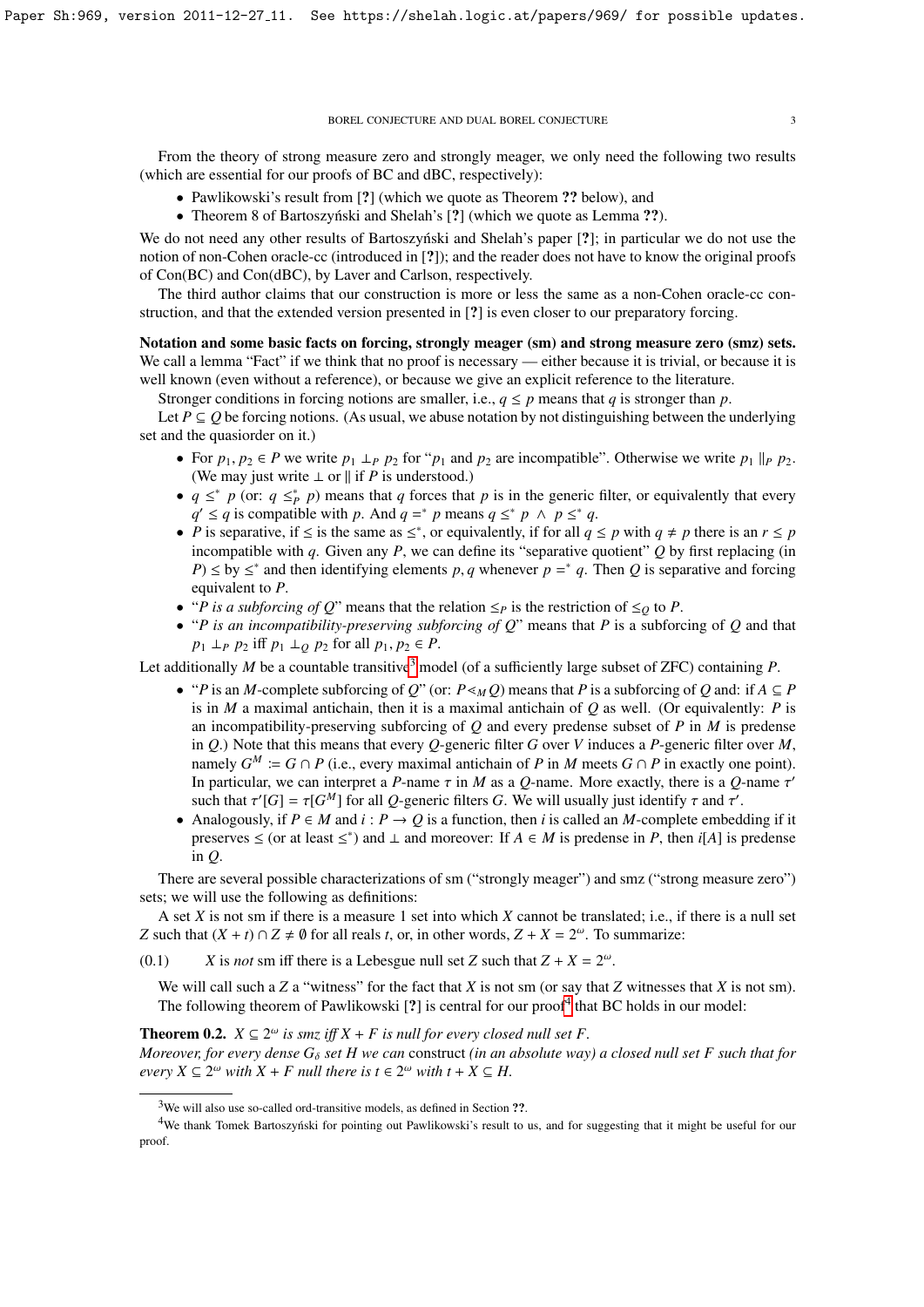In particular, we get:

 $(X, 3)$  *X* is *not* smz iff there is a closed null set *F* such that  $X + F$  has positive outer Lebesgue measure.

Again, we will say that the closed null set *F* "witnesses" that *X* is not smz (or call *F* a witness for this fact).

#### Annotated contents.

Section ??, p. ??: We introduce the family of ultralaver forcing notions and prove some properties.

- Section ??, p. ??: We introduce the family of Janus forcing notions and prove some properties.
- Section ??, p. ??: We define ord-transitive models and mention some basic properties. We define the "almost finite" and "almost countable" support iteration over a model. We show that in many respects they behave like finite and countable support, respectively.
- Section ??, p. ??: We introduce the preparatory forcing notion  $\mathbb R$  which adds a generic forcing iteration  $\bar{P}$ .
- Section ??, p. ??: Putting everything together, we show that  $\mathbb{R} * \mathbf{P}_{\omega_2}$  forces BC+dBC, i.e., that an un-<br>countries *V* is not beginning to get the under the examples *V*  $\in$  *V* and then introduce countable *X* is neither smz nor sm. We show this under the assumption  $X \in V$ , and then introduce a factorization of  $\mathbb{R} * \bar{P}$  that this assumption does not result in loss of generality.

Section ??, p. ??: We briefly comment on alternative ways some notions could be defined.

An informal overview of the proof, including two illustrations, can be found at [http://arxiv.org/](http://arxiv.org/abs/1112.4424/) [abs/1112.4424/](http://arxiv.org/abs/1112.4424/).

# 1. Ultralaver forcing

In this section, we define the family of *ultralaver forcings*  $L_{\bar{D}}$ , variants of Laver forcing which depend on a system *D* of ultrafilters.

In the rest of the paper, we will use the following properties of  $L<sub>D</sub>$ . (And we will use *only* these properties. So readers who are willing to take these properties for granted could skip to Section ??.)

(1)  $\mathbb{L}_{\bar{D}}$  is  $\sigma$ -centered, hence ccc.

(This is Lemma ??.) (2)  $\mathbb{L}_{\bar{D}}$  is separative.

(This is Lemma ??.)

(3) *Ultralaver kills smz*: There is a canonical  $\mathbb{L}_{\tilde{D}}$ -name  $\bar{\ell}$  for a fast growing real in  $\omega^{\omega}$  called the ultralaver real. From this real we can define (in an absolute way) a closed null set *F* such tha ultralaver real. From this real, we can define (in an absolute way) a closed null set  $F$  such that  $X + F$  is positive for all uncountable *X* in *V* (and therefore *F* witnesses that *X* is not smz, according to Theorem ??).

(This is Corollary ??.)

- (4) Whenever *X* is uncountable, then  $\mathbb{L}_{\bar{D}}$  forces that *X* is not "thin". (This is Corollary ??.)
- (5) If  $(M, \epsilon)$  is a countable model of ZFC<sup>∗</sup> and if  $\mathbb{L}_{\bar{D}^M}$  is an ultralaver forcing in *M*, then for any ultrafilter system  $\bar{D}$  extending  $\bar{D}^M \mathbb{I}_{\epsilon}$  is an *M*-complete subforcing of the ultralaver f ultrafilter system  $\bar{D}$  extending  $\bar{D}^M$ , L<sub> $\bar{D}^M$ </sub> is an *M*-complete subforcing of the ultralaver forcing L<sub> $\bar{D}$ </sub>. (This is Lemma ??.)

Moreover, the real  $\bar{\ell}$  of item (??) is so "canonical" that we get: If (in *M*)  $\bar{\ell}^M$  is the  $\mathbb{L}_{\bar{D}^M}$ -name for the  $\mathbb{L}_{\bar{D}^M}$ -name for the  $\mathbb{L}_{\bar{D}^M}$  and if  $H$  is  $\mathbb{L}_{\bar{D}^M}$ -generic real, the  $\mathbb{L}_{\bar{D}^M}$ -generic real, and if (in *V*)  $\bar{\ell}$  is the  $\mathbb{L}_{\bar{D}}$ -name for the  $\mathbb{L}_{\bar{D}}$ -generic real, and if *H* is  $\mathbb{L}_{\bar{D}}$ -generic<br>over *V* and thus *H<sup>M</sup>* :- *H*  $\cap$   $\mathbb{L}_{\bar{D}}$  is the induce over *V* and thus  $H^M := H \cap \mathbb{L}_{\bar{D}^M}$  is the induced  $\mathbb{L}_{\bar{D}^M}$ -generic filter over *M*, then  $\bar{\ell}[H]$  is equal to  $\bar{\ell}^M[H^M]$  $\bar{\ell}^M [H^M].$ 

Since the closed null set *F* is constructed from  $\bar{\ell}$  in an absolute way, the same holds for *F*, i.e., the Borel codes *F*[*H*] and *F*[*H<sup>M</sup>*] are the same Borel codes  $F[H]$  and  $F[H^M]$  are the same.

(6) Moreover, given *M* and  $\mathbb{L}_{\tilde{D}^M}$  as above, and a random real *r* over *M*, we can choose  $\tilde{D}$  extending  $\bar{D}^M$  such that  $\mathbb{L}_{\bar{D}}$  forces that randomness of *r* is preserved (in a strong way that can be preserved in a countable support iteration).

(This is Lemma ??.)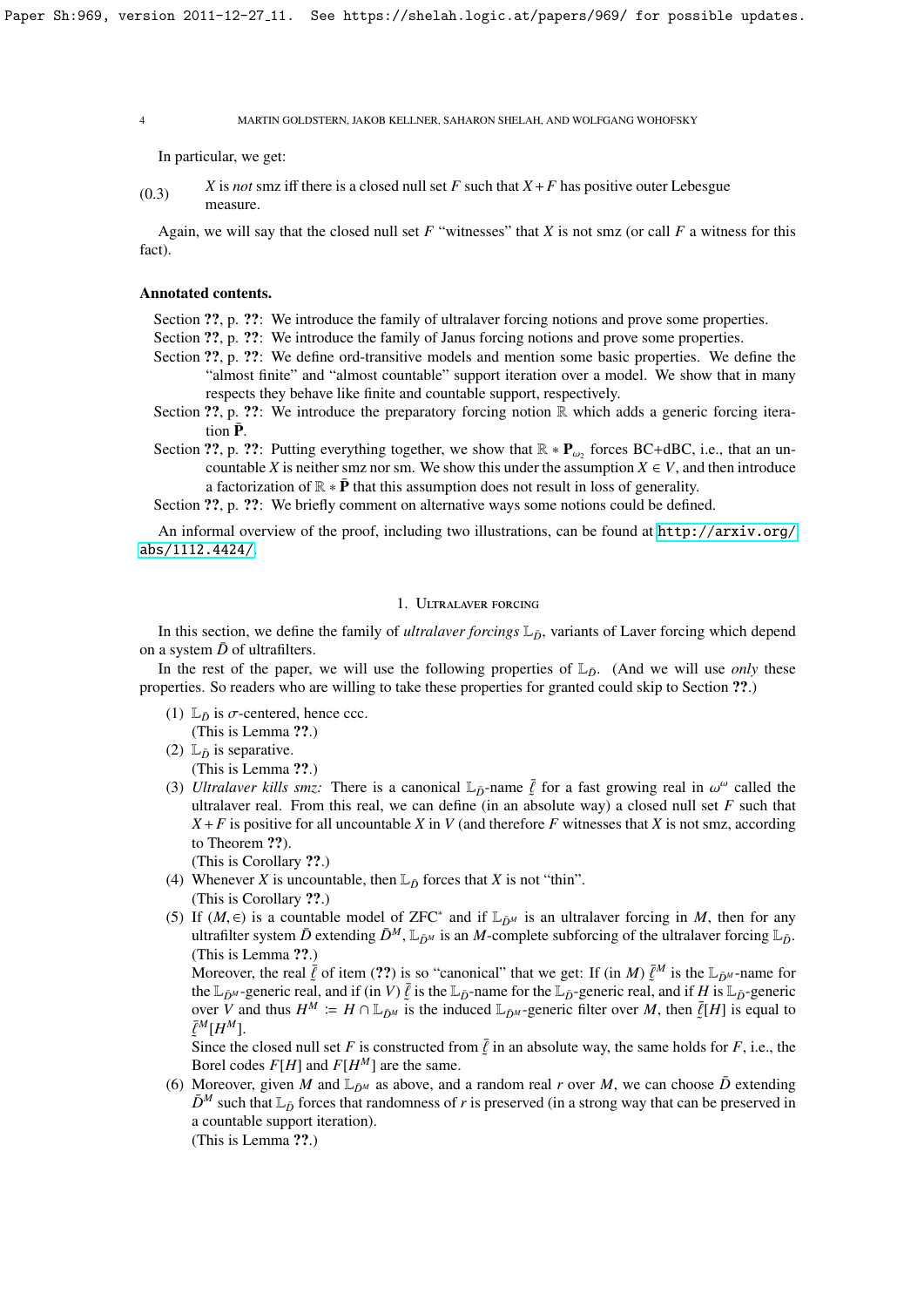#### 1.A. Definition of ultralaver.

Notation. We use the following fairly standard notation:

A *tree* is a nonempty set  $p \subseteq \omega^{\lt \omega}$  which is closed under initial segments and has no maximal elements.<sup>[5](#page-4-0)</sup> The elements ("nodes") of a tree are partially ordered by  $\subseteq$ .

For each sequence  $s \in \omega^{\leq \omega}$  we write lh(*s*) for the length of *s*.<br>For any tree  $n \in \omega^{\leq \omega}$  and any  $s \in n$  we write succ (*s*) for one

For any tree  $p \subseteq \omega^{\leq \omega}$  and any  $s \in p$  we write succ<sub>p</sub>(*s*) for one of the following two sets:

 ${k \in \omega : s^k \in p}$  or  ${t \in p : (\exists k \in \omega) \ t = s^k}$ 

and we rely on the context to help the reader decide which set we mean.

A *branch* of *p* is either of the following:

- A function  $f: \omega \to \omega$  with  $f \upharpoonright n \in p$  for all  $n \in \omega$ .
- A maximal chain in the partial order  $(p, \subseteq)$ . (As our trees do not have maximal elements, each such chain *C* determines a branch  $\bigcup C$  in the first sense, and conversely.)

We write [*p*] for the set of all branches of *p*.

For any tree  $p \subseteq \omega^{\leq \omega}$  and any  $s \in p$  we write  $p^{[s]}$  for the set  $\{t \in p : t \supseteq s \text{ or } t \subseteq s\}$ , and we write [s] for either of the following sets:

$$
\{t \in p : s \subseteq t\} \text{ or } \{x \in [p] : s \subseteq x\}.
$$

The stem of a tree *p* is the shortest  $s \in p$  with  $|\text{succ}_p(s)| > 1$ . (The trees we consider will never be notes i.e. will always have finite stems) branches, i.e., will always have finite stems.)

# **Definition 1.1.** • For trees *q*, *p* we write  $q \leq p$  if  $q \subseteq p$  ("*q* is stronger than *p*"), and we say that "*q is a pure extension of p*" ( $q \leq_0 p$ ) if  $q \leq p$  and stem( $q$ ) = stem( $p$ ).

- A filter system  $\bar{D}$  is a family  $(D_s)_{s \in \omega^{\leq \omega}}$  of filters on  $\omega$ . (All our filters will contain the Fréchet filter of cofinite sets.) We write  $D_s^+$  for the collection of  $D_s$ -positive sets (i.e., sets whose complement is not in  $D_s$ ).
- We define  $\mathbb{L}_{\bar{D}}$  to be the set of all trees *p* such that succ<sub>*p*</sub>(*t*)  $\in D_t^+$  for all  $t \in p$  above the stem.
- The generic filter is determined by the generic branch  $\bar{\ell} = (\ell_i)_{i \in \omega} \in \omega^\omega$ , called the *generic real*:<br> $\bar{\ell} = (\bar{\ell}_i)_{i \in \omega} \in \omega^\omega$ , called the *generic real*:  $\{\bar{\ell}\} = \bigcap_{p \in G} [p]$  or equivalently,  $\bar{\ell} = \bigcup_{p \in G}$  stem(*p*).
- An ultrafilter system is a filter system consisting of ultrafilters. (Since all our filters contain the Fréchet filter, we only consider nonprincipal ultrafilters.)
- An *ultralaver forcing* is a forcing  $L_{\tilde{D}}$  defined from an ultrafilter system. The generic real for an ultralaver forcing is also called the *ultralaver real*.

Recall that a forcing notion  $(P, \leq)$  is  $\sigma$ -centered if  $P = \bigcup_n P_n$ , where for all  $n, k \in \omega$  and for all  $n, k \in \omega$  $p_1, \ldots, p_k \in P_n$  there is  $q \leq p_1, \ldots, p_k$ .

**Lemma 1.2.** All ultralaver forcings  $L_{\bar{D}}$  are  $\sigma$ -centered (hence ccc).

*Proof.* Every finite set of conditions sharing the same stem has a common lower bound. □

**Lemma 1.3.**  $\mathbb{L}_{\bar{D}}$  *is separative.*<sup>[6](#page-4-1)</sup>

*Proof.* If  $q \leq p$ , and  $q \neq p$ , then there is  $s \in p \setminus q$ . Now  $p^{[s]} \perp q$ .

If each  $D_s$  is the Fréchet filter, then  $\mathbb{L}_{\bar{D}}$  is Laver forcing (often just written  $\mathbb{L}$ ).

1.B. *M*-complete embeddings. Note that for all ultrafilter systems  $\bar{D}$  we have:

(1.4) Two conditions in  $\mathbb{L}_{\tilde{D}}$  are compatible if and only if their stems are comparable and (1.4) moreover, the longer stem is an element of the condition with the shorter stem.

**Lemma 1.5.** Let M be countable.<sup>[7](#page-4-2)</sup> In M, let  $\mathbb{L}_{\bar{D}^M}$  be an ultralaver forcing. Let  $\bar{D}$  be (in V) a filter system *extending*<sup>[8](#page-4-3)</sup>  $\bar{D}^M$ *. Then*  $\mathbb{L}_{\bar{D}^M}$  *is an M-complete subforcing of*  $\mathbb{L}_{\bar{D}^M}$ *.* 

<span id="page-4-1"></span><span id="page-4-0"></span> ${}^{5}$ Except for the proof of Lemma ??, where we also allow trees with maximal elements, and even empty trees. <sup>6</sup>See page ?? for the definition.

<span id="page-4-2"></span><sup>7</sup>Here, we can assume that *M* is a countable transitive model of a sufficiently large finite subset ZFC<sup>∗</sup> of ZFC. Later, we will also use ord-transitive models instead of transitive ones, which does not make any difference as far as properties of  $\mathbb{L}_{\tilde{D}}$  are concerned, as our arguments take place in transitive parts of such models.

<span id="page-4-3"></span> ${}^{8}$ I.e.,  $D_s^M \subseteq D_s$  for all  $s \in \omega^{{\langle \omega \rangle}}$ .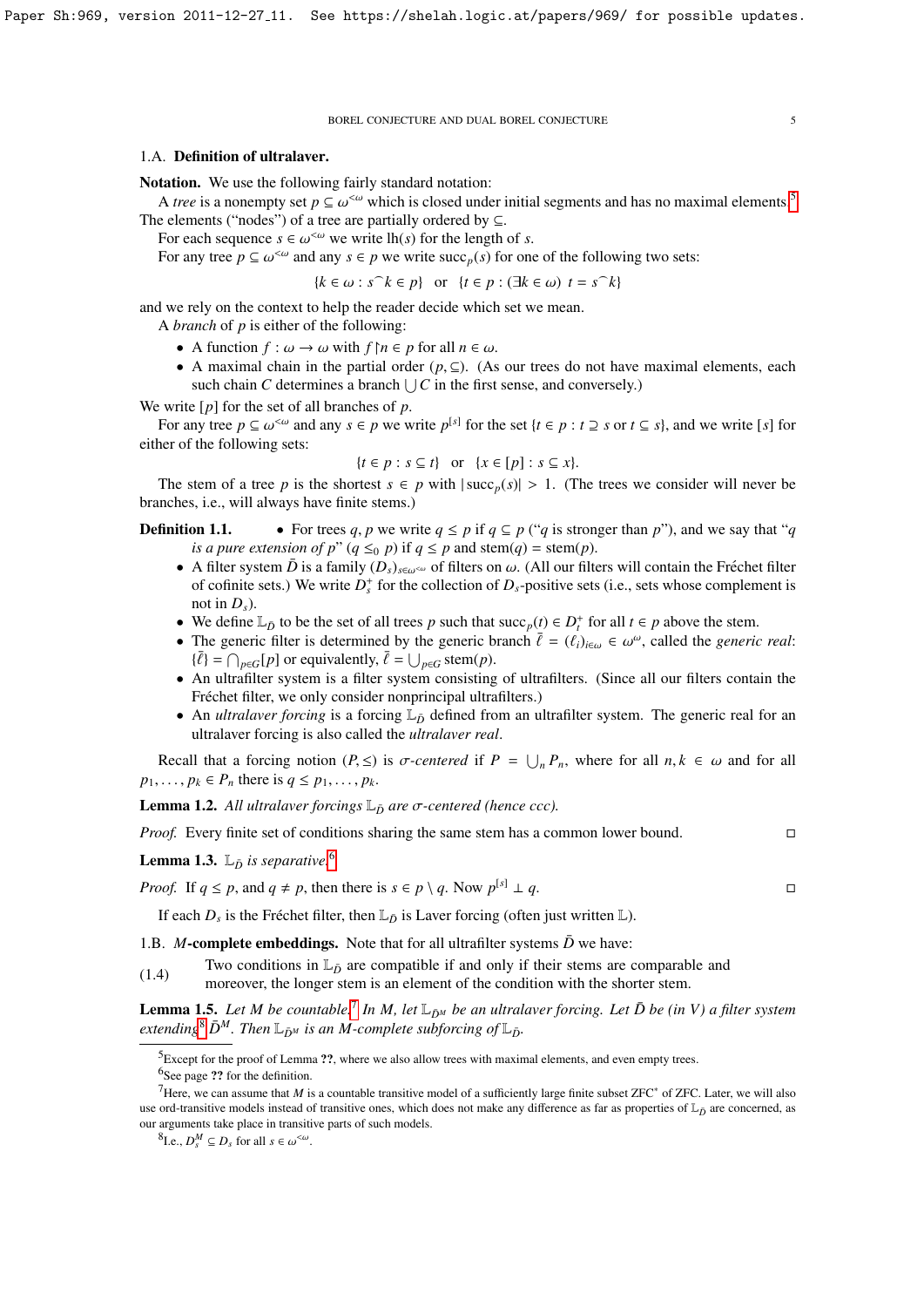*Proof.* For any tree<sup>[9](#page-5-0)</sup> *T*, any filter system  $\bar{E} = (E_s)_{s \in \omega^{\leq \omega}}$ , and any  $s_0 \in T$  we define a sequence  $(T_{\bar{E},s_0}^{\alpha})_{\alpha \in \omega_1}$  of "derivatives" (where we may abbreviate  $T^{\alpha}$  to  $T^{\alpha}$ ) as follows: "derivatives" (where we may abbreviate  $T^{\alpha}_{\bar{E},s_0}$  to  $T^{\alpha}$ ) as follows:

- $T^0 \coloneqq T^{[s_0]}.$
- Given  $T^{\alpha}$ , we let  $T^{\alpha+1} := T^{\alpha} \setminus \bigcup \{ [s] : s \in T^{\alpha}, s_0 \subseteq s, \text{succ}_{T^{\alpha}}(s) \notin E_s^+ \}$ , where  $[s] := \{ t : s \subseteq t \}$ .<br>• For limit ordinals  $\delta > 0$  we let  $T^{\delta} := \bigcap_{s \in T^{\alpha}} T^{\alpha}$
- For limit ordinals  $\delta > 0$  we let  $T^{\delta} := \bigcap_{\alpha < \delta} T^{\alpha}$ .

Then we have

- (a) Each  $T^{\alpha}$  is closed under initial segments. Also:  $\alpha < \beta$  implies  $T^{\alpha} \supseteq T^{\beta}$ .<br>(b) There is an  $\alpha < \alpha$ , such that  $T^{\alpha_0} T^{\alpha_0+1} T^{\beta}$  for all  $\beta > \alpha_0$ . We writ
- (b) There is an  $\alpha_0 < \omega_1$  such that  $T^{\alpha_0} = T^{\alpha_0+1} = T^{\beta}$  for all  $\beta > \alpha_0$ . We write  $T^{\infty}$  or  $T^{\infty}_{\bar{E}, s_0}$  for  $T^{\alpha_0}$ .<br>(c) If  $s_0 \in T^{\infty}$  then  $T^{\infty} \in \mathbb{I}$  is with stempton
- (c) If  $s_0 \in T^{\infty}_{\bar{E},s_0}$ , then  $T^{\infty}_{\bar{E},s_0} \in \mathbb{L}_{\bar{E}}$  with stem  $s_0$ .<br>Conversely if stem(*T*)  $s_0$  and  $T \in \mathbb{L}_{\bar{E}}$ Conversely, if stem $(T) = s_0$ , and  $T \in \mathbb{L}_{\bar{E}}$ , then  $T^{\infty} = T$ .
- (d) If *T* contains a tree  $q \in \mathbb{L}_{\bar{E}}$  with stem( $q$ ) =  $s_0$ , then  $T^{\infty}$  contains  $q^{\infty} = q$ , so in particular  $s_0 \in T^{\infty}$ .
- (e) Thus: *T* contains a condition in  $\mathbb{L}_E$  with stem  $s_0$  iff  $s_0 \in T_{E,s_0}^{\infty}$ <br>(f) The computation of  $T^{\infty}$  is absolute between only two models
- (f) The computation of  $T^{\infty}$  is absolute between any two models containing *T* and  $\bar{E}$ . (In particular, any transitive ZFC<sup>\*</sup>-model containing *T* and  $\overline{E}$  will also contain  $\alpha_0$ .)<br>Moreover: Let  $T \in M$ ,  $\overline{F} \in M$  and let  $\overline{F}'$  be a filter system extend
- (g) Moreover: Let  $T \in M$ ,  $\overline{E} \in M$ , and let  $\overline{E}'$  be a filter system extending  $\overline{E}$  such that for all  $s_0$  and all *A* ∈  $\mathcal{P}(\omega) \cap M$  we have:  $A \in (E_{s_0})^+$  iff  $A \in (E'_{s_0})^+$ . (In particular, this will be true for any  $\overline{E}'$ <sup> $\omega$ </sup> extending  $\bar{E}$ , provided that each  $E_{s_0}$  is an *M*-ultrafilter.)

Then for each  $\alpha \in M$  we have  $T^{\alpha}_{\vec{E}',s_0} = T^{\alpha}_{\vec{E}',s_0}$  (and hence  $T^{\alpha}_{\vec{E}',s_0} \in M$ ). (Proved by induction on  $\alpha$ .)

Now let  $A = (p_i : i \in I) \in M$  be a maximal antichain in  $\mathbb{L}_{\bar{D}^M}$ , and assume (in *V*) that  $q \in \mathbb{L}_{\bar{D}}$ . Let  $s_0 \coloneqq \operatorname{stem}(q)$ .

We will show that *q* is compatible with some  $p_i$  (in  $\mathbb{L}_D$ ). This is clear if there is some *i* with  $s_0 \in p_i$  and stem( $p_i$ )  $\subseteq$   $s_0$ , by (??). (In this case,  $p_i \cap q$  is a condition in  $\mathbb{L}_{\bar{D}}$  with stem  $s_0$ .)

So for the rest of the proof we assume that this is not the case, i.e.:

(1.6) There is no *i* with  $s_0 \in p_i$  and stem $(p_i) \subseteq s_0$ .

Let *J* :  $\{i \in I : s_0 \subseteq \text{stem}(p_i)\}$ . We claim that there is *j* ∈ *J* with stem(*p<sub>i</sub>*) ∈ *q* (which as above implies that *q* and  $p_j$  are compatible).

Assume towards a contradiction that this is not the case. Then *q* is contained in the following tree *T*:

(1.7) 
$$
T := (\omega^{<\omega})^{[s_0]} \setminus \bigcup_{j \in J} [\text{stem}(p_j)].
$$

Note that  $T \in M$ . In *V* we have:

(1.8) The tree *T* contains a condition *q* with stem  $s_0$ .

So by (e) (applied in *V*), followed by (g), and again by (e) (now in *M*) we get:

(1.9) The tree *T* also contains a condition  $p \in M$  with stem  $s_0$ .

Now *p* has to be compatible with some  $p_i$ . The sequences  $s_0 = \operatorname{stem}(p)$  and  $\operatorname{stem}(p_i)$  have to be comparable, so by (??) there are two possibilities:

- (1) stem( $p_i$ ) ⊆ stem( $p$ ) =  $s_0$  ∈  $p_i$ . We have excluded this case in our assumption (??).
- (2)  $s_0$  = stem(*p*) ⊆ stem(*p<sub>i</sub>*) ∈ *p*. So *i* ∈ *J*. By construction of *T* (see (??)), we conclude stem(*p<sub>i</sub>*) ∉ *T*, contradicting stem $(p_i) \in p \subseteq T$  (see ??).

1.C. Ultralaver kills strong measure zero. The following lemma appears already in [?, Theorem 9]. We will give a proof below in Lemma ??.

**Lemma 1.10.** *If A is a finite set,*  $\alpha$  *an*  $\mathbb{L}_{\bar{D}}$ -*name,*  $p \in \mathbb{L}_{\bar{D}}$ *, and*  $p \Vdash \alpha \in A$ *, then there is*  $\beta \in A$  *and a pure extension*  $a \leq_{\alpha} p$  *such that*  $a \Vdash \alpha = B$ extension  $q \leq_0 p$  such that  $q \vDash \alpha = \beta$ .

**Definition 1.11.** Let  $\bar{\ell}$  be an increasing sequence of natural numbers. We say that  $X \subseteq 2^{\omega}$  is *smz with* respect to  $\bar{\ell}$  if there exists a sequence  $(L)$ . of basic intervals of  $2^{\omega}$  of measure  $\leq 2^{-\ell_k}$  *respect to*  $\bar{\ell}$ , if there exists a sequence  $(I_k)_{k \in \omega}$  of basic intervals of  $2^{\omega}$  of measure  $\leq 2^{-\ell_k}$  (i.e., each  $I_k$  is of the form [s,] for some s<sub>i</sub>  $\epsilon$   $2^{\ell_k}$  such that  $X \subseteq \Omega$ the form  $[s_k]$  for some  $s_k \in 2^{\ell_k}$  such that  $X \subseteq \bigcap_{m \in \omega} \bigcup_{k \ge m} I_k$ .

Remark 1.12. It is well known and easy to see that the properties

<span id="page-5-0"></span><sup>&</sup>lt;sup>9</sup>Here we also allow empty trees, and trees with maximal nodes.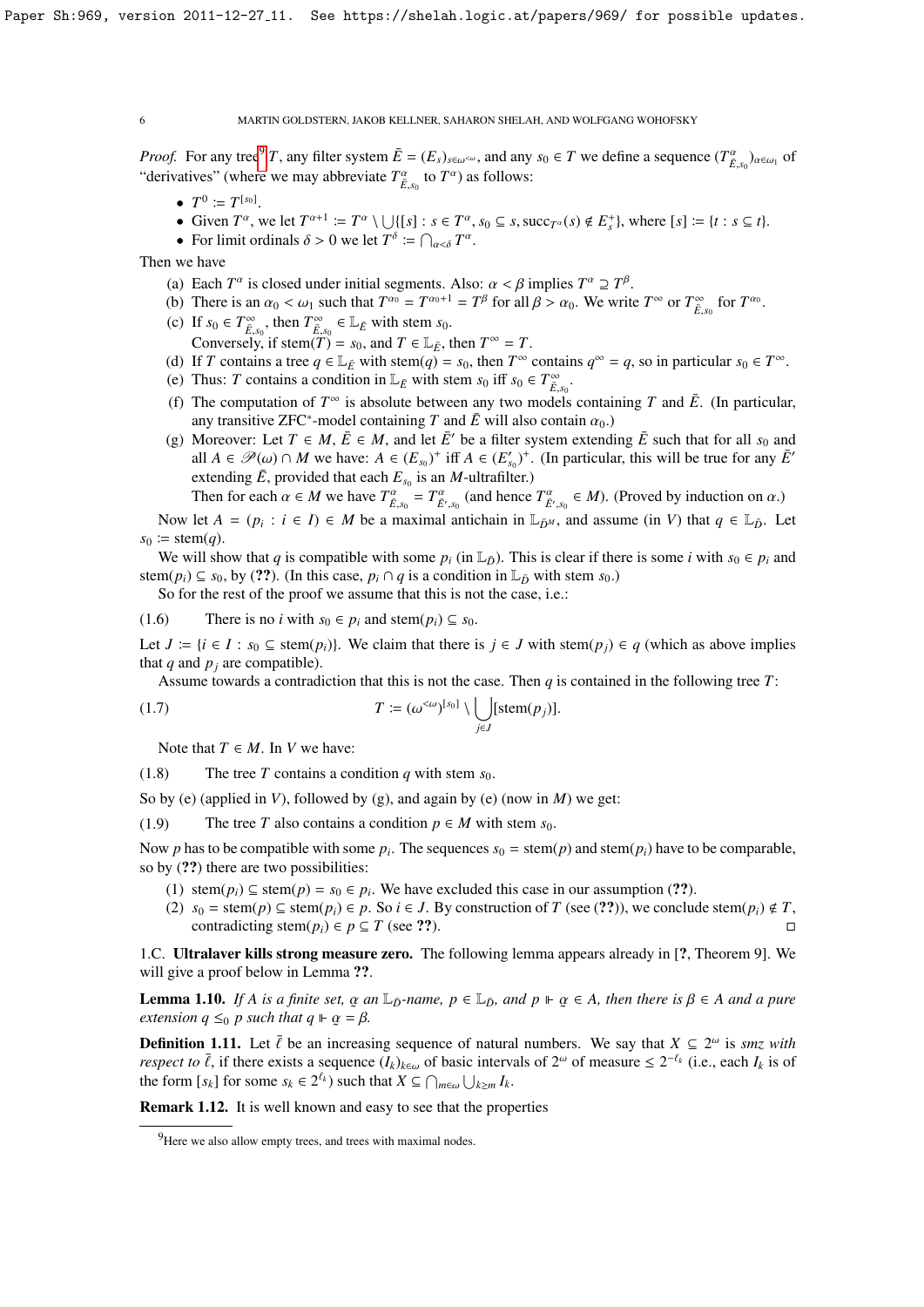- For all  $\bar{\ell}$  there exists exists a sequence  $(I_k)_{k \in \omega}$  of basic intervals of  $2^{\omega}$  of measure  $\leq 2^{-\ell_k}$  such that  $X \subset \square$ .  $X \subseteq \bigcup_{k \in \omega} I_k$ .<br>For all  $\overline{\ell}$  than
- For all  $\bar{\ell}$  there exists exists a sequence  $(I_k)_{k \in \omega}$  of basic intervals of  $2^{\omega}$  of measure  $\leq 2^{-\ell_k}$  such that  $X \subset \bigcap_{k=1}^{\infty} I_k$ .  $X \subseteq \bigcap_{m \in \omega} \bigcup_{k \geq m} I_k.$

are equivalent. Hence, a set *X* is smz iff *X* is smz with respect to all  $\bar{\ell} \in \omega^{\omega}$ .

The following lemma is a variant of the corresponding lemma (and proof) for Laver forcing (see for example [?, Lemma 28.20]): Ultralaver makes old uncountable sets non-smz.

**Lemma 1.13.** *Let*  $\bar{D}$  *be a system of ultrafilters, and let*  $\bar{\ell}$  *be the*  $\mathbb{L}_D$ -name for the ultralaver real. Then each uncountable set  $X \in V$  is forced to be non-smz (witnessed by the ultralayer real  $\bar{\ell$  $u_0 = \frac{u_0 - u_1}{u_0 - u_1}$  is the unit,  $u_1, u_2, u_3, u_4, u_5, u_6, u_7, u_8, u_9, u_1, u_1, u_2, u_3, u_1, u_2, u_3, u_4, u_5, u_7, u_8, u_9, u_1, u_1, u_2, u_3, u_1, u_2, u_3, u_4, u_5, u_7, u_8, u_9, u_1, u_2, u_3, u_4, u_7, u_8, u_9, u_1, u_2, u_3, u_4, u_7, u$ 

*More precisely, the following holds:*

(1.14) 
$$
\Vdash_{\mathbb{L}_{\tilde{D}}} \forall X \in V \cap [2^{\omega}]^{\aleph_1} \ \forall (x_k)_{k \in \omega} \subseteq 2^{\omega} \ X \nsubseteq \bigcap_{m \in \omega} \bigcup_{k \geq m} [x_k]_{\ell}^{\ell}.
$$

We first give two technical lemmas:

**Lemma 1.15.** *Let*  $p \in \mathbb{L}_{\bar{D}}$  *with stem*  $s \in \omega^{\leq \omega}$ *, and let*  $\bar{x}$  *be a*  $\mathbb{L}_{\bar{D}}$ *-name for a real in*  $2^{\omega}$ *. Then there exists a nure extension a*  $\leq \infty$  *n* and a real  $\tau \in 2^{\omega}$  such that fo *pure extension*  $q \leq_0 p$  *and a real*  $\tau \in 2^\omega$  such that for every  $n \in \omega$ ,

(1.16) 
$$
\{i \in \text{succ}_q(s) : q^{[s \cap i]} \Vdash \mathcal{Z} \upharpoonright n = \tau \upharpoonright n\} \in D_s.
$$

*Proof.* For each  $i \in \text{succ}_p(s)$ , let  $q_i \leq_0 p^{\lfloor s \rfloor}$  be such that  $q_i$  decides  $\chi \upharpoonright i$ , i.e., there is a  $t_i$  of length i such that  $q_i \Vdash \chi \upharpoonright i$ , (this is possible by Lemma 22) that  $q_i \Vdash \dot{x} \upharpoonright i = t_i$  (this is possible by Lemma ??).

Now we define the real  $\tau \in 2^{\omega}$  as the  $D_s$ -limit of the  $t_i$ 's. In more detail: For each  $n \in \omega$  there is a state is a vertical  $\tau \in 2^{\omega}$  with  $\tau \upharpoonright n = \tau$  for (unique)  $\tau_n \in 2^n$  such that  $\{i : t_i \mid n = \tau_n\} \in D_s$ ; since  $D_s$  is a filter, there is a real  $\tau \in 2^\omega$  with  $\tau \mid n = \tau_n$  for each *n*. Finally let  $a := \square \cup a$ . each *n*. Finally, let  $q \coloneqq \bigcup_i q_i$ . The contract of the contract of the contract of the contract of the contract of the contract of the contract<br>The contract of the contract of the contract of the contract of the contract of the contract of the contract o

**Lemma 1.17.** *Let*  $p \in \mathbb{L}_{\bar{D}}$  *with stem s, and let*  $(x_k)_{k \in \omega}$  *be a sequence of*  $\mathbb{L}_{\bar{D}}$ -names for reals in  $2^{\omega}$ . Then there exists a pure extension  $a \leq n$  and a family of reals  $(x_n) \in 2^{\omega}$  such tha *there exists a pure extension*  $q \leq_0 p$  *and a family of reals*  $(\tau_{\eta})_{\eta \in q, \eta \geq s} \subseteq 2^{\omega}$  such that for each  $\eta \in q$  above s, *and every n*  $\in \omega$ *,* 

(1.18) 
$$
\{i \in \operatorname{succ}_q(\eta) : q^{[\eta^\frown i]} \Vdash \underline{x}_{|\eta|} \upharpoonright n = \tau_\eta \upharpoonright n\} \in D_\eta.
$$

*Proof.* We apply Lemma ?? to each node  $\eta$  in *p* above *s* (and to  $x_{|\eta|}$ ) separately: We first get a  $p_1 \leq_0 p$  and a  $p_2 \leq_0 p_1$ *τ<sub>s</sub>* ∈ 2<sup>ω</sup>; for every immediate successor *η* ∈ succ<sub>*p*1</sub></sub>(*s*), we get *q<sub>n</sub>* ≤0 *p*<sup>1</sup><sup>*n*</sup> and a τ<sub>*η*</sub> ∈ 2<sup>ω</sup>, and let *p*<sub>2</sub> := ∪<sub>*n*</sub> *q<sub>n</sub>*; in this way, we get a (fusion) sequence (*p*, *p*<sub>1</sub>, *p*<sub>2</sub>, ...), in this way, we get a (fusion) sequence  $(p, p_1, p_2, \ldots)$ , and let  $q = \bigcap$ 

*Proof of Lemma* ??. We want to prove (??). Assume towards a contradiction that *X* is an uncountable set in *V*, and that  $(\underline{y}_k)_{k \in \omega}$  is a sequence of names for reals in  $2^{\omega}$  and  $p \in \mathbb{L}_{\bar{D}}$  such that

$$
(1.19) \t\t p \Vdash X \subseteq \bigcap_{m \in \omega} \bigcup_{k \ge m} [x_k] \mathcal{L}_k].
$$

Let  $s \in \omega^{\leq \omega}$  be the stem of *p*.<br>By Lemma 22, we can fix

By Lemma ??, we can fix a pure extension  $q \leq_0 p$  and a family  $(\tau_\eta)_{\eta \in q, \eta \geq s} \subseteq 2^\omega$  such that for each  $\eta \in q$ <br>we the stem s and every  $n \in \omega$  condition (22) holds above the stem *s* and every  $n \in \omega$ , condition (??) holds.

Since *X* is (in *V* and) uncountable, we can find a real  $x^* \in X$  which is different from each real in the countable family  $(\tau_{\eta})_{\eta \in q, \eta \geq s}$ ; more specifically, we can pick a family of natural numbers  $(n_{\eta})_{\eta \in q, \eta \geq s}$  such that  $x^* \upharpoonright n \neq \tau \upharpoonright n$  for any *n* that  $x^* \upharpoonright n_\eta \neq \tau_\eta \upharpoonright n_\eta$  for any  $\eta$ .<br>We can now find  $r \leq \varrho$  as

We can now find  $r \leq_0 q$  such that:

- For all  $\eta \in r$  above *s* and all  $i \in succ_r(\eta)$  we have  $i > n_\eta$ .
- For all  $\eta \in r$  above *s* and all  $i \in \text{succ}_r(\eta)$  we have  $r^{[\eta^{-}i]} \Vdash \mathcal{Z}_{|\eta|} \upharpoonright n_\eta = \tau_\eta \upharpoonright n_\eta \neq x^* \upharpoonright n_\eta$

So for all  $\eta \in r$  above *s* we have, writing *k* for  $|\eta|$ , that  $r^{[\eta^{-j}]}$  forces  $x^* \notin [x_k \upharpoonright n_\eta] \supseteq [x_k \upharpoonright \ell_k]$ . We conclude that *r* forces  $x^* \notin \bigcup_{k \ge |s|} [x_k|^2 \mathcal{E}_k]$ , contradicting (??). □

**Corollary 1.20.** *Let*  $(t_k)_{k \in \omega}$  *be a dense subset of*  $2^{\omega}$ *.*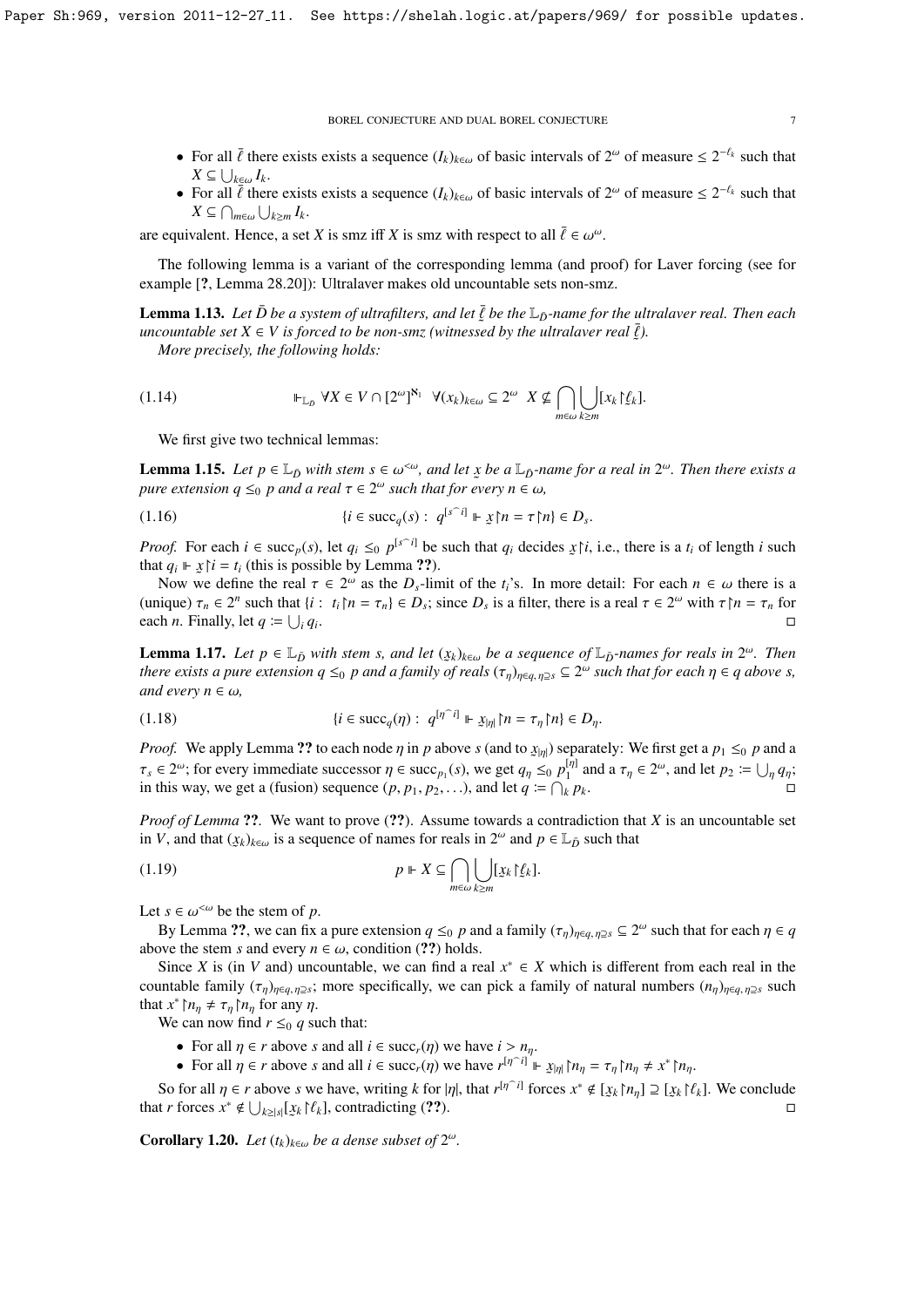Let  $\bar{D}$  be a system of ultrafilters, and let  $\bar{\xi}$  be the  $\mathbb{L}_{\bar{D}}$ -name for the ultralaver real. Then the set

$$
\underline{H} := \bigcap_{m \in \omega} \bigcup_{k \geq m} [t_k] \underline{\ell}_k]
$$

is forced to be a comeager set with the property that H does not contain any translate of any old uncount-<br>able set *able set.*

Pawlikowski's theorem ?? gives us:

Corollary 1.21. *There is a canonical name F for a closed null set such that X* + *F is positive for all uncountable X in V.*

*In particular, no uncountable ground model set is smz in the ultralaver extension.*

1.D. Thin sets and strong measure zero. For the notion of "(very) thin" set, we use an increasing function  $B^*(k)$  (the function we use will be described in Corollary ??). We will assume that  $\bar{\ell}^* = (\ell_k^*)_{k \in \omega}$  is<br>an increasing sequence of natural numbers with  $\ell^* \implies B^*(k)$ . (We will later use a subsequence of the an increasing sequence of natural numbers with  $\ell_{k+1}^* \gg B^*(k)$ . (We will later use a subsequence of the ultral wer real  $\bar{\ell}$  as  $\bar{\ell}^*$  see I amma 22) ultralaver real  $\bar{\ell}$  as  $\bar{\ell}^*$ , see Lemma ??).

**Definition 1.22.** For *X* ⊆ 2<sup>ω</sup> and *k* ∈ ω we write *X* | [ $\ell_k^*, \ell_{k+1}^*$ ) for the set {*x* | [ $\ell_k^*, \ell_{k+1}^*$ ) : *x* ∈ *X*}. We say that

- $X \subseteq 2^{\omega}$  is "*very thin with respect to*  $\bar{\ell}^*$  *and B*<sup>∗</sup>", if there are infinitely many *k* with  $|X|[\ell_k^*, \ell_{k+1}^*]| \leq R^*(k)$ *B* ∗ (*k*).
- $X \subseteq 2^{\omega}$  is *"thin with respect to*  $\bar{\ell}^*$  *and*  $B^{*}$ ", if *X* is the union of countably many very thin sets.

Note that the family of thin sets is a  $\sigma$ -ideal, while the family of very thin sets is not even an ideal. Also, every very thin set is covered by a closed very thin (in particular nowhere dense) set. In particular, every thin set is meager and the ideal of thin sets is a proper ideal.

**Lemma 1.23.** Let  $B^*$  be an increasing function. Let  $\bar{\ell}$  be an increasing sequence of natural numbers. We *define a subsequence*  $\bar{\ell}^*$  *of*  $\bar{\ell}$  *in the following way:*  $\ell_k^* = \ell_{n_k}$  *where*  $n_{k+1} - n_k = B^*(k) \cdot 2^{\ell_k^*}$ .<br>Then we get: If Y is thin with respect to  $\bar{\ell}^*$  and  $B^*$  then Y is sma with respect to  $\bar{\ell}$ *Then we get:* If X is thin with respect to  $\bar{\ell}^*$  and  $B^*$ , then X is smz with respect to  $\bar{\ell}$ .

*Proof.* Assume that  $X = \bigcup_{i \in \omega} Y_i$ , each  $Y_i$  very thin with respect to  $\overline{\ell}^*$  and  $B^*$ . Let  $(X_j)_{j \in \omega}$  be an enumeration of  $Y \cdot i \in \omega$  where each  $Y_i$  annears infinitely often. So  $X \subseteq \bigcap_{i=1}^{\infty} |X_i|$ of  $\{Y_i : i \in \omega\}$  where each  $Y_i$  appears infinitely often. So  $X \subseteq \bigcap_{m \in \omega} \bigcup_{j \ge m} X_j$ .<br>By induction on  $i \in \omega$ , we find for all  $i > 0$  some  $k > k$ . such that

By induction on *j* ∈ ω, we find for all *j* > 0 some  $k_j$  >  $k_{j-1}$  such that

$$
|X_j| \{ \ell_{k_j}^*, \ell_{k_j+1}^* \} | \le B^*(k_j) \quad \text{hence} \quad |X_j| \, | \{ 0, \ell_{k_j+1}^* \} | \le B^*(k_j) \cdot 2^{\ell_{k_j}^*} = n_{k_j+1} - n_{k_j}.
$$

So we can enumerate  $X_j \restriction [0, \ell_{k_j+1}^*)$  as  $(s_i)_{n_{k_j} \le i \le n_{k_j+1}}$ . Hence  $X_j$  is a subset of  $\bigcup_{n_{k_j} \le i \le n_{k_j+1}} [s_i]$ ; and each  $s_i$  has length  $\ell_{k_j+1}^* \geq \ell_i$ , since  $\ell_{k_j+1}^* = \ell_{n_{k_j+1}}$  and  $i < n_{k_j+1}$ . This implies

$$
X \subseteq \bigcap_{m \in \omega} \bigcup_{j \geq m} X_j \subseteq \bigcap_{m \in \omega} \bigcup_{i \geq m} [s_i].
$$

Hence *X* is smz with respect to  $\bar{\ell}$ .

Lemma ?? and Lemma ?? yield:

**Corollary 1.24.** Let  $B^*$  be an increasing function. Let  $\overline{D}$  be a system of ultrafilters, and  $\overline{\xi}$  the name for the ultral over real. Let  $\overline{F}^*$  be constructed from  $B^*$  and  $\overline{\xi}$  as in Lemma 22. *ultralaver real. Let*  $\bar{\ell}^*$  *be constructed from B<sup>∗</sup> and*  $\bar{\ell}$  *as in Lemma* ??*. Then I a forces that for every uncountable*  $X \subseteq 2^\omega$ *. Then*  $\mathbb{L}_{\bar{D}}$  *forces that for every uncountable X*  $\subseteq 2^{\omega}$ *:* 

- 
- *X* is not thin with respect to  $\bar{\ell}$ .<br>• *X* is not thin with respect to  $\bar{\ell}^*$  and  $B^*$ .

1.E. Ultralaver and preservation of Lebesgue positivity. It is well known that both Laver forcing and random forcing preserve Lebesgue positivity; in fact they satisfy a stronger property that is preserved under countable support iterations. (So in particular, a countable support iteration of Laver and random also preserves positivity.)

Ultralaver forcing  $\mathbb{L}_D$  will in general not preserve positivity. Indeed, if all ultrafilters  $D_s$  are equal to the same ultrafilter *D*<sup>\*</sup>, then the range  $L := \{ \ell_0, \overline{\ell}_1, \ldots \} \subseteq \omega$  of the ultralaver real  $\overline{\ell}$  will diagonalize  $D^*$ , so every ground model real  $x \in 2^\omega$  (viewed as a subset of  $\omega$ ) will either almost contain *L* ground model real  $x \in 2^{\omega}$  (viewed as a subset of  $\omega$ ) will either almost contain *L* or be almost disjoint to *L*, which implies that the set  $2^{\omega} \cap V$  of old reals is covered by a pull set in the extension. However which implies that the set  $2^{\omega} \cap V$  of old reals is covered by a null set in the extension. However, later in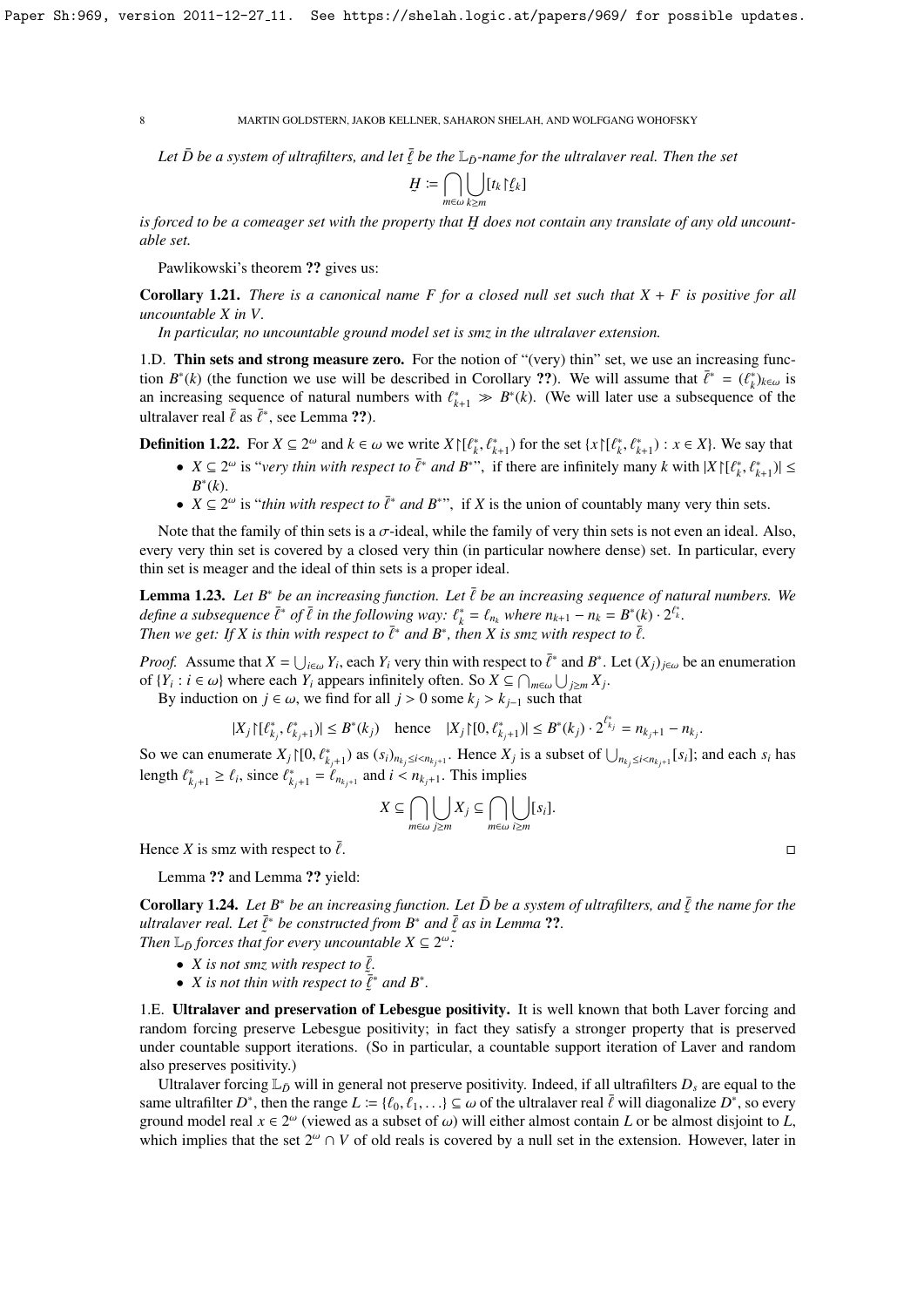this paper it will become clear that if we choose the ultrafilters  $D_s$  in a sufficiently generic way, then many old positive sets will stay positive. More specifically, in this section we will show (Lemma ??): If  $\bar{D}^M$  is an ultrafilter system in a countable model *M* and *r* a random real over *M*, then we can find an extension  $\bar{D}$ such that  $L_{\bar{D}}$  forces that *r* remains random over  $M[H^M]$  (where  $H^M$  denotes the  $L_{\bar{D}}$ -name for the restriction of the  $L_D$ -generic filter *H* to  $L_{DM} \cap M$ ). Additionally, some "side conditions" are met, which are necessary to preserve the property in forcing iterations.

In Section ?? we will see how to use this property to preserve randoms in limits.

The setup we use for preservation of randomness is basically the notation of "Case A" preservation introduced in [?, Ch.XVIII], see also [?, ?] or the textbook [?, 6.1.B]:

**Definition 1.25.** We write clopen for the collection of clopen sets on  $2^{\omega}$ . We say that the function  $Z : \omega \to C1$  open is a code for a pull set if the measure of  $Z(n)$  is at most  $2^{-n}$  for each  $n \in \omega$ . cLOPEN is a code for a null set, if the measure of *Z*(*n*) is at most  $2^{-n}$  for each *n* ∈ ω.<br>For such a code *Z* the set nullset(*Z*) coded by *Z* is

For such a code *Z*, the set nullset(*Z*) coded by *Z* is

$$
\text{nullset}(Z) := \bigcap_{n} \bigcup_{k \ge n} Z(k).
$$

The set nullset( $Z$ ) obviously is a null set, and it is well known that every null set is contained in such a set nullset(*Z*).

**Definition 1.26.** For a real *r* and any code *Z*, we define  $Z \nsubseteq_n r$  by:

$$
(\forall k \ge n) \ r \notin Z(k).
$$

We write  $Z \sqsubset r$  if  $Z \sqsubset_n r$  holds for some *n*; i.e., if  $r \notin \text{nullset}(Z)$ .

For later reference, we record the following trivial fact:

 $(1.27)$  $Z \subset r$  iff there is a name *n* for an element of  $\omega$  such that  $p \Vdash Z \subset_p r$ . ˜

Let *P* be a forcing notion, and *Z* a *P*-name of a code for a null set. An interpretation of *Z* below *p* is some code  $Z^*$  such that there is a sequence  $p = p_0 \ge p_1 \ge p_2 \ge \dots$  such that  $p_m$  forces  $\overline{Z} \upharpoonright m = Z^* \upharpoonright m$ .<br>Henally we demand (which allows a simpler proof of the preservation theorem at limit stages) that the Usually we demand (which allows a simpler proof of the preservation theorem at limit stages) that the sequence  $(p_0, p_1, \ldots)$  is inconsistent, i.e., *p* forces that there is an *m* such that  $p_m \notin G$ . Note that whenever *P* adds a new  $\omega$ -sequence of ordinals, we can find such an interpretation for any *Z*.<br>If  $\bar{z} - (z, z)$  is a tuple of names of codes for pull sets, then an interpretation

If  $\bar{Z} = (\bar{Z}_1, \ldots, \bar{Z}_m)$  is a tuple of names of codes for null sets, then an interpretation of  $\bar{Z}$  below *p* is some<br>de  $(Z^*$   $Z^*)$  such that there is a single sequence  $n - p_0 \ge n_1 \ge n_2 \ge ...$  interpreting each  $Z$  tuple  $(Z_1^*, \ldots, Z_m^*)$  such that there is a single sequence  $p = p_0 \ge p_1 \ge p_2 \ge \ldots$  interpreting each  $Z_i$  as  $Z_i^*$ .<br>We now turn to preservation of Lebesgue positivity: We now turn to preservation of Lebesgue positivity:

- **Definition 1.28.** (1) A forcing notion *P preserves Borel outer measure*, if *P* forces Leb<sup>\*</sup>( $A^V$ ) = Leb( $A^{V[G_P]}$ ) for every code A for a Borel set. (Leb<sup>\*</sup> denotes the outer Lebesgue measure, and for a Borel code *A* and a set-theoretic universe *V*, *A <sup>V</sup>* denotes the Borel set coded by *A* in *V*.)
	- (2) *P strongly preserves randoms*, if the following holds: Let  $N < H(\chi^*)$  be countable for a sufficiently large require cardinal  $\chi^*$  let *P*  $n \bar{Z} (Z_1 Z_1) \in N$  let  $n \in P$  and let *r* be random over *N* large regular cardinal  $\chi^*$ , let *P*,  $p, \bar{Z} = (Z_1, \ldots, Z_m) \in N$ , let  $p \in P$  and let *r* be random over *N*.<br>Assume that in *N*  $\bar{Z}^*$  is an interpretation of  $\bar{Z}$  and assume  $Z^* \sqsubset r$  for each *i*. Then there is a Assume that in *N*,  $\overline{Z}^*$  is an interpretation of  $\overline{Z}$ , and assume  $Z_i^* \subset k_i$ , *r* for each *i*. Then there is an *N*-generic  $q \leq p$  forcing that *r* is still random over *N*[*G*] and moreover,  $Z_i \sqsubset_{k_i} r$  for each *i*. (In particular, *P* has to be proper) particular, *P* has to be proper.)
	- (3) Assume that *P* is absolutely definable. *P strongly preserves randoms over countable models* if (2) holds for all countable (transitive<sup>[10](#page-8-0)</sup>) models *N* of ZFC<sup>\*</sup>.

It is easy to see that these properties are increasing in strength. (Of course  $(3) \Rightarrow (2)$  works only if ZFC<sup>∗</sup> is satisfied in  $H(\chi^* )$ .)<br>In [2] it is shown

In [?] it is shown that (1) implies (3), provided that *P* is nep ("non-elementary proper", i.e., nicely definable and proper with respect to countable models). In particular, every Suslin ccc forcing notion such as random forcing, and also many tree forcing notions including Laver forcing, are nep. However  $\mathbb{L}_{\bar{D}}$  is not nicely definable in this sense, as its definition uses ultrafilters as parameters.

Lemma 1.29. *Both Laver forcing and random forcing strongly preserve randoms over countable models.*

<span id="page-8-0"></span> $10$ Later we will introduce ord-transitive models, and it is easy to see that it does not make any difference whether we demand transitive or not; this can be seen using a transitive collapse.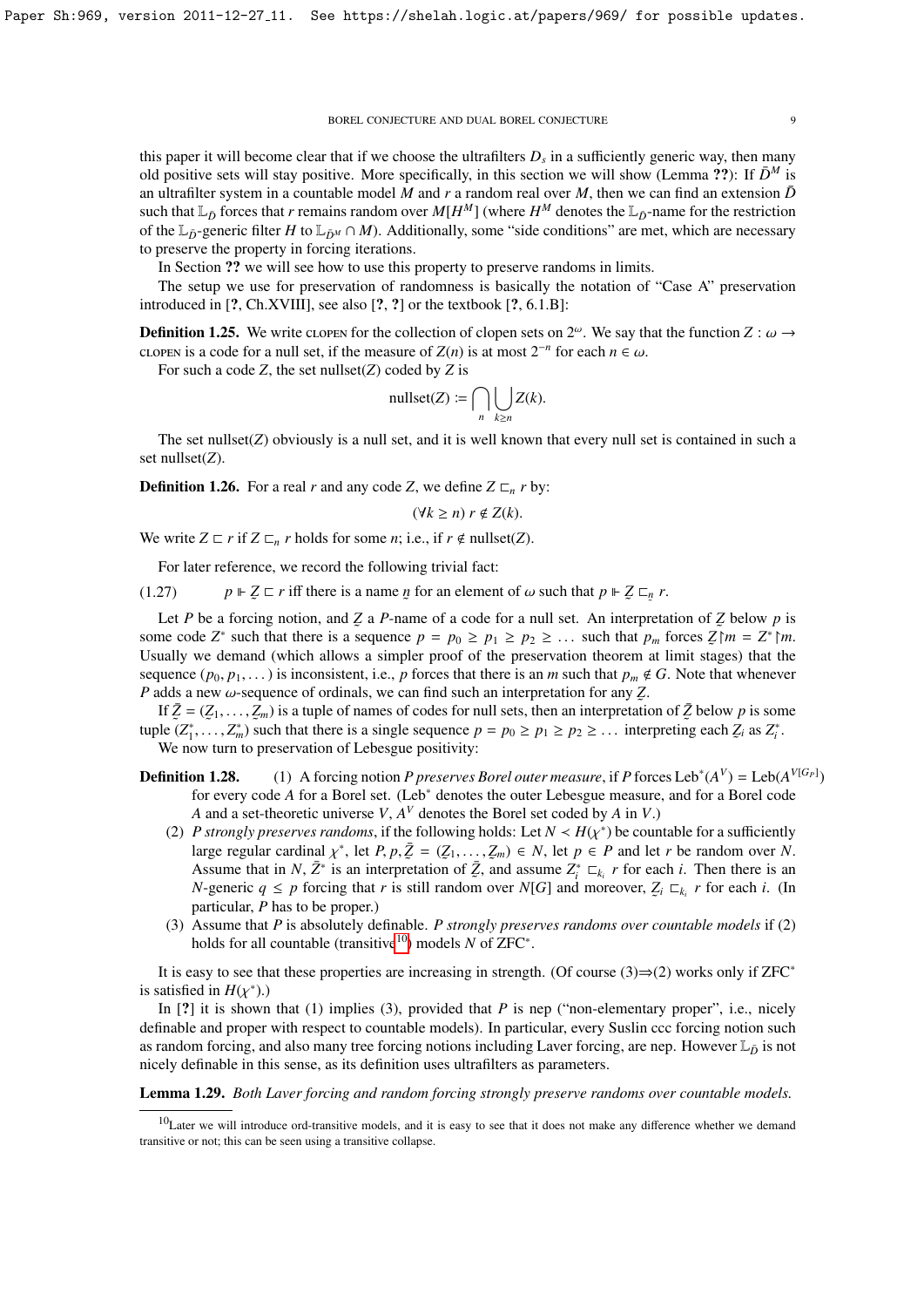*Proof.* For random forcing, this is easy and well known (see, e.g., [?, 6.3.12]).

For Laver forcing: By the above, it is enough to show (1). This was done by Woodin (unpublished) and Judah-Shelah [?]. A nicer proof (including a variant of (2)) is given by Pawlikowski [?].

Ultralaver will generally not preserve Lebesgue positivity, let alone randomness. However, we get the following "local" variant of strong preservation of randoms (which will be used in the preservation theorem ??). The rest of this section will be devoted to the proof of the following lemma.

**Lemma 1.30.** Assume that M is a countable model,  $\bar{D}^M$  an ultrafilter system in M and r a random real *over M. Then there is (in V) an ultrafilter system*  $\bar{D}$  *extending<sup>[11](#page-9-0)</sup>*  $\bar{D}^M$ *, such that the following holds: If*

- 
- $\bullet$   $p \in \mathbb{L}_{\bar{D}^M}$ ,
- *in M,*  $\bar{Z} = (Z_1, \ldots, Z_m)$  *is a sequence of*  $\mathbb{L}_{\bar{D}^M}$ -names for codes for null sets,<sup>[12](#page-9-1)</sup> and  $Z_1^*, \ldots, Z_m^*$  are interpretations under n witnessed by a sequence  $(n)$ , with strictly increasing stems interpretations under p, witnessed by a sequence  $(p_n)_{n\in\omega}$  with strictly increasing stems,<br> $7^* \equiv n \pmod{1}$

• 
$$
Z_i^* \sqsubset_{k_i} r
$$
 for  $i = 1, ..., m$ ,

*then there is a*  $q \leq p$  *in*  $\mathbb{L}_{\bar{D}}$  *forcing that* 

- *r* is random over  $M[G^M]$ ,
- $Z_i \sqsubset_{k_i} r$  for  $i = 1, \ldots, m$ .

For the proof of this lemma, we will use the following concepts:

**Definition 1.31.** Let *p* ⊆  $\omega^{\text{&} \omega}$  be a tree. A "*front name below p*" is a function<sup>[13](#page-9-2)</sup> *h* : *F* → clopen, where *F* ⊆ *n* is a front (a set that meets every branch of *n* in a unique point). (For notational si  $F \subseteq p$  is a front (a set that meets every branch of *p* in a unique point). (For notational simplicity we also allow *h* to be defined on elements  $\notin p$ ; this way, every front name below *p* is also a front name below *q* whenever  $q \leq p$ .)

If *h* is a front name and  $\bar{D}$  is any filter system with  $p \in \mathbb{L}_{\bar{D}}$ , we define the corresponding  $\mathbb{L}_{\bar{D}}$ -name (in the sense of forcing)  $z^h$  by ˜

(1.32) 
$$
z^{h} := \{(\check{y}, p^{[s]}): s \in F, y \in h(s)\}.
$$

(This does not depend on the  $\bar{D}$  we use, since we set  $\check{y} := \{(\check{x}, \omega^{\lt \omega}) : x \in y\}$ .)

Up to forced equality, the name  $\ddot{\phantom{0}}$  $z^h$  is characterized by the fact that  $p^{[s]}$  forces (in any  $\mathbb{L}_{\bar{D}}$ ) that  $\zeta$  $z^h = h(s)$ , for every *s* in the domain of *h*.

Note that the same object *h* can be viewed as a front name below *p* with respect to different forcings  $\mathbb{L}_{\bar{D}_1}$ ,  $\mathbb{L}_{\bar{D}_2}$ , as long as  $p \in \mathbb{L}_{\bar{D}_1} \cap \mathbb{L}_{\bar{D}_2}$ .

**Definition 1.33.** Let  $p \subseteq \omega^{\leq \omega}$  be a tree. A "*continuous name below p*" is either of the following:

- An  $\omega$ -sequence of front names below  $p$ .
- A ⊆-increasing function *g* : *p*  $\rightarrow$  clopen<sup><ω</sup> such that  $\lim_{n\to\infty}$  lh( $g(c \nmid n)$ ) = ∞ for every branch  $c \in [p]$ .

For each *n*, the set of minimal elements in  $\{s \in p : \text{lh}(g(s)) > n\}$  is a front, so each continuous name in the second sense naturally defines a name in the first sense, and conversely. Being a continuous name below *p* does not involve the notion of  $\mathbb F$  nor does it depend on the filter system  $\bar{D}$ .

If *g* is a continuous name and  $\bar{D}$  is any filter system, we can again define the corresponding  $\mathbb{L}_D$ -name  $\frac{1}{x}$  characterization:  $Z^g$  (in the sense of forcing); we leave a formal definition of  $Z^g$  to the reader and content ourselves with this

(1.34) 
$$
(\forall s \in p) : p^{[s]} \Vdash_{\mathbb{L}_{\tilde{D}}} g(s) \subseteq \mathcal{Z}^g.
$$

Note that a continuous name below p naturally corresponds to a continuous function  $F : [p] \to \text{clopes}^{\omega}$ , and  $Z^g$  is forced (by *p*) to be the value of *F* at the generic real  $\bar{\ell}$ .

**Lemma 1.35.**  $\mathbb{L}_{\bar{D}}$  *has the following "pure decision properties"*:

<span id="page-9-0"></span><sup>&</sup>lt;sup>11</sup>This implies, by Lemma ??, that the  $\mathbb{L}_{\bar{D}}$ -generic filter *G* induces an  $\mathbb{L}_{\bar{D}^M}$ -generic filter over *M*, which we call  $G^M$ .

<span id="page-9-1"></span><sup>&</sup>lt;sup>12</sup>Recall that nullset( $Z = \bigcap_n \bigcup_{k \ge n} Z(k)$  is a null set in the extension.

<span id="page-9-2"></span><sup>&</sup>lt;sup>13</sup>Instead of clopen we may also consider other ranges of front names, such as the class of all ordinals, or the set  $\omega$ .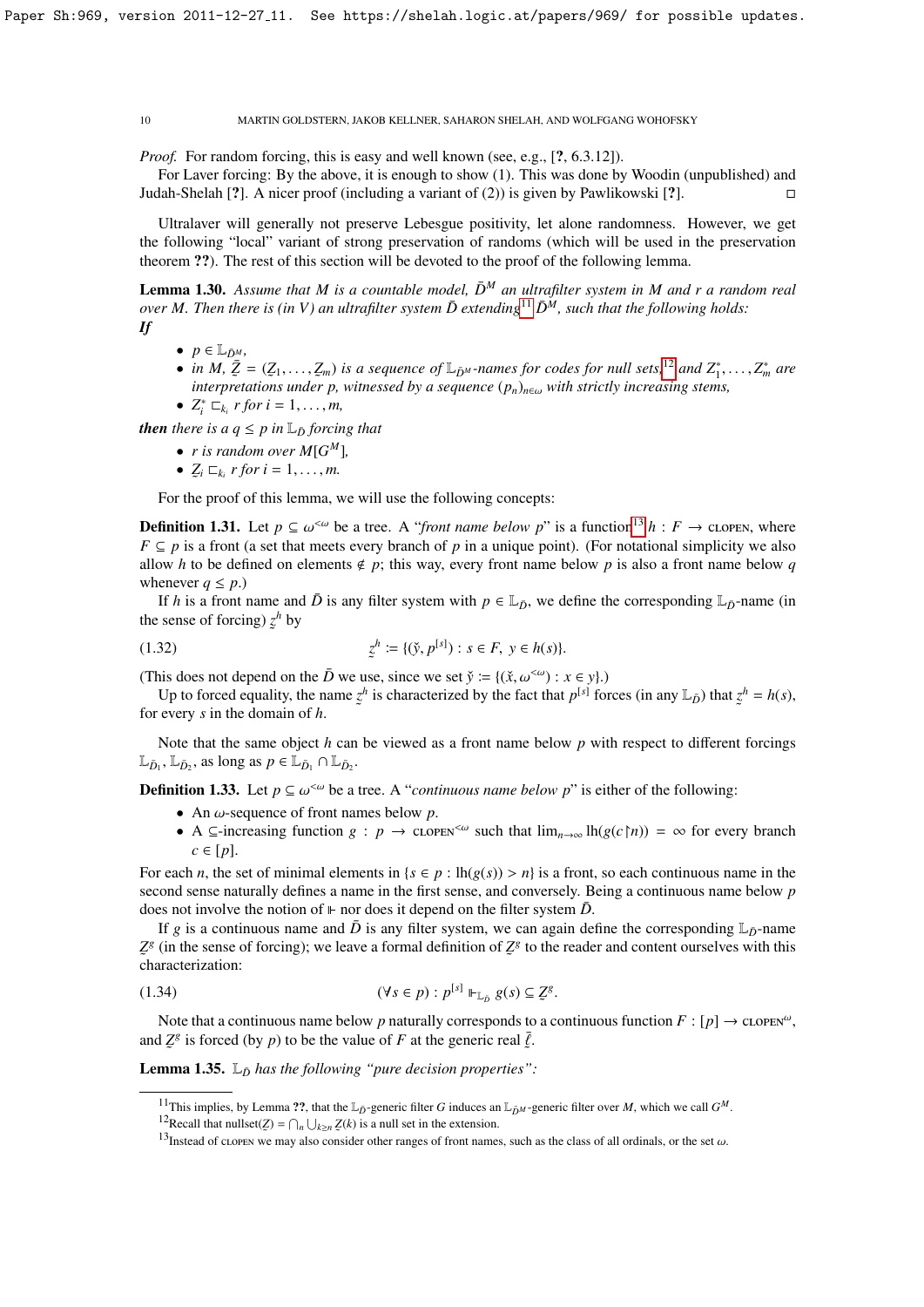- *(1) Whenever*  $y$  *is a name for an element of* clopen,  $p \in L_{\bar{D}}$ , then there is a pure extension  $p_1 \leq_0 p$ such that  $\bar{y} = z^h$  (is forced) for a front name h below  $p_1$ .
- (2) Whenever  $\tilde{y}$  is a name for a sequence of elements of clopen,  $p \in \mathbb{L}_D$ , then there is a pure extension *q*  $\leq_0$  *p* such that  $\zeta = \zeta^g$  (is forced) for some continuous name g below q.
- (3) (This is Lemma ??.) If A is a finite set,  $\alpha$  a name,  $p \in \mathbb{L}_{\bar{D}}$ , and p forces  $\alpha \in A$ , then there is  $\beta \in A$ <br>and a pure extension  $a \leq_{\alpha} p$  such that  $a \models \alpha = B$ and a pure extension  $q \leq_0 p$  such that  $q \Vdash \alpha = \beta$ .

*Proof.* Let  $p \in L_{\bar{D}}$ ,  $s_0 := \text{stem}(p)$ , y a name for an element of clopen.

We call  $t \in p$  a "good node in  $p^{r}$ " if y is a front name below  $p^{[t]}$  (more formally: forced to be equal to  $z^{h}$ for a front name *h*). We can find  $p_1 \leq_0 p$  such that for all  $t \in p_1$  above  $s_0$ : If there is  $q \leq_0 p_1^{\lfloor t \rfloor}$  such that *t* is good in  $q$ , then  $t$  is already good in  $p_1$ .

We claim that  $s_0$  is now good (in  $p_1$ ). Note that for any bad node *s* the set { $t \in \text{succ}_{p_1}(s) : t$  bad} is in  $D_s^+$ . Hence, if  $s_0$  is bad, we can inductively construct  $p_2 \leq_0 p_1$  such that all nodes of  $p_2$  are bad nodes in  $p_1$ . Now let  $q \leq p_2$  decide ˜ *y*, *s*  $:=$  stem(*q*). Then  $q \leq_0 p_1^{[s]}$ , so *s* is good in  $p_1$ , contradiction. This finishes the proof of  $(??)$ .

To prove (??), we first construct  $p_1$  as in (??) with respect to  $y_0$ . This gives a front  $F_1 \subseteq p_1$  deciding  $y_0$ . Above each node in  $F_1$  we now repeat the construction from  $\tilde{r}(??)$  with respect to  $y_1$ , yielding  $p_2$ , etc. Finally,  $q \coloneqq \bigcap_n p_n$ . ˜

To prove (??): Similar to (??), we can find  $p_1 \leq_0 p$  such that for each  $t \in p_1$ : If there is a pure extension of  $p_1^{[t]}$  deciding  $\alpha$ , then  $p_1^{[t]}$  decides  $\alpha$ ; in this case we again call *t* good. Since there are only finitely many<br>possibilities for the value of  $\alpha$ , any bad node *t* has  $D^+$  many bad successors. So if t possibilities for the value of  $\alpha$ , any bad node *t* has  $D_t^+$  many bad successors. So if the stem of  $p_1$  is bad, we can again reach a contradiction as in (22) can again reach a contradiction as in  $(?)$ .

**Corollary 1.36.** Let  $\bar{D}$  be a filter system, and let  $G \subseteq \mathbb{L}_{\bar{D}}$  be generic. Then every  $Y \in \text{clopes}^{\omega}$  in  $V[G]$  is *the evaluation of a continuous name*  $Z^g$  *by G.* 

*Proof.* In *V*, fix a  $p \in \mathbb{L}_{\bar{D}}$  and a name  $\bar{Y}$  for an element of clopen<sup>ω</sup>. We can find  $q \leq_0 p$  and a continuous name *a* below *a* such that  $q \models Y - Z_s^g$ name *g* below *q* such that  $q \Vdash \underline{Y} = \underline{Z}^g$ . In the second contract of the second contract of the second contract of the second contract of the second co<br>The second contract of the second contract of the second contract of the second contract of the second contract

We will need the following modification of the concept of "continuous names".

**Definition 1.37.** Let *p* ⊆ ω<sup>*<ω*</sup> be a tree, *b* ∈ [*p*] a branch. An "*almost continuous name below p (with respect to b)" is a ⊂-increasing function*  $a : n \to c_1$  *opens<sup>∞</sup> such that*  $\lim_{b \to c_1} \ln(a(c \ln b) - \infty$  *for every respect to b)*" is a ⊆-increasing function *g* : *p* → clopen<sup><ω</sup> such that  $\lim_{n\to\infty} \ln(g(c \upharpoonright n)) = \infty$  for every branch  $c \in [p]$ , except possibly for  $c = b$ .

Note that "except possibly for  $c = b$ " is the only difference between this definition and the definition of a continuous name.

Since for any  $\bar{D}$  it is forced<sup>[14](#page-10-0)</sup> that the generic real (for  $L_{\bar{D}}$ ) is not equal to the exceptional branch *b*, we again get a name  $Z^g$  of a function in clopen<sup> $\omega$ </sup> satisfying:

$$
(\forall s \in p) : p^{[s]} \Vdash_{\mathbb{L}_{\bar{D}}} g(s) \subseteq \mathcal{Z}^g.
$$

An almost continuous name naturally corresponds to a continuous function *F* from [*p*] \ {*b*} into clopen<sup>ω</sup>.

Note that being an almost continuous name is a very simple combinatorial property of *g* which does not depend on  $\bar{D}$ , nor does it involve the notion  $\Vdash$ . Thus, the same function *g* can be viewed as an almost continuous name for two different forcing notions  $\mathbb{L}_{\bar{D}_1}$ ,  $\mathbb{L}_{\bar{D}_2}$  simultaneously.

Lemma 1.38. Let  $\bar{D}$  be a system of filters (not necessarily ultrafilters).

*Assume that*  $\bar{p} = (p_n)_{n \in \omega}$  *witnesses that*  $Y^*$  *is an interpretation of*  $\bar{Y}$ *, and that the lengths of the stems of the p<sub>n</sub>* are strictly increasing.<sup>[15](#page-10-1)</sup> *Then there exists a sequence*  $\bar{q} = (q_n)_{n \in \omega}$  such that

*(1)*  $q_0 ≥ q_1 ≥ \cdots$ .

*(2)*  $q_n \leq p_n$  *for all n.* 

- $(3)$   $\bar{q}$  also interprets  $\bar{Y}$  as  $Y^*$ . (This follows from the previous two statements.)
- (4)  $\frac{y}{2}$  is almost continuous below  $q_0$ , i.e., there is an almost continuous name g such that  $q_0$  *forces* ˜  $\underline{Y} = \underline{Z}^g.$

<span id="page-10-1"></span><span id="page-10-0"></span> $14$  This follows from our assumption that all our filters contain the Fréchet filter.

<sup>&</sup>lt;sup>15</sup>It is easy to see that for every  $\mathbb{L}_{\tilde{D}}$ -name *Y* we can find such  $\tilde{p}$  and *Y*<sup>\*</sup>: First find  $\tilde{p}$  which interprets both *Y* and  $\tilde{\ell}$ , and then thin out to get a strictly increasing sequence of stems.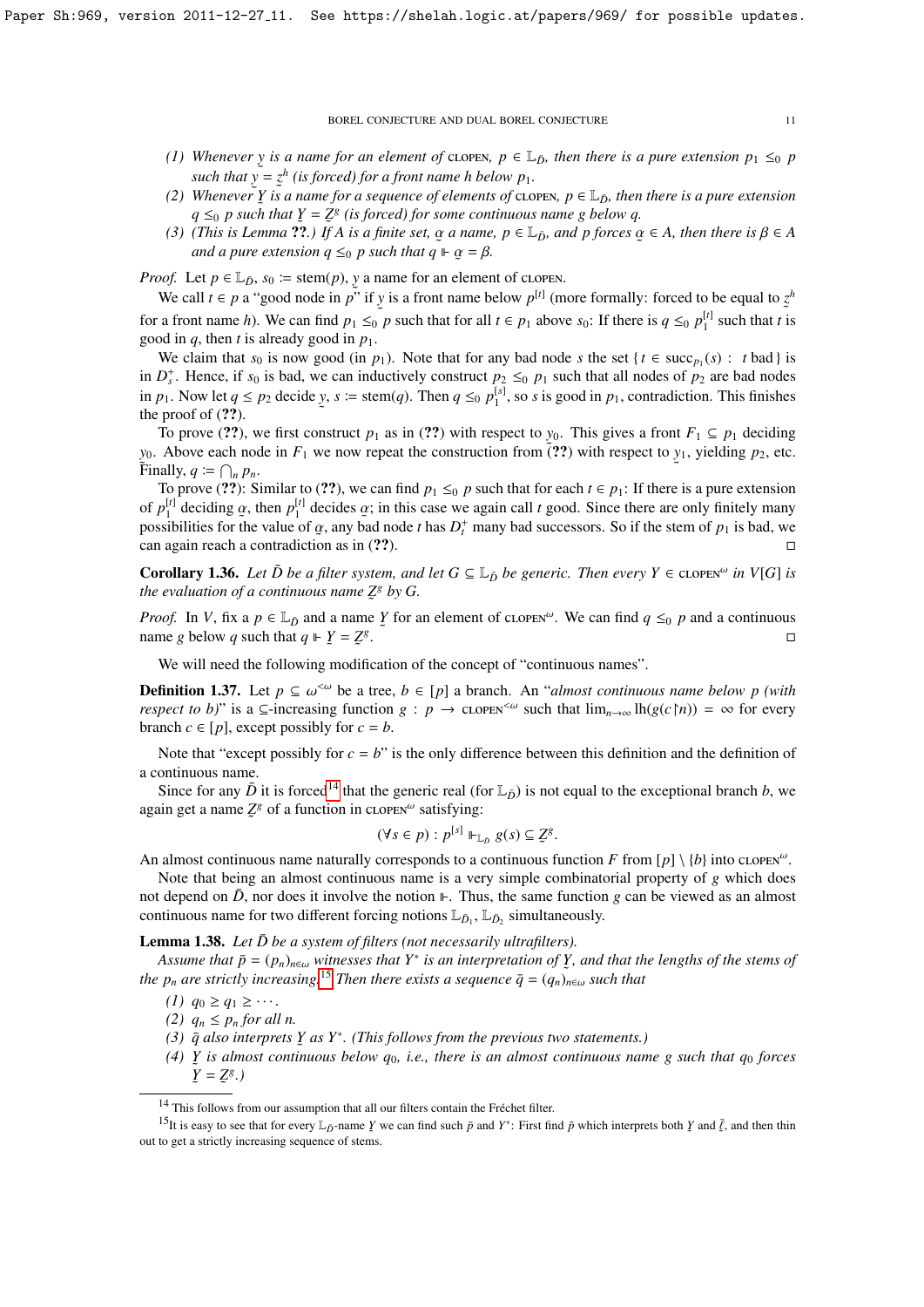# *(5)* ˜ *Y is almost continuous below qn, for all n. (This follows from the previous statement.)*

*Proof.* Let *b* be the branch described by the stems of the conditions  $p_n$ :

$$
b \coloneqq \{s : (\exists n) \ s \subseteq \mathrm{stem}(p_n)\}.
$$

We now construct a condition  $q_0$ . For every  $s \in b$  satisfying stem $(p_n) \subseteq s \subsetneq \text{stem}(p_{n+1})$  we set  $\text{succ}_{q_0}(s) = \text{succ}_{p_n}(s)$ , and for all  $t \in \text{succ}_{q_0}(s)$  except for the one in b we let  $q_0^{[t]} \leq_0 p_n^{[t]}$  be such that Y is continuous below  $q_0^{[t]}$ . We can do this by Lemma ??(??).

Now we set

$$
q_n := p_n \cap q_0 = q_0^{[\operatorname{stem}(p_n)]} \le p_n.
$$

This takes care of (1) and (2). Now we show (4): Any branch  $c$  of  $q_0$  not equal to  $b$  must contain a node *s*  $\cap$  *k* ∉ *b* with *s* ∈ *b*, so *c* is a branch in  $q_0^{\lfloor s \cap k \rfloor}$ , below which *Y* was continuous.  $\Box$ 

The following lemmas and corollaries are the motivation for considering continuous and almost continuous names.

**Lemma 1.39.** *Let*  $\bar{D}$  *be a system of filters (not necessarily ultrafilters). Let*  $p \in \mathbb{L}_{\bar{D}}$ *, let b be a branch, and let*  $g : p \to \text{clopeN}^{< \omega}$  *be an almost continuous name below p with respect to b; write*  $\mathbb{Z}^g$  *for the associated*  $\mathbb{I}$   $\mathbb{Z}$  *for the associated*  $\mathbb{L}_{\bar{D}}$ -name.

Let  $r \in 2^{\omega}$  be a real,  $n_0 \in \omega$ . Then the following are equivalent:

- *(1)*  $p \Vdash_{\mathbb{L}_D} r \notin \bigcup_{n \ge n_0} \mathbb{Z}^g(n)$ , *i.e.*,  $\mathbb{Z}^g \sqsubset_{n_0} r$ .
- (2) *For all*  $n \ge n_0$  *and for all*  $s \in p$  *for which*  $g(s)$  *has length* > *n we have*  $r \notin g(s)(n)$ *.*

Note that (2) does not mention the notion  $\mathbb F$  and does not depend on  $\bar{D}$ .

*Proof.*  $\neg$ (2)  $\Rightarrow$   $\neg$ (1): Assume that there is  $s \in p$  for which  $g(s) = (C_0, \ldots, C_n, \ldots, C_k)$  and  $r \in C_n$ . Then  $p^{[s]}$  forces that the generic sequence  $Z^g = (Z(0), Z(1), ...)$  starts with  $C_0, ..., C_n$ , so  $p^{[s]}$  forces  $r \in Z^g(n)$ .<br>  $\neg(1) \rightarrow \neg(2)$ : Assume that *n* does not force  $r \notin \Box$   $Z^g(n)$ . So there is a condition  $g \le n$  and son

 $\neg(1)$  ⇒  $\neg(2)$ : Assume that *p* does not force *r* ∉  $\bigcup_{n \geq n_0} Z^g(n)$ . So there is a condition *q* ≤ *p* and some  $n \ge n_0$  such that  $q \Vdash r \in \mathbb{Z}^g(n)$ . By increasing the stem of *q*, if necessary, we may assume that  $s := \text{stem}(q)$ is not on *b* (the "exceptional" branch), and that  $g(s)$  has already length > *n*. Let  $C_n := g(s)(n)$  be the *n*-th entry of  $g(s)$ . So  $p^{[s]}$  already forces  $Zg(n) - C$  : now  $g^{[s]} \leq p^{[s]}$  and  $g^{[s]}$  forces the following sta entry of  $g(s)$ . So  $p^{[s]}$  already forces  $Z^{g}(n) = C_n$ ; now  $q^{[s]} \le p^{[s]}$ , and  $q^{[s]}$  forces the following statements:  $r \in \mathbb{Z}^g(n), \mathbb{Z}^g(n) = C_n$ . Hence  $r \in C_n$ , so (2) fails.

**Corollary 1.40.** Let  $\bar{D}_1$  and  $\bar{D}_2$  be systems of filters, and assume that p is in  $\mathbb{L}_{\bar{D}_1} \cap \mathbb{L}_{\bar{D}_2}$ . Let  $g : p \to p$ clopen<sup> $<\omega$ </sup> be an almost continuous name of a sequence of clopen sets, and let  $\mathcal{Z}_1^g$ <br> $\mathbb{I}$  = -name and  $\mathbb{I}$  = -name, respectively  $Z_1^g$  and  $Z_2^g$ 2 *be the associated*  $\mathbb{L}_{\bar{D}_1}$ -name and  $\mathbb{L}_{\bar{D}_2}$ -name, respectively.

*Then for any real r and*  $n \in \omega$  *we have* 

$$
p \Vdash_{\mathbb{L}_{\bar{D}_1}} \mathbb{Z}_1^g \sqsubset_n r \iff p \Vdash_{\mathbb{L}_{\bar{D}_2}} \mathbb{Z}_2^g \sqsubset_n r.
$$

(We will use this corollary for the special case that  $\mathbb{L}_{\bar{D}_1}$  is an ultralaver forcing, and  $\mathbb{L}_{\bar{D}_2}$  is Laver forcing.)

**Lemma 1.41.** Let  $\bar{D}_1$  and  $\bar{D}_2$  be systems of filters, and assume that p is in  $\mathbb{L}_{\bar{D}_1} \cap \mathbb{L}_{\bar{D}_2}$ . Let  $g: p \to \text{clopes}^{\leq \omega}$ *be a continuous name of a sequence of clopen sets, let*  $F \subseteq p$  *be a front and let*  $h : F \to \omega$  *be a front name. Again we will write Z g*  $\lim_{\lambda \to \infty}$   $\lim_{n \to \infty}$   $\lim_{\lambda \to \infty}$   $\lim_{\lambda \to \infty}$   $\lim_{n \to \infty}$   $\lim_{n \to \infty}$   $\lim_{n \to \infty}$   $\lim_{n \to \infty}$   $\lim_{n \to \infty}$   $\lim_{n \to \infty}$   $\lim_{n \to \infty}$   $\lim_{n \to \infty}$   $\lim_{n \to \infty}$   $\lim_{n \to \infty}$   $\lim_{n \to \infty}$   $\lim_{n \to \infty}$   $\lim_{n \to \infty$  $\sum_{1}^{g}$ ,  $Z_{2}^{g}$ <sup>2</sup> for the associated names of codes for null sets, and we will write  $p_1$  and  $p_2$  for  $p_3$  *names respectively of natural numbers* 

*Then for any real r we have:*

$$
p \Vdash_{\mathbb{L}_{D_1}} \mathbb{Z}_1^g \sqsubset_{\mathfrak{B}_1} r \iff p \Vdash_{\mathbb{L}_{D_2}} \mathbb{Z}_2^g \sqsubset_{\mathfrak{B}_2} r.
$$

*Proof.* Assume  $p \Vdash_{\mathbb{L}_{\bar{D}_1}} \mathbb{Z}_1^g$  $\zeta_1^g \sqsubset$ *n*<sub>1</sub> *r*. So for each  $s \in F$  we have:  $p^{[s]} \Vdash_{\mathbb{L}_{\bar{D}_1}} \mathbb{Z}_1^g$  $\int_1^g \Box_{h(s)} r$ . By Corollary ??, we also have  $p^{[s]} \Vdash_{\mathbb{L}_{\bar{D}_2}} \mathbb{Z}_2^g$  $Z_2^g \square_{h(s)} r$ . So also  $p^{[s]} \Vdash_{\mathbb{L}_{\bar{D}_2}} \mathcal{Z}_2^g$  $\frac{g}{2} \sqsubset$ *n*<sub>2</sub> *r* for each *s*  $\in$  *F*. Hence *p*  $\Vdash_{\mathbb{L}_{\bar{D}_2}} \mathbb{Z}_2^g$  $\frac{g}{2} \sqsubset$  $n_2$   $r$ .

**Corollary 1.42.** Assume  $q \in \mathbb{L}$  forces in Laver forcing that  $\mathbb{Z}^{g_k} \subset r$  for  $k = 1, 2, \ldots$ , where each  $g_k$  is a<br>continuous name of a code for a null set. Then there is a Laver condition  $g' \leq g$  such that for al ˜ *continuous name of a code for a null set. Then there is a Laver condition q*<sup>0</sup> ≤<sup>0</sup> *q such that for all ultrafilter systems*  $\bar{D}$  *we have:* 

*If*  $q' \in \mathbb{L}_{\bar{D}}$ , then  $q'$  forces (in ultralaver forcing  $\mathbb{L}_{\bar{D}}$ ) that  $\mathcal{Z}^{g_k} \subset r$  for all k.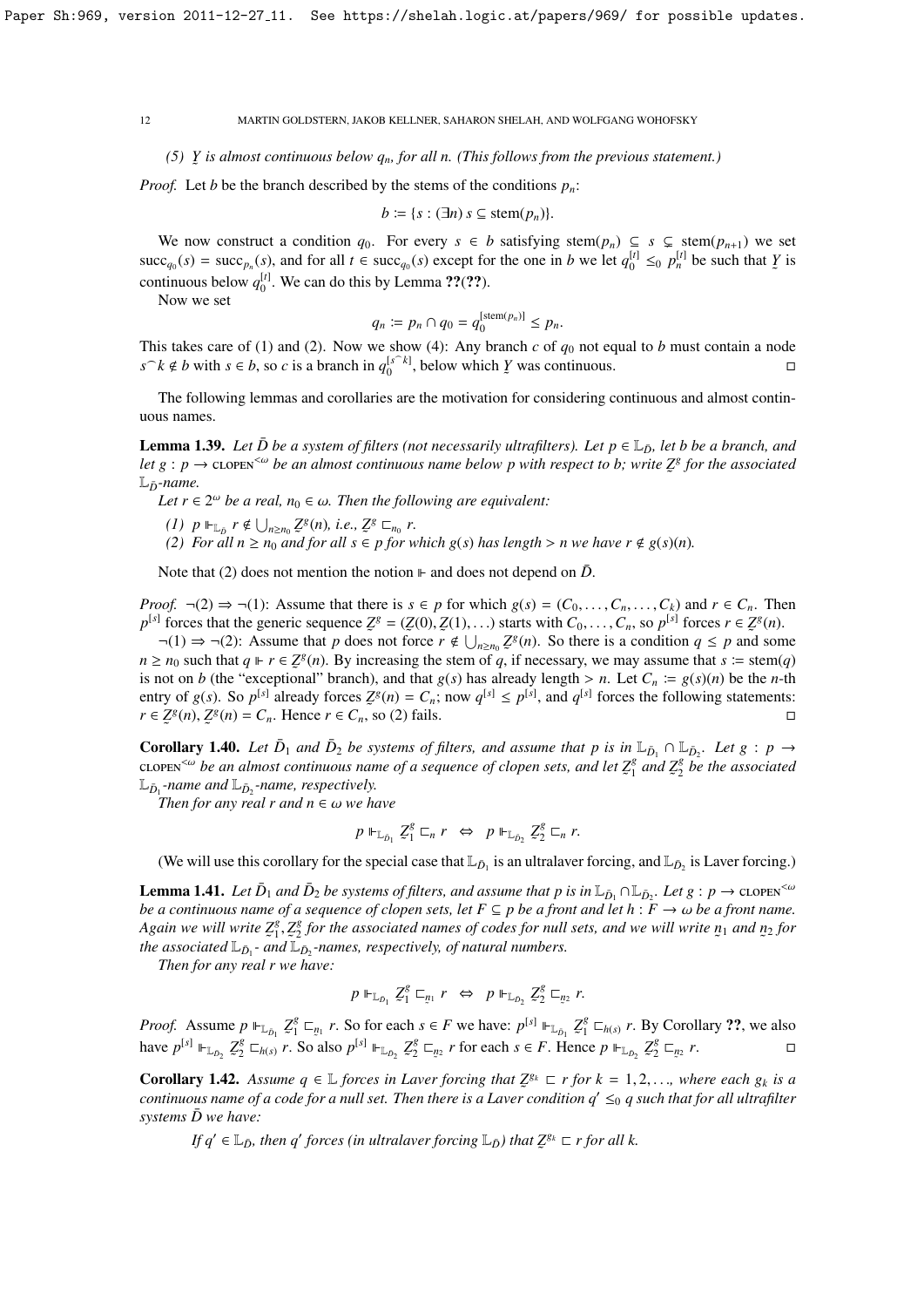*Proof.* By (??) we can find a sequence  $(p_k)_{k=1}^{\infty}$  of L-names such that  $q \vDash \mathbb{Z}^{g_k} \sqsubset_{p_k} r$  for each *k*. By Lemma ??(??) we can find  $q' \leq_0 q$  be such that this sequence is continuous below q'. Since each  $n_k$ <br>is now a front name below q', we can apply the previous lemma is now a front name below  $q'$ , we can apply the previous lemma.

**Lemma 1.43.** Let M be a countable model,  $r \in 2^{\omega}$ ,  $\bar{D}^M \in M$  an ultrafilter system,  $\bar{D}$  a filter system *extending*  $\bar{D}^M$ ,  $q \in L_{\bar{D}}$ *. For any V-generic filter*  $G \subseteq L_{\bar{D}}$ *we write*  $G^M$  *for the* (*M-generic, by Lemma* ??) *filter on*  $\mathbb{L}_{\bar{D}^M}$ *.* 

*The following are equivalent:*

- *(1)*  $q \Vdash_{\mathbb{L}_{\bar{D}}} r$  is random over  $M[G^M]$ .
- (2) For all names  $Z \in M$  of codes for null sets:  $q \Vdash_{\mathbb{L}_D} Z \sqsubset r$ .<br>
(3) For all continuous names  $q \in M$ ;  $q \Vdash_{\mathbb{L}} Z^g \sqsubset r$ .
- *(3) For all continuous names*  $g \in M$ *:*  $q \Vdash_{\mathbb{L}_D} \mathbb{Z}^g \sqsubset r$ *.*
- *Proof.* (1)⇔(2) holds because every null set is contained in a set of the form nullset(*Z*), for some code *Z*. (2)⇔(3): Every code for a null set in  $M[G^M]$  is equal to  $\mathcal{Z}^g[G^M]$ , for some  $g \in M$ , by Corollary ??. □

The following lemma may be folklore. Nevertheless, we prove it for the convenience of the reader.

**Lemma 1.44.** Let r be random over a countable model M and  $A \in M$ . Then there is a countable model  $M' \supseteq M$  such that A is countable in M', but r is still random over M'.

*Proof.* We will need the following forcing notions, all defined in *M*:



- Let C be the forcing that collapses the cardinality of A to  $\omega$  with finite conditions.
- Let  $B_1$  be random forcing (trees  $T \subseteq 2^{< \omega}$  of positive measure).
- Let  $B_2$  be the *C*-name of random forcing.
- Let  $i : B_1 \to C * B_2$  be the natural complete embedding  $T \mapsto (1_C, T)$ .<br>• Let *P* be a *R*<sub>1</sub>-name for the forcing  $C * B_2/i[G_2]$ , the quotient of  $C * B$
- Let *P* be a  $B_1$ -name for the forcing  $C * B_2 / i[G_{B_1}]$ , the quotient of  $C * B_2$  by the complete subforcing  $i[B_1]$  $i[B_1]$ .

The random real *r* is  $B_1$ -generic over *M*. In *M*[*r*] we let  $P \coloneqq P[r]$ . Now let  $H \subseteq P$  be generic over *M*[*r*]. Then  $r * H \subseteq B_1 * P \simeq C * B_2$  induces an *M*-generic filter  $J \subseteq C$  and an *M*[*J*]-generic filter  $K \subseteq B_2[J]$ ; it is easy to check that *K* interprets the  $B_2$ -name of the canonical random real as the given random real *r*.

Hence *r* is random over the countable model  $M' := M[J]$ , and *A* is countable in *M'*.



 $\Box$ 

*Proof of Lemma* ??. We will first describe a construction that deals with a single triple  $(\bar{p}, \bar{Z}, \bar{Z}^*)$  (where  $\bar{p}$  is a sequence of conditions with strictly increasing stems which interprets  $\bar{Z}$  as  $\bar{Z}^*$ is a sequence of conditions with strictly increasing stems which interprets  $\bar{Z}$  as  $\bar{Z}^*$ ); this construction will yield a condition  $q' = q'(\bar{p}, \bar{Z}, \bar{Z}^*)$ . We will then show how to deal with all possible triples.<br>So let *n* be a condition and let  $\bar{p} = (p_1)$ , be a sequence interpreting  $\bar{Z}$  as  $\bar{Z}^*$  where the

So let *p* be a condition, and let  $\bar{p} = (p_k)_{k \in \omega}$  be a sequence interpreting  $\bar{Z}$  as  $\bar{Z}^*$ , where the lengths of the measure of the lengths of the sequence interpreting  $\bar{Z}$  as  $\bar{Z}^*$ , where the lengths stems of  $p_n$  are strictly increasing and  $p_0 = p$ . It is easy to see that it is enough to deal with a single null set, i.e.,  $m = 1$ , and with  $k_1 = 0$ . We write  $Z$  and  $Z^*$  instead of  $Z_1$  and  $Z_1^*$ .

Using Lemma ?? we may (strengthening the conditions in our interpretation) assume (in *M*) that the sequence  $(Z(k))_{k\in\omega}$  is almost continuous, witnessed by  $g : p \to c\text{LOPEN}^{\leq\omega}$ . By Lemma ??, we can find a model  $M' \supset M$  and that  $(2\omega)M$  is countable in  $M'$ , but *n* is still readom over  $M'$ . model *M*<sup> $\prime$ </sup> ⊇ *M* such that  $(2^{\omega})^M$  is countable in *M*<sup> $\prime$ </sup>, but *r* is still random over *M*<sup> $\prime$ </sup>.

We now work in  $M'$ . Note that *g* still defines an almost continuous name, which we again call  $Z$ .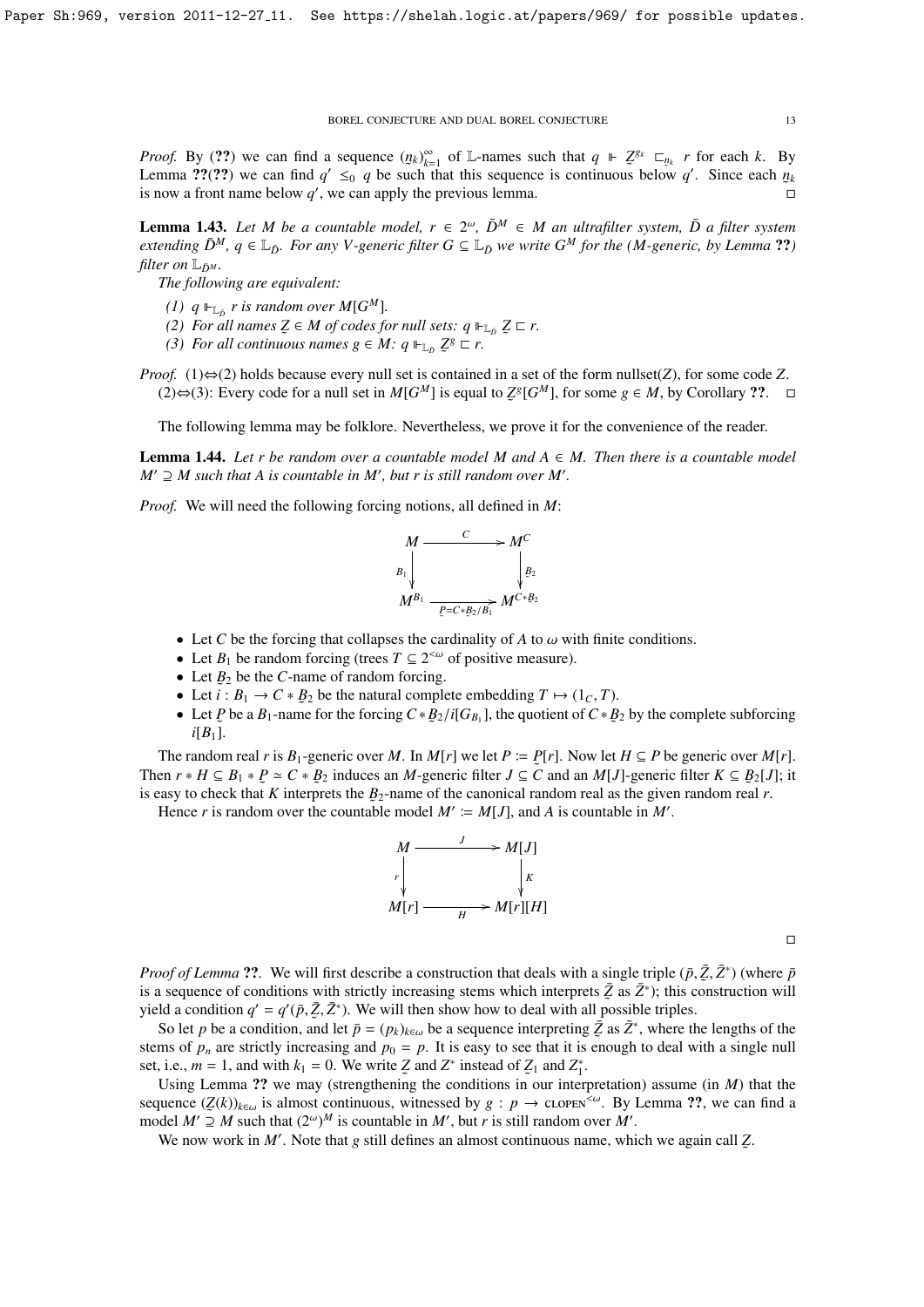Each filter in  $D_s^M$  is now countably generated; let  $A_s$  be a pseudo-intersection of  $D_s^M$  which additionally satisfies  $A_s \subseteq \text{succ}_p(s)$  for all  $s \in p$  above the stem. Let  $D'_s$  be the Fréchet filter on  $A_s$ . Let  $p' \in \mathbb{L}_{\bar{D}'}$  be the tree with the same stem as *p* which satisfies succ<sub>*p*'</sub>(*s*) =  $A_s$  for all  $s \in p'$  above the stem.

By Lemma ??, we know that  $\mathbb{L}_{\bar{D}^M}$  is an *M*-complete subforcing of  $\mathbb{L}_{\bar{D}'}$  (in *M'* as well as in *V*). We write  $G^M$  for the induced filter on  $\mathbb{L}_{\bar{D}^M}$ .

We now work in *V*. Note that below the condition  $p'$ , the forcing  $\mathbb{L}_{\bar{D}'}$  is just Laver forcing  $\mathbb{L}$ , and that  $p' \leq_{\mathbb{L}} p$ . Using Lemma ?? we can find a condition  $q \leq p'$  (in Laver forcing  $\mathbb{L}$ ) such that:

 $q$  is *M*<sup> $\prime$ </sup>-generic.

(1.46)  $q \Vdash_{\mathbb{L}} r$  is random over *M'*[*G*<sub>L</sub>] (hence also over *M*[*G*<sup>*M*</sup>]).

(1.47) **Moreover,**  $q \Vdash_{\mathbb{L}} \mathbb{Z} \sqsubset_0 r$ .

Enumerate all continuous  $\mathbb{L}_{\bar{D}^M}$ -names of codes for null sets from *M* as  $\mathbb{Z}^{g_1}, \mathbb{Z}^{g_2}, \ldots$  Applying Corol-<br>*g* 22 vields a condition  $g' \leq g$  such that for all filter systems  $\bar{F}$  satisfying  $g' \in \math$ lary ?? yields a condition  $q' \leq q$  such that for all filter systems  $\overline{E}$  satisfying  $q' \in \mathbb{L}_{\overline{E}}$ , we have  $q' \Vdash_{\mathbb{L}_{E}} \mathbb{Z}^{g_i} \subset r$  for all *i*. Corollary ?? and I emma ?? now imply: for all *i*. Corollary ?? and Lemma ?? now imply:

(1.48) For every filter system  $\bar{E}$  satisfying  $q' \in \mathbb{L}_{\bar{E}}$ ,  $q'$  forces in  $\mathbb{L}_{\bar{E}}$  that *r* is random over  $M[G^M]$  and that  $Z \sqsubset_0 r$ .

 $\ddot{\phantom{0}}$ By thinning out  $q'$  we may assume that

(1.49) For each 
$$
v \in \omega^{\omega} \cap M
$$
 there is k such that  $v \upharpoonright k \notin q'$ .

We have now described a construction of  $q' = q'(\bar{p}, Z, Z^*)$ .<br>Let  $(\bar{p}^n, Z^n, Z^{*n})$  enumerate all triples  $(\bar{p}, Z, Z^*) \in M$  where

Let  $(\bar{p}^n, \bar{Z}^n, Z^{*n})$  enumerate all triples  $(\bar{p}, \bar{Z}, Z^*) \in M$  where  $\bar{p}$  interprets  $\bar{Z}$  as  $Z^*$  (and consists of con-<br>ions with strictly increasing stems). For each *n* write  $y^n$  for  $\Box$  stem( $n^n$ ), the b ditions with strictly increasing stems). For each *n* write  $v^n$  for  $\bigcup_k$  stem( $p_k^n$ ), the branch determined by the stems of the sequence  $\bar{n}^n$ . We now define by induction a sequence  $a^n$  of conditions. stems of the sequence  $\bar{p}^n$ . We now define by induction a sequence  $q^n$  of conditions:

- $q^0 \coloneqq q'(\bar{p}^0, \bar{z}^0, Z^{*0}).$
- $q^0 := q'(\bar{p}^0, \bar{Z}^0, Z^{*0})$ .<br>
 Given  $q^{n-1}$  and  $(\bar{p}^n, \bar{Z}^n, Z^{*n})$ , we find  $k_0$  such that  $v^n | k_0 \notin q^0 \cup \cdots \cup q^{n-1}$  (using (??)). Let  $k_1$  be<br>
such that stem( $n^n$ ) has length  $\ge k_0$ . We replace  $\bar{p}^n$  such that stem $(p_{k_1}^n)$  has length >  $k_0$ . We replace  $\bar{p}^n$  by  $\bar{p}' := (p_k^n)_{k \ge k_1}$ . (Obviously,  $\bar{p}'$  still interprets  $Z^n$  as  $Z^{*n}$ ) Now let  $a^n := a'(\bar{p}'_k, Z^n, Z^{*n})$  $Z^n$  as  $Z^{*n}$ .) Now let  $q^n := q'(\bar{p}', Z^n, Z^{*n})$ .

Note that the stem of  $q^n$  is at least as long as the stem of  $p_{k_1}^n$ , and is therefore not in  $q^0 \cup \cdots \cup q^{n-1}$ , so stem( $q$ <sup>*i*</sup>) and stem( $q$ <sup>*j*</sup>) are incompatible for all  $i \neq j$ . Therefore we can choose for each *s* an ultrafilter  $D_s$ extending  $D_s^M$  such that stem( $q^i$ )  $\subseteq$  *s* implies succ<sub>q</sub><sup>*i*</sup>(*s*)  $\in$   $D_s$ .

Note that all  $q^i$  are in  $\mathbb{L}_{\bar{D}}$ . Therefore, we can use (??). Also,  $q^i \leq p_0^i$ .

Below, in Lemma ??, we will prove a preservation theorem using the following "local" variant of "random preservation":

**Definition 1.50.** Fix a countable model M, a real  $r \in 2^{\omega}$  and a forcing notion  $Q^M \in M$ . Let  $Q^M$  be an *M*-complete subforcing of *Q*. We say that "*Q locally preserves randomness of r over M*", if there is in *M* a sequence  $(D_n^{Q^M})_{n \in \omega}$  of open dense subsets of  $Q^M$  such that the following holds: Assume that

- *M* thinks that  $\bar{p} := (p^n)_{n \in \omega}$  interprets  $(\bar{z}_1, \ldots, \bar{z}_m)$  as  $(\bar{z}_1^*, \ldots, \bar{z}_m^*)$  (so each  $\bar{z}_i$  is a  $Q^M$ -name of a code for a null set and each  $\bar{z}^*$  is a code for a null set both in *M*). ˜ ˜ code for a null set and each *Z* ∗ *i* is a code for a null set, both in *M*);
- moreover, each  $p^n$  is in  $D_n^{Q^M}$  (we call such a sequence  $(p^n)_{n \in \omega}$ , or the according interpretation, "*quick*";
- *r* is random over *M*;
- $Z_i^* \sqsubset_{k_i} r$  for  $i = 1, ..., m$ .

**Then** there is a  $q \leq_Q p^0$  forcing that

- *r* is random over  $M[G^M];$
- $\mathcal{Z}_i \sqsubset_{k_i} r$  for  $i = 1, \ldots, m$ .

Note that this is trivially satisfied if *r* is not random over *M*.

For a variant of this definition, see Section ??.

Setting  $D_n^{Q^M}$  to be the set of conditions with stem of length at least *n*, Lemma ?? gives us: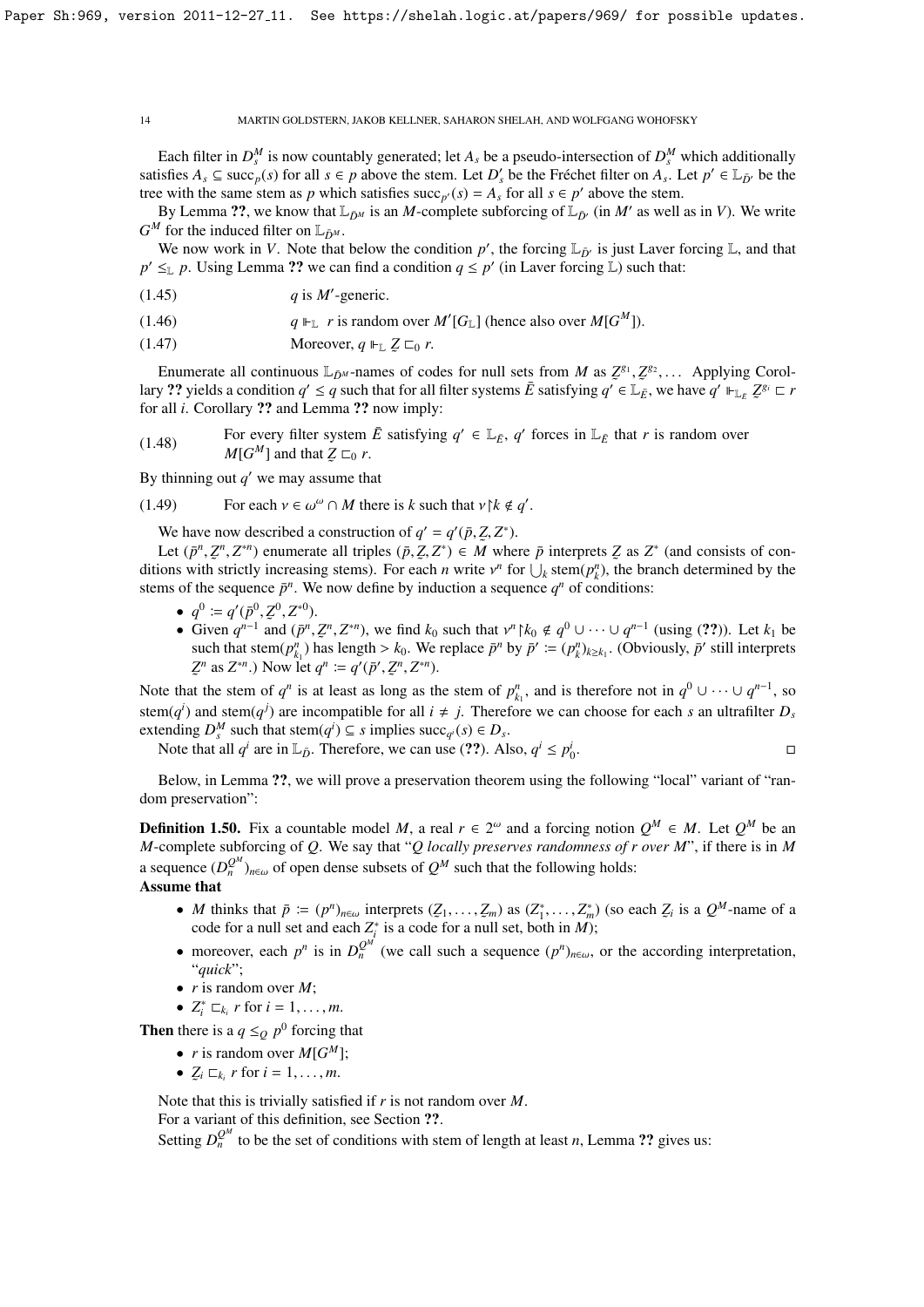Corollary 1.51. *If Q<sup>M</sup> is an ultralaver forcing in M and r a real, then there is an ultralaver forcing Q over*[16](#page-14-0) *Q <sup>M</sup> locally preserving randomness of r over M.*

### 2. Janus forcing

In this section, we define a family of forcing notions that has two faces (hence the name "*Janus forcing*"): Elements of this family may be countable (and therefore equivalent to Cohen), and they may also be essentially random.

In the rest of the paper, we will use the following properties of Janus forcing notions J. (And we will use *only* these properties. So readers who are willing to take these properties for granted could skip to Section ??.)

Throughout the whole paper we fix a function  $B^*$ :  $\omega \to \omega$  given by Corollary ??. The Janus forcings<br>I depend on a real parameter  $\bar{F}^* - (F^*)$   $\in \mathcal{L}^{\omega}$  which grows fast with respect to  $B^*$ . (In our application will depend on a real parameter  $\bar{\ell}^* = (\ell_m^*)_{m \in \omega} \in \omega^\omega$  which grows fast with respect to  $B^*$ . (In our application,  $\bar{\ell}^*$  will be given by a subsequence of an ultralayer real.)  $\bar{\ell}^*$  will be given by a subsequence of an ultralaver real.)<br>The sequence  $\bar{\ell}^*$  and the function  $R^*$  together define

The sequence  $\bar{\ell}^*$  and the function  $B^*$  together define a notion of a "thin set" (see Definition ??).

- (1) There is a canonical J-name for a (code for a) null set  $Z_{\nabla}$ .
	- Whenever  $X \subseteq 2^{\omega}$  is not thin, and J is countable, then J forces that X is not strongly meager, witnessed<sup>[17](#page-14-1)</sup> by nullset( $Z_{\nabla}$ ) (the set we get when we evaluate the code  $Z_{\nabla}$ ). Moreover, for any Jname *Q* of a *σ*-centered forcing, also  $J * Q$  forces that *X* is not strongly<br>by nullset( $Z_{\nabla}$ ). by nullset( $Z_{\nabla}$ ). *Q* forces that *X* is not strongly meager, again witnessed

(This is Lemma ??; "thin" is defined in Definition ??.)

- (2) Let *M* be a countable transitive model and  $\mathbb{J}^M$  a Janus forcing in *M*. Then  $\mathbb{J}^M$  is a Janus forcing in *V* as well (and of course countable in *V*). (Also note that trivially the forcing J<sup>M</sup> is an *M*-complete subforcing of itself.) (This is Fact ??.)
- (3) Whenever *M* is a countable transitive model and  $J^M$  is a Janus forcing in *M*, then there is a Janus forcing J such that
	- $\mathbb{J}^{\bar{M}}$  is an *M*-complete subforcing of  $\mathbb{J}$ .
	- J is (in *V*) equivalent to random forcing (actually we just need that J preserves Lebesgue positivity in a strong and iterable way).

(This is Lemma ?? and Lemma ??.)

(4) Moreover, the name *Z*<sup>∇</sup> referred to in (??) is so "canonical" that it evaluates to the same code in the J-generic extension over *V* as in the  $\mathbb{J}^M$ -generic extension over *M*. (This is Fact ??.)

# 2.A. Definition of Janus. A Janus forcing  $\mathbb J$  will consist of:<sup>[18](#page-14-2)</sup>

- A countable "core" (or: backbone)  $\nabla$  which is defined in a combinatorial way from a parameter  $\bar{\ell}^*$ .<br>(In our application, we will use a Janus forcing immediately after an ultralayer forcing, and  $\bar{\ell}^*$  will (In our application, we will use a Janus forcing immediately after an ultralaver forcing, and  $\bar{\ell}^*$  will be a subsequence of the ultralaver real.) This core is of course equivalent to Cohen forcing be a subsequence of the ultralaver real.) This core is of course equivalent to Cohen forcing.
- Some additional "stuffing"  $\mathbb{J} \setminus \nabla$  (countable<sup>[19](#page-14-3)</sup> or uncountable). We allow great freedom for this, we just require that the core ∇ is a "sufficiently" complete subforcing (in a specific combinatorial sense, see Definition ??(??)).

We will use the following combinatorial theorem from [?]:

**Lemma 2.1** ([?, Theorem 8]<sup>[20](#page-14-4)</sup>). *For every*  $\varepsilon, \delta > 0$  *there exists*  $N_{\varepsilon,\delta} \in \omega$  *such that for all sufficiently large finite sets*  $I \subseteq \omega$  *there is a nonempty family*  $\mathcal{A}_I$  *consisting of sets*  $A \subseteq 2^I$  *with*  $\frac{|A|}{2^{|I|}} \leq \varepsilon$  *such that if*  $X \subseteq 2^I$ *,* 

<span id="page-14-1"></span> $17$ in the sense of  $(22)$ 

<span id="page-14-4"></span><span id="page-14-3"></span><sup>19</sup>Also the trivial case  $\mathbb{J} = \nabla$  is allowed.

<span id="page-14-0"></span><sup>&</sup>lt;sup>16</sup>" $Q$  over  $Q^{M}$ " just means that  $Q^M$  is an *M*-complete subforcing of  $Q$ .

<span id="page-14-2"></span><sup>&</sup>lt;sup>18</sup>We thank Andreas Blass and Jindřich Zapletal for their comments that led to an improved presentation of Janus forcing.

<sup>&</sup>lt;sup>20</sup>The theorem in [?] actually says "for a sufficiently large *I*", but the proof shows that this should be read as "for all sufficiently large *I*".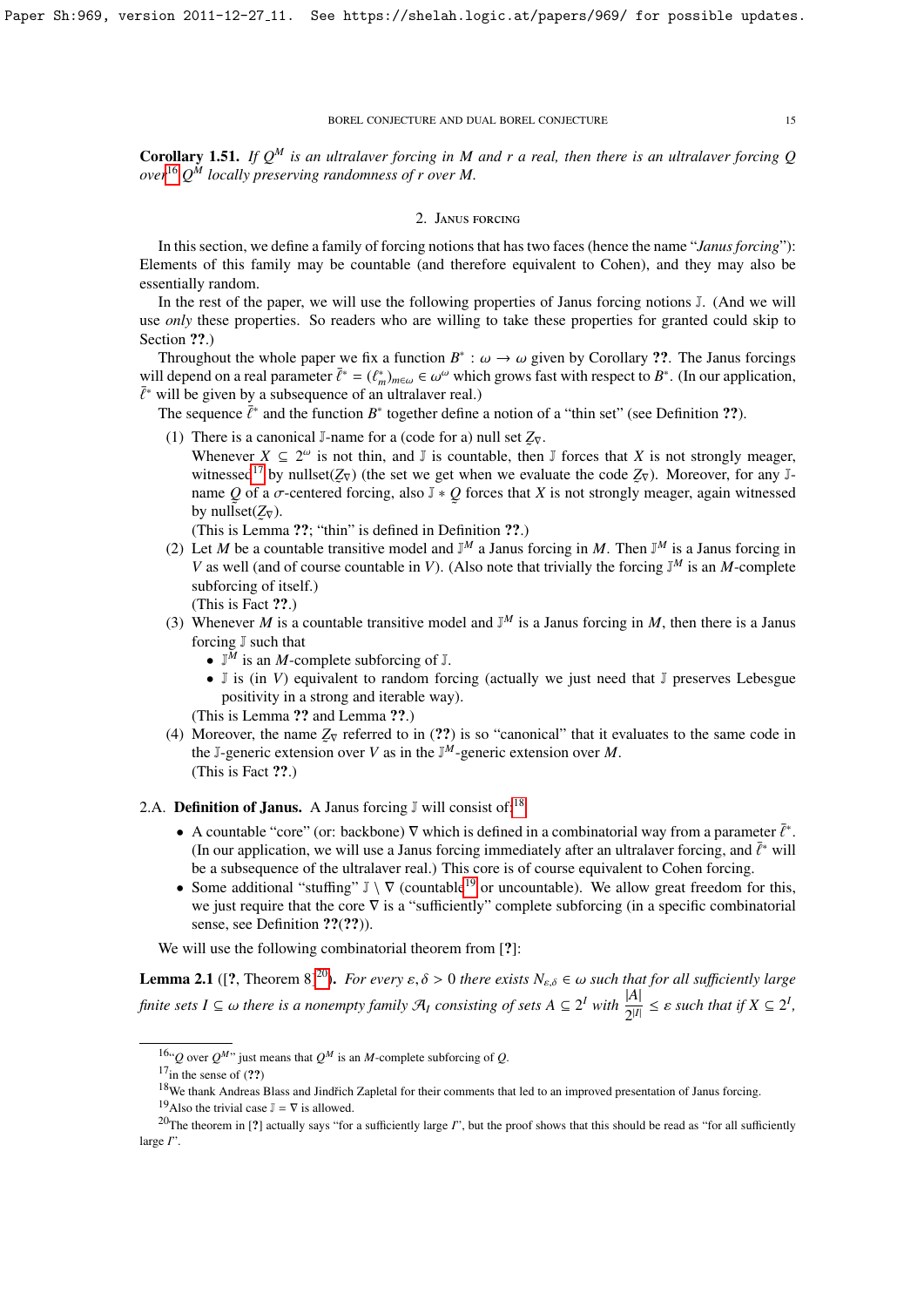$|X| \geq N_{\varepsilon,\delta}$  *then* 

$$
\frac{|\{A \in \mathcal{A}_I : X + A = 2^I\}|}{|\mathcal{A}_I|} \ge 1 - \delta.
$$

 $(Recall that X + A := \{x + a : x \in X, a \in A\})$ 

Rephrasing and specializing to  $\delta = \frac{1}{4}$  and  $\varepsilon = \frac{1}{2^i}$  we get:

**Corollary 2.2.** For every  $i \in \omega$  there exists  $B^*(i)$  such that for all finite sets I with  $|I| \geq B^*(i)$  there is a nonempty family  $\mathcal{A}_i$  satisfying the following: *nonempty family* A*<sup>I</sup> satisfying the following:*

- $\mathcal{A}_I$  *consists of sets*  $A \subseteq 2^I$  *with*  $\frac{|A|}{2^{|I|}} \leq \frac{1}{2^i}$  $\frac{1}{2^i}$ .
- *For every*  $X \subseteq 2^I$  *satisfying*  $|X| \ge B^*(i)$ *, the set*  $\{A \in \mathcal{A}_I : X + A = 2^I\}$  *has at least*  $\frac{3}{4}|\mathcal{A}_I|$  *elements.*

**Assumption 2.3.** We fix a sufficiently fast increasing sequence  $\bar{\ell}^* = (\ell_i^*)_{i\in\omega}$  of natural numbers; more precisely the sequence  $\bar{\ell}^*$  will be a subsequence of an ultralayer real  $\bar{\ell}$  defined as in Lemma 22 precisely, the sequence  $\bar{\ell}^*$  will be a subsequence of an ultralaver real  $\bar{\ell}$ , defined as in Lemma ?? using the function  $R^*$  from Corollary ?? Note that in this case  $\ell^* = \ell^* \geq R^*(i)$ ; so we can fix for each i function *B*<sup>\*</sup> from Corollary ??. Note that in this case  $\ell_{i+1}^* - \ell_i^* \geq B^*(i)$ ; so we can fix for each *i* a family  $\mathcal{A} \subset \mathcal{A}(2^L)$  on the interval  $L_i := [f^* \ell^*]$  according to Corollary 22  $\mathcal{A}_i \subseteq \mathcal{P}(2^{L_i})$  on the interval  $L_i := [\ell_i^*, \ell_{i+1}^* )$  according to Corollary ??.

**Definition 2.4.** First we define the "core"  $\nabla = \nabla_{\tilde{\ell}^*}$  of our forcing:

$$
\nabla = \bigcup_{i \in \omega} \prod_{j < i} \mathcal{A}_j.
$$

In other words,  $\sigma \in \nabla$  iff  $\sigma = (A_0, \ldots, A_{i-1})$  for some  $i \in \omega$ ,  $A_0 \in \mathcal{A}_0, \ldots, A_{i-1} \in \mathcal{A}_{i-1}$ . We will denote the number *i* by height( $\sigma$ ).

The forcing notion  $\nabla$  is ordered by reverse inclusion (i.e., end extension):  $\tau \leq \sigma$  if  $\tau \supseteq \sigma$ .

**Definition 2.5.** Let  $\bar{\ell}^* = (\ell_i^*)_{i \in \omega}$  be as in the assumption above. We say that J is a Janus forcing based on  $\bar{\ell}^*$ if:

- (1)  $(\nabla, \supseteq)$  is an incompatibility-preserving subforcing of J.
- (2) For each  $i \in \omega$  the set  $\{\sigma \in \nabla : \text{height}(\sigma) = i\}$  is predense in J. So in particular, J adds a branch through  $\nabla$ . The union of this branch is called  $C^{\nabla} = (C_0^{\nabla}, C_1^{\nabla}, C_2^{\nabla}, \ldots)$ , where  $C_i^{\nabla} \subseteq 2^{L$  $C_i^{\nabla} \in \mathcal{A}_i$ .
- (3) "Fatness":<sup>[21](#page-15-0)</sup> For all  $p \in \mathbb{J}$  and all real numbers  $\varepsilon > 0$  there are arbitrarily large  $i \in \omega$  such that there is a core condition  $\sigma = (A_0, \ldots, A_{i-1}) \in \nabla$  (of length *i*) with

$$
\frac{|\{A\in\mathcal{A}_i:\,\sigma\widehat{\phantom{a}}A\mid_{\mathbb{J}}p\}|}{|\mathcal{A}_i|}\geq 1-\varepsilon.
$$

(Recall that  $p \parallel_{I} q$  means that  $p$  and  $q$  are compatible in J.)

- $(4)$  J is ccc.
- (5)  $\sqrt{J}$  is separative.<sup>[22](#page-15-1)</sup>
- (6) (To simplify some technicalities:)  $\mathbb{J} \subseteq H(\mathbb{N}_1)$ .

We now define  $\mathcal{Z}_{\nabla}$ , which will be a canonical J-name of (a code for) a null set. We will use the sequence ˜  $C^{\nabla}$  added by J (see Definition ??(??)).

**Definition 2.6.** Each  $C_i^{\nabla}$  defines a clopen set  $Z_i^{\nabla} = \{x \in 2^{\omega} : x \nabla L_i \in C_i^{\nabla} \}$  of measure at most  $\frac{1}{2^i}$ . The sequence  $Z_{\nabla} = (Z_0^{\nabla}, Z_1^{\nabla}, Z_2^{\nabla}, \dots)$  is (a name for) a code for the null set

$$
\text{nullset}(\underline{Z}_{\nabla}) = \bigcap_{n < \omega} \bigcup_{i \geq n} \underline{Z}_{i}^{\nabla}.
$$

Since  $\mathcal{C}^{\nabla}$  is defined "canonically" (see in particular Definition ??(??),(??)), and  $\mathcal{Z}^{\nabla}$  is constructed in an colute way from  $\mathcal{C}^{\nabla}$  we get: absolute way from  $C^{\nabla}$ , we get:

<span id="page-15-0"></span><sup>&</sup>lt;sup>21</sup>This is the crucial combinatorial property of Janus forcing. Actually,  $(?)$  implies  $(?)$ .

<span id="page-15-1"></span><sup>&</sup>lt;sup>22</sup>Separative is defined on page ??.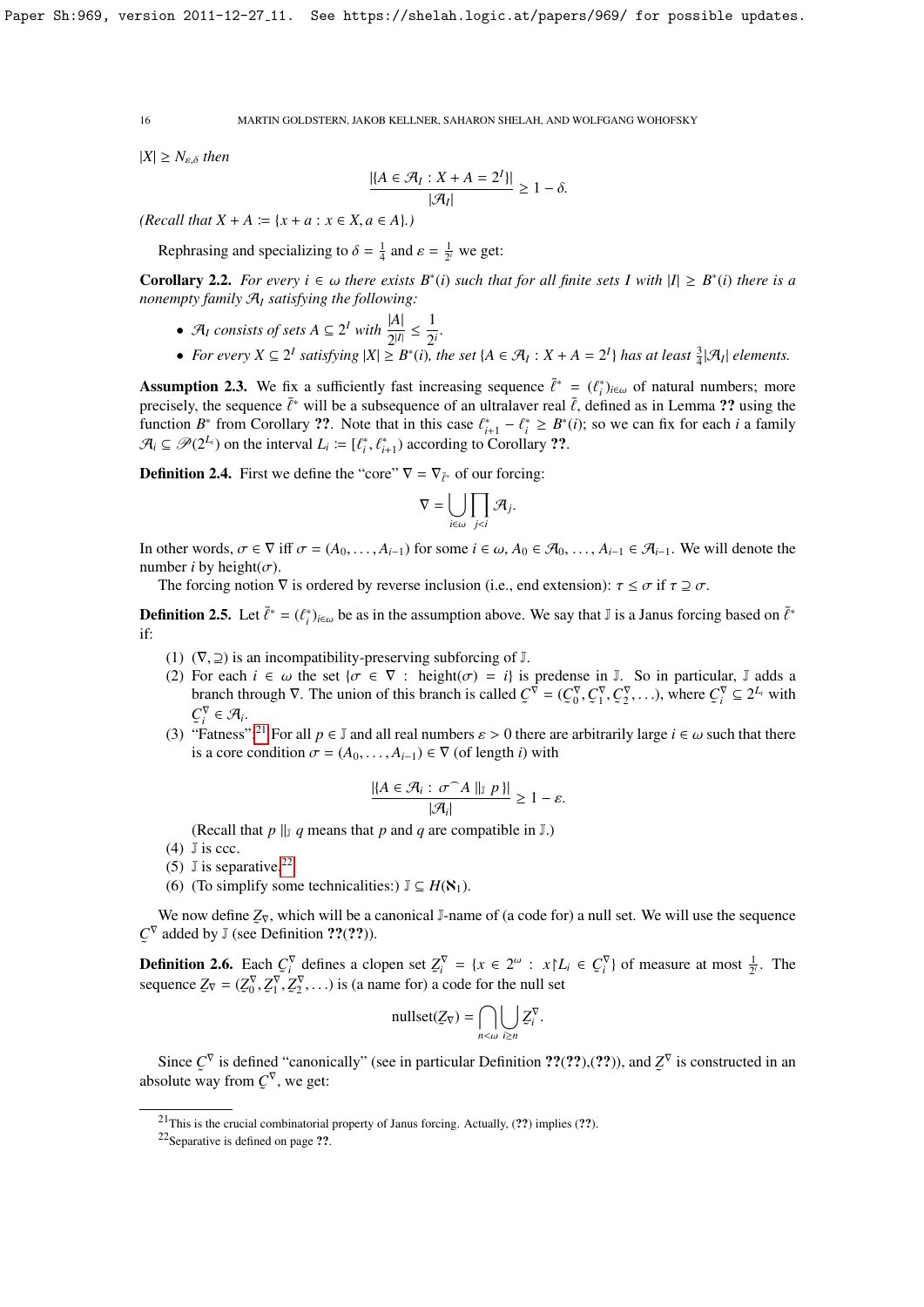Fact 2.7. If  $\mathbb J$  is a Janus forcing, M a countable model and  $\mathbb J^M$  a Janus forcing in M which is an M-complete subset of J, if *H* is J-generic over *V* and  $H^M$  the induced J<sup>M</sup>-generic filter over M, then  $C^{\nabla}$  evaluates to the same real in  $M[H^M]$  as in  $V[H]$ , and therefore  $Z^{\nabla}$  evaluates to the same code (but of course not to the same set of reals).

For later reference, we record the following trivial fact:

Fact 2.8. Being a Janus forcing is absolute. In particular, if *V* ⊆ *W* are set theoretical universes and J is a Janus forcing in *V*, then  $\mathbb J$  is a Janus forcing in *W*. In particular, if *M* is a countable model in *V* and  $\mathbb J \in M$ a Janus forcing in *M*, then J is also a Janus forcing in *V*.

Let  $(M^n)_{n\in\omega}$  be an increasing sequence of countable models, and let  $\mathbb{J}^n \in M^n$  be Janus forcings. Assume that  $\mathbb{J}^n$  complete in  $\mathbb{J}^n + 1$ . Then  $\mathbb{J}^n$  is a Janus forcing and an  $M^n$  complete outprain that  $\mathbb{J}^n$  is  $M^n$ -complete in  $\mathbb{J}^{n+1}$ . Then  $\bigcup_n \mathbb{J}^n$  is a Janus forcing, and an  $M^n$ -complete extension of  $\mathbb{J}^n$  for all *n*.

2.B. Janus and strongly meager. Carlson [?] showed that Cohen reals make every uncountable set *X* of the ground model not strongly meager in the extension (and that not being strongly meager is preserved in a subsequent forcing with precaliber  $\aleph_1$ ). We show that a *countable* Janus forcing J does the same (for a subsequent forcing that is even  $\sigma$ -centered, not just precaliber  $\aleph_1$ ). This sounds trivial, since any (nontrivial) countable forcing is equivalent to Cohen forcing anyway. However, we show (and will later use) that the canonical null set *Z*<sup>∇</sup> defined above witnesses that *X* is not strongly meager (and not just some null set that we get out of the isomorphism between J and Cohen forcing). The point is that while  $∇$  is not a complete subforcing of J, the condition (??) of the Definition ?? guarantees that Carlson's argument still works, if we assume that *X* is non-thin (not just uncountable). This is enough for us, since by Corollary ?? ultralaver forcing makes any uncountable set non-thin.

Recall that we fixed the increasing sequence  $\bar{\ell}^* = (\ell_i^*)_{i\in\omega}$  and  $B^*$ . In the following, whenever we say "(very) thin" we mean "(very) thin with respect to  $\bar{\ell}^*$  and  $B^{**}$ " (see Definition ??).

**Lemma 2.9.** If X is not thin,  $\mathbb{J}$  is a countable Janus forcing based on  $\bar{\ell}^*$ , and R is a  $\mathbb{J}$ -name for a  $\sigma$ -centered forcing potion, then  $\mathbb{J} * R$  forces that X is not strongly meager witnessed by the n *forcing notion, then*  $\mathbb{J} * R$  *forces that* X *is not strongly meager witnessed by the null set*  $\mathbb{Z}_{\nabla}$ *.* ˜

*Proof.* Let *c* be a J-name for a function  $c : \mathcal{R} \to \omega$  witnessing that  $\mathcal{R}$  is  $\sigma$ -centered.<br>Recall that "*Z*<sub>E</sub> witnesses that *X* is not strongly meager" means that  $X + Z_{\text{E}}$ 

Recall that " $\mathbb{Z}_{\nabla}$  witnesses that *X* is not strongly meager" means that  $X + \mathbb{Z}_{\nabla} = 2^{\omega}$ . Assume towards a contradiction that  $(p, r) \in \mathbb{J} * R$  forces that  $X + Z_{\nabla} \neq 2^{\omega}$ . Then we can fix a  $(\mathbb{J} * R)$ -name  $\xi$  such that  $(p, r)$   $\vdash \xi \notin X + Z_{\nabla}$ , i.e.,  $(p, r)$   $\vdash (\forall x \in X) \xi \notin x + Z_{\nabla}$ . By definition of  $Z_{\nabla}$ , we get ˜

$$
(p,r) \Vdash (\forall x \in X) (\exists n \in \omega) (\forall i \ge n) \xi L_i \notin x \upharpoonright L_i + C_i^{\nabla}
$$

 $(p, r) \Vdash (\forall x \in X) (\exists n \in \omega) (\forall i \ge n) \xi' | L_i \notin x | L_i + C_i^{\nabla}$ .<br>For each  $x \in X$  we can find  $(p_x, r_x) \le (p, r)$  and natural numbers  $n_x \in \omega$  and  $m_x \in \omega$  such that  $p_x$  forces that  $(p_x, r_y)$ that  $g(r_x) = m_x$  and

$$
(p_x, r_x) \Vdash (\forall i \ge n_x) \xi \upharpoonright L_i \notin x \upharpoonright L_i + \mathcal{C}_i^{\nabla}.
$$

 $(p_x, r_x) \Vdash (\forall i \ge n_x) \xi L_i \notin x \upharpoonright L_i + C_i^{\nabla}$ .<br>So  $X = \bigcup_{p \in \mathbb{J}, m \in \omega, n \in \omega} X_{p,m,n}$ , where  $X_{p,m,n}$  is the set of all x with  $p_x = p, m_x = m, n_x = n$ . (Note that  $\mathbb{J}$  is untable so the union is countable ). As Y is not thin th countable, so the union is countable.) As *X* is not thin, there is some  $p^*$ ,  $m^*$ ,  $n^*$  such that  $X^* := X_{p^* , m^* , n^*}$  is not very thin. So we get for all  $x \in X^*$ . not very thin. So we get for all  $x \in X^*$ :

$$
(p^*, r_x) \Vdash (\forall i \ge n^*) \xi \upharpoonright L_i \notin x \upharpoonright L_i + C_i^{\nabla}.
$$

Since  $X^*$  is not very thin, there is some  $i_0 \in \omega$  such that for all  $i \ge i_0$ 

(2.11) the (finite) set 
$$
X^* | L_i
$$
 has more than  $B^*(i)$  elements.

Due to the fact that J is a Janus forcing (see Definition ?? (??)), there are arbitrarily large  $i \in \omega$  such that there is a core condition  $\sigma = (A_0, \ldots, A_{i-1}) \in \nabla$  with

$$
\frac{\left|\left\{A \in \mathcal{A}_i : \sigma \cap A \mid \|_{\mathbb{J}} p^*\right\}\right|}{\left|\mathcal{A}_i\right|} \ge \frac{2}{3}
$$

Fix such an i larger than both *i*<sub>0</sub> and *n*<sup>\*</sup>, and fix a condition  $\sigma$  satisfying (??).<br>We now consider the following two subsets of  $\mathcal{A}$ .

We now consider the following two subsets of  $\mathcal{A}_i$ :

˜

(2.13) 
$$
\{A \in \mathcal{A}_i : \sigma \cap A \parallel_{\mathbb{J}} p^*\} \text{ and } \{A \in \mathcal{A}_i : X^* | L_i + A = 2^{L_i}\}\
$$

By (??), the relative measure (in  $\mathcal{A}_i$ ) of the left one is at least  $\frac{2}{3}$ ; due to (??) and the definition of  $\mathcal{A}_i$ according to Corollary ??, the relative measure of the right one is at least  $\frac{3}{4}$ ; so the two sets in (??) are not disjoint, and we can pick an *A* belonging to both.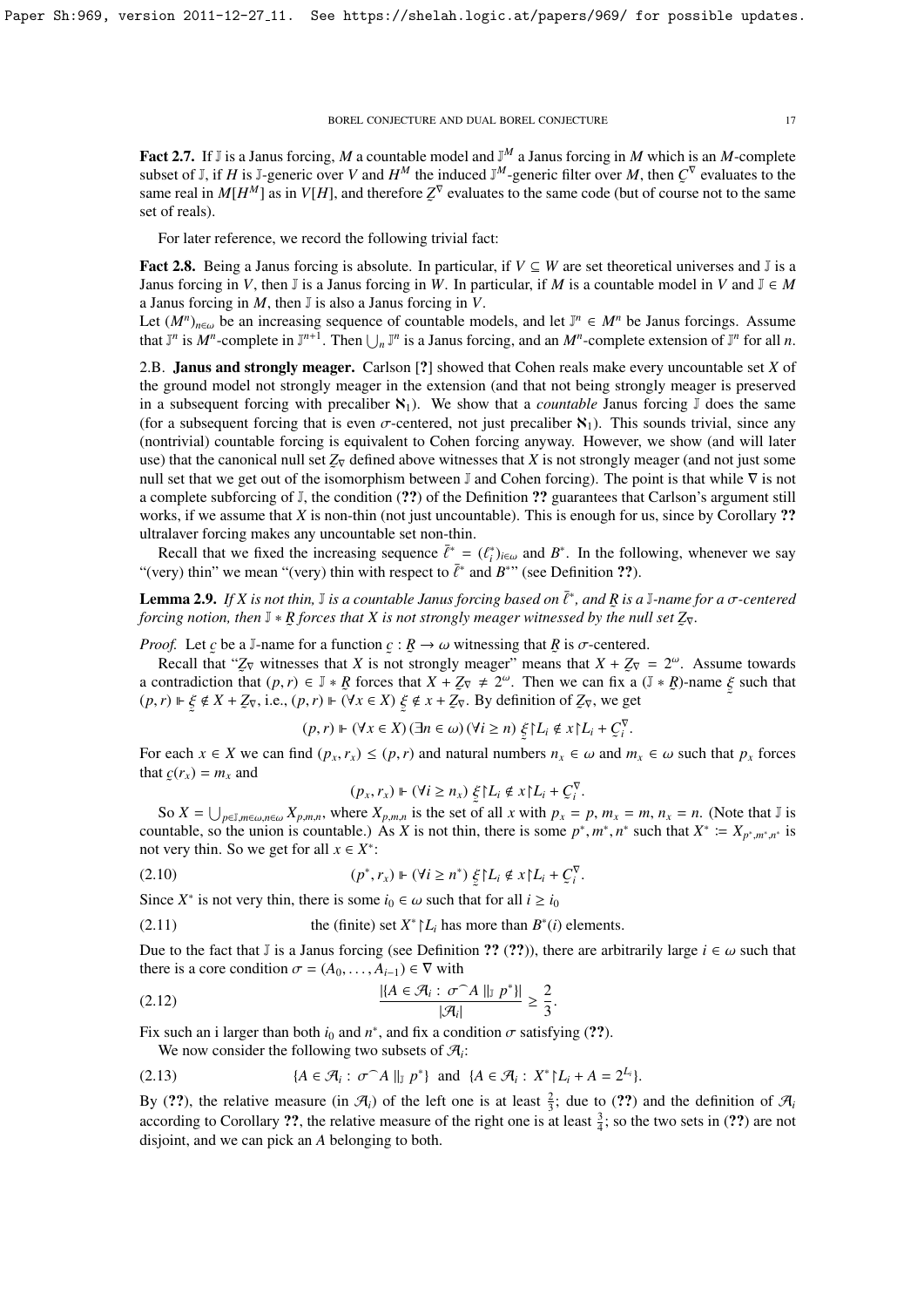Clearly,  $\sigma$ <sup> $\cap$ </sup> *A* forces (in J) that  $C_i^{\nabla}$  is equal to *A*. Fix  $q \in \mathbb{J}$  witnessing  $\sigma$ <sup> $\cap$ </sup> *A* ||<sub>J</sub>  $p^*$ . Then

(2.14) 
$$
q \Vdash_{\mathbb{J}} X^* \upharpoonright L_i + C_i^{\nabla} = X^* \upharpoonright L_i + A = 2^{L_i}.
$$

Since  $p^*$  forces that for each  $x \in X^*$  the color  $c(r_x) = m^*$ , we can find an  $r^*$  which is (forced by  $q \leq p^*$ to be) a lower bound of the *finite* set  $\{r_x : x \in X^{**}\}$ , where  $X^{**} \subseteq X^*$  is any finite set with  $X^{**} \mid L_i = X^* \mid L_i$ .  $By (??),$ 

$$
(q,r^*) \Vdash \xi \upharpoonright L_i \notin X^{**} \upharpoonright L_i + C_i^{\nabla} = X^* \upharpoonright L_i + C_i^{\nabla},
$$

contradicting  $(?)$ .

**Corollary 2.15.** *Let X be uncountable.* If  $\mathbb{L}_{\bar{D}}$  *is any ultralaver forcing adding an ultralaver real*  $\bar{\ell}$ *, and*  $\bar{\ell}^*$  *is defined from*  $\bar{\ell}$  *as in Lemma 22, and if*  $\bar{\ell}$  *is a countable Janus fo is defined from*  $\bar{\ell}$  *as in Lemma* ??, and if  $\bar{\ell}$  *is a countable Janus forcing based on*  $\bar{\ell}^*$ ,  $Q$  *is any*  $\sigma$ -centered forcing then  $\bar{\ell}$   $\rightarrow$   $\bar{\ell}$   $*$   $\bar{\ell}$   $*$   $\sigma$  forces that X is not strongly *forcing, then*  $\mathbb{L}_{\bar{D}} * \mathbb{J} * \mathbb{Q}$  *forces that* X is no ˜ J ∗ *Q forces that X is not strongly meager.*

2.C. Janus forcing and preservation of Lebesgue positivity. We show that every Janus forcing in a countable model *M* can be extended to locally preserve a given random real over *M*. (We showed the same for ultralaver forcing in Section ??.)

We start by proving that every countable Janus forcing can be embedded into a Janus forcing which is equivalent to random forcing, preserving the maximality of countably many maximal antichains. (In the following lemma, the letter  $M$  is just a label to distinguish  $\mathbb{J}^M$  from  $\mathbb{J}$ , and does not necessarily refer to a model.)

**Lemma 2.16.** *Let*  $\mathbb{J}^M$  *be a countable Janus forcing (based on*  $\bar{\ell}^*$ ) and let  $\{D_k : k \in \omega\}$  *be a countable*<br>*family of open dense subsets of*  $\mathbb{J}^M$ . Then there is a Janus forcing  $\mathbb{J}$  (based on the *family of open dense subsets of*  $\mathbb{J}^M$ . Then there is a Janus forcing  $\mathbb{J}$  *(based on the same*  $\overline{\ell}^*$ ) such that

- J *<sup>M</sup> is an incompatibility-preserving subforcing of* J*.*
- *Each*  $D_k$  *is still predense in*  $\mathbb{J}$ *.*

 $\ddot{\phantom{0}}$ 

• J *is forcing equivalent to random forcing.*

*Proof.* Recall that  $\nabla = \nabla^{\mathbb{J}^M}$  was defined in Definition ??. Note that for each *j* the set { $\sigma \in \nabla$  : height( $\sigma$ ) = *i*} is predense in  $\mathbb{J}^M$  so the set *j*} is predense in  $\mathbb{J}^M$ , so the set

(2.17) 
$$
E_j := \{ p \in \mathbb{J}^M : \exists \sigma \in \nabla : \text{ height}(\sigma) = j, \ p \leq \sigma \}
$$

is dense open in  $\mathbb{J}^M$ ; hence without loss of generality each  $E_j$  appears in our list of  $D_k$ 's. Let  $\{r^n : n \in \omega\}$  be an enumeration of  $\mathbb{J}^M$ .<br>We now fix *n* for a while (up to (22)). We

We now fix *n* for a while (up to (??)). We will construct a finitely splitting tree  $S^n \subseteq \omega^{\leq \omega}$  and a family  $n^n$ ,  $\tau^n$ ,  $\tau^{n}$ ,  $\tau^{n}$ , satisfying the following (suppressing the superscript *n*):  $(\sigma_s^n, p_s^n, \tau_s^{*n})_{s \in S^n}$  satisfying the following (suppressing the superscript *n*):

(a)  $\sigma_s \in \nabla$ ,  $\sigma_{\langle} = \langle \rangle$ ,  $s \subseteq t$  implies  $\sigma_s \subseteq \sigma_t$ , and  $s \perp_{S} r$  *t* implies  $\sigma_s \perp_{\nabla} \sigma_t$ .<br>(So in particular the set  $\{ \sigma : t \in \text{succ}_s(s) \}$  is a (finite) antichain above.

(So in particular the set  $\{\sigma_t : t \in \text{succ}_{S^n}(s)\}\)$  is a (finite) antichain above  $\sigma_s$  in  $\nabla$ .)<br>  $n \in \mathbb{N}$ ,  $n_0 = r^n$  if  $s \subset t$  then  $n_s \leq r^n$ ,  $n_s \leq r^n$ );  $s \mid s_n t$  implies  $n_s \mid s_n t$ 

(b)  $p_s \in \mathbb{J}^{\tilde{M}}$ ,  $p_{\langle\rangle} = r^n$ ; if  $s \subseteq t$  then  $p_t \leq_{\mathbb{J}^{\tilde{M}}} p_s$  (hence  $p_t \leq r^n$ );  $s \perp_{S^n} t$  implies  $p_s \perp_{\mathbb{J}^{\tilde{M}}} p_t$ .

(c) 
$$
p_s \leq_{\mathbb{J}^M} \sigma_s
$$
.  
(d)  $\sigma \subset \tau^* \in$ 

(d)  $\sigma_s \subseteq \tau_s^* \in \nabla$ , and  $\{\sigma_t : t \in \text{succ}_s(n(s)\}\$  is the set of all  $\tau \in \text{succ}_\nabla(\tau_s^*)$  which are compatible with  $p_s$ .<br>
(e) The set  $\{\sigma_s : t \in \text{succ}_s(n)\}$  is a subset of succ- $(\tau^*)$  of relative size at least  $1 - \frac{1}{\sqrt{2\pi}}$ 

- (e) The set { $\sigma_t$ :  $t \in \text{succ}_{S^n}(s)$ } is a subset of succ $\overline{\mathbf{v}}(\tau_s^*)$  of relative size at least  $1 \frac{1}{\ln(s) + 10}$ .
- (f) Each  $s \in S^n$  has at least 2 successors (in  $S^n$ ).
- (g) If  $k = \text{lh}(s)$ , then  $p_s \in D_k$  (and therefore also in all  $D_l$  for  $l \leq k$ ).

Set  $\sigma_{\langle} = \langle \rangle$  and  $p_{\langle} = r^n$ . Given  $s, \sigma_s$  and  $p_s$ , we construct succ<sub>s<sup>n</sub>(s)</sup> and  $(\sigma_t, p_t)_{t \in \text{succ}_s n(s)}$ : We apply</sub> fatness ??(??) to  $p_s$  with  $\varepsilon = \frac{1}{\ln(s)+10}$ . So we get some  $\tau_s^* \in \nabla$  of height bigger than the height of  $\sigma_s$  such that the set *R* of elements of successive are compatible with n has relative size at least 1 – c that the set *B* of elements of succ<sub>V</sub>( $\tau_s^*$ ) which are compatible with  $p_s$  has relative size at least  $1 - \varepsilon$ . Since  $p_s \leq w \leq r$  we get that  $\tau_s^*$  is compatible with (and therefore stronger than)  $\tau_s$ . Fullmerat  $p_s \leq_{\mathbb{J}^M} \sigma_s$  we get that  $\tau_s^*$  is compatible with (and therefore stronger than)  $\sigma_s$ . Enumerate *B* as { $\tau_0, \ldots, \tau_{l-1}$ }.<br>Set success(s) =  $\int s \, \tilde{f} \cdot \tilde{f} \cdot \tilde{f} \cdot \tilde{f}$  and  $\sigma_s \cdot \tilde{f} \cdot \tilde{f}$ . For Set succ<sub>Sn</sub>(s) = {s<sup>-</sup>i : i < l} and  $\sigma_{s^{-1}} = \tau_i$ . For  $t \in \text{succ}_{S^n}(s)$ , choose  $p_t \in \mathbb{J}^M$  stronger than both  $\sigma_t$  and  $p_s$ <br>(which is obviously possible since  $\sigma_s$  and n are compatible) and moreover  $p_t \in D_{\text{max}}$ . (which is obviously possible since  $\sigma_t$  and  $p_s$  are compatible), and moreover  $p_t \in D_{\text{lh}(t)}$ . This concludes the construction of the family  $(\sigma^n, p^n, \tau^{*n})$ construction of the family  $(\sigma_s^n, p_s^n, \tau_s^{*n})_{s \in S^n}$ .<br>So  $(S^n, \subset)$  is a finitely splitting poper

So  $(S^n, \subseteq)$  is a finitely splitting nonempty tree of height  $\omega$  with no maximal nodes and no isolated<br>nodes  $[S^n]$  is the (compact) set of branches of  $S^n$ . The closed subsets of  $[S^n]$  are exactly the sets of branches.  $[S^n]$  is the (compact) set of branches of  $S^n$ . The closed subsets of  $[S^n]$  are exactly the sets of the form [*T*], where  $T \subseteq S^n$  is a subtree of  $S^n$  with no maximal nodes. [ $S^n$ ] carries a natural ("uniform")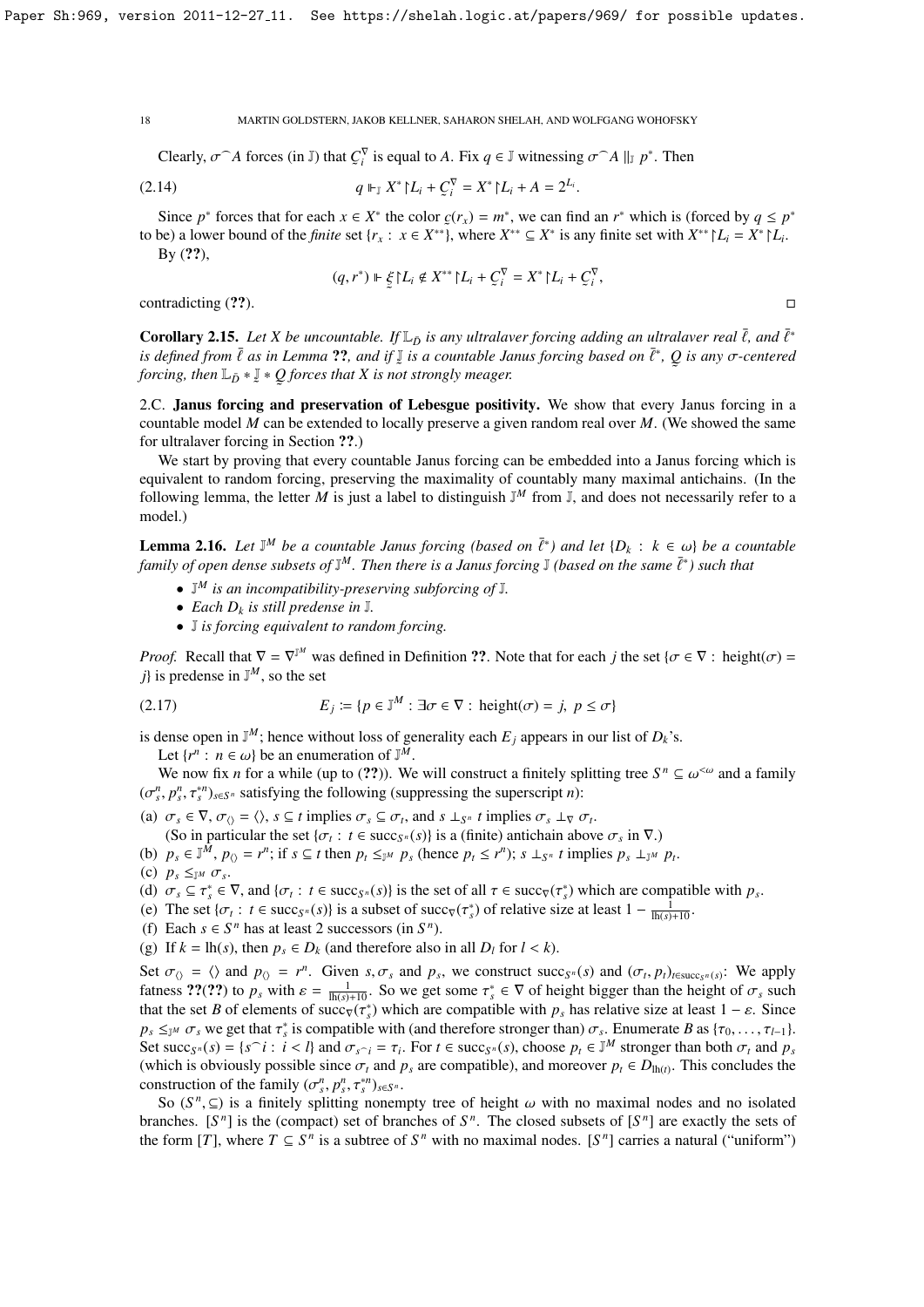probability measure  $\mu_n$ , which is characterized by

$$
\mu_n((S^n)^{[t]}) = \frac{1}{|\text{succ}_{S^n}(s)|} \cdot \mu_n((S^n)^{[s]})
$$

for all *s* ∈ *S*<sup>*n*</sup> and all *t* ∈ succ<sub>*S<sup>n</sup></sub>*(*s*). (We just write  $\mu_n(T)$  instead of  $\mu_n(T)$ ) to increase readability.)<br>We call *T* ⊂ *S*<sup>*n*</sup> positive if  $\mu$  (*T*) > 0 and we call *T* pruned if  $\mu$  (*T*<sup>[*s*]</sup>) ></sub>

We call  $T \subseteq S^n$  positive if  $\mu_n(T) > 0$ , and we call *T* pruned if  $\mu_n(T^{[s]}) > 0$  for all  $s \in T$ . (Clearly every tree  $T$  contains a pruned tree  $T'$  of the same measure, which can be obtained from  $T$  by removing all nodes *s* with  $\mu_n(T^{[s]}) = 0$ .)<br>Let  $T \subset S^n$  be an

Let *T* ⊆ *S*<sup>*n*</sup> be a positive, pruned tree and  $\varepsilon > 0$ . Then on all but finitely many levels *k* there is an *s* ∈ *T* th that such that

(2.18) 
$$
\text{succ}_T(s) \subseteq \text{succ}_{S^n}(s) \text{ has relative size } \geq 1 - \varepsilon.
$$

(This follows from Lebesgue's density theorem, or can easily be seen directly: Set  $C_m = \bigcup_{t \in T, \, \text{lh}(t) = m} (S^n)^{[t]}$ .<br>Then  $C_n$  is a decreasing sequence of closed sets, each containing [*T*]. If the claim fails, then  $\mu$ Then  $C_m$  is a decreasing sequence of closed sets, each containing [*T*]. If the claim fails, then  $\mu_n(C_{m+1})$ )  $\leq$  $\mu_n(C_m) \cdot (1 - \varepsilon)$  infinitely often; so  $\mu_n(T) \leq \mu_n(\bigcap_m C_m) = 0.$ <br>It is well known that the set of positive pruned subtrees of

It is well known that the set of positive, pruned subtrees of  $S<sup>n</sup>$ , ordered by inclusion, is forcing equivalent to random forcing (which can be defined as the set of positive, pruned subtrees of  $2^{<\omega}$ ).

We have now constructed  $S<sup>n</sup>$  for all *n*. Define

(2.19) 
$$
\mathbb{J} = \mathbb{J}^M \cup \bigcup_n \{ (n, T) : T \subseteq S^n \text{ is a positive pruned tree } \}
$$

with the following partial order:

- The order on  $\mathbb{J}$  extends the order on  $\mathbb{J}^M$ .
- $(n', T') \leq (n, T)$  if  $n = n'$  and  $T' \subseteq T$ .<br>• For  $n \in \mathbb{I}^M$ :  $(n, T) < n$  if there is a k
- For *p* ∈  $\mathbb{J}^M$ :  $(n, T) \le p$  if there is a *k* such that  $p_i^n \le p$  for all  $t \in T$  of length *k*. (Note that this will then be true for all bigger *k* as well) then be true for all bigger *k* as well.)
- $p \leq (n, T)$  never holds (for  $p \in \mathbb{J}^M$ ).

The lemma now easily follows from the following properties:

- (1) The order on J is transitive.
- (2)  $\mathbb{J}^M$  is an incompatibility-preserving subforcing of  $\mathbb{J}$ .
- In particular, J satisfies item (??) of Definition ?? of Janus forcing.
- (3) For all *k*: the set  $\{(n, T^{[t]}) : t \in T, \text{lh}(t) = k\}$  is a (finite) predense antichain below  $(n, T)$ .<br>(4)  $(n, T^{[t]})$  is stronger than  $n^n$  for each  $t \in T$  (witnessed e.g. by  $k = \text{lh}(t)$ ). Of course
- (4)  $(n, T^{[t]})$  is stronger than  $p_t^n$  for each  $t \in T$  (witnessed, e.g., by  $k = \text{lh}(t)$ ). Of course,  $(n, T^{[t]})$  is stronger than  $(n, T)$  as well stronger than  $(n, T)$  as well.
- (5) Since  $p_i^n \in D_k$  for  $k = \ln(t)$ , this implies that each  $D_k$  is predense below each  $(n, S^n)$  and therefore in  $\mathbb{I}$ in J.

Also, since each set  $E_j$  appeared in our list of open dense subsets (see (??)), the set { $\sigma \in \nabla$ : height( $\sigma$ ) = *j*} is still predense in J, i.e., item (??) of the Definition ?? of Janus forcing is satisfied.

(6) The condition  $(n, S^n)$  is stronger than  $r^n$ , so  $\{(n, S^n) : n \in \omega\}$  is predense in J and J  $\overline{\bigcup}^M$  is dense in J.

Below each  $(n, S^n)$ , the forcing  $\mathbb J$  is isomorphic to random forcing.<br>Therefore  $\mathbb J$  itself is forcing equivalent to random forcing. (In fact

Therefore, J itself is forcing equivalent to random forcing. (In fact, the complete Boolean algebra generated by J is isomorphic to the standard random algebra, Borel sets modulo null sets.) This proves in particular that J is ccc, i.e., satisfies property ??(??).

- (7) It is easy (but not even necessary) to check that J is separative, i.e., property ??(??). In any case, we could replace  $\leq_J$  by  $\leq_J^*$ , thus making J separative without changing  $\leq_{J^M}$ , since J<sup>M</sup> was already separative.
- (8) Property ??(??), i.e.,  $\mathbb{J} \in H(\mathcal{R}_1)$ , is obvious.
- (9) The remaining item of the definition of Janus forcing, fatness ??(??), is satisfied.
- I.e., given  $(n, T) \in \mathbb{J}$  and  $\varepsilon > 0$  there is an arbitrarily high  $\tau^* \in \nabla$  such that the relative size of the set  $\{\tau \in \text{succ}(\tau^*) : \tau \parallel (n, T)\}$  is at least  $1 \varepsilon$ . (We will show  $\geq (1 \varepsilon)^2$  instead, to simplify set { $\tau \in \text{succ}_{\nabla}(\tau^*)$ :  $\tau \parallel (n, T)$ } is at least  $1 - \varepsilon$ . (We will show  $\ge (1 - \varepsilon)^2$  instead, to simplify the notation.)

We show (??): Given  $(n, T) \in \mathbb{J}$  and  $\varepsilon > 0$ , we use (??) to get an arbitrarily high  $s \in T$  such that succ $T(s)$ is of relative size  $\geq 1 - \varepsilon$  in succ<sub>*S<sup>n</sup></sub>*(*s*). We may choose *s* of length  $> \frac{1}{\varepsilon}$ . We claim that  $\tau_s^*$  is as required:</sub>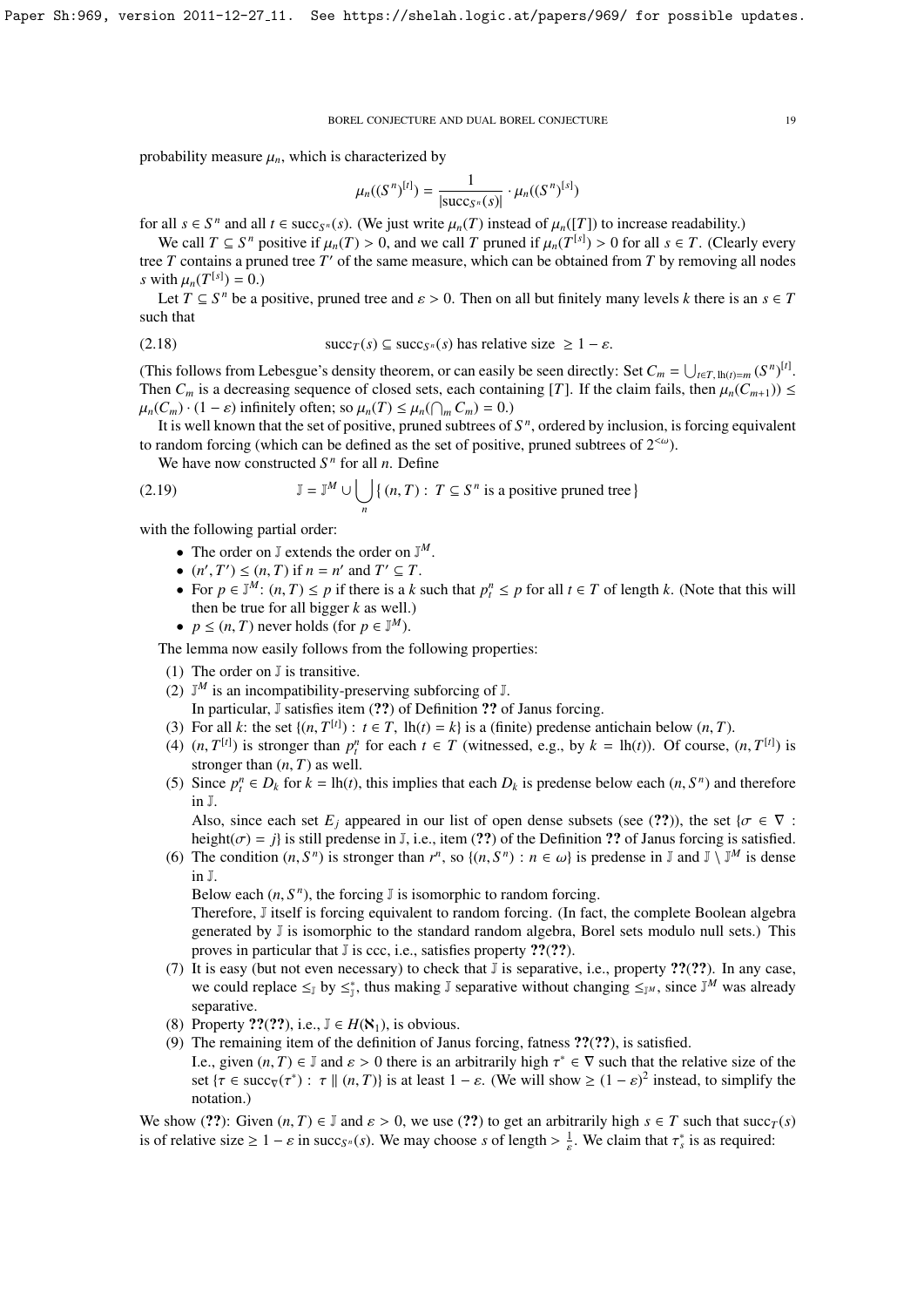- Let  $B := \{ \sigma_t : t \in \text{succ}_{S^n}(s) \}$ . Note that  $B = \{ \tau \in \text{succ}_{S}(r^*) : \tau \mid p_s \}$ .<br>*R* has relative size  $> 1 \frac{1}{s} > 1 \varepsilon$  in succ $(\tau^*)$  (according to r
	- *B* has relative size  $\geq 1 \frac{1}{\ln(s)} \geq 1 \varepsilon$  in succy( $\tau_s^*$ ) (according to property (??) of *S<sup>n</sup>*).<br> $= 1\sigma$  : *t*  $\in$  succ $\tau$ (s)) is a subset of *B* of relative size  $\geq 1 \varepsilon$  according to our choice.
- *C* := { $σ_t$  :  $t \in \text{succ}_T(s)$ } is a subset of *B* of relative size ≥ 1 − *ε* according to our choice of *s*.
- So *C* is of relative size  $(1 \varepsilon)^2$  in succ<sub>v</sub> $(\tau_s^*)$ . in succ<sub> $\triangledown$ </sub> $(\tau$ <sub>1</sub> as
- Each  $\sigma_t \in C$  is compatible with  $(n, T)$ , as  $(n, T^{[t]}) \leq p_t \leq \sigma_t$  (see (??)).

So in particular if J *<sup>M</sup>* is a Janus forcing in a countable model *M*, then we can extend it to a Janus forcing J which is in fact random forcing. Since random forcing strongly preserves randoms over countable models (see Lemma ??), it is not surprising that we get local preservation of randoms for Janus forcing, i.e., the analoga of Lemma ?? and Corollary ??. (Still, some additional argument is needed, since the fact that I (which is now random forcing) "strongly preserves randoms" just means that a random real *r* over *M* is preserved with respect to random forcing in  $M$ , not with respect to  $\mathbb{J}^M$ .)

Lemma 2.20. *If* J *<sup>M</sup> is a Janus forcing in a countable model M and r a random real over M, then there is a Janus forcing* J *such that* J *<sup>M</sup> is an M-complete subforcing of* J *and the following holds: If*

- $p \in \mathbb{J}^M$ ,
- *in M,*  $\bar{Z} = (\underline{Z}_1, \ldots, \underline{Z}_m)$  *is a sequence of*  $J^M$ -names for codes for null sets, and  $Z_1^*, \ldots, Z_m^*$  are interpretations under n witnessed by a sequence (n) *interpretations under p, witnessed by a sequence* (*pn*)*n*∈ω*,*
- $Z_i^* \sqsubset_{k_i} r$  for  $i = 1, ..., m$ ,

*then there is a*  $q \leq p$  *in*  $\mathbb{J}$  *forcing that* 

- *r* is random over  $M[G^M]$ ,
- $Z_i \sqsubset_{k_i} r$  for  $i = 1, \ldots, m$ .

Remark 2.21. In the version for ultralaver forcings, i.e., Lemma ??, we had to assume that the stems of the witnessing sequence are strictly increasing. In the Janus version, we do not have any requirement of that kind.

*Proof.* Let  $D$  be the set of dense subset of  $\mathbb{J}^M$  in M. According to Lemma ??, we can first find some countable *M'* such that *r* is still random over *M'* and such that in *M'* both  $\mathbb{J}^M$  and  $\mathcal D$  are countable. According to Fact ??,  $\mathbb{J}^M$  is a (countable) Janus forcing in M', so we can apply Lemma ?? to the set  $\mathcal D$  to construct a Janus forcing  $\mathbb{J}^M'$  which is equivalent to random forcing such that (from the point of *V*)  $\mathbb{J}^M \leq_M \mathbb{J}^{M'}$ . In *V*, let  $\mathbb J$  be random forcing; since this is a Suslin ccc forcing we know that  $\mathbb J^M$  is an  $M'$ -complete subforcing of J and therefore that  $\mathbb{J}^M \leq_M \mathbb{J}$ . Moreover, as was noted in Lemma ??, we even know that random forcing strongly preserves randoms over M' (see Definition ??).

So assume that (in *M*) the sequence  $(p_n)_{n \in \omega}$  of J<sup>M</sup>-conditions interprets  $\bar{Z}$  as  $\bar{Z}^*$ . In *M'*, J<sup>M</sup>-names can existenced as  $\bar{Z}^*$  by the sequence (i) Let be reinterpreted as  $J^M$ -names, and the  $J^M$ -name  $\bar{Z}$  is interpreted as  $\bar{Z}^*$  by the same sequence  $(p_n)_{n\in\omega}$ . Let  $k_1, \ldots, k_m$  be such that  $Z_i^* \sqsubset_{k_i} r$  for  $i = 1, \ldots, m$ . So by strong preservation of randoms, we can in *V* finds  $\sum_{i=1}^m k_i$  for  $i = 1, \ldots, m$ . So by strong preservation of randoms, we can in *V* finds  $\sum_{i=1}^m k_i$  some  $q \leq p_0$  forcing that *r* is random over  $M'[H^{M'}]$  (and therefore also over the subset  $M[H^M]$ ), and that  $Z_i \sqsubset_{k_i} r$  (where  $Z_i$  can be evaluated in  $M'[H^{M'}]$  or equivalently in  $M[H^{M}])$ .

So Janus forcing is locally preserving randoms (just as ultralaver forcing):

**Corollary 2.22.** *If*  $Q^M$  *is a Janus forcing in* M and r a real, then there is a Janus forcing Q over  $Q^M$  (which *is in fact equivalent to random forcing) locally preserving randomness of r over M.*

*Proof.* In this case, the notion of "quick" interpretations is trivial, i.e.,  $D_k^{Q^M}$  $\mathcal{Q}^{\mathcal{Q}^m} = Q^M$  for all *k*, and the claim follows from the previous lemma.

#### 3. Almost finite and almost countable support iterations

A main tool to construct the forcing for BC+dBC will be "partial countable support iterations", more particularly "almost finite support" and "almost countable support" iterations. A partial countable support iteration is a forcing iteration  $(P_{\alpha}, Q_{\alpha})_{\alpha \leq \omega_2}$  such that for each limit ordinal  $\delta$  the forcing notion  $P_{\delta}$  is a subset<br>of the countable support limit of  $(P_{\alpha}, Q_{\alpha})$  is which satisfies some natural properti of the countable support limit of  $(P_\alpha, Q_\alpha)_{\alpha < \delta}$  which satisfies some natural properties (see Definition ??).

Instead of transitive models, we will use ord-transitive models (which are transitive when ordinals are considered as urelements). Why do we do that? We want to "approximate" the generic iteration  $\overline{P}$  of length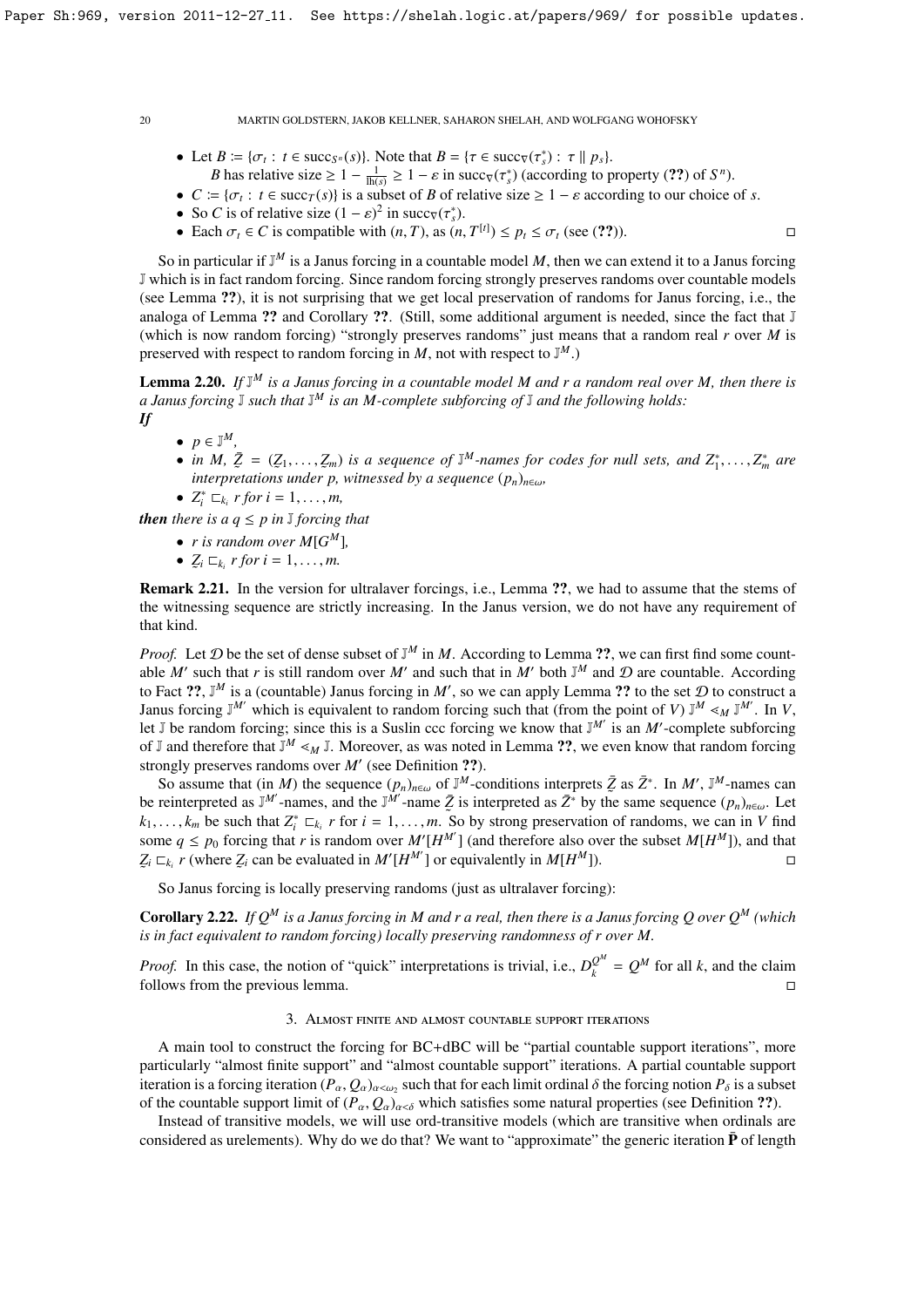$\omega_2$  with countable models; this can be done more naturally with ord-transitive models (since obviously countable transitive models only see countable ordinals). We call such an ord-transitive model a "candidate" (provided it satisfies some nice properties, see Definition ??). A basic point is that forcing extensions work naturally with candidates.

In the following,  $x = (M^x, \bar{P}^x)$  will denote a pair such that  $M^x$  is a candidate and  $\bar{P}^x$  is (in  $M^x$ ) a partial unport iteration; similarly we write  $e, \alpha, y = (M^y, \bar{P}^y)$  or  $x = (M^{x_n}, \bar{P}^{x_n})$ countable support iteration; similarly we write, e.g.,  $y = (M^y, \bar{P}^y)$  or  $x_n = (M^{x_n}, \bar{P}^{x_n})$ .<br>We will need the following results to prove  $\text{R C+4RC}$ . (However, as opposed to the

We will need the following results to prove BC+dBC. (However, as opposed to the case of the ultralaver and Janus section, the reader will probably have to read this section to understand the construction in the next section, and not just the following list of properties.)

Given  $x = (M^x, \bar{P}^x)$ , we can construct by induction on  $\alpha$  a partial countable support iteration  $\bar{P} = Q$ ) satisfying:  $(P_\alpha, Q_\alpha)_{\alpha<\omega_2}$  satisfying:

There is a canonical  $M^x$ -complete embedding from  $\bar{P}^x$  to  $\bar{P}$ .

In this construction, we can use at each stage  $\beta$  any desired  $Q_{\beta}$ , as long as  $P_{\beta}$  forces that  $Q_{\beta}^x$  is (evaluated<br>as) an  $M^x[H^x]$  complete subforcing of  $Q_x$  (where  $H^x \subset P^x$  is the  $M^x$  generic filter in as) an  $M^x[H_\beta^x]$ -complete subforcing of  $Q_\beta$  (where  $H_\beta^x \subseteq P_\beta^x$  is the  $M^x$ -generic filter induced by  $H \subseteq B$ ). filter  $H_\beta \subseteq P_\beta$ ).  $P^x_\beta \subseteq P^x_\beta$  $\beta_{\beta}$  is the *M<sup>x</sup>*-generic filter induced by the generic

Moreover, we can demand either of the following two additional properties<sup>[23](#page-20-0)</sup> of the limit of this iteration  $\bar{P}$ :

- (1) If all  $Q_\beta$  are forced to be  $\sigma$ -centered, and  $Q_\beta$  is trivial for all  $\beta \notin M^x$ , then  $P_{\omega_2}$  is  $\sigma$ -centered.<br>(2) If r is random over  $M^x$  and all  $Q_\beta$  locally preserve randomness of r over  $M^x[H^x]$  (see D
- (2) If *r* is random over  $M^x$ , and all  $Q_\beta$  locally preserve randomness of *r* over  $M^x[H_\beta^x]$  (see Definition 22) than also *n*, locally preserves the angle property of *x*. β tion ??), then also  $P_{\omega_2}$  locally preserves the randomness of *r*.

Actually, we need the following variant: Assume that we already have  $P_{\alpha_0}$  for some  $\alpha_0 \in M^x$ , and that  $P_a^{\alpha_0}$  canonically embeds into *P* and that the respective assumption on  $Q_0$  holds for all  $\beta > \alpha_0$ . The canonically embeds into *P*<sub>α0</sub>, and that the respective assumption on  $Q_\beta$  holds for all  $\beta \ge \alpha_0$ . Then we get that *P* forces that the quotient *P IP* satisfies the respective conclusion that  $P_{\alpha_0}$  forces that the quotient  $P_{\omega_2}/P_{\alpha_0}$  satisfies the respective conclusion.<br>We also need:<sup>24</sup>

We also need:<sup>[24](#page-20-1)</sup>

- (3) If instead of a single *x* we have a sequence  $x_n$  such that each  $P^{x_n}$  canonically (and  $M^{x_n}$ -completely) embeds into  $P^{x_{n+1}}$ , then we can find a partial countable support iteration  $\bar{P}$  into which all  $P^{x_n}$  embed canonically (and we can again use any desired  $Q_{\beta}$ , assuming that  $Q_{\beta}^{x_n}$  is an  $M^{x_n}[H_{\beta}^{x_n}]$ -complete Γ Γ subforcing of  $Q_\beta$  for all  $n \in \omega$ ).
- (4) (A fact that is easy to prove but awkward to formulate.) If a ∆-system argument produces two  $x_1, x_2$  as in Lemma ??(??), then we can find a partial countable support iteration  $\bar{P}$  such that  $\bar{P}^{x_i}$ canonically (and  $M^{x_i}$ -completely) embeds into  $\bar{P}$  for  $i = 1, 2$ .

3.A. Ord-transitive models. We will use "ord-transitive" models, as introduced in [?] (see also the presentation in [?]). We briefly summarize the basic definitions and properties (restricted to the rather simple case needed in this paper):

**Definition 3.1.** Fix a suitable finite subset ZFC<sup>\*</sup> of ZFC (that is satisfied by  $H(\chi^*)$  for sufficiently large regular  $\chi^*$ ) regular  $\chi^*$ ).

- (1) A set *M* is called a *candidate*, if
	- *M* is countable,
	- (*M*,  $\in$ ) is a model of ZFC<sup>\*</sup>,<br>• *M* is ord-absolute:  $M \vdash \alpha$
	- *M* is ord-absolute:  $M \models \alpha \in \text{Ord}$  iff  $\alpha \in \text{Ord}$ , for all  $\alpha \in M$ ,
	- *M* is ord-transitive: if  $x \in M \setminus \text{Ord}$ , then  $x \subseteq M$ ,
	- $\omega + 1 \subseteq M$ .
	- " $\alpha$  is a limit ordinal" and " $\alpha = \beta + 1$ " are both absolute between *M* and *V*.
- (2) A candidate *M* is called *nice*, if " $\alpha$  has countable cofinality" and "the countable set *A* is cofinal in  $\alpha$ " both are absolute between *M* and *V*. (So if  $\alpha \in M$  has countable cofinality, then  $\alpha \cap M$  is cofinal in  $\alpha$ .) Moreover, we assume  $\omega_1 \in M$  (which implies  $\omega_1^M = \omega_1$ ) and  $\omega_2 \in M$  (but we do not require  $\omega_1^M = \omega_2$ ) not require  $\omega_2^M = \omega_2$ ).<br>Let  $P^M$  be a forcing no
- (3) Let  $P^M$  be a forcing notion in a candidate M. (To simplify notation, we can assume without loss of generality that  $P^M \cap \text{Ord} = \emptyset$  (or at least  $\subseteq \omega$ ) and that therefore  $P^M \subseteq M$  and also  $A \subseteq M$

<span id="page-20-0"></span><sup>&</sup>lt;sup>23</sup>The  $\sigma$ -centered version is central for the proof of dBC; the random preserving version for BC.

<span id="page-20-1"></span><sup>&</sup>lt;sup>24</sup>This will give  $\sigma$ -closure and  $\aleph_2$ -cc for the preparatory forcing R.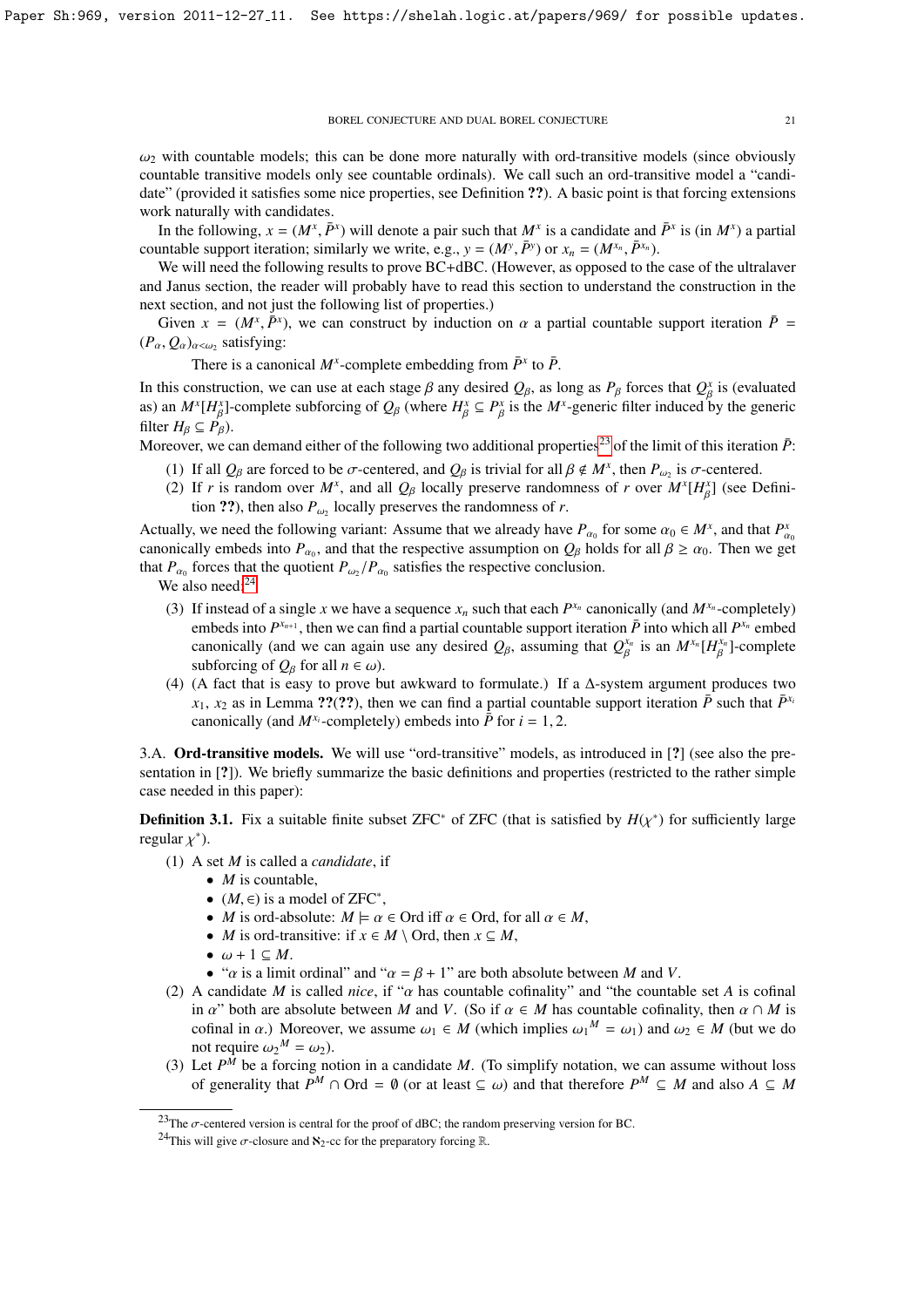whenever *M* thinks that *A* is a subset of  $P^M$ .) Recall that a subset  $H^M$  of  $P^M$  is *M*-generic (or:  $P^M$ -generic over *M*), if  $|A \cap H^M| = 1$  for all maximal antichains *A* in *M*.

- (4) Let  $H^M$  be  $P^M$ -generic over  $M$  and  $\tau$  a  $P^M$ -name in  $M$ . We define the evaluation  $\tau[H^M]^M$  to be  $x$  if  $M$  thinks that  $n \Vdash_{\mathcal{M}} \tau = \tilde{\tau}$  for some  $n \in H^M$  and  $x \in M$  (or equivalently just for  $x \in M \cap \text$ M thinks that  $p \Vdash_{P^M} \tau = \check{x}$  for some  $p \in H^M$  and  $x \in M$  (or equivalently just for  $x \in M \cap \text{Ord}$ ), and  $\iota_{\tau}H^M M$   $\vdots$   $(\tau, n) \in \tau, n \in H^M$  otherwise. Abusing notation we write  $\tau(H^M)$  instead of  $\tau(H^M)^M$ { $\sigma[H^M]^M$  :  $(\sigma, p) \in \mathcal{I}, p \in H^M$ } otherwise. Abusing notation we write  $\tau[H^M]$  instead of  $\tau[H^M]^M$ , and we write  $M[H^M]$  for  $\{\tau[H^M] : \tau \text{ is a } P^M\text{-name in } M\}$ .<br>The ord-collanse  $k$  (or  $k^M$ ) is a recursively defined function
- (5) The ord-collapse *k* (or  $k^M$ ) is a recursively defined function with domain *M*:  $k(x) = x$  if  $x \in \text{Ord}$ , and  $k(x) = {k(y) : y \in x \cap M}$  otherwise.
- (6) The ord-transitive closure of a set *x* is defined inductively on the rank:

ordclos(*x*) =  $x \cup \bigcup$ {ordclos(*y*) :  $y \in x \setminus \text{Ord}$ }.

So ordclos $(x)$  is the smallest ord-transitive set containing x as a subset. HCON is the collection of all sets *x* such that the ord-transitive closure of *x* is countable. *x* is in HCON iff *x* is element of some candidate. In particular, all reals and all ordinals are HCON.

We write  $HCON_{\alpha}$  for the family of all sets *x* in HCON whose ord-transitive closure (or, in this case equivalently, transitive closure) only contains ordinals  $\langle \alpha \rangle$ .

The following facts can be found in [?] or [?] (they can be proven by rather straightforward, if tedious, inductions on the ranks of the according objects).

- **Fact 3.2.** (1) The ord-collapse of a countable elementary submodel of  $H(\chi^*)$  is a nice candidate.<br>(2) Unions intersections etc. are generally not absolute for candidates. For example, let  $\chi \in M$ .
	- (2) Unions, intersections etc. are generally not absolute for candidates. For example, let  $x \in M \setminus \text{Ord}$ . In *M* we can construct a set *y* such that  $M \models y = \omega_1 \cup \{x\}$ . Then *y* is not an ordinal and therefore a subset of *M*, and in particular *y* is countable and  $y \neq \omega_1 \cup \{x\}$ .
	- (3) Let  $j : M \to M'$  be the transitive collapse of a candidate *M*, and  $f : \omega_1 \cap M' \to \text{Ord}$  the inverse (restricted to the ordinals). Obviously *M*<sup>0</sup> is a countable transitive model of ZFC<sup>∗</sup> ; moreover *M* is characterized by the pair  $(M', f)$  (we call such a pair a "labeled transitive model"). Note that *f*<br>satisfies  $f(x + 1) = f(x) + 1$ ,  $f(x) = \alpha$  for  $\alpha \in \omega \cup \{\omega\}$ ,  $M \vdash (\alpha)$  is a limit) iff  $f(\alpha)$  is a limit satisfies  $f(\alpha + 1) = f(\alpha) + 1$ ,  $f(\alpha) = \alpha$  for  $\alpha \in \omega \cup \{\omega\}$ .  $M \models (\alpha \text{ is a limit})$  iff  $f(\alpha)$  is a limit.  $M \models cf(\alpha) = \omega$  iff  $cf(f(\alpha)) = \omega$ , and in that case  $f[\alpha]$  is cofinal in  $\alpha$ . On the other hand, given a transitive countable model  $M'$  of ZFC<sup>\*</sup> and an  $f$  as above, then we can construct a (unique) candidate *M* corresponding to  $(M', f)$ .<br>All candidates *M* with *M*  $\cap$  Ord  $\subseteq \omega$ .
	- (4) All candidates *M* with *M* ∩ Ord  $\subseteq \omega_1$  are hereditarily countable, so their number is at most  $2^{\aleph_0}$ .<br>Similarly the cardinality of HCON is at most continuum whenever  $\alpha \leq \omega_0$ . Similarly, the cardinality of  $HCON_{\alpha}$  is at most continuum whenever  $\alpha < \omega_2$ .
	- (5) If *M* is a candidate, and if  $H^M$  is  $P^M$ -generic over *M*, then  $M[H^M]$  is a candidate as well and an end-extension of *M* such that  $M \cap \text{Ord} = M[H^M] \cap \text{Ord}$ . If *M* is nice and (*M* thinks that)  $P^M$  is proper, then  $M[H^M]$  is nice as well.
	- (6) Forcing extensions commute with the transitive collapse *j*: If *M* corresponds to  $(M', f)$ , then  $H^M \subset P^M$  is  $P^M \subset P^M$  and is polygraphic over  $M'$  and in the case  $H^M \subseteq P^M$  is  $P^M$ -generic over *M* iff  $H' := j[H^M]$  is  $P' := j(P^M)$ -generic over *M'*, and in that case  $M[H^M]$  corresponds to  $(M'[H'], f)$ . In particular, the forcing extension of  $M[H^M]$  of *M* satisfies the forcing theorem (everything that is forced) is true, and everything true is forced) the forcing theorem (everything that is forced is true, and everything true is forced).
	- (7) For elementary submodels, forcing extensions commute with ord-collapses: Let *N* be a countable elementary submodel of  $H(\chi^*)$ ,  $P \in N$ ,  $k : N \to M$  the ord-collapse (so *M* is a candidate), and let  $H$  be  $P$ -generic over  $V$ . Then  $H$  is  $P$ -generic over  $N$  iff  $H^M \sim k(H)$  is  $P^M \sim k(P)$ -generic over  $M$ : *H* be *P*-generic over *V*. Then *H* is *P*-generic over *N* iff  $H^M := k[H]$  is  $P^M := k(P)$ -generic over *M*; and in that case the ord-collapse of  $N[H]$  is  $M[H^M]$ .

Assume that a nice candidate *M* thinks that  $(\bar{P}^M, \bar{Q}^M)$  is a forcing iteration of length  $\omega_2^V$  (we will<br>tally write  $\omega_2$  for the length of the iteration, by this we will always mean  $\omega_2^V$  and not the possi usually write  $\omega_2$  for the length of the iteration, by this we will always mean  $\omega_2^V$  and not the possibly different  $\omega_2^W$ . In this section, we will construct an iteration  $(\bar{P} \bar{Q})$  in V, also of length  $\omega_2$ , different  $\omega_2^M$ ). In this section, we will construct an iteration  $(\bar{P}, \bar{Q})$  in *V*, also of length  $\omega_2$ , such that each  $P^M$  canonically and *M*-completely embeds into *P* for all  $\alpha \in \omega_0 \cap M$ . Once we know (by *P<sup>M</sup>* canonically and *M*-completely embeds into *P*<sub>α</sub> for all  $\alpha \in \omega_2 \cap M$ . Once we know (by induction) that  $P$ <sup>*M*</sup> *M*-completely embeds into *P* we know that a *P*<sub>-</sub>coneric filter *H* induces a *P<sup>M</sup>*-coneric (ov  $P_{\alpha}^{\overline{M}}$  *M*-completely embeds into  $P_{\alpha}$ , we know that a  $P_{\alpha}$ -generic filter  $H_{\alpha}$  induces a  $P_{\alpha}^{M}$ -generic (over *M*) filter which we call  $H^{M}$ . Then  $M[H^{M}]$  is a candidate, but pice only if  $P^{M}$  is filter which we call  $H^M_\alpha$ . Then  $M[H^M_\alpha]$  is a candidate, but nice only if  $P^M_\alpha$  is proper. We will not need that  $M[H^M_\alpha]$  is nice, actually we will only investigate set of reals (or elements of  $H(\mathbf{N}_1)$ ) in  $M[H^M_\alpha]$ , so it does not make any difference whether we use  $M[H_\alpha^M]$  or its transitive collapse.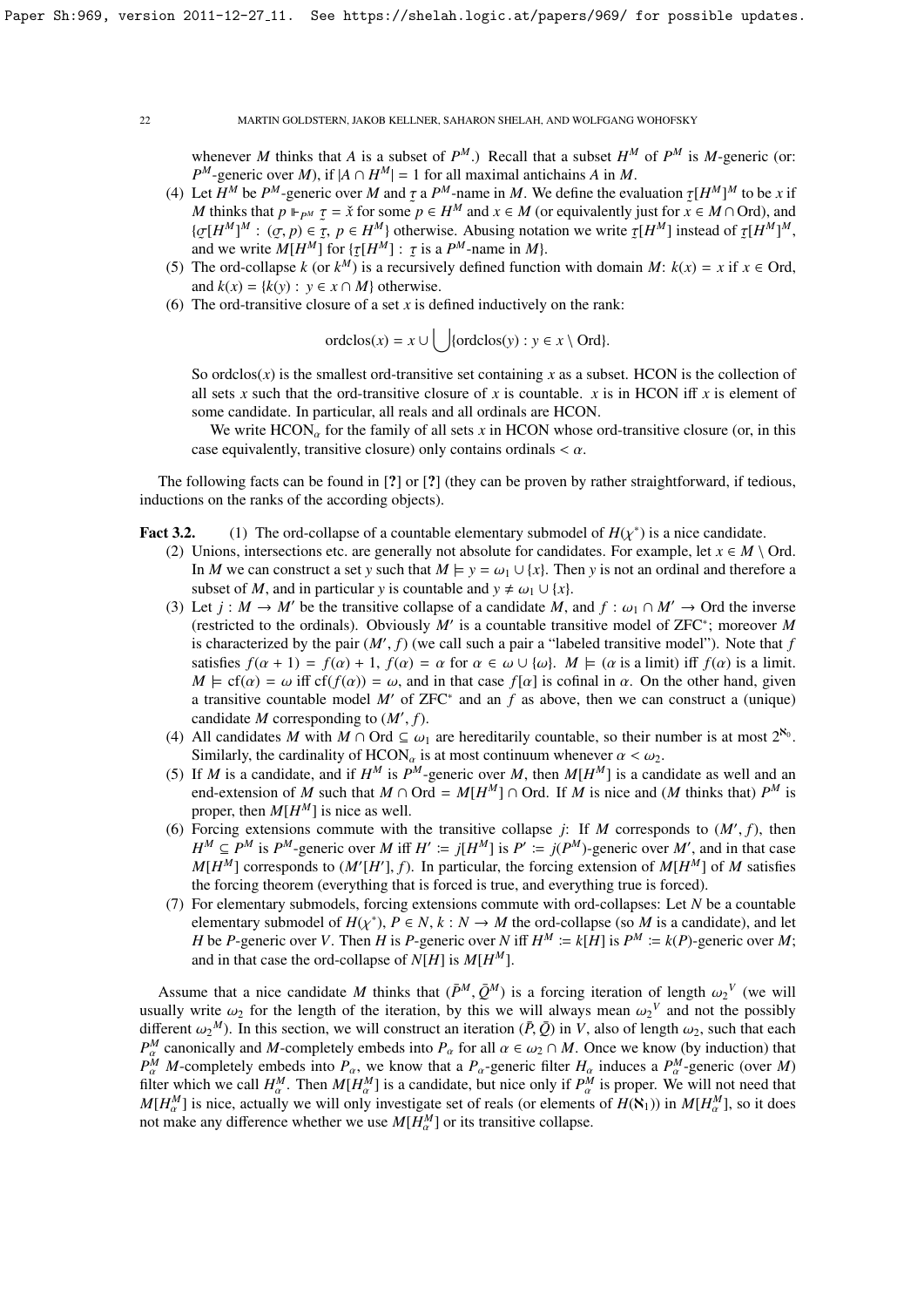Remark 3.3. In the discussion so far we omitted some details regarding the theory ZFC<sup>\*</sup> (that a candidate has to satisfy). The following "fine print" hopefully absolves us from any liability. (It is entirely irrelevant for the understanding of the paper.)

We have to guarantee that each  $M[H_\alpha^M]$  that we consider satisfies enough of ZFC to make our arguments work (for example, the definitions and basic properties of ultralaver and Janus forcings should work). This turns out to be easy, since (as usual) we do not need the full power set axiom for these arguments (just the existence of, say,  $\Xi_5$ ). So it is enough that each  $M[H_\alpha^M]$  satisfies some fixed finite subset of ZFC minus power set, which we call ZFC<sup>∗</sup> .

Of course we can also find a bigger (still finite) set ZFC<sup>\*\*</sup> that implies:  $\Box_{10}$  exists, and each forcing extension of the universe with a forcing of size  $\leq \square_4$  satisfies ZFC<sup>\*</sup>. And it is provable (in ZFC) that each  $H(\chi)$  satisfies ZFC<sup>\*\*</sup> for sufficiently large regular  $\chi$ .

We define candidate using the weaker theory ZFC<sup>\*</sup>, and require that nice candidates satisfies the stronger theory ZFC∗∗. This guarantees that all forcing extensions (by small forcings) of nice candidates will be candidates (in particular, satisfy enough of ZFC such that our arguments about Janus or ultralaver forcings work). Also, every ord-collapse of a countable elementary submodel *N* of  $H(\chi)$  will be a nice candidate.

3.B. Partial countable support iterations. We introduce the notion of "partial countable support limit": a subset of the countable support (CS) limit containing the union (i.e., the direct limit) and satisfying some natural requirements.

Let us first describe what we mean by "forcing iteration". They have to satisfy the following requirements:

- A "*topless forcing iteration*"  $(P_\alpha, Q_\alpha)_{\alpha<\epsilon}$  is a sequence of forcing notions  $P_\alpha$  and  $P_\alpha$ -names  $Q_\alpha$ of quasiorders with a weakest element 1*<sup>Q</sup>*α . A "*topped iteration*" additionally has a final limit *<sup>P</sup>*ε. Each  $P_\alpha$  is a set of partial functions on  $\alpha$  (as, e.g., in [?]). More specifically, if  $\alpha < \beta \le \varepsilon$  and *p* ∈ *P<sub>β</sub>*, then *p*<sub>[</sub> $\alpha$  ∈ *P<sub>α</sub>*. Also, *p*<sub>[</sub> $\beta$   $\Vdash_{P_\beta} p(\beta) \in Q_\beta$  for all  $\beta \in \text{dom}(p)$ . The order on *P<sub>β</sub>* will always be the "natural" one:  $q \le p$  iff  $q \upharpoonright \alpha$  forces (in  $P_\alpha$ ) that  $q^{\text{tot}}(\alpha) \le p^{\text{tot}}(\alpha)$  for all  $\alpha \le \beta$ , where  $r^{\text{tot}}(\alpha) = r(\alpha)$  for all  $\alpha \in \mathcal{A}$  and  $\alpha \in \mathcal{A}$  and  $\alpha \in \mathcal{A}$  and  $\alpha \in \mathcal{A}$  and  $\alpha \$  $r^{\text{tot}}(\alpha) = r(\alpha)$  for all  $\alpha \in \text{dom}(r)$  and  $1_{Q_\alpha}$  otherwise.  $P_{\alpha+1}$  consists of *all p* with  $p \upharpoonright \alpha \in P_\alpha$  and  $p \upharpoonright \alpha \Vdash p^{\text{tot}}(\alpha) \in Q_\alpha$ , so it is forcing equivalent to  $P_\alpha * Q_\alpha$ .<br> *P*  $\subset P_\alpha$  whenever  $\alpha \leq \beta \leq \epsilon$ . (In particular, the empty co-
- $P_{\alpha} \subseteq P_{\beta}$  whenever  $\alpha < \beta \leq \varepsilon$ . (In particular, the empty condition is an element of each  $P_{\beta}$ .)
- For any  $p \in P_{\varepsilon}$  and any  $q \in P_{\alpha}$  ( $\alpha < \varepsilon$ ) with  $q \leq p \upharpoonright \alpha$ , the partial function  $q \wedge p := q \cup p \upharpoonright [\alpha, \varepsilon)$  is a condition in  $P_{\varepsilon}$  as well (so in particular,  $p \upharpoonright \alpha$  is a reduction of p, hence  $P_{\alpha}$  is a complete subforcing of  $P_{\varepsilon}$ ; and  $q \wedge p$  is the weakest condition in  $P_{\varepsilon}$  stronger than both q and p).
- Abusing notation, we usually just write  $\bar{P}$  for an iteration (be it topless or topped).
- We usually write  $H_\beta$  for the generic filter on  $P_\beta$  (which induces  $P_\alpha$ -generic filters called  $H_\alpha$  for  $\alpha \leq \beta$ ). For topped iterations we call the filter on the final limit sometimes just *H* instead of  $H_{\varepsilon}$ .

We use the following notation for quotients of iterations:

- For  $\alpha < \beta$ , in the *P<sub>α</sub>*-extension  $V[H_\alpha]$ , we let  $P_\beta/H_\alpha$  be the set of all  $p \in P_\beta$  with  $p \upharpoonright \alpha \in H_\alpha$ (ordered as in *P*<sub>β</sub>). We may occasionally write  $P_{\beta}/P_{\alpha}$  for the  $P_{\alpha}$ -name of  $P_{\beta}/H_{\alpha}$ .
- Since  $P_\alpha$  is a complete subforcing of  $P_\beta$ , this is a quotient with the usual properties, in particular *P*<sup>β</sup> is equivalent to  $P_\alpha * (P_\beta/H_\alpha)$ .

Remark 3.4. It is well known that quotients of proper countable support iterations are naturally equivalent to (names of) countable support iterations. In this paper, we can restrict our attention to proper forcings, but we do not really have countable support iterations. It turns out that it is not necessary to investigate whether our quotients can naturally be seen as iterations of any kind, so to avoid the subtle problems involved we will not consider the quotient as an iteration by itself.

**Definition 3.5.** Let  $\bar{P}$  be a (topless) iteration of limit length  $\varepsilon$ . We define three limits of  $\bar{P}$ :

- The "*direct limit*" is the union of the  $P_\alpha$  (for  $\alpha < \varepsilon$ ). So this is the smallest possible limit of the iteration.
- The "*inverse limit*" consists of *all* partial functions *p* with domain  $\subseteq$   $\varepsilon$  such that  $p \upharpoonright \alpha \in P_\alpha$  for all  $\alpha < \varepsilon$ . This is the largest possible limit of the iteration.
- The "*full countable support limit*  $P_{\varepsilon}^{\text{CS}}$ " of  $\overline{P}$  is the inverse limit if cf( $\varepsilon$ ) =  $\omega$  and the direct limit otherwise otherwise.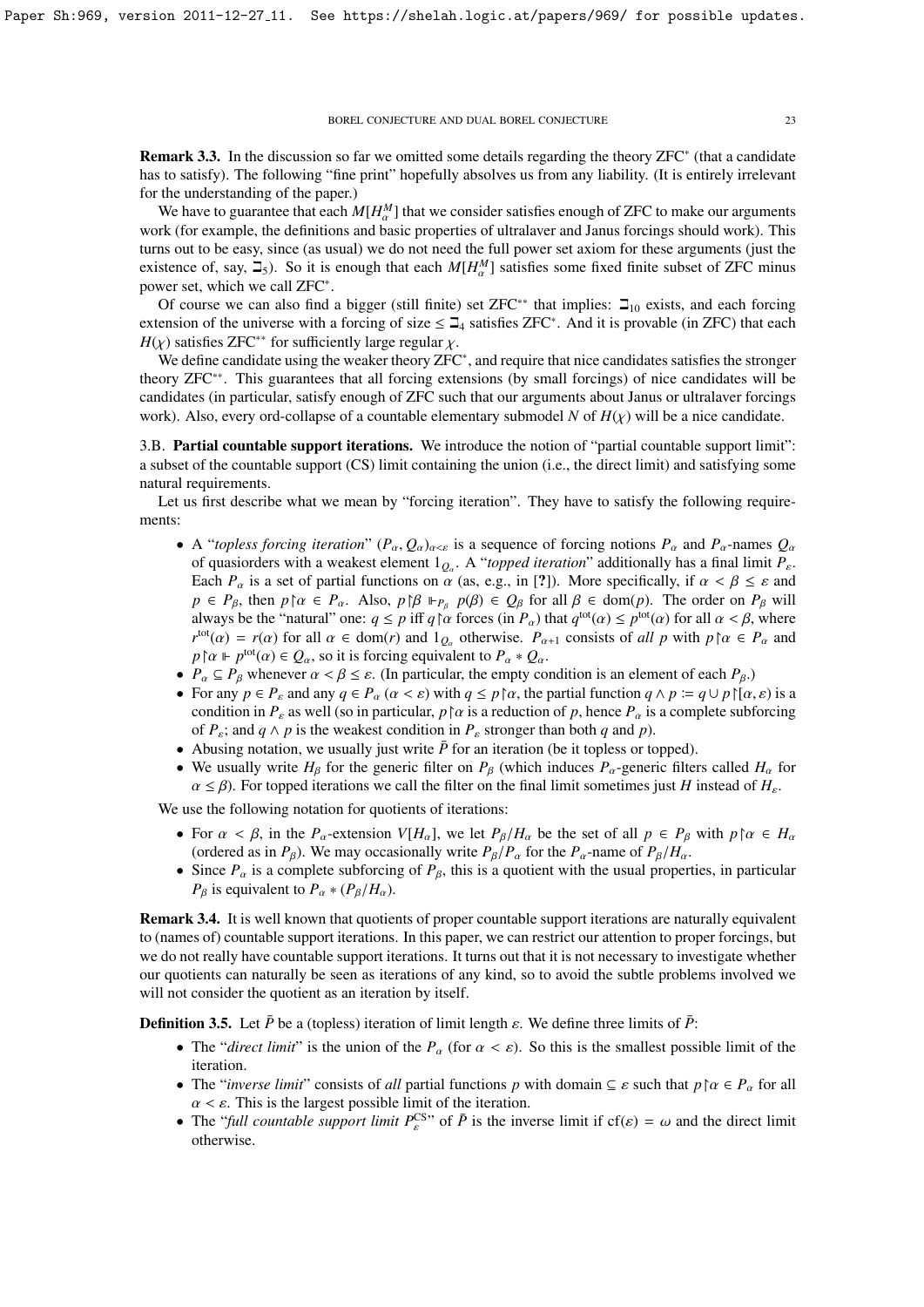We say that  $P_{\varepsilon}$  is a "*partial CS limit*", if  $P_{\varepsilon}$  is a subset of the full CS limit and the sequence  $(P_{\alpha})_{\alpha \leq \varepsilon}$  is a topped iteration. In particular, this means that *<sup>P</sup>*ε contains the direct limit, and satisfies the following for each  $\alpha < \varepsilon$ :  $P_{\varepsilon}$  is closed under  $p \mapsto p \upharpoonright \alpha$ , and whenever  $p \in P_{\varepsilon}$ ,  $q \in P_{\alpha}$ ,  $q \le p \upharpoonright \alpha$ , then also the partial function  $q \wedge p$  is in  $P_{\varepsilon}$ .

So for a given topless  $\bar{P}$  there is a well-defined inverse, direct and full CS limit. If cf( $\varepsilon$ ) >  $\omega$ , then they all coincide. If  $cf(\epsilon) = \omega$ , then the direct limit and the full CS limit (=inverse limit) differ. Both of them are partial CS limits, but there are many more possibilities for partial CS limits. By definition, all of them will yield iterations.

Note that the name "CS limit" is slightly inappropriate, as the size of supports of conditions is not part of the definition. To give a more specific example: Consider a topped iteration  $\bar{P}$  of length  $\omega + \omega$  where  $P_{\omega}$ is the direct limit and  $P_{\omega+\omega}$  is the full CS limit. Let *p* be any element of the full CS limit of  $\bar{P}^{\dagger}\omega$  which is not in  $P_{\omega}$ ; then *p* is not in  $P_{\omega+\omega}$  either. So not every countable subset of  $\omega+\omega$  can appear as the support of a condition.

**Definition 3.6.** A forcing iteration  $\overline{P}$  is called a "*partial CS iteration*", if

- every limit is a partial CS limit, and
- every  $Q_{\alpha}$  is (forced to be) separative.<sup>[25](#page-23-0)</sup>

The following fact can easily be proved by transfinite induction:

**Fact 3.7.** Let  $\bar{P}$  be a partial CS iteration. Then for all  $\alpha$  the forcing notion  $P_{\alpha}$  is separative.

From now on, all iterations we consider will be partial CS iterations. In this paper, we will only be interested in proper partial CS iterations, but properness is not part of the definition of partial CS iteration. (The reader may safely assume that all iterations are proper.)

Note that separativity of the  $Q_{\alpha}$  implies that all partial CS iterations satisfy the following (trivially equivalent) properties:

**Fact 3.8.** Let  $\bar{P}$  be a topped partial CS iteration of length  $\varepsilon$ . Then:

- (1) Let *H* be *P<sub>ε</sub>*-generic. Then  $p \in H$  iff  $p \upharpoonright \alpha \in H_\alpha$  for all  $\alpha < \varepsilon$ .
- (2) For all  $q, p \in P_{\varepsilon}$ : If  $q \upharpoonright \alpha \leq^* p \upharpoonright \alpha$  for each  $\alpha < \varepsilon$ , then  $q \leq^* p$ .<br>
(3) For all  $q, p \in P$ : If  $q \upharpoonright \alpha \leq^* p \upharpoonright \alpha$  for each  $\alpha < \varepsilon$ , then  $q \parallel p$ .
- (3) For all  $q, p \in P_{\varepsilon}$ : If  $q \upharpoonright \alpha \leq^* p \upharpoonright \alpha$  for each  $\alpha < \varepsilon$ , then  $q \parallel p$ .

We will be concerned with the following situation:

Assume that *M* is a nice candidate,  $\bar{P}^M$  is (in *M*) a topped partial CS iteration of length  $\varepsilon$  (a limit ordinal in *M*), and  $\bar{P}$  is (in *V*) a topless partial CS iteration of length  $\varepsilon' = \sup(\varepsilon \cap M)$ . (Recall that "cf( $\varepsilon$ ) = ω"<br>is absolute between *M* and *V* and that cf( $\varepsilon$ ) = ω implies  $\varepsilon' = \varepsilon$ ). Moreover, assume that is absolute between *M* and *V*, and that cf( $\varepsilon$ ) =  $\omega$  implies  $\varepsilon' = \varepsilon$ .) Moreover, assume that we already have<br>a system of *M*-complete coherent<sup>26</sup> embeddings  $i_0 : P^M \to P_0$  for  $\beta \in \varepsilon' \cap M = \varepsilon \cap M$ . (Recall th a system of *M*-complete coherent<sup>[26](#page-23-1)</sup> embeddings  $i_\beta : P^M_\beta \to P_\beta$  for  $\beta \in \varepsilon' \cap M = \varepsilon \cap M$ . (Recall that any notation of the full CS limit  $P^{CS}$ ). It is equation as that there is only any potential partial CS limit of  $\bar{P}$  is a subforcing of the full CS limit  $P_{S'}^{CS}$ .) It is easy to see that there is only one possibility for an embedding  $j: P^M_\varepsilon \to P^{CS}_\varepsilon$  (in fact, into any potential partial CS limit of  $\bar{P}$ ) that extends the *i*-'s paturally: the  $i_{\beta}$ 's naturally:

**Definition 3.9.** For a topped partial CS iteration  $\bar{P}^M$  in *M* of length  $\varepsilon$  and a topless one  $\bar{P}$  in *V* of length in the obvious way: Given  $p \in P^M$ , take the sequence of restrictions to *M*-ordinals, apply the functions *i<sub>β</sub>*,  $\mathcal{O}$  is  $= \sup(\varepsilon \cap M)$  together with coherent embeddings  $i_{\beta}$ , we define  $j : P_{\varepsilon}^M \to P_{\varepsilon}^{\text{CS}}$ , the "*canonical extension*",<br>the obvious way: Given  $p \in P^M$  take the sequence of restrictions to M ordinals, ap and let  $j(p)$  be the union of the resulting coherent sequence.

We do not claim that  $j: P_{\varepsilon}^M \to P_{\varepsilon'}^{\text{CS}}$ <br>its *P* such that  $j: P_{\varepsilon}^M \to P_{\varepsilon'}^{\text{CS}}$ <sup>CS</sup> is *M*-complete.<sup>[27](#page-23-2)</sup> In the following, we will construct partial CS  $\mu$ -complete. (Obviously, one requirement for such a limit is that limits  $P_{\varepsilon}$  such that  $j: P_{\varepsilon}^M \to P_{\varepsilon}$  is *M*-complete. (Obviously, one requirement for such a limit is that

<span id="page-23-0"></span><sup>&</sup>lt;sup>25</sup>The reason for this requirement is briefly discussed in Section ??. Separativity, as well as the relations  $\leq^*$  and  $\equiv^*$ , are defined on page ??.

<span id="page-23-2"></span><span id="page-23-1"></span><sup>&</sup>lt;sup>26</sup>I.e., they commute with the restriction maps:  $i_{\alpha}(p \upharpoonright \alpha) = i_{\beta}(p) \upharpoonright \alpha$  for  $\alpha < \beta$  and  $p \in P_{\beta}^{M}$ .

<sup>&</sup>lt;sup>27</sup> For example, if  $\varepsilon = \varepsilon' = \omega$  and if  $P_{\omega}^M$  is the finite support limit of a nontrivial iteration, then *j* :  $P_{\omega}^M \to P_{\omega}^{CS}$ <sup>2</sup>' For example, if  $\varepsilon = \varepsilon' = \omega$  and if  $P^M_{\omega}$  is the finite support limit of a nontrivial iteration, then  $j: P^M_{\omega} \to P^{\text{CS}}_{\omega}$  is not complete:<br>For notational simplicity, assume that all  $Q^M_n$  are (forced to b element of  $Q_n^M$  (so  $\neg c_n$ , the Boolean complement, is also nontrivial). Let  $p_n$  be the  $P_n^M$ -condition  $(c_0, \ldots, c_{n-1})$ , i.e., the truth value<br>of "c.  $\in H(m)$  for all  $m \leq n$ ". Let  $c_n$  be the  $P_n^M$ -condition  $(c_0, \ld$ of " $c_m \in H(m)$  for all  $m < n$ ". Let  $q_n$  be the  $P_{n+1}^M$ -condition  $(c_0, \ldots, c_{n-1}, -c_n)$ , i.e., the truth value of "*n* is minimal with  $c_n \notin H(n)$ ". In *M*, the set *A* = { $q_n$  :  $n \in \omega$ } is a maximal antichain in  $P_{\omega}^M$ . Moreover, the sequence  $(p_n)_{n \in \omega}$  is a decreasing coherent sequence, therefore *i* (*p*) defines an element *p*, in  $P^{CS}$  which is clearly inc therefore  $i_n(p_n)$  defines an element  $p_\omega$  in  $P_\omega^{\text{CS}}$ , which is clearly incompatible with all  $j(q_n)$ , hence  $j[A]$  is not maximal.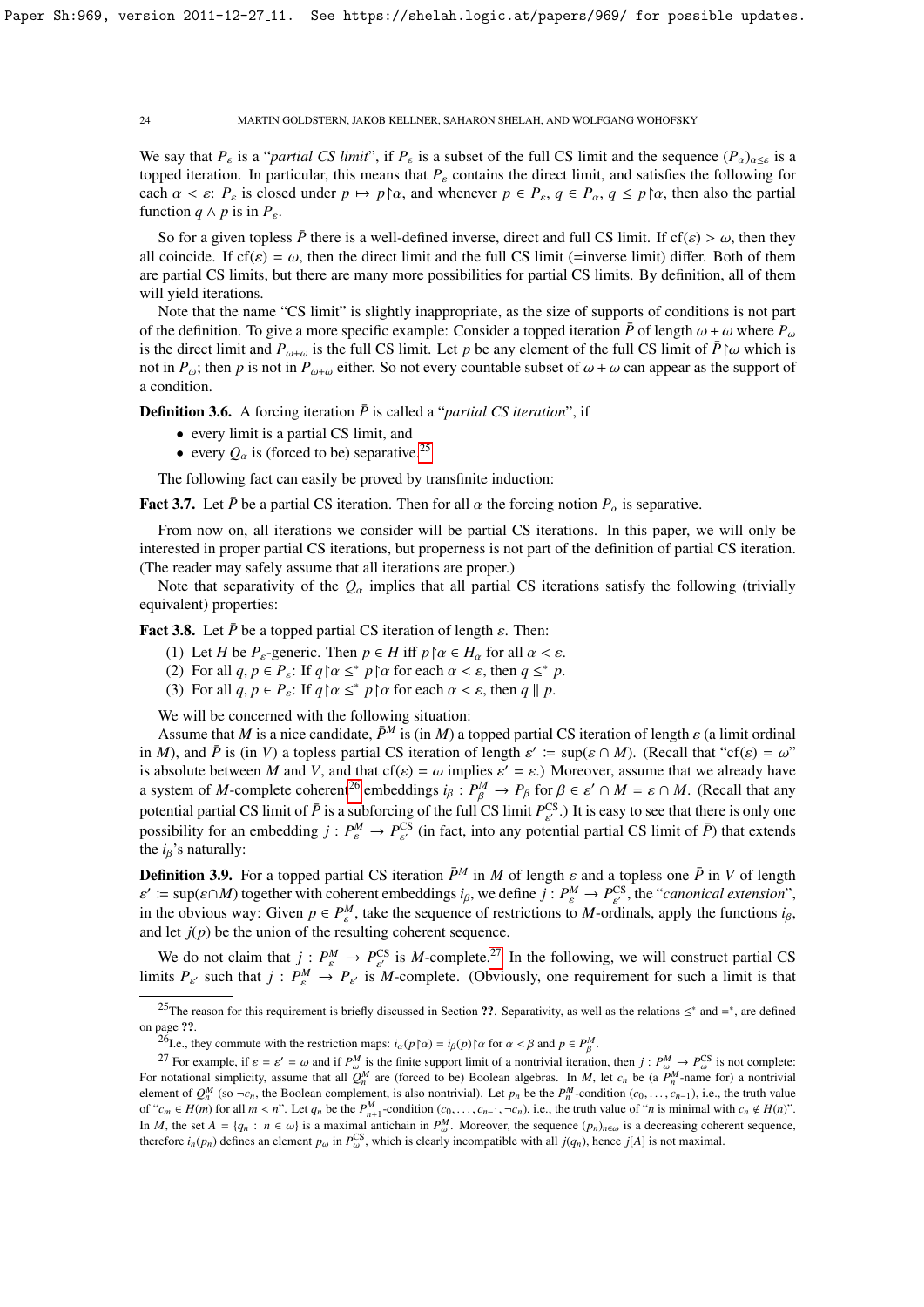$j[P^M] \subseteq P_{\varepsilon'}$ .) We will actually define two versions: The almost FS ("almost finite support") and the almost  $\text{CS}$  ("almost sountable support") limit CS ("almost countable support") limit.

Note that there is only one effect that the "top" of  $\bar{P}^M$  (i.e., the forcing  $P^M_{\varepsilon}$ ) has on the canonical extension *j*: It determines the domain of *j*. In particular it will generally depend on  $P^M_{\varepsilon}$  whether *j* is complete or not. Apart from that, the value of any given  $j(p)$  does not depend on  $P_{\varepsilon}^{M}$ .

Instead of arbitrary systems of embeddings  $i_{\alpha}$ , we will only be interested in "canonical" ones. We as-<br>no for notational convenience that  $OM$  is a subset of  $O$ , (this will not well) be the asses in our embiotion sume for notational convenience that  $Q_{\alpha}^M$  is a subset of  $Q_{\alpha}$  (this will naturally be the case in our application anyway).

**Definition 3.10** (The canonical embedding). Let  $\bar{P}$  be a partial CS iteration in *V* and  $\bar{P}^M$  a partial CS iteration in *M*, both topped and of length  $\varepsilon \in M$ . We construct by induction on  $\alpha \in (\varepsilon + 1) \cap M$  the canonical *M*-complete embeddings  $i_\alpha : P_\alpha^M \to P_\alpha$ . More precisely: We try to construct them, but it is possible that the construction fails. If the construction succeeds then we say that " $\bar{P}^M$  (canonically) is possible that the construction fails. If the construction succeeds, then we say that " $\bar{P}^M$  *(canonically) embeds into*  $\bar{P}$ ", or "*the canonical embeddings work*", or just: " $\bar{P}$  *is over*  $\bar{P}^{M}$ ", or "*over*  $P_{\varepsilon}^{M}$ ".

- Let  $\alpha = \beta + 1$ . By induction hypothesis, *i<sub>β</sub>* is *M*-complete, so a *V*-generic filter  $H_\beta \subseteq P_\beta$  induces<br>an *M* generic filter  $H^M = i^{-1}[H_\alpha] \subset P^M$ . We require that (in the *H*<sub>c</sub> extension) the set  $O^M[H^M]$  is an *M*-generic filter  $H^M_\beta := i^{-1}_\beta [H_\beta] \subseteq P^M_\beta$ . We require that (in the  $H_\beta$  extension) the set  $Q^M_\beta [H^M_\beta]$ an *M*[*H*<sup>*M*</sup>]-complete subforcing of  $Q_\beta[H_\beta]$ . In this case, we define  $i_\alpha$  in the obvious way.  $\binom{M}{\beta}$  is
- For α limit, let *i*<sub>α</sub> be the canonical extension of the family  $(i<sub>β</sub>)<sub>β∈α∩M</sub>$ . We require that *P*<sub>α</sub> contains the range of *i* and that *i* is *M*-complete; otherwise the construction fails (If α' = sun(α ∩ range of  $i_{\alpha}$ , and that  $i_{\alpha}$  is *M*-complete; otherwise the construction fails. (If  $\alpha' := \sup(\alpha \cap M) < \alpha$ , then *i* will actually be an *M*-complete man into *P*, assuming that the requirement is fulfilled.) then  $i_{\alpha}$  will actually be an *M*-complete map into  $P_{\alpha}$ , assuming that the requirement is fulfilled.)

In this section we try to construct a partial CS iteration  $\bar{P}$  (over a given  $\bar{P}^M$ ) satisfying additional properties.

**Remark 3.11.** What is the role of  $\varepsilon' := \sup(\varepsilon \cap M)$ ? When our inductive construction of  $\overline{P}$  arrives at  $P$  where  $\varepsilon' \leq \varepsilon$  it would be too late<sup>28</sup> to take care of *M*-completeness of *i*, at this stage, even if *P<sub>ε</sub>* where  $\varepsilon' < \varepsilon$ , it would be too late<sup>[28](#page-24-0)</sup> to take care of *M*-completeness of *i<sub>ε</sub>* at this stage, even if all *i* work picely for  $\alpha \in \varepsilon \cap M$ . Note that  $\varepsilon' < \varepsilon$  implies that  $\varepsilon$  is uncountable in *M* an *i*<sub>α</sub> work nicely for  $\alpha \in \varepsilon \cap M$ . Note that  $\varepsilon' < \varepsilon$  implies that  $\varepsilon$  is uncountable in *M*, and that therefore  $P^M - 1$   $\ldots$   $P^M$ . So the natural extension *i* of the embeddings (*i*)  $\ldots$  has range in *P*, w  $P_k^M = \bigcup_{\alpha \in \varepsilon \cap M} P_{\alpha}^M$ . So the natural extension *j* of the embeddings  $(i_{\alpha})_{\alpha \in \varepsilon \cap M}$  has range in  $P_{\varepsilon}$ , which will be complete subforcing of *P*. So we have to ensure *M* completeness already in the co a complete subforcing of  $P_{\varepsilon}$ . So we have to ensure *M*-completeness already in the construction of  $P_{\varepsilon}$ .

For now we just record:

**Lemma 3.12.** Assume that we have topped iterations  $\bar{P}^M$  (in M) of length  $\varepsilon$  and  $\bar{P}$  (in V) of length  $\varepsilon' :=$ <br>sup( $\varepsilon \cap M$ ) and that for all  $\alpha \in \varepsilon \cap M$  the canonical embedding  $i : P^M \to P$ , works, Let  $i : P^M \$  $\sup(\varepsilon \cap M)$ , and that for all  $\alpha \in \varepsilon \cap M$  the canonical embedding  $i_{\alpha}: P_{\alpha}^M \to P_{\alpha}$  works. Let  $i_{\varepsilon}: P_{\varepsilon}^M \to P_{\varepsilon}^{\text{CS}}$ <br>be the canonical extension *be the canonical extension.*

- *(1) If*  $P^M$  *is (in M) a direct limit (which is always the case if*  $\varepsilon$  *has uncountable cofinality) then i<sub>s</sub> (might not work but at least) has range in*  $P$ , and preserves incompatibility (might not work, but at least) has range in  $P_{\varepsilon'}$  and preserves incompatibility.<br>*If*  $\lambda$ , has a nance contained in  $P_{\varepsilon}$  and mane predates sets  $D \subseteq P_M^M$  in M to 1
- *(2) If*  $i_{\varepsilon}$  *has a range contained in*  $P_{\varepsilon'}$  *and maps predense sets*  $D \subseteq P_{\varepsilon}^M$  *in M to predense sets*  $i_{\varepsilon}[D] \subseteq$ <br> $P_{\varepsilon}$  then *i* massenges incompatibility (and therefore works)  $P_{\varepsilon}$ , then *i*<sub> $\varepsilon$ </sub> preserves incompatibility (and therefore works).

*Proof.* (1) Since  $P^M$  is a direct limit, the canonical extension  $i_{\varepsilon}$  has range in  $\bigcup_{\alpha \leq \varepsilon'} P_{\alpha}$ , which is subset of any partial CS limit  $P_{\alpha}$ . Inconnectivity in  $P^M$  is the same as inconnectivity in any partial CS limit  $P_{\varepsilon}$ . Incompatibility in  $P_{\varepsilon}^{M}$  is the same as incompatibility in  $P_{\alpha}^{M}$  for sufficiently large  $\alpha \in \varepsilon \cap M$ , so it by assumption it is preserved by  $i_\alpha$  and hence also by  $i_\varepsilon$ .<br>(2) Fix  $p_i$ ,  $p_\alpha \in P^M$  and assume that their images are compatible in *i* 

(2) Fix  $p_1, p_2 \in P_{\varepsilon}^M$ , and assume that their images are compatible in  $P_{\varepsilon}$ ; we have to show that they are mostible in  $P_M^M$ . So fix a generic filter  $H \subseteq P_{\varepsilon}$  containing *i*  $(p_1)$  and *i*  $(p_2)$ . compatible in  $P_e^M$ . So fix a generic filter  $H \subseteq P_{\varepsilon'}$  containing  $i_{\varepsilon}(p_1)$  and  $i_{\varepsilon}(p_2)$ .

In *M*, we define the following set *D*:

 $D \coloneqq \{q \in P_{\varepsilon}^M : (q \leq p_1 \land q \leq p_2) \text{ or } (\exists \alpha < \varepsilon : q \upharpoonright \alpha \perp_{P_{\alpha}^M} p_1 \upharpoonright \alpha) \text{ or } (\exists \alpha < \varepsilon : q \upharpoonright \alpha \perp_{P_{\alpha}^M} p_2 \upharpoonright \alpha)\}.$ 

Using Fact ??(??) it is easy to check that *D* is dense. Since  $i_{\varepsilon}$  preserves predensity, there is  $q \in D$ such that  $i_{\varepsilon}(q) \in H$ . We claim that *q* is stronger than  $p_1$  and  $p_2$ . Otherwise we would have without loss of generality  $q \upharpoonright \alpha \perp_{P^M} p_1 \upharpoonright \alpha$  for some  $\alpha < \varepsilon$ . But the filter  $H \upharpoonright \alpha$  contains both  $i_\alpha(q \upharpoonright \alpha)$  and  $i_\alpha(p_1 \upharpoonright \alpha)$ , contradicting the assumption that *i*, preserves incompatibility contradicting the assumption that  $i_{\alpha}$  preserves incompatibility.

<span id="page-24-0"></span><sup>&</sup>lt;sup>28</sup> For example: Let  $\varepsilon = \omega_1$  and  $\varepsilon' = \omega_1 \cap M$ . Assume that  $P_{\omega_1}^M$  is (in *M*) a (or: the unique) partial CS limit of a nontrivial contribution. Assume that we have a tenders iteration  $\bar{P}$  of length  $\alpha'$  i iteration. Assume that we have a topless iteration *P* of length  $\varepsilon'$  in *V* such that the canonical embeddings work for all  $\alpha \varepsilon \omega_1$  or  $M$ . If we set  $P_{\varepsilon'}$  to be the full CS limit, then we cannot further extend it to any iteration of length  $\omega_1$  such that the canonical embedding<br>i works: Let n, and a, be as in footnote 22. In M, the set  $A = \{a : a \in \omega\}$   $i_{\omega_1}$  works: Let  $p_\alpha$  and  $q_\alpha$  be as in footnote ??. In *M*, the set  $A = \{q_\alpha : \alpha \in \omega_1\}$  is a maximal antichain, and the sequence  $(p_\alpha)_{\alpha \in \omega_1}$ <br>is a decreasing sectorate assumes. But in *V* there is an alomant is a decreasing coherent sequence. But in *V* there is an element  $p_{\varepsilon'} \in P_{\varepsilon}^{\text{CS}}$  with  $p_{\varepsilon'} \upharpoonright \alpha = p_{\alpha}$  for all  $\alpha \in \varepsilon \cap M$ . This condition  $p_{\varepsilon'}$  is clearly incompatible with all elements of  $j[A] = \{j(p_\alpha) : \alpha \in \varepsilon \cap M\}$ . Hence  $j[A]$  is not maximal.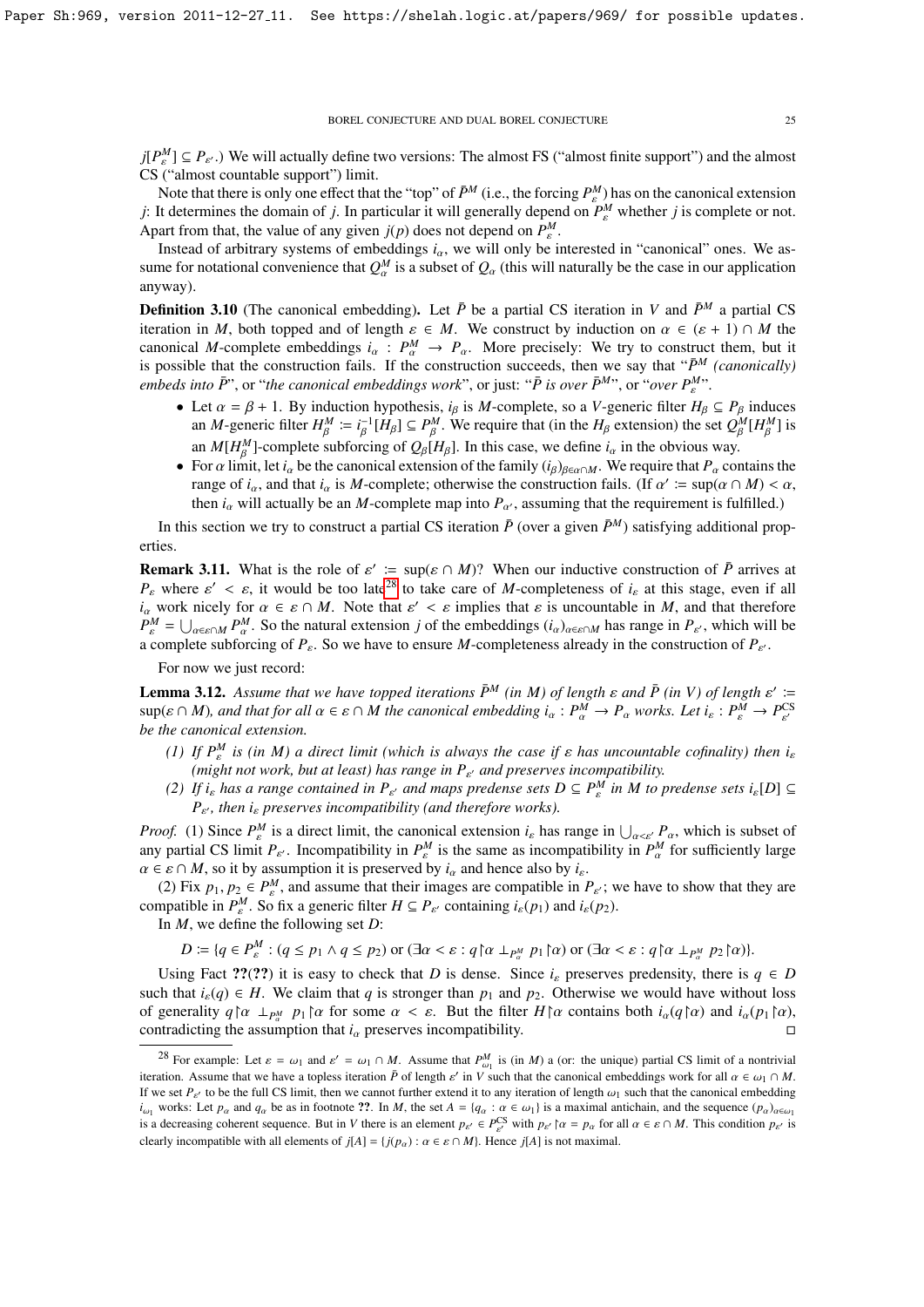3.C. Almost finite support iterations. Recall Definition ?? (of the canonical extension) and the setup that was described there: We have to find a subset  $P_{\varepsilon}$  of  $P_{\varepsilon}^{\text{CS}}$  such that the canonical extension  $j: P_{\varepsilon}^M \to P_{\varepsilon}$  is *M* complete *M*-complete.

We now define the almost finite support limit. (The direct limit will in general not do, as it may not contain the range  $j[P^M_\varepsilon]$ . The almost finite support limit is the obvious modification of the direct limit, and it is the smallest partial CS limit  $P_{\varepsilon}$  such that  $j[P_{\varepsilon}^M] \subseteq P_{\varepsilon}$ , and it indeed turns out to be *M*-complete as well.)

**Definition 3.13.** Let  $\varepsilon$  be a limit ordinal in *M*, and let  $\varepsilon' := \sup(\varepsilon \cap M)$ . Let  $\overline{P}^M$  be a topped iteration in *M* of length  $\varepsilon'$  assume that the canonical embeddings *i* of length  $\varepsilon$ , and let  $\overline{P}$  be a topless iteration in *V* of length  $\varepsilon'$ . Assume that the canonical embeddings *i<sub>a</sub>*<br>work for all  $\alpha \in \varepsilon \cap M - \varepsilon' \cap M$ . Let *i*, be the canonical extension. We define the *almost* work for all  $\alpha \in \varepsilon \cap M = \varepsilon' \cap M$ . Let  $i_{\varepsilon}$  be the canonical extension. We define the *almost finite support limit of*  $\bar{P}$  *over*  $\bar{P}^M$  (or: almost FS limit) as the following subforcing  $P$  *of*  $P^{CS}$ . *limit of*  $\bar{P}$  *over*  $\bar{P}^M$  (or: almost FS limit) as the following subforcing  $P_{\varepsilon'}$  of  $P_{\varepsilon'}^{\text{CS}}$ :

 $P_{\varepsilon'} := \{ q \wedge i_{\varepsilon}(p) \in P_{\varepsilon'}^{\text{CS}} : p \in P_{\varepsilon}^M \text{ and } q \in P_\alpha \text{ for some } \alpha \in \varepsilon \cap M \text{ such that } q \leq_{P_\alpha} i_{\alpha}(p \upharpoonright \alpha) \}.$ 

Note that for cf( $\varepsilon$ ) >  $\omega$ , the almost FS limit is equal to the direct limit, as each  $p \in P^M_{\varepsilon}$  is in fact in  $P^M_{\alpha}$ for some  $\alpha \in \varepsilon \cap M$ , so  $i_{\varepsilon}(p) = i_{\alpha}(p) \in P_{\alpha}$ .

**Lemma 3.14.** Assume that  $\bar{P}$  and  $\bar{P}^M$  are as above and let  $P_{\varepsilon'}$  be the almost FS limit. Then  $\bar{P}^{\frown}P_{\varepsilon'}$  is a complete that is a set in each *is a complete in a semplete with a line of the point of partial CS iteration, and i*ε *works, i.e., i*ε *is an M-complete embedding from P<sup>M</sup> to P*ε <sup>0</sup> *. (As P*ε <sup>0</sup> *is a complete subforcing of*  $P_{\varepsilon}$ *, this also implies that i<sub>ε</sub> is M-complete from*  $P_{\varepsilon}^M$  *to*  $P_{\varepsilon}$ *.*)

*Proof.* It is easy to see that  $P_{\varepsilon}$  is a partial CS limit and contains the range  $i_{\varepsilon}[P_{\varepsilon}^M]$ . We now show preservation of prodonsity this implies M completences by Lamma 22 tion of predensity; this implies *M*-completeness by Lemma ??.

Let  $(p_j)_{j \in J} \in M$  be a maximal antichain in  $P^M_\varepsilon$ . (Since  $P^M_\varepsilon$  does not have to be ccc in *M*, *J* can choose n to dinality in *M*) I et  $a \wedge i$  (n) be a condition in *P*<sub>i</sub>. (If  $c' < c$ , i.e., if  $cf(c) > \omega$ , then cardinality in *M*.) Let  $q \wedge i_{\varepsilon}(p)$  be a condition in  $P_{\varepsilon}$ . (If  $\varepsilon' < \varepsilon$ , i.e., if  $cf(\varepsilon) > \omega$ , then we can choose *p* to be the empty condition ). Fix  $\alpha \in s \cap M$  be such that  $a \in P$ . Let *H* be *P*, generic be the empty condition.) Fix  $\alpha \in \varepsilon \cap M$  be such that  $q \in P_\alpha$ . Let  $H_\alpha$  be  $P_\alpha$ -generic and contain *q*, so *p*  $\alpha$  is in  $H^M_\alpha$ . Now in  $M[H^M_\alpha]$  the set  $\{p_j : j \in J, p_j \in P^M_\alpha / H^M_\alpha\}$  is predense in  $P^M_\alpha / H^M_\alpha$  (since this is forced by the empty condition in  $P^M$ ). In particular, n is compatible with some n, witnessed by  $p' \leq p, p$ , empty condition in *P*<sup>M</sup>. In particular, *p* is compatible with some *p<sub>j</sub>*, witnessed by  $p' \le p$ ,  $p_j$  in  $P_e^M/H_e^M$ .<br>We can find  $a' \le p$ , *a* deciding *i* and *n'*; since certainly  $a' \le \tilde{a}$  *i* (*n'* bo) we may ass

We can find  $q' \leq_{P_\alpha} q$  deciding *j* and *p*'; since certainly  $q' \leq^* i_\alpha(p' \upharpoonright \alpha)$ , we may assume even  $\leq$  without s of generality. Now  $q' \wedge i$  (*p'*)  $\leq a \wedge i$  (*p*) (since  $q' \leq a$  and  $p' \leq a$  and  $p' \leq a$  and loss of generality. Now  $q' \wedge i_{\varepsilon}(p') \le q \wedge i_{\varepsilon}(p)$  (since  $q' \le q$  and  $p' \le p$ ), and  $q' \wedge i_{\varepsilon}(p') \le i_{\varepsilon}(p_j)$  (since  $p' \leq p_i$ ).  $\alpha' \leq p_j$ ).

**Definition and Claim 3.15.** Let  $\bar{P}^M$  be a topped partial CS iteration in *M* of length  $\varepsilon$ . We can construct by induction on  $\beta \in \varepsilon + 1$  an *almost finite support iteration*  $\bar{P}$  *over*  $\bar{P}^M$  (or: almost FS iteration) as follows:

- (1) As induction hypothesis we assume that the canonical embedding  $i_\alpha$  works for all  $\alpha \in \beta \cap M$ . (So the notation  $M[H^M_{\alpha}]$  makes sense.)
- (2) Let  $\beta = \alpha + 1$ . If  $\alpha \in M$ , then we can use any  $Q_{\alpha}$  provided that (it is forced that)  $Q_{\alpha}^{M}$  is an *MIH<sup>M</sup>*-complete subforcing of *Q* (If  $\alpha \notin M$  then there is no restriction on *Q*)  $M[H^M]$ -complete subforcing of  $Q_\alpha$ . (If  $\alpha \notin M$ , then there is no restriction on  $Q_\alpha$ .)<br>Let  $\beta \in M$  and  $cf(\beta) = \omega$ . Then  $P_\alpha$  is the almost FS limit of  $(P_1, Q_2)$ ,  $\alpha$  over  $P^M$
- (3) Let  $\beta \in M$  and cf( $\beta$ ) = ω. Then  $P_\beta$  is the almost FS limit of  $(P_\alpha, Q_\alpha)_{\alpha \leq \beta}$  over  $P_\beta^M$ .
- (4) Let  $\beta \in M$  and cf( $\beta$ ) >  $\omega$ . Then  $P_{\beta}$  is again the almost FS limit of  $(P_{\alpha}, Q_{\alpha})_{\alpha < \beta}$  over  $P_{\beta}^{M}$  (which also happens to be the direct limit) β also happens to be the direct limit).
- (5) For limit ordinals not in  $M$ ,  $P_\beta$  is the direct limit.

So the claim includes that the resulting  $\bar{P}$  is a (topped) partial CS iteration of length  $\varepsilon$  over  $\bar{P}^M$  (i.e., the canonical embeddings  $i_\alpha$  work for all  $\alpha \in (\varepsilon + 1) \cap M$ ), where we only assume that the  $Q_\alpha$  satisfy the obvious requirement given in (??). (Note that we can always find some suitable  $Q_\alpha$  for  $\alpha \in M$ , for example we can just take  $Q_{\alpha}^{M}$  itself.)

*Proof.* We have to show (by induction) that the resulting sequence  $\bar{P}$  is a partial CS iteration, and that  $\bar{P}^M$ embeds into  $\bar{P}$ . For successor cases, there is nothing to do. So assume that  $\alpha$  is a limit. If  $P_\alpha$  is a direct limit, it is trivially a partial CS limit; if  $P_\alpha$  is an almost FS limit, then the easy part of Lemma ?? shows that it is a partial CS limit.

So it remains to show that for a limit  $\alpha \in M$ , the (naturally defined) embedding  $i_{\alpha} : P_{\alpha}^{M} \to P_{\alpha}$  is complete. This was the main claim in Lemma 22 *M*-complete. This was the main claim in Lemma ??.

The following lemma is natural and easy.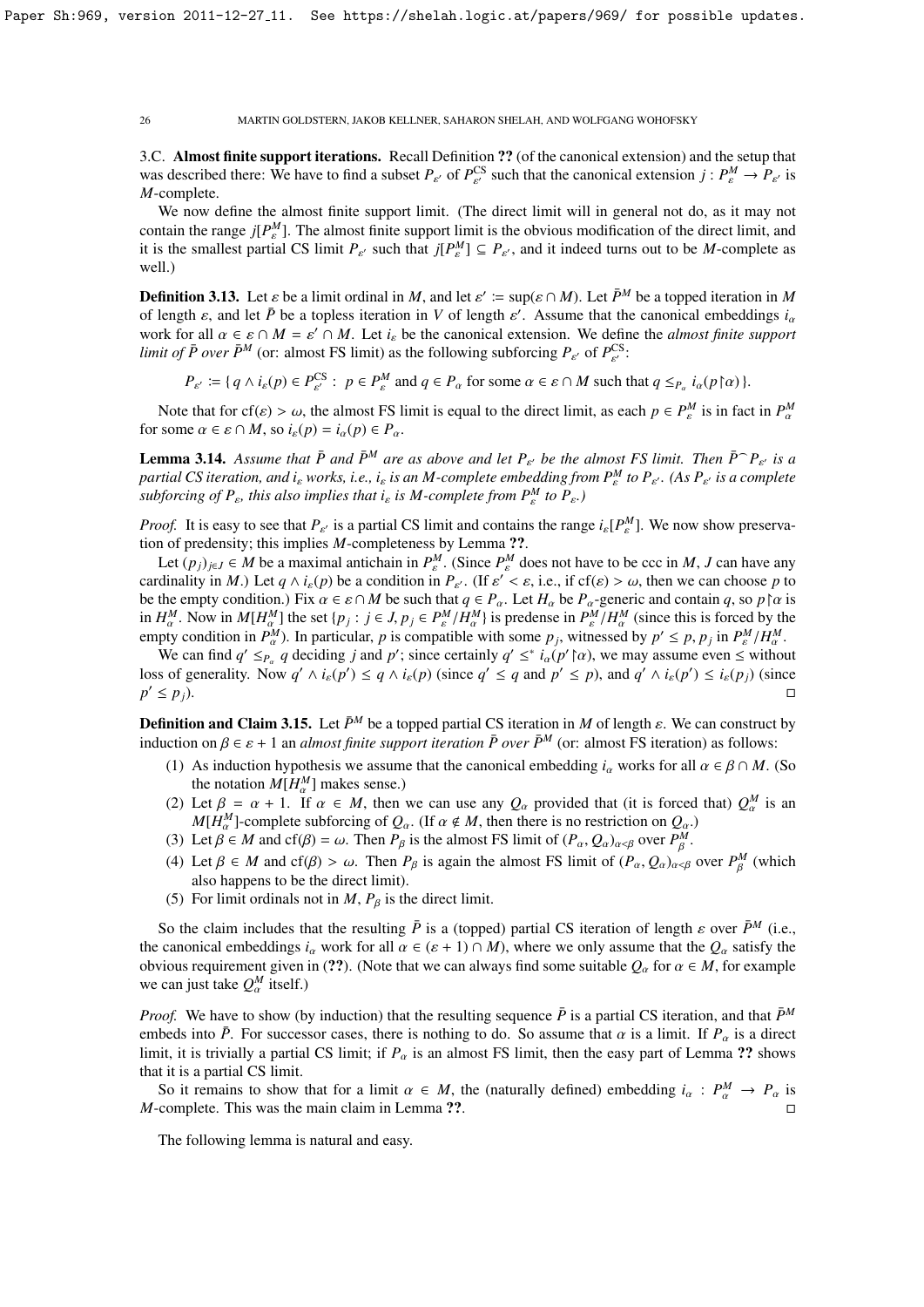**Lemma 3.16.** Assume that we construct an almost FS iteration  $\bar{P}$  over  $\bar{P}^M$  where each  $Q_\alpha$  is (forced to be) *ccc. Then P*ε *is ccc (and in particular proper).*

*Proof.* We show that  $P_\alpha$  is ccc by induction on  $\alpha \leq \varepsilon$ . For successors, we use that  $Q_\alpha$  is ccc. For  $\alpha$  of uncountable cofinality, we know that we took the direct limit coboundedly often (and all  $P_\beta$  are ccc for  $\beta < \alpha$ ), so by a result of Solovay  $P_\alpha$  is again ccc. For  $\alpha$  a limit of countable cofinality not in *M*, just use that all  $P_\beta$  are ccc for  $\beta < \alpha$ , and the fact that  $P_\alpha$  is the direct limit. This leaves the case that  $\alpha \in M$  has countable cofinality, i.e., the  $P_\alpha$  is the almost FS limit. Let  $A \subseteq P_\alpha$  be uncountable. Each  $a \in A$  has the form  $q \wedge i_{\alpha}(p)$  for  $p \in P_{\alpha}^{M}$  and  $q \in \bigcup_{\gamma < \alpha} P_{\gamma}$ . We can thin out the set *A* such that *p* are the same and all *q* are in the same  $P_{\alpha}$ . So there have to be compatible elements in *A* are in the same  $P_\gamma$ . So there have to be compatible elements in *A*.

All almost FS iterations that we consider in this paper will satisfy the countable chain condition (and hence in particular be proper).

We will need a variant of this lemma for  $\sigma$ -centered forcing notions.

**Lemma 3.17.** Assume that we construct an almost FS iteration  $\bar{P}$  over  $\bar{P}^M$  where only countably many  $Q_\alpha$ *are nontrivial (e.g., only those with*  $\alpha \in M$ ) and where each  $Q_{\alpha}$  *is (forced to be)*  $\sigma$ -centered. Then  $P_{\varepsilon}$  *is* σ*-centered as well.*

*Proof.* By induction: The direct limit of countably many  $\sigma$ -centered forcings is  $\sigma$ -centered, as is the almost FS limit of  $\sigma$ -centered forcings (to color  $a \wedge i_{\sigma}(p)$ ), use *p* itself together with the color of *a* FS limit of  $\sigma$ -centered forcings (to color  $q \wedge i_{\alpha}(p)$ , use p itself together with the color of *q*).

We will actually need two variants of the almost FS construction: Countably many models  $M^n$ ; and starting the almost FS iteration with some  $\alpha_0$ .

Firstly, we can construct an almost FS iteration not just over one iteration  $\bar{P}^M$ , but over an increasing chain of iterations. Analogously to Definition ?? and Lemma ??, we can show:

**Lemma 3.18.** *For each*  $n \in \omega$ , let  $M^n$  be a nice candidate, and let  $\bar{P}^n$  be a topped partial CS iteration *in M*<sup>*n*</sup> *of length*<sup>[29](#page-26-0)</sup>  $\varepsilon \in M^0$  *of countable cofinality, such that*  $M^m \in M^n$  *and*  $M^n$  *thinks that*  $\bar{P}^m$  *canonically embeds* into  $\bar{P}^n$  *for all*  $m \le n$ . Let  $\bar{P}$  be a topless iteration of leng *embeds into*  $\bar{P}^n$ , for all  $m < n$ . Let  $\bar{P}$  be a topless iteration of length  $\varepsilon$  *into which all*  $\bar{P}^n$  *canonically embed.*<br>Then we can define the almost ES limit P, over  $(\bar{P}^n)$ , as follows: Conditions

*Then we can define the almost FS limit*  $P_{\varepsilon}$  *over* ( $\bar{P}^n$ )<sub>*n*∈ω</sub> *as follows: Conditions in*  $P_{\varepsilon}$  *are of the form*<br>*i*<sup>n</sup>(n) where  $n \in \mathbb{N}$ ,  $n \in \mathbb{N}^n$ , and  $n \in \mathbb{N}$ , for some  $n \in \mathbb{N}^n$   $\Omega$  $q \wedge i_{\varepsilon}^n(p)$  where  $n \in \omega$ ,  $p \in P_{\varepsilon}^n$ , and  $q \in P_{\alpha}$  for some  $\alpha \in M^n \cap \varepsilon$  with  $q \leq i_{\alpha}^n(p \upharpoonright \alpha)$ . Then  $P_{\varepsilon}$  is a partial CS limit over each  $\bar{P}_n^n$ . *limit over each*  $\bar{P}^n$ .

As before, we get the following corollary:

**Corollary 3.19.** Given  $M^n$  and  $\bar{P}^n$  as above, we can construct a topped partial CS iteration  $\bar{P}$  such that *each*  $\bar{P}^n$  *embeds M<sup>n</sup>*-completely into it; we can choose  $Q_\alpha$  as we wish (subject to the obvious restriction)<br>that each  $Q_0^n$  is an *MILUID* countate subfamine). If we always aboses Q, to be seen than  $\bar{P}$  is *that each*  $Q_a^n$  *is an*  $M^n[H_a^n]$ -complete subforcing). If we always choose  $Q_a$  *to be ccc, then*  $\overline{P}$  *is ccc; this is* the substitution of the (equatable) sets  $Q_a^n$ *the case if we set*  $Q_{\alpha}$  *to be the union of the (countable) sets*  $Q_{\alpha}^{n}$ *.* 

*Proof.* We can define  $P_\alpha$  by induction. If  $\alpha \in \bigcup_{n \in \omega} M^n$  has countable cofinality, then we use the almost FS limit as in Lemma 22. Otherwise we use the direct limit If  $\alpha \in M^n$  has uncountable cofinality, then  $\alpha$ limit as in Lemma ??. Otherwise we use the direct limit. If  $\alpha \in M^n$  has uncountable cofinality, then  $\alpha' := \sup(\alpha \cap M)$  is an element of  $M^{n+1}$ . In our induction we have already considered  $\alpha'$  and have defined  $P$ .  $\sup(\alpha \cap M)$  is an element of  $M^{n+1}$ . In our induction we have already considered  $\alpha'$  and have defined  $P_{\alpha}$ <br>by Lemma 22 (applied to the sequence  $(\bar{P}^{n+1} - \bar{P}^{n+2})$ ). This is sufficient to show that  $i^n \cdot P^n \to P$  o by Lemma ?? (applied to the sequence  $(\bar{P}^{n+1}, \bar{P}^{n+2}, \ldots)$ ). This is sufficient to show that  $i_a^n$ mma ?? (applied to the sequence  $(\bar{P}^{n+1}, \bar{P}^{n+2}, \ldots)$ ). This is sufficient to show that  $i_{\alpha}^n : P_{\alpha}^n \to P_{\alpha'} \lt P_{\alpha}$ -complete. is  $M^n$ -complete.

Secondly, we can start the almost FS iteration after some  $\alpha_0$  (i.e.,  $\bar{P}$  is already given up to  $\alpha_0$ , and we can continue it as an almost FS iteration up to  $\varepsilon$ ), and get the same properties that we previously showed for the almost FS iteration, but this time for the quotient  $P_{\varepsilon}/P_{\alpha_0}$ . In more detail:

**Lemma 3.20.** Assume that  $\bar{P}^M$  is in M a (topped) partial CS iteration of length  $\varepsilon$ , and that  $\bar{P}$  is in V a *topped partial CS iteration of length*  $\alpha_0$  *over*  $\bar{P}^M$   $\alpha_0$  *for some*  $\alpha_0 \in \varepsilon \cap M$ . Then we can extend  $\bar{P}$  to a (topped) partial CS iteration of length  $\varepsilon$  over  $\bar{P}^M$ , as in the almost FS iteration (i.e., using the almost FS *limit at limit points*  $\beta > \alpha_0$  *with*  $\beta \in M$  *of countable cofinality; and the direct limit everywhere else). We can use any*  $Q_{\alpha}$  *for*  $\alpha \ge \alpha_0$  *(provided*  $Q_{\alpha}^M$  *is an M*[*H*<sup>M</sup>]-complete subforcing of  $Q_{\alpha}$ ). If all  $Q_{\alpha}$  are ccc, then  $P$  *is ccc (in particular proper)*: if moreover all  $Q_{\alpha}$  are  $\sigma$ -centered and  $P_{\alpha_0}$  forces that  $P_{\varepsilon}/H_{\alpha_0}$  is ccc (in particular proper); if moreover all  $Q_{\alpha}$  are  $\sigma$ -centered and only countably<br>many are nontrivial, then  $P_{\alpha}$  forces that  $P_{\alpha}/H_{\alpha}$  is  $\sigma_{\alpha}$  centered  $\mu$ <sub>*many are nontrivial, then P*<sub>α0</sub> *forces that P<sub>ε</sub>/H*<sub>α0</sub> *is*  $\sigma$ -centered.</sub>

<span id="page-26-0"></span><sup>&</sup>lt;sup>29</sup>Or only:  $\varepsilon \in M^{n_0}$  for some  $n_0$ .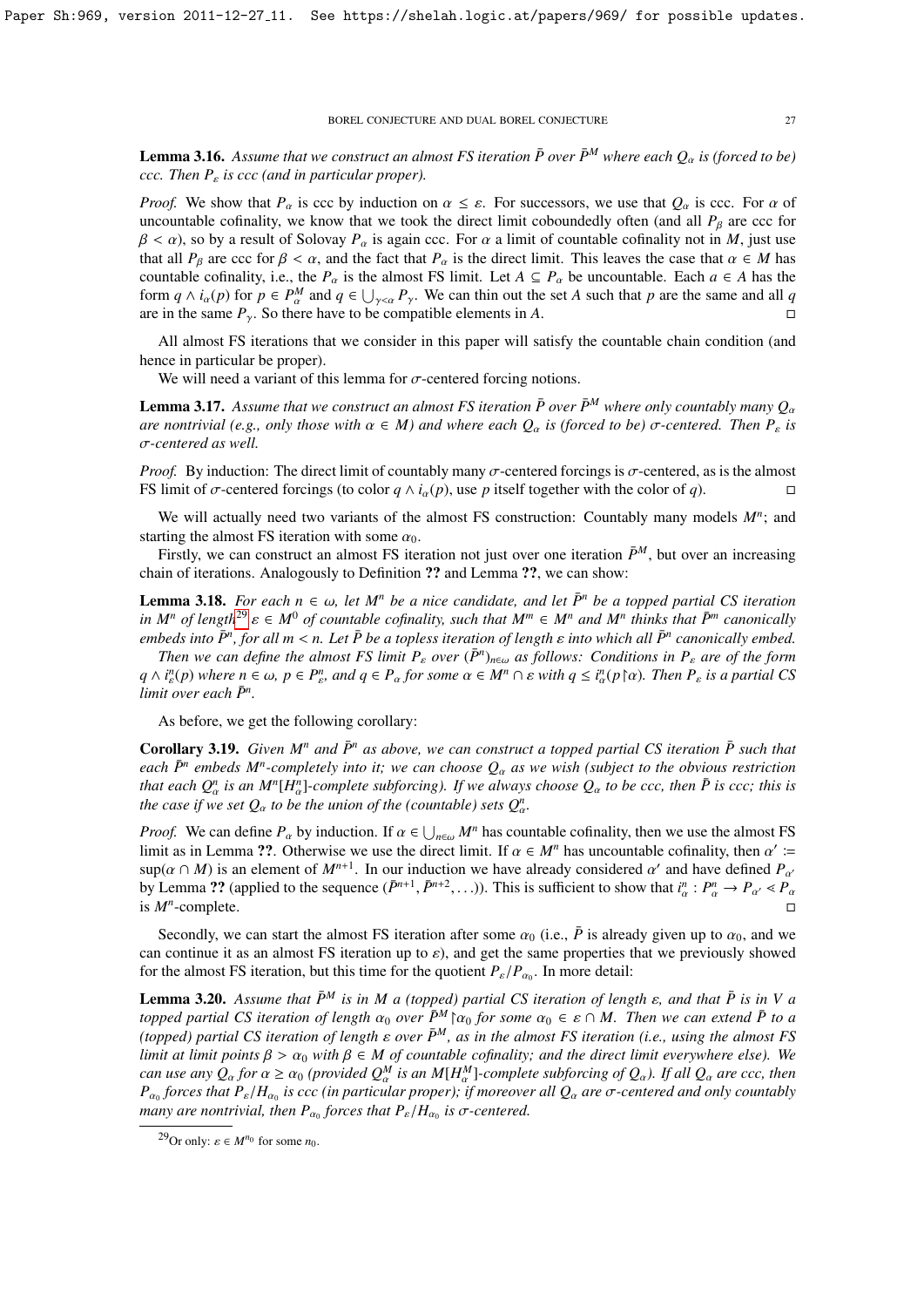$(3.23)$ 

28 MARTIN GOLDSTERN, JAKOB KELLNER, SAHARON SHELAH, AND WOLFGANG WOHOFSKY

3.D. Almost countable support iterations. "Almost countable support iterations  $\bar{P}$ " (over a given iteration  $\bar{P}^M$  in a candidate *M*) will have the following two crucial properties: There is a canonical *M*-complete embedding of  $\bar{P}^M$  into  $\bar{P}$ , and  $\bar{P}$  preserves a given random real (similar to the usual countable support iterations).

**Definition and Claim 3.21.** Let  $\bar{P}^M$  be a topped partial CS iteration in *M* of length  $\varepsilon$ . We can construct by induction on  $\beta \in \varepsilon + 1$  the *almost countable support iteration*  $\bar{P}$  *over*  $\bar{P}^M$  (or: almost CS iteration):

(1) As induction hypothesis, we assume that the canonical embedding  $i_{\alpha}$  works for every  $\alpha \in \beta \cap M$ . We set $30$ 

(3.22) 
$$
\delta := \min(M \setminus \beta), \quad \delta' := \sup(\alpha + 1 : \alpha \in \delta \cap M).
$$

Note that  $\delta' \leq \beta \leq \delta$ .<br>Let  $\beta = \alpha + 1$  We can

(2) Let  $\beta = \alpha + 1$ . We can choose any desired forcing  $Q_\alpha$ ; if  $\beta \in M$  we of course require that

$$
Q_{\alpha}^{M}
$$
 is an  $M[H_{\alpha}^{M}]$ -complete subforcing of  $Q_{\alpha}$ .

This defines  $P_\beta$ .

- (3) Let cf( $\beta$ ) >  $\omega$ . Then  $P_{\beta}$  is the direct limit.
- (4) Let cf( $\beta$ ) =  $\omega$  and assume that  $\beta \in M$  (so  $M \cap \beta$  is cofinal in  $\beta$  and  $\delta' = \beta = \delta$ ). We define  $P_{\beta} = P_{\delta}$  as the union of the following two sets: as the union of the following two sets:
	- The almost FS limit of  $(P_\alpha, Q_\alpha)_{\alpha < \delta}$ , see Definition ??.
	- The set  $P_{\delta}^{\text{gen}}$  of *M*-generic conditions  $q \in P_{\delta}^{\text{CS}}$ , i.e., those which satisfy

$$
q \Vdash_{P_{\delta}^{\text{CS}}} i_{\delta}^{-1}[H_{P_{\delta}^{\text{CS}}}] \subseteq P_{\delta}^M
$$
 is *M*-generic.

- (5) Let cf( $\beta$ ) = ω and assume that  $\beta \notin M$  but  $M \cap \beta$  is cofinal in  $\beta$ , so  $\delta' = \beta < \delta$ . We define  $P_{\beta} = P_{\delta'}$ <br>as the union of the following two sets: as the union of the following two sets:
	- The direct limit of  $(P_\alpha, Q_\alpha)_{\alpha < \delta'}$ .
	- The set  $P_{\beta}^{\text{gen}}$  of *M*-generic conditions  $q \in P_{\beta}^{\text{CS}}$ , i.e., those which satisfy

$$
q \Vdash_{P_{\delta'}^{CS}} i_{\delta}^{-1}[H_{P_{\delta'}^{CS}}] \subseteq P_{\delta}^M
$$
 is *M*-generic.

δ δ δ δ (Note that the *M*-generic conditions form an open subset of  $P<sub>g</sub><sup>CS</sup>$  $P_{\beta}^{\text{CS}} = P_{\delta'}^{\text{CS}}$ <br><sup>2</sup><sub>c</sub> is the f  $\frac{\delta^{(0)}}{\delta^{(0)}}$ 

(6) Let cf( $\beta$ ) =  $\omega$  and  $M \cap \beta$  not cofinal in  $\beta$  (so  $\beta \notin M$ ). Then  $P_{\beta}$  is the full CS limit of  $(P_{\alpha}, Q_{\alpha})_{\alpha < \beta}$ <br>(see Definition 22) (see Definition ??).

So the claim is that for every choice of  $Q_\alpha$  (with the obvious restriction (??)), this construction always results in a partial CS iteration  $\bar{P}$  over  $\bar{P}^M$ . The proof is a bit cumbersome; it is a variant of the usual proof that properness is preserved in countable support iterations (see e.g. [?]).

We will use the following fact in *M* (for the iteration  $\bar{P}^M$ ):

(3.24) Let  $\bar{P}$  be a topped iteration of length  $\varepsilon$ . Let  $\alpha_1 \leq \alpha_2 \leq \beta \leq \varepsilon$ . Let  $p_1$  be a  $P_{\alpha_1}$ -name for a condition in  $P_{\alpha_1}$  and let  $D$  be an onen dense set of  $P_{\alpha_1}$ . Then there is a  $P_{\alpha_1}$ -name for a condition in  $P_{\varepsilon}$ , and let *D* be an open dense set of  $P_{\beta}$ . Then there is a  $P_{\alpha_2}$ -name *p*<sub>2</sub> for a condition in *D* such that the empty condition of  $P_{\alpha_2}$  forces:  $p_2 \le p_1 \beta$  and: if  $p_1$  is in  $P_{\varepsilon}/H_{\alpha_2}$ , then the condition  $p_2$  is as well.

(Proof: Work in the  $P_{\alpha_2}$ -extension. We know that  $p' := p_1 \upharpoonright \beta$  is a  $P_{\beta}$ -condition. We now define  $p_2$  as lows: If  $p' \notin P_{\beta}/H$  (which is equivalent to  $p_1 \notin P_{\beta}/H$ ) then we choose any  $p_2 \le p'$  in  $D$  (which follows: If  $p' \notin P_\beta/H_{\alpha_2}$  (which is equivalent to  $p_1 \notin P_\epsilon/H_{\alpha_2}$ ), then we choose any  $p_2 \le p'$  in *D* (which is dense in *P<sub>a</sub>*). Otherwise (using that  $D \cap P_\beta/H$  is dense in  $P_\beta/H$ ) we can choose  $p_\beta \le p'$  in  $D \cap P$ dense in  $P_\beta$ ). Otherwise (using that  $D \cap P_\beta / H_{\alpha_2}$  is dense in  $P_\beta / H_{\alpha_2}$ ) we can choose  $p_2 \le p'$  in  $D \cap P_\beta / H_{\alpha_2}$ .) The following easy fact will also be useful:

(3.25) Let *P* be a subforcing of *Q*. We define  $P \upharpoonright p := \{r \in P : r \leq p\}$ . Assume that  $p \in P$ and  $P \upharpoonright p = O \upharpoonright p$ .

Then for any *P*-name *x* and any formula  $\varphi(x)$  we have:  $p \Vdash_{P} \varphi(x)$  iff  $p \Vdash_{Q} \varphi(x)$ .

We now prove by induction on  $\beta \leq \varepsilon$  the following statement (which includes that the Definition and<br>im 22 works up to  $\beta$ ). Let  $\delta$   $\delta'$  be as in (22) Claim ?? works up to  $\beta$ ). Let  $\delta$ ,  $\delta'$  be as in (??).

**Lemma 3.26.** *(a) The topped iteration*  $\bar{P}$  *of length*  $\beta$  *is a partial CS iteration. (b) The canonical embedding*  $i_{\delta}: P_{\delta}^{M} \to P_{\delta'}$  *works, hence also*  $i_{\delta}: P_{\delta}^{M} \to P_{\delta}$  *works.* 

<span id="page-27-0"></span><sup>30</sup> So for successors  $\beta \in M$ , we have  $\delta' = \beta = \delta$ . For  $\beta \in M$  limit,  $\beta = \delta$  and  $\delta'$  is as in Definition ??.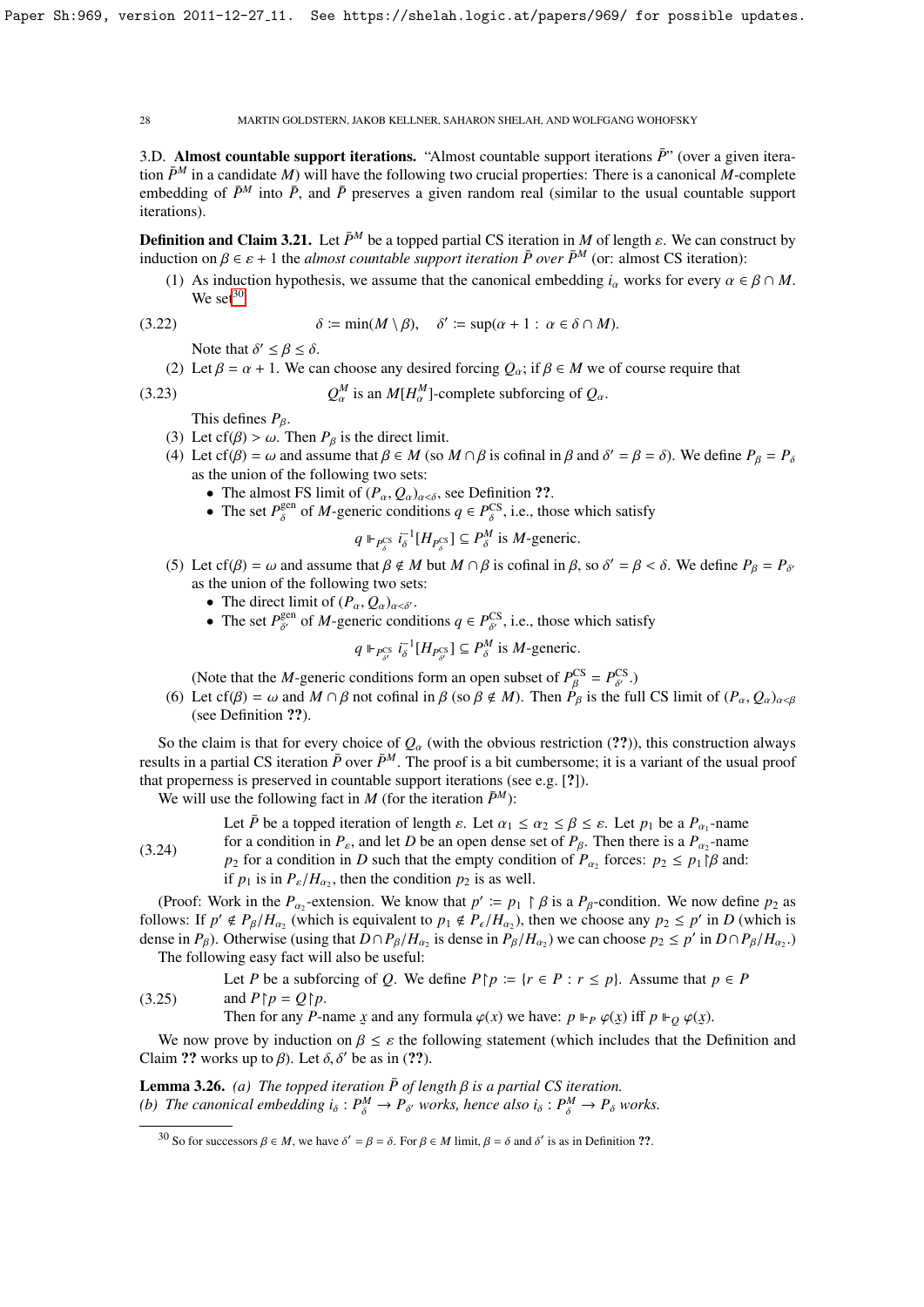*(c) Moreover, assume that*

- $\bullet \ \alpha \in M \cap \delta,$
- $p \in M$  *is a P*<sup>*M*</sup>-name of a P<sup>*M*</sup>-condition,
- $\tilde{q} \in P_{\alpha}$  forces (in  $P_{\alpha}$ ) that  $p \upharpoonright \alpha[H_{\alpha}^M]$  is in  $H_{\alpha}^M$ .<br>
Let there is  $\alpha \leq R_{\alpha}$  (and therefore in  $R_{\alpha}$ ) extens

Then there is a  $q^+ \in P_{\delta'}$  (and therefore in  $P_\beta$ ) extending q and forcing that  $p[H_\alpha^M]$  is in  $H_\delta^M$ .

˜ *Proof.* First let us deal with the trivial cases. It is clear that we always get a partial CS iteration.

- Assume that  $\beta = \beta_0 + 1 \in M$ , i.e.,  $\delta = \delta' = \beta$ . It is clear that *i<sub>β</sub>* works. To get  $q^+$ , first extend *q* to some  $q' \in P_0$ , (by induction by pothesis), then define  $q^+$  extending  $q'$  by  $q^+(R_0) = p(R_0)$ some  $q' \in P_{\beta_0}$  (by induction hypothesis), then define  $q^+$  extending  $q'$  by  $q^+(\beta_0) := p(\beta_0)$ .<br>If  $\beta = \beta_0 + 1 \notin M$  there is nothing to do. ˜
- If  $\beta = \beta_0 + 1 \notin M$ , there is nothing to do.
- Assume that cf(β) > ω (whether  $β ∈ M$  or not). Then  $δ' < β$ . So  $i_{δ} : P_0^M \to P_{δ'}$  works by induction, and similarly (c) follows from the inductive assumption. (Use the inductive assumption for  $β = δ'$ ) and similarly (c) follows from the inductive assumption. (Use the inductive assumption for  $\beta = \delta'$ ; the  $\delta$  that we got at that stage is the same as the current  $\delta$  and the  $a^+$  we obtained at that stage will the  $\delta$  that we got at that stage is the same as the current  $\delta$ , and the  $q^+$  we obtained at that stage will satisfy all requirements at the current stage.) still satisfy all requirements at the current stage.)
- Assume that cf( $\beta$ ) =  $\omega$  and that  $M \cap \beta$  is bounded in  $\beta$ . Then the proof is the same as in the previous case.

We are left with the cases corresponding to (4) and (5) of Definition ??: cf( $\beta$ ) =  $\omega$  and *M* ∩  $\beta$  is cofinal in β. So either  $\beta \in M$ , then  $\delta' = \beta = \delta$ , or  $\beta \notin M$ , then  $\delta' = \beta < \delta$  and cf( $\delta$ ) > ω.<br>We leave it to the reader to check that  $P_{\alpha}$  is indeed a partial CS limit. The

We leave it to the reader to check that  $P_\beta$  is indeed a partial CS limit. The main point is to see that for all  $p, q \in P_\beta$  the condition  $q \wedge p$  is in  $P_\beta$  as well, provided  $q \in P_\alpha$  and  $q \le p \upharpoonright \alpha$  for some  $\alpha < \beta$ . If  $p \in P_\beta^{\text{gen}}$ , then this follows because  $P_\beta^{\text{gen}}$  is open in  $P_\beta^{\text{CS}}$ ; the other cases are imme (by induction).  $\beta^{\text{gen}}_{\beta}$  is open in  $P_{\beta}^{\text{CS}}$  $\mathcal{E}_{\beta}^{\text{CS}}$ ; the other cases are immediate from the definition

We now turn to claim (c). Assume  $q \in P_\alpha$  and  $p \in M$  are given,  $\alpha \in M \cap \delta$ .<br>Let  $(P_\alpha)$  any presente oil dance atte of  $P^M$  which lie in M and let  $(\alpha)$ .

Let  $(D_n)_{n \in \omega}$  enumerate all dense sets of  $P_\delta^M$  which lie in  $M$ , and let  $(\alpha_n)_{n \in \omega}$  be a sequence of ordinals in which is cofinal in  $\beta$ , where  $\alpha_0 = \alpha$ *M* which is cofinal in  $\beta$ , where  $\alpha_0 = \alpha$ .

Using (??) in *M*, we can find a sequence  $(p_n)_{n \in \omega}$  satisfying the following in *M*, for all  $n > 0$ : ˜

- $p_0 = p$ .
- $p_n \in M$  is a  $P_{\alpha_n}^M$ -name of a  $P_{\delta}^M$  $\delta^{M}$ -condition in  $D_n$ .
- $\mathcal{L}^{n}$   $\mapsto$   $\mathcal{L}^{n}$   $\mathcal{L}_{n}$   $\mathcal{L}_{n}$   $\mathcal{L}_{n}$   $\mathcal{L}_{n}$   $\mathcal{L}_{n}$   $\mathcal{L}_{n}$   $\mathcal{L}_{n-1}$ .
- $P_{\alpha_n}^M$  if  $p_{n-1} \nbrace \alpha_n \in H_{\alpha_n}^M$ , then  $p_n \nbrace \alpha_n \in H_{\alpha_n}^M$  as well.

Using the inductive assumption for the  $\alpha_n$ 's, we can now find a sequence  $(q_n)_{n\in\omega}$  of conditions satisfying the following: the following:

- $q_0 = q, q_n \in P_{\alpha_n}$ .
- $q_n \upharpoonright \alpha_{n-1} = q_{n-1}.$ <br>•  $q_n \upharpoonright n \rightarrow \upharpoonright \alpha$
- $q_n \Vdash_{P_{\alpha_n}} p_{n-1} \upharpoonright \alpha_n \in H_{\alpha_n}^M$  $\alpha_n^M$ , so also  $p_n \upharpoonright \alpha_n \in H_{\alpha_n}^M$  $\frac{M}{\alpha_n}$ .

Let  $q^+ \in P_\beta^{\text{CS}}$  be the union of the  $q_n$ . Then for all *n*:

- (1)  $q_n \Vdash_{P_P^{\text{CS}}} p_n \upharpoonright \alpha_n \in H_{\alpha_n}^M$ <br>(Leine induction on (Using induction on *n*.)  $\alpha_n^{M}$ , so also  $q^+$  forces this.
- (2) For all *n* and all  $m \ge n$ :  $q^+ \Vdash_{P_\beta^{CS}} p_m \upharpoonright \alpha_m \in H_{\alpha_n}^M$ <br>(As  $n_n \le n_n$ ) β  $a_m^M$ , so also  $p_n \upharpoonright \alpha_m \in H_{\alpha_n}^M$  $\frac{M}{\alpha_m}$ .
- $(As p_m \leq p_n.)$ (3)  $q^+ \Vdash_{P_\beta^{CS}}^{\sim} p_n \in H_\delta^M$ .

(Recall that  $P_{\beta}^{CS}$  is separative, see Fact ??. So  $i_{\delta}(p_n) \in H_{\delta}$  iff  $i_{\alpha_n}(p \upharpoonright \alpha_m) \in H_{\alpha_m}$  for all large *m*.)

As  $q^+ \Vdash_{P_6^{\text{CS}}} p_n \in D_n \cap H_6^M$ , we conclude that  $q^+ \in P_6^{\text{gen}}$  (using ??, applied to  $P_6^{\text{CS}}$ ). In particular,  $P_6^{\text{gen}}$ is dense in  $P_{\beta}$ : Let  $q \wedge i_{\delta}(p)$  be an element of the almost FS limit; so  $q \in P_{\alpha}$  for some  $\alpha < \beta$ . Now find a generic *q*<sup>+</sup> extending *q* and stronger than  $i_{\delta}(p)$ , then  $q^+ \le q \wedge i_{\delta}(p)$ .<br>It remains to show that *i* is *M* complete. Let  $A \subseteq M$  be a maximum

It remains to show that  $i_{\delta}$  is *M*-complete. Let  $A \in M$  be a maximal antichain of  $P_{\delta}^M$ , and  $p \in P_{\beta}$ . Assume towards a contradiction that *p* forces in  $P_\beta$  that  $i_\delta^{-1}[H_\beta]$  does not intersect *A* in exactly one point.

Since  $P_{\beta}^{\text{gen}}$  is dense in  $P_{\beta}$ , we can find some  $q \le p$  in  $P_{\beta}^{\text{gen}}$ . Let β β

β

$$
P' := \{ r \in P_{\beta}^{\text{CS}} : r \le q \} = \{ r \in P_{\beta} : r \le q \},
$$

β

where the equality holds because  $P_R^{\text{gen}}$  is open in  $P_R^{\text{CS}}$ .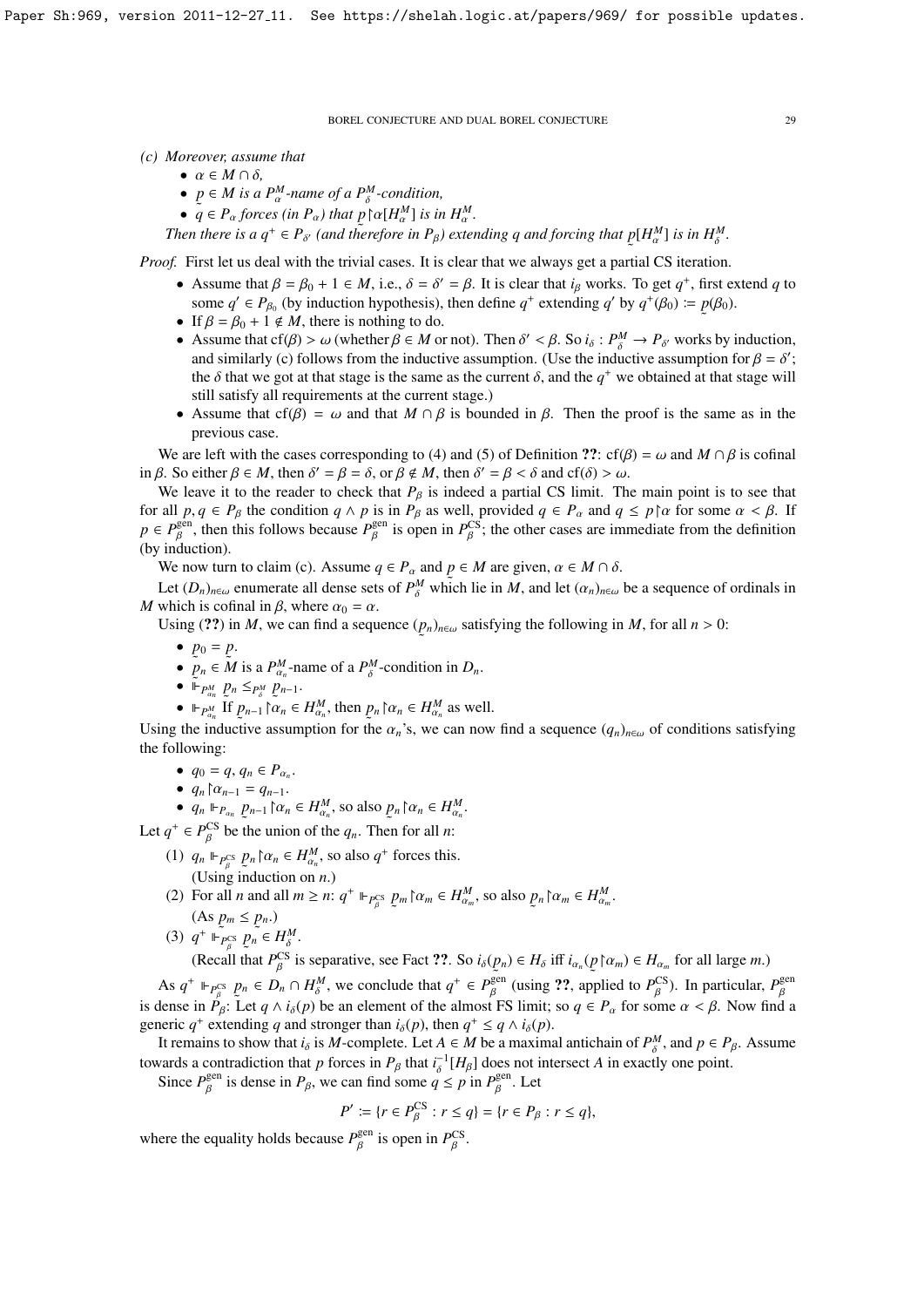Let  $\Gamma$  be the canonical name for a *P*'-generic filter, i.e.:  $\Gamma := \{(\check{r}, r) : r \in P'\}$ . Let *R* be either  $P_\beta^{\text{CS}}$  or  $P_\beta$ . β We write  $\langle \Gamma \rangle_R$  for the filter generated by  $\Gamma$  in *R*, i.e.,  $\langle \Gamma \rangle_R := \{ r \in R : (\exists r' \in \Gamma) \ r' \le r \}$ . So

$$
(3.27) \t q\Vdash_R H_R = \langle \Gamma \rangle_R.
$$

We now see that the following hold:

 $- q \Vdash_{P_\beta} i_{\delta}^{-1}[H_{P_\beta}]$  does not intersect *A* in exactly one point. (By assumption.)

- $q \Vdash_{P_\beta} i_{\delta}^{-1}[(\Gamma)_{P_\beta}]$  does not intersect *A* in exactly one point. (By (??).)
- $q \Vdash_{P_{\beta}^{\text{CS}}} i_{\delta}^{-1}[\langle \Gamma \rangle_{P_{\beta}}]$  does not intersect *A* in exactly one point. (By (??).)
- $q \Vdash_{P_{\beta}^{\text{CS}}} i_{\delta}^{-1} [\langle \Gamma \rangle_{P_{\beta}^{\text{CS}}} ]$  does not intersect *A* in exactly one point. (Because  $i_{\delta}$  maps *A* into  $P_{\beta} \subseteq P_{\beta}^{\text{CS}}$ , so  $A \cap i_{\delta}^{-1}[(Y)_{P_{\beta}}] = A \cap i_{\delta}^{-1}[(Y)_{P_{\beta}^{CS}}]$  for all *Y*.) β

β

 $- q \Vdash_{P_R^{\text{CS}}} i_{\delta}^{-1}[H_{P_R^{\text{CS}}}]$  does not intersect *A* in exactly one point. (Again by (??).)

But this, according to the definition of  $P_R^{\text{gen}}$ , implies  $q \notin P_R^{\text{gen}}$ , a contradiction.

Γ

We can also show that the almost CS iteration of proper forcings  $Q_\alpha$  is proper. (We do not really need this fact, as we could allow non-proper iterations in our preparatory forcing, see Section ??(??). In some sense, *M*-completeness replaces properness, so the proof of *M*-completeness was similar to the "usual" proof of properness.)

**Lemma 3.28.** Assume that in Definition ??, every  $Q_\alpha$  is (forced to be) proper. Then also each  $P_\delta$  is proper.

*Proof.* By induction on  $\delta \leq \varepsilon$  we prove that for all  $\alpha < \delta$  the quotient  $P_{\delta}/H_{\alpha}$  is (forced to be) proper. We use the following facts about properness:

(3.29) If *P* is proper and *P* forces that *Q* is proper, then *P* ∗ *Q* is proper.

(3.30) If  $\overline{P}$  is an iteration of length  $\omega$  and if each  $Q_n$  is forced to be proper, then the inverse limit  $P_{\omega}$  is proper, as are all quotients  $P_{\omega}/H_n$ .

If  $\bar{P}$  is an iteration of length  $\delta$  with cf( $\delta$ ) >  $\omega$ , and if all quotients  $P_{\beta}/H_{\alpha}$  (for  $\alpha$  <

(3.31)  $\beta < \delta$ ) are forced to be proper, then the direct limit  $P_{\delta}$  is proper, as are all quotients  $P_\delta/H_\alpha$ .

If  $\delta$  is a successor, then our inductive claim easily follows from the inductive assumption together with  $(?)$ .

Let  $\delta$  be a limit of countable cofinality, say  $\delta = \sup_n \delta_n$ . Define an iteration  $\overline{P}^r$  of length  $\omega$  with  $\overline{P}^r = P$ ,  $H_c$ . (Each  $Q^r$  is proper by inductive assumption). There is a natural forcing equivalence  $Q'_n := P_{\delta_{n+1}}/H_{\delta_n}$ . (Each  $Q'_n$  is proper, by inductive assumption.) There is a natural forcing equivalence between  $P_{\delta}^{\text{CS}}$  and  $P_{\omega}^{\text{CS}}$ , the full CS limit of  $\bar{P}'$ .

Let  $N \lt H(\chi^*)$  contain  $\bar{P}$ ,  $P_\delta$ ,  $\bar{P}'$ ,  $M$ ,  $\bar{P}^M$ . Let  $p \in P_\delta \cap N$ . Without loss of generality  $p \in P_\delta^{\text{gen}}$ . So below  $\mu$  and the *PCS* and hance with  $P^{\text{CS}}$ , now and (22) *p* we can identify  $P_\delta$  with  $P_{\delta}^{\text{CS}}$  and hence with  $P_{\omega}^{\text{CS}}$ ; now apply (??).<br>The ages of uncounteble approximation with  $\omega$  (??) instead.

The case of uncountable cofinality is similar, using  $(??)$  instead.

Recall the definition of  $\Box_n$  and  $\Box$  from Definition ??, the notion of (quick) interpretation  $Z^*$  (of a name  $\frac{1}{6}$  of a contract in Linux set), and the definition *Z* of a code for a null set) and the definition of local preservation of randoms from Definition ??. Recall

**Lemma 3.32.** • *If*  $Q^M$  *is an ultralaver forcing in M and r a real, then there is an ultralaver forcing Q over Q<sup>M</sup> locally preserving randomness of r over M.*

• *If Q<sup>M</sup> is a Janus forcing in M and r a real, then there is a Janus forcing Q over Q<sup>M</sup> locally preserving randomness of r over M.*

We will prove the following preservation theorem:

**Lemma 3.33.** *Let*  $\bar{P}$  *be an almost CS iteration (of length*  $\varepsilon$ *) over*  $\bar{P}^M$ , *r random over M*, and  $p \in P^M$ .<br>Assume that each P, forces that O, locally preserves randomness of r over MLHM Then there is some *Assume that each P<sub>α</sub> forces that*  $Q_\alpha$  *locally preserves randomness of r over*  $M[H_\alpha^M]$ *. Then there is some*  $q \leq p$  *in*  $P_{\varepsilon}$  *forcing that r is random over*  $M[H_{\varepsilon}^M]$ *.* 

What we will actually need is the following variant: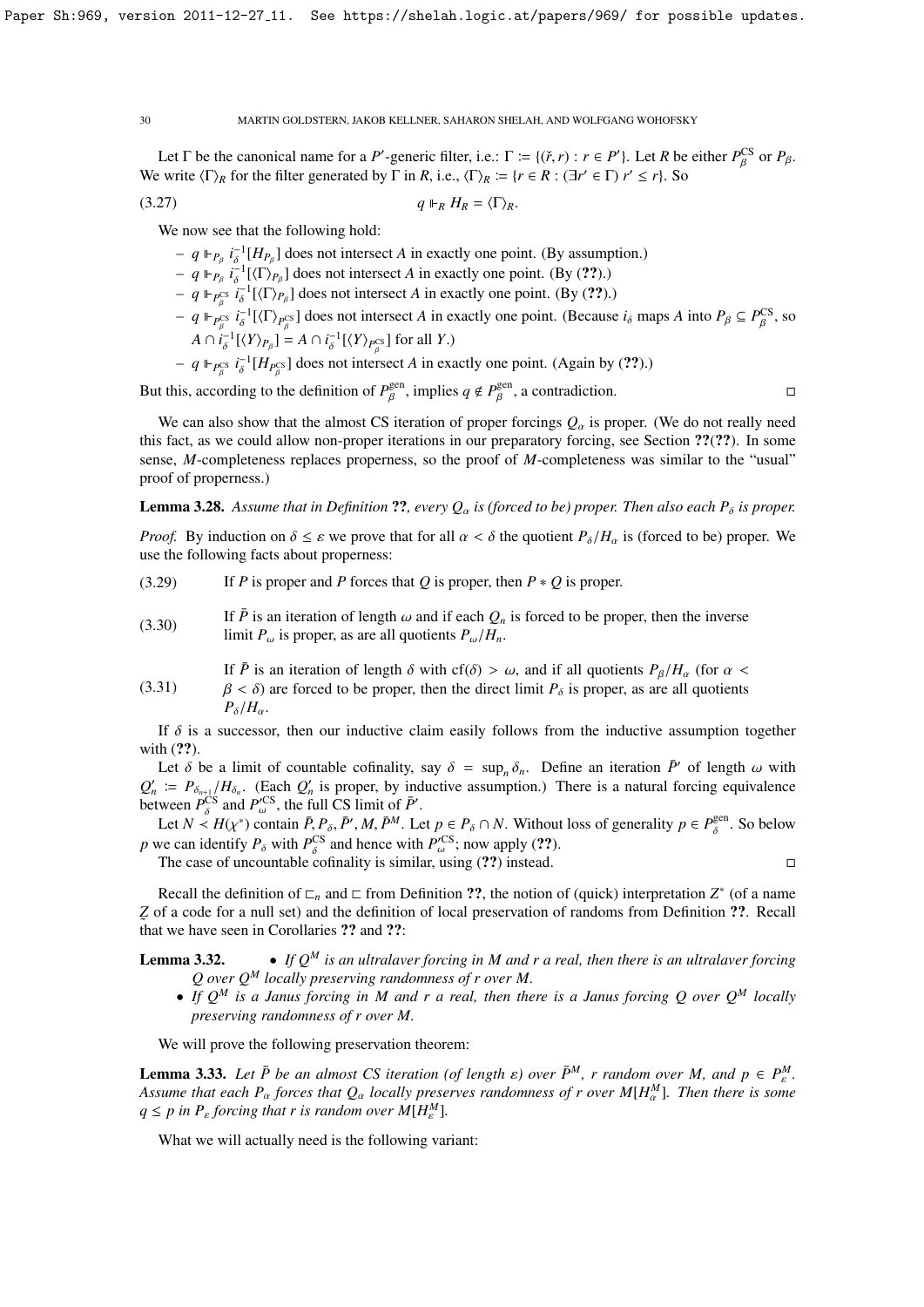**Lemma 3.34.** *Assume that*  $\bar{P}^M$  *is in M a topped almost CS iteration of length*  $\varepsilon$ *, and we already have some*  $t$ *opped partial CS iteration*  $\bar{P}$  *over*  $\bar{P}^M \upharpoonright \alpha_0$  *of length*  $\alpha_0 \in M \cap \varepsilon$ . Let *r be a*  $P_{\alpha_0}$ -name of a random real<br>*over*  $M[H^M]$  *Assume that we extend*  $\bar{P}$  to length  $\sigma$  as an almost *CS over M*[ $H_{\alpha_0}^M$ ]. Assume that we extend  $\bar{P}$  to length  $\varepsilon$  as an almost CS iteration<sup>[31](#page-30-0)</sup> using forcings  $Q_\alpha$  which  $\alpha_0$ *locally preserve the randomness of*  $\mathbf{r}$  *over M, witnessed by a sequence*  $(D_{\iota}^{Q_{\iota}^M}$ *find a*  $q \leq p$  *in*  $P_{\varepsilon}$  *forcing that*  $r$  *is random over*  $M[H_{\varepsilon}^M]$ *.*  $\left( Q_{\alpha}^{m} \right)_{k \in \omega}$ *. Let p*  $\in P_{\varepsilon}^{M}$ *. Then we can* 

Actually, we will only prove the two previous lemmas under the following additional assumption (which  $\lambda$ is enough for our application, and saves some unpleasant work). This additional assumption is not really necessary; without it, we could use the method of [?] for the proof.

- **Assumption 3.35.** For each  $\alpha \in M \cap \varepsilon$ ,  $(P_{\alpha}^{M})$ <br>sequence of ordinals. Note that in the latter  $Q_{\alpha}^{M}$  forces that)  $Q_{\alpha}^{M}$ <br>*r* case we can ass **tion 3.35.** • For each  $\alpha \in M \cap \varepsilon$ ,  $(P^M_\alpha$  forces that)  $Q^M_\alpha$  is either trivial<sup>[32](#page-30-1)</sup> or adds a new  $\omega$ -sequence of ordinals. Note that in the latter case we can assume without loss of generality that  $\bigcap_{n\in\omega}D_n^{Q_\alpha^M}$  $Q_n^M = \emptyset$  (and, of course, that the  $D_n^{Q_n^M}$  $\frac{Q_a}{n}$  are decreasing).
	- Moreover, we assume that already in *M* there is a set  $T \subseteq \varepsilon$  such that  $P_\alpha$  forces:  $Q_\alpha$  is trivial iff  $\alpha \in T$ . (So whether  $Q_{\alpha}$  is trivial or not does not depend on the generic filter below  $\alpha$ , it is already decided in the ground model.)

The result will follow as a special case of the following lemma, which we prove by induction on  $\beta$ . (Note that this is a refined version of the proof of Lemma ?? and similar to the proof of the preservation theorem in [?, 5.13].)

**Definition 3.36.** Under the assumptions of Lemma ?? and Assumption ??, let *Z* be a  $P_\delta$ -name,  $\alpha_0 \le \alpha < \delta$ , and let  $\bar{p} - (n^k)_k$ , be a sequence of *P*<sub>p</sub>-names of conditions in  $P_\delta/H$ . Let  $Z^*$  be a *P*<sub>p</sub>-name and let  $\bar{p} = (p^k)_{k \in \omega}$  be a sequence of  $P_\alpha$ -names of conditions in  $P_\delta / H_\alpha$ . Let  $Z^*$  be a  $P_\alpha$ -name.<br>We say that  $(\bar{p}, Z^*)$  is a quick interpretation of  $Z$  if  $\bar{p}$  interprets  $Z$  as  $Z^*$  (i.e.  $P$  forces

We say that  $(\bar{p}, Z^*)$  is a *quick* interpretation of  $\bar{Z}$  if  $\bar{p}$  interprets  $\bar{Z}$  as  $Z^*$  (i.e.,  $P_\alpha$  forces that  $p^k$  forces  $k - Z^*$  is and moreover:  $Z \upharpoonright k = Z^* \upharpoonright k$  for all *k*), and moreover:

Letting  $\beta \ge \alpha$  be minimal with  $Q_{\beta}^M$  nontrivial (if such  $\beta$  exists):  $P_{\beta}$  forces that the sequence

$$
(p^k(\beta))_{k \in \omega}
$$
 is quick in  $Q_{\beta}^M$ , i.e.,  $p^k(\beta) \in D_k^{Q_{\beta}^M}$  for all k.

Γ

It is easy to see that:

(3.37) For every name  $Z$  there is a quick interpretation ( $\bar{p}, Z^*$ ). ˜

**Lemma 3.38.** *Under the same assumptions as above, let*  $\beta$ ,  $\delta$ ,  $\delta'$  *be as in* (??) *(so in particular we have*<br> $\delta' < \beta < \delta$  $\delta' \leq \beta \leq \delta \leq \varepsilon$ ).

δ Assume that

- $\alpha \in M \cap \delta$  *(*= *M*  $\cap \beta$ *)* and  $\alpha \ge \alpha_0$  *(so*  $\alpha < \delta'$ )<br>•  $p \in M$  is a  $P^M$ -name of a  $P^M$ -condition,<br>•  $\alpha \in M$  is a  $P^M$ -name of a code for pull set •  $\alpha \in M \cap \delta$  (=  $M \cap \beta$ ) and  $\alpha \ge \alpha_0$  (so  $\alpha < \delta'$ ),
- 
- $Z \in M$  is a  $P^M$ -name of a code for null set,<br> $Z^* \in M$  is a  $P^M$  name of a code for a null v
- $\bullet$   $Z^*$  ∈ *M* is a  $\overline{P}^M_\alpha$ -name of a code for a null set,
- $P_{\alpha}^{M}$  forces:  $\bar{p} = (p^{k})_{k \in \omega} \in M$  is a quick sequence in  $P_{\delta}^{M}/H_{\alpha}^{M}$  interpreting  $\mathcal{Z}$  as  $Z^*$  (as in Definition ??) α *tion* ??*),*
- $P_{\alpha}^{M}$  forces: if  $p \upharpoonright \alpha \in H_{\alpha}^{M}$ , then  $p^{0} \leq p$ ,<br>
  $a \in P$  forces  $p \upharpoonright \alpha \in H^{M}$
- $q \in P_\alpha$  forces  $p \upharpoonright \alpha \in H_\alpha^M$ ,<br>• *a* forces that r is random
- *q forces that r is random over M*[*H*<sup>*M*</sup><sub>*a*</sub><sup>*l*</sup>, *so in particular there is (in V) a P*<sub> $\alpha$ </sub>-name  $\epsilon_0$  *below q for* the minimal c with  $Z^* \subseteq r$ *the minimal c with*  $Z^* \sqsubset_{c} r$ .

**Then** *there is a condition*  $q^+ \in P_{\delta'}$ , *extending q, and forcing the following:* 

- $p \in H_{\delta}^M$ ,
- *r* is random over  $M[H^M_{\delta}],$
- $Z \sqsubset_{\mathcal{L}_0} r$ .

˜ ˜ We actually claim a slightly stronger version, where instead of *Z* ∗ and *Z* we have finitely many codes for null sets and names of codes for null sets, respectively. We will use this stronger claim as inductive assumption, but for notational simplicity we only prove the weaker version; it is easy to see that the weaker version implies the stronger version.

<span id="page-30-0"></span> $31$ Of course our official definition of almost CS iteration assumes that we start the construction at 0, so we modify this definition in the obvious way.

<span id="page-30-1"></span><sup>&</sup>lt;sup>32</sup>More specifically,  $Q_{\alpha}^{M} = \{\emptyset\}.$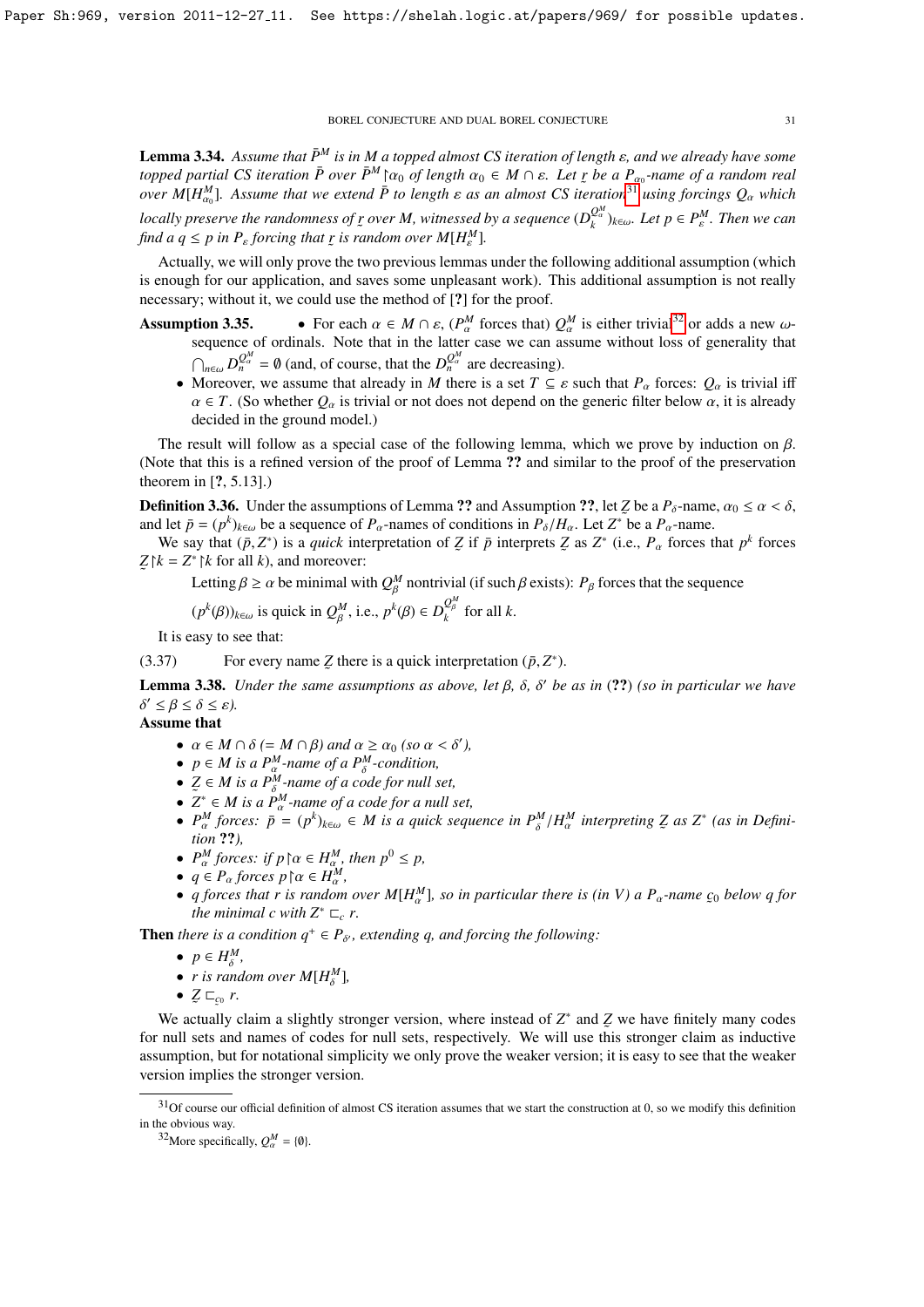# *Proof.* **The nontrivial successor case:**  $\beta = \gamma + 1 \in M$ .

If  $Q_{\gamma}^{M}$  is trivial, there is nothing to do.

Now let  $\gamma_0 \ge \alpha$  be minimal with  $Q_{\gamma_0}^M$  nontrivial. We will distinguish two cases:  $\gamma = \gamma_0$  and  $\gamma > \gamma_0$ .<br>Consider first the gase that  $\alpha = \alpha$ . Work in  $V(H)$  unkare  $\alpha \in H$ . Note that  $M(H^M) = M(H^M)$ .

Consider first the case that  $\gamma = \gamma_0$ . Work in  $V[H_{\gamma}]$  where  $q \in H_{\gamma}$ . Note that  $M[H_{\gamma}^M] = M[H_{\alpha}^M]$ . So *r* is dominated  $M[H_{\gamma}^M] = M[H_{\alpha}^M]$ . So *r* is dominated  $M[H_{\gamma}^M] = M[H_{\alpha}^M]$ . random over  $M[H_{\gamma}^M]$ , and  $(p^k(\gamma))_{k \in \omega}$  quickly interprets Z as Z<sup>\*</sup> in  $Q_{\gamma}^M$ . Now let  $q^+ \upharpoonright \gamma = q$ , and us that  $Q_\gamma$  locally preserves randomness to find  $q^+(\gamma) \leq p^0(\gamma)$ .<br>Next consider the case that  $Q^M$  is nontrivial and  $\gamma > \gamma_0 + 1$ . <sup>*M*</sup>. Now let  $q^+ \upharpoonright \gamma = q$ , and use the fact

Next consider the case that  $Q_n^M$  is nontrivial and  $\gamma \ge \gamma_0 + 1$ . Again work in  $V[H_\gamma]$ . Let  $k^*$  be maximal with  $\chi^k$   $\gamma_0$  with  $\chi^k$   $\gamma_0$  with  $\chi^k$   $\gamma_0$  with  $\chi^k$   $\gamma_0$  with  $\chi^k$   $\gamma_0$  with  $\chi^k$   $\$  $p^k$  <sup>1</sup> $\gamma \in H_2^M$ . (This *k*<sup>\*</sup> exists, since the sequence  $(p^k)_{k \in \omega}$  was quick, so there is even a *k* with  $p^k$ ( $(\gamma_0 + 1) \notin H_2^M$ ). Consider  $Z$  as a  $Q^M$  name, and (veing (22)) find a quick interpretation  $Z'$   $H_{\nu_{\alpha+1}}^M$ .) Consider *Z* as a  $Q_{\nu}^M$ -name, and (using (??)) find a quick interpretation *Z'* of *Z* witnessed by a  $\mu_{\gamma_0+1}$ . Consider  $\mathcal{L}$  as a  $\mathcal{Q}_{\gamma}$ -name, and (using (...)) find a quick interpretation  $\mathcal{L}$  or  $\mathcal{L}$  with a sequence starting with  $p^{k^*}(\gamma)$ . In  $M[H_{\alpha}^M]$ ,  $Z'$  is now a  $P_{\gamma}^M/H_{\alpha}^M$ -name. Cle quick sequence interpreting *Z'* as *Z*<sup>\*</sup>. (Use the fact that  $p^k$   $\gamma$  forces  $k^* \ge k$ .)<br>Using the induction hypothesis, we can first extend *a* to a condition *a'* 

Using the induction hypothesis, we can first extend *q* to a condition  $q' \in P_\gamma$  and then (again by our assumption that *Q* locally presentes endomness) to a condition  $q' \in P_\gamma$  and then (again by our assumption that  $Q_{\gamma}$  locally preserves randomness) to a condition  $q^+ \in P_{\gamma+1}$ .<br>The nontrivial limit ages  $M \cap P$  uphounded in  $P_{\gamma+1} \circ P_{\gamma+1}$ .

*The nontrivial limit case:*  $M \cap \beta$  unbounded in  $\beta$ , i.e.,  $\delta' = \beta$ . (This deals with cases (4) and (5) in finition 22. In case (4) we have  $\beta \in M$  i.e.  $\beta - \delta$ ; in case (5) we have  $\beta \notin M$  and  $\beta < \delta$ ) Definition ??. In case (4) we have  $\beta \in M$ , i.e.,  $\beta = \delta$ ; in case (5) we have  $\beta \notin M$  and  $\beta < \delta$ .)

Let  $\alpha = \delta_0 < \delta_1 < \cdots$  be a sequence of *M*-ordinals cofinal in  $M \cap \delta' = M \cap \delta$ . We may assume<sup>[33](#page-31-0)</sup> that the  $\Omega^M$  is nontrivial each  $Q_{\delta}^M$  is nontrivial.

Let  $(Z_n)_{n \in \omega}$  be a list of all  $P^M_\delta$ -names in *M* of codes for null sets (starting with our given null set  $Z = Z_0$ ). Let  $(E_n)_{n\in\omega}$  enumerate all open dense sets of  $P^M_\delta$  from *M*, without loss of generality<sup>[34](#page-31-1)</sup> we can assume that:

 $(E_n \text{ decides } \mathcal{Z}_0 \mid n, \ldots, \mathcal{Z}_n \mid n.$ ˜ ˜

We write  $p_0^k$  for  $p^k$ , and  $Z_{0,0}$  for  $Z^*$ ; as mentioned above,  $Z = Z_0$ .

By induction on *n* we can now find a sequence  $\bar{p}_n = (\bar{p}_n^k)_{k \in \omega}$  and  $P_{\delta_n}^M$  $\delta_n^M$ -names  $Z_{i,n}$  for  $i \in \{0,\ldots,n\}$ satisfying the following:

- $(1)$   $P_{\delta}^{M}$  $\sum_{\substack{h\\h}}^{M}$  forces that  $p_n^0 \leq p_{n-1}^k$  whenever  $p_{n-1}^k \in \mathcal{F}^M$ <br>forces that  $p_0^0 \in \mathcal{F}$  (Closely  $\mathcal{F}$   $\odot$  *PM I DM*  $\frac{\delta}{\delta}/H_{\delta_n}^M$  $\frac{\delta_n}{\delta_n}$ .
- (2)  $P_{\delta_n}$  forces that  $p_n^0 \in E_n$ . (Clearly  $E_n \cap P_{\delta}^M$  $\frac{M}{\delta}/H_{\delta_n}^M$  $\delta_n^M$  is a dense set.)<br>termsting (7
- (3)  $\bar{p}_n \in M$  is a  $P^M_{\delta_n}$  $\sum_{n=0}^{M}$ -name for a quick sequence interpreting  $(Z_0, \ldots, Z_n)$  as  $(Z_{0,n}, \ldots, Z_{n,n})$  (in  $P_{\delta}^M$  $\frac{\delta M}{\delta}/H_{\delta_n}^M$  $\binom{M}{\delta_n}$ so  $Z_{i,n}$  is a  $P^M_{\delta_n}$ -name of a code for a null set, for  $0 \le i \le n$ .

Note that this implies that the sequence ( $p_{n-1}^k \upharpoonright \delta_n$ ) is (forced to be) a quick sequence interpreting (*Z*<sub>0,*n*</sub>, . . . , *Z*<sub>*n*−1,*n*</sub>) (*Z*<sub>0</sub>, . . . . *Z*<sub>*n*</sub> - . . . ) as  $(Z_{0,n-1},...,Z_{n-1,n-1})$ .

Using the induction hypothesis, we now define a sequence  $(q_n)_{n\in\omega}$  of conditions  $q_n \in P_{\delta_n}$  and a sequence  $(c_n)_{n \in \omega}$  (where  $c_n$  is a  $P_{\delta_n}$ -name) such that (for  $n > 0$ )  $q_n$  extends  $q_{n-1}$  and forces the following:

•  $p_{n-1}^0 \upharpoonright \delta_n \in H_{\delta_n}^M$ .<br>
• Therefore  $n^0$ .

- Therefore,  $p_n^0 \le p_{n-1}^0$ .
- *r* is random over  $M[H^M_{\delta}]$ .
- Let  $c_n$  be the least *c* such that  $Z_{n,n} \sqsubset_{c} r$ .
- $Z_{i,n} \sqsubset_{c_i} r$  for  $i = 0, ..., n 1$ .

Now let  $q = \bigcup_n q_n \in P_{\delta'}^{\text{CS}}$ CS. As in Lemma ?? it is easy to see that  $q \in P_{\delta'}^{\text{gen}}$ <br>  $\bar{r} = \lim_{\delta \to 0} Z$ . Since each set  $C = \{x : x \sqsubset r\}$  is cl  $S_{\delta}^{\text{gen}} \subseteq P_{\delta'}$ . Moreover, by (??) we<br>closed, this implies that *a* forces get that *q* forces that  $Z_i = \lim_{n} Z_{i,n}$ . Since each set  $C_{c,r} := \{x : x \sqsubset_{c} r\}$  is closed, this implies that *q* forces ˜  $\overline{Z}_i \sqsubset_{c_i} r$ , in particular  $\overline{Z} = Z_0 \sqsubset_{c_0} r$ .<br> **The trivial cases:** In all other cases

*The trivial cases:* In all other cases,  $M \cap \beta$  is bounded in  $\beta$ , so we already dealt with everything at stage  $\therefore$  sun( $\beta \cap M$ ). Note that  $\delta'$  and  $\delta_0$  used at stage  $\beta_0$  are the same as the current  $\delta'$  and  $\beta_0 := \sup(\beta \cap M)$ . Note that  $\delta'_0$  and  $\delta_0$  used at stage  $\beta_0$  are the same as the current  $\delta'$  and  $\delta$ .

# 4. The forcing construction

In this section we describe a σ-closed "preparatory" forcing notion <sup>R</sup>; the generic filter will define a "generic" forcing iteration  $\bar{P}$ , so elements of  $\mathbb R$  will be approximations to such an iteration. In Section ?? we will show that the forcing  $\mathbb{R} * \mathbf{P}_{\omega_2}$  forces BC and dBC.

From now on, we assume CH in the ground model.

<span id="page-31-0"></span><sup>&</sup>lt;sup>33</sup>If from some  $\gamma$  on all  $Q_{\beta}^M$  are trivial, then  $P_{\delta}^M$  $\delta_0 := \min\{\zeta : Q_{\zeta}^M \text{ nontrivial}\}\text{ instead.}$  $\delta^M = P^M_\gamma$  $\gamma^M$ , so by induction there is nothing to do. If  $Q_\alpha^M$  $\alpha^{M}$  itself is trivial, then we let

<span id="page-31-1"></span> $34$  well, if we just enumerate a basis of the open sets instead of all of them...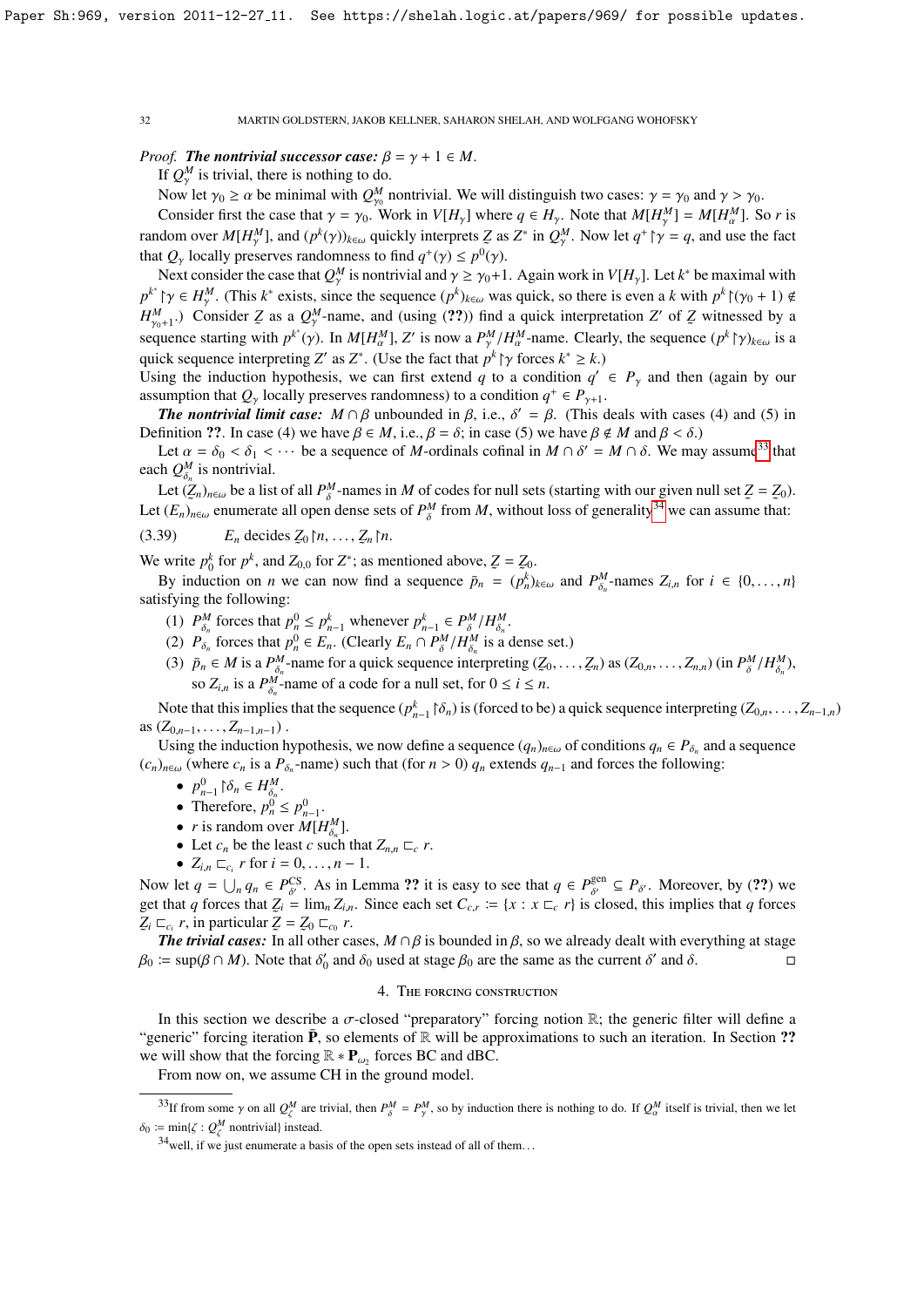4.A. Alternating iterations, canonical embeddings and the preparatory forcing R. The preparatory forcing R will consist of pairs  $(M, \overline{P})$ , where *M* is a countable model and  $\overline{P} \in M$  is an iteration of ultralaver and Janus forcings.

**Definition 4.1.** An alternating iteration<sup>[35](#page-32-0)</sup> is a topped partial CS iteration  $\bar{P}$  of length  $\omega_2$  satisfying the following:

- Each  $P_\alpha$  is proper.<sup>[36](#page-32-1)</sup>
- For  $\alpha$  even, either both  $Q_{\alpha}$  and  $Q_{\alpha+1}$  are (forced by the empty condition to be) trivial,<sup>[37](#page-32-2)</sup> or  $P_{\alpha}$ forces that  $Q_\alpha$  is an ultralaver forcing adding the generic real  $\bar{\ell}_\alpha$ , and  $P_{\alpha+1}$  forces that  $Q_{\alpha+1}$  is a Janus forcing based on  $\bar{\ell}_\alpha^*$  (where  $\bar{\ell}^*$  is defined from  $\bar{\ell}$  as in Lemma ??).

We will call an even index an "ultralaver position" and an odd one a "Janus position".

As in any partial CS iteration, each  $P_{\delta}$  for cf( $\delta$ ) >  $\omega$  (and in particular  $P_{\omega_2}$ ) is a direct limit.<br>Recall that in Definition 22 we have defined the notion " $\bar{P}^M$  canonically embeds into  $\bar{P}$ " for

Recall that in Definition ?? we have defined the notion " $\bar{P}^M$  canonically embeds into  $\bar{P}$ " for nice candidates *M* and iterations  $\bar{P} \in V$  and  $\bar{P}^M \in M$ . Since our iterations now have length  $\omega_2$ , this means that the canonical embedding works up to and including<sup>[38](#page-32-3)</sup>  $\omega_2$ .

In the following, we will use pairs  $x = (M^x, \bar{P}^x)$  as conditions in a forcing, where  $\bar{P}^x$  is an alternating cordination in the pice candidate  $M^x$ . We will adapt our potation accordingly: Instead of writing  $M \bar{$ iteration in the nice candidate  $M^x$ . We will adapt our notation accordingly: Instead of writing M,  $\bar{P}^M$ ,  $P^M_\alpha$  $H^M_\alpha$  (the induced filter),  $Q^M_\alpha$ , etc., we will write  $M^x$ ,  $\bar{P}^x$ ,  $P^x_\alpha$ ,  $H^x_\alpha$ ,  $Q^x_\alpha$ , etc. Instead of " $\bar{P}^x$  canonically embed  $\alpha^M$  (the induced filter),  $Q^M_\alpha$ <br>to  $\bar{P}$ " we will so  $^{39}$  " x co.  $_{\alpha}^{M}$ , etc., we will write  $M^{x}$ ,  $\bar{P}^{x}$ ,  $P_{\alpha}^{x}$ <br>cononically embeds into  $\bar{P}^{y}$  or " α, Ηλ<br>*Υ*Μ<sub>Α</sub>  $\alpha^x$ ,  $Q^x_a$  $\alpha^x$ , etc. Instead of " $\bar{P}^x$  canonically embeds" into  $\bar{P}$ " we will say<sup>[39](#page-32-4)</sup> "*x* canonically embeds into  $\bar{P}$ " or "( $M^x$ ,  $\bar{P}^x$ ) canonically embeds into  $\bar{P}$ " (which is a more exact notation anyway since the test whether the embedding is  $M^x$ -complete use more exact notation anyway, since the test whether the embedding is  $M^x$ -complete uses both  $M^x$  and  $\bar{P}^x$ , not just  $\bar{P}^x$ ).

The following rephrases Definition ?? of a canonical embedding in our new notation, taking into account that:

 $\mathbb{L}_{\bar{D}^x}$  is an *M<sup>x</sup>*-complete subforcing of  $\mathbb{L}_{\bar{D}}$  iff  $\bar{D}$  extends  $\bar{D}^x$ 

(see Lemma ??).

**Fact 4.2.**  $x = (M^x, \bar{P}^x)$  canonically embeds into  $\bar{P}$ , if (inductively) for all  $\beta \in \omega_2 \cap M^x \cup \{\omega_2\}$  the following holds: holds:

- Let  $\beta = \alpha + 1$  for  $\alpha$  even (i.e., an ultralaver position). Then either  $Q_{\alpha}^x$  is trivial (and  $Q_{\alpha}$  can be trivial or not) or we require that *(P* forces that) the *VIH* l-ultrafilter system  $\bar{D}$  used for  $\Omega$ or not), or we require that  $(P_\alpha$  forces that) the *V*[*H*<sub>α</sub>]-ultrafilter system  $\bar{D}$  used for  $Q_\alpha$  extends the  $M^x[H^x_\alpha]$ -ultrafilter system  $\bar{D}^x$  used for  $Q^x_\alpha$ .
- Let  $β = α + 1$  for *α* odd (i.e., a Janus position). Then either  $Q^x_\alpha$  is trivial, or we require that  $(P_\alpha$  forces that) the Janus forcing  $Q^x$  is an  $M^x[H^x]$ -complete subforcing of the Janus forcing  $Q$ forces that) the Janus forcing  $Q^x_a$  is an  $M^x[H^x_a]$ -complete subforcing of the Janus forcing  $Q_\alpha$ .
- Let  $\beta$  be a limit. Then the canonical extension  $i_{\beta}: P_{\beta}^x \to P_{\beta}$  is  $M^x$ -complete. (The canonical extension was defined in Definition 22) extension was defined in Definition ??.)

Fix a sufficiently large regular cardinal  $\chi^*$  (see Remark ??).

**Definition 4.3.** The "*preparatory forcing*" R consists of pairs  $x = (M^x, \bar{P}^x)$  such that  $M^x \in H(\chi^*)$  is a nice candidate (containing  $\omega_0$ ) and  $\bar{P}^x$  is in  $M^x$  an alternating iteration (in particular topped a candidate (containing  $\omega_2$ ), and  $\bar{P}^x$  is in  $M^x$  an alternating iteration (in particular topped and of length  $\omega_2$ ).<br>We define y to be stronger than x (in symbols:  $y \leq_T x$ ) if the following holds: either  $x = y$  We define *y* to be stronger than *x* (in symbols:  $y \leq_R x$ ), if the following holds: either  $x = y$ , or:

- $M^x \in M^y$  and  $M^x$  is countable in  $M^y$ .
- *M<sup>y</sup>* thinks that  $(M^x, \bar{P}^x)$  canonically embeds into  $\bar{P}^y$ .

Note that this order on  $\mathbb R$  is transitive.

We will sometimes write  $i_{x,y}$  for the canonical embedding (in  $M^y$ ) from  $P^x_a$  $\frac{d}{d}$ <sub>*y*</sub> to  $P_a^y$  $\frac{v}{\omega_2}$ .

<span id="page-32-1"></span><span id="page-32-0"></span><sup>35</sup>See Section ?? for possible variants of this definition.

<sup>&</sup>lt;sup>36</sup>This does not seem to be necessary, see Section ??, but it is easy to ensure and might be comforting to some of the readers and/or authors.

<span id="page-32-3"></span><span id="page-32-2"></span> $37$ For definiteness, let us agree that the trivial forcing is the singleton {0}.

<sup>&</sup>lt;sup>38</sup>This is stronger than to require that the canonical embedding works for every  $\alpha \in \omega_2 \cap M$ , even though both  $P_{\omega_2}$  and  $P_{\omega_2}^M$  are just direct limits; see footnote ??.

<span id="page-32-4"></span><sup>39</sup> Note the linguistic asymmetry here: A symmetric and more verbose variant would say " $x = (M^x, \bar{P}^x)$  canonically embeds into  $\bar{P}^x$  $(V, \bar{P})$ ".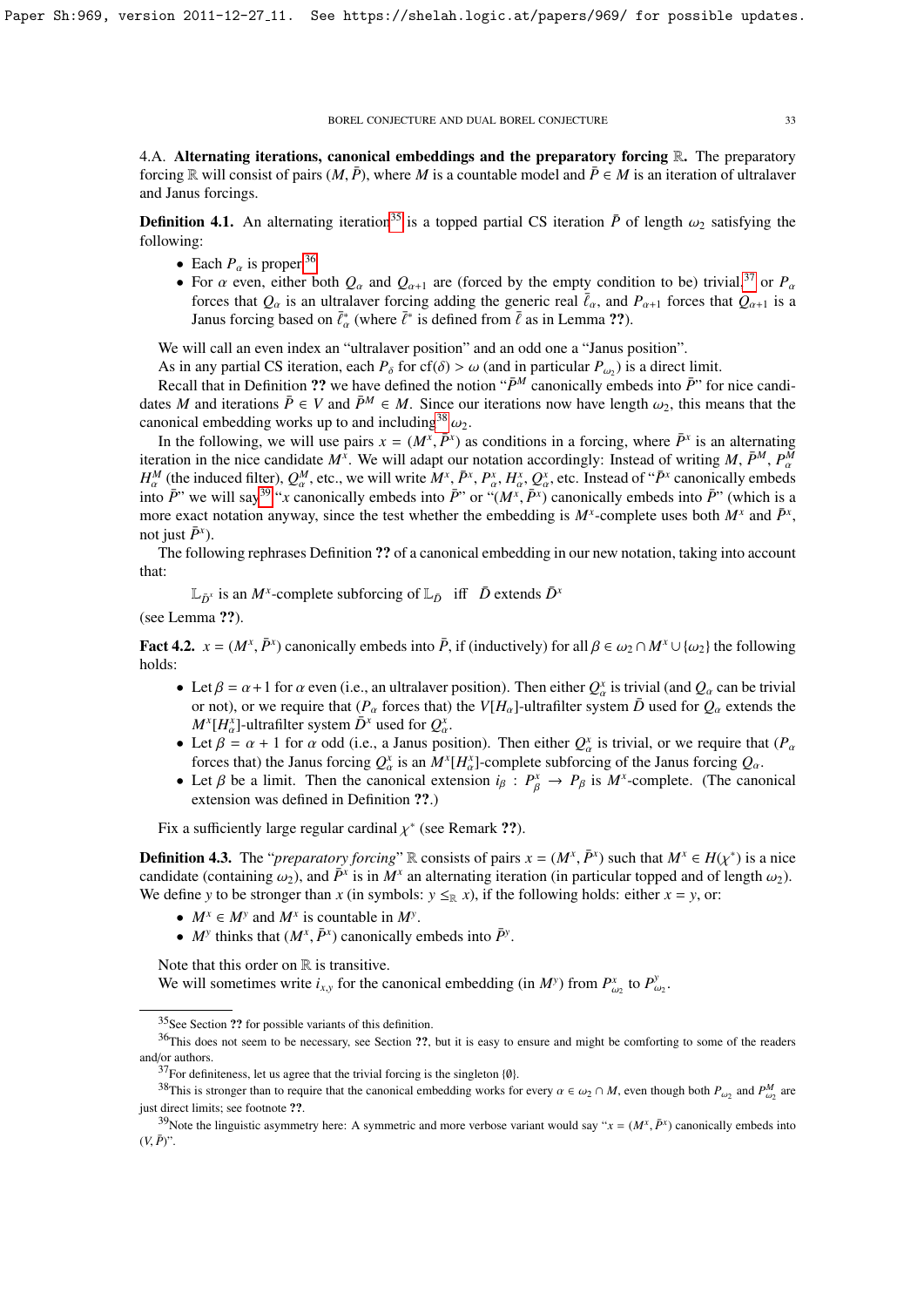There are several variants of this definition which result in equivalent forcing notions. We will briefly come back to this in Section ??.

The following is trivial by elementarity:

**Fact 4.4.** Assume that  $\overline{P}$  is an alternating iteration (in *V*), that  $x = (M^x, \overline{P}^x) \in \mathbb{R}$  canonically embeds into  $\overline{P}$  and that  $N \lt H(x^*)$  contains  $x$  and  $\overline{P}$ . Let  $y = (M^y, \overline{P}^y)$  be the ord-colla *P*, and that  $N \lt H(\chi^*)$  contains *x* and  $\overline{P}$ . Let  $y = (M^y, \overline{P}^y)$  be the ord-collapse of  $(N, \overline{P})$ . Then  $y \in \mathbb{R}$  and  $y \leq x$ *y* ≤ *x*.

This fact will be used, for example, to get from the following Lemma ?? to Corollary ??.

**Lemma 4.5.** *Given*  $x \in \mathbb{R}$ *, there is an alternating iteration*  $\bar{P}$  *such that* x *canonically embeds into*  $\bar{P}$ *.* 

*Proof.* For the proof, we use either of the partial CS constructions introduced in the previous chapter (i.e., an almost CS iteration or an almost FS iteration over  $\bar{P}^x$ ). The only thing we have to check is that we can indeed choose  $Q_\alpha$  that satisfy the definition of an alternating iteration (i.e., as ultralaver or Janus forcings) and such that  $Q^x_\alpha$  is  $M^x$ -complete in  $Q_\alpha$ .

In the ultralaver case we arbitrarily extend  $\bar{D}^x$  to an ultrafilter system  $\bar{D}$ , which is justified by Lemma ??. In the Janus case, we take  $Q_\alpha := Q_\alpha^x$  (this works by Fact ??). Alternatively, we could extend  $Q_\alpha^x$  to a dam factor (vertex 1 approx) random forcing (using Lemma ??).

**Corollary 4.6.** *Given*  $x \in \mathbb{R}$  *and an HCON object*  $b \in H(\chi^*)$  (e.g., *a real or an ordinal*), *there is a*  $y \le x$  *such that*  $b \in M^y$ *such that*  $b \in M^y$ .

What we will actually need are the following three variants:

**Lemma 4.7.** *(1) Given*  $x \in \mathbb{R}$  *there is a*  $\sigma$ -centered alternating iteration  $\bar{P}$  above x.

- *(2)* Given a decreasing sequence  $\bar{x} = (x_n)_{n \in \omega}$  in R, there is an alternating iteration  $\bar{P}$  such that each  $x_n$  *embeds into*  $\bar{P}$ *. Moreover, we can assume that for all Janus positions*  $\beta$ *, the Janus*  $^{40}$  $^{40}$  $^{40}$  *forcing*  $Q_\beta$ *is (forced to be) the union of the*  $Q_\beta^{x_n}$ , and that for all limits  $\alpha$ , the forcing  $P_\alpha$  *is the almost FS limit*  $\alpha$ <sup>*n*</sup> (*as in Corpllary* 22) β *over*  $(x_n)_{n \in \omega}$  (*as in Corollary* ??).
- (3) *Let x*, *y* ∈ R*. Let j<sup><i>x*</sup> *be the transitive collapse of M<sup><i>x*</sup>, and define j<sup>*y*</sup> analogously. Assume that<br> *i<sup>x</sup>*[*M<sup>x</sup>]* = *i*<sup>*y*</sup>[*MY*] *that i<sup>x</sup>*(*Px*) = *i*/(*Py*) and that there are  $\alpha_0 \le \alpha_$  $j^{x}[M^{x}] = j^{y}[M^{y}],$  that  $j^{x}(\overline{P}^{x}) = j^{y}(\overline{P}^{y})$  and that there are  $\alpha_{0} \leq \alpha_{1} < \omega_{2}$  such that:<br>
•  $M^{x} \cap \alpha_{0} = M^{y} \cap \alpha_{0}$  (and thus  $i^{x} \uparrow \alpha_{0} = i^{y} \uparrow \alpha_{0}$ )
	- $M^x \cap \alpha_0 = M^y \cap \alpha_0$  (and thus  $j^x \nvert \alpha_0 = j^y \nvert \alpha_0$ ).<br>
	  $M^x \cap [\alpha_0, \alpha_0] \subset [\alpha_0, \alpha_0]$
	- $M^x \cap [\alpha_0, \omega_2) \subseteq [\alpha_0, \alpha_1)$ .
	- $M^y \cap [\alpha_0, \omega_2) \subseteq [\alpha_1, \omega_2)$ .

*Then there is an alternating iteration*  $\bar{P}$  such that both x and y canonically embed into it.

*Proof.* For (1), use an almost FS iteration. We only use the coordinates in  $M^x$ , and use the (countable!) Janus forcings  $Q_{\alpha} := Q_{\alpha}^x$  for all Janus positions  $\alpha \in M^x$  (see Fact ??). Ultralaver forcings are  $\sigma$ -centered anyway, so  $P_{\varepsilon}$  will be  $\sigma$ -centered, by Lemma ??.<br>For (2) use the almost ES iteration over the set

For (2), use the almost FS iteration over the sequence  $(x_n)_{n\in\omega}$  as in Corollary ??, and at Janus positions  $\alpha$  set  $Q_{\alpha}$  to be the union of the  $Q_{\alpha}^{x_n}$ . (By Fact ??,  $Q_{\alpha}^{x_n}$  is  $M^{x_n}$ -complete in  $Q_{\alpha}$ , so Corollary ?? can be applied here.) here.)

For (3), we again use an almost FS construction. This time we start with an almost FS construction over *x* up to  $\alpha_1$ , and then continue with an almost FS construction over *y*.

As above, Fact ?? gives us the following consequences:

Corollary 4.8. *(1)* <sup>R</sup> *is* σ*-closed. Hence* <sup>R</sup> *does not add new HCON objects (and in particular: no new reals).*

- *(2)* R *forces that the generic filter G* ⊆ R *is*  $σ$ -directed, *i.e., for every countable subset B of G there is*  $a y \in G$  stronger than each element of B.
- *(3)* R *forces CH. (Since we assume CH in V.)*
- *(4) Given a decreasing sequence*  $\bar{x} = (x_n)_{n \in \omega}$  *in*  $\mathbb R$  *and any HCON object*  $b \in H(\chi^*)$ *, there is a*  $y \in \mathbb R$  *such that such that*
	- $y \leq x_n$  *for all n*,
	- $M^y$  contains b and the sequence  $\bar{x}$ ,

<span id="page-33-0"></span><sup>&</sup>lt;sup>40</sup>If all  $Q_\beta^{x_n}$  $\beta_{\beta}^{x_n}$  are trivial, then we may also set  $Q_{\beta}$  to be the trivial forcing, which is formally not a Janus forcing.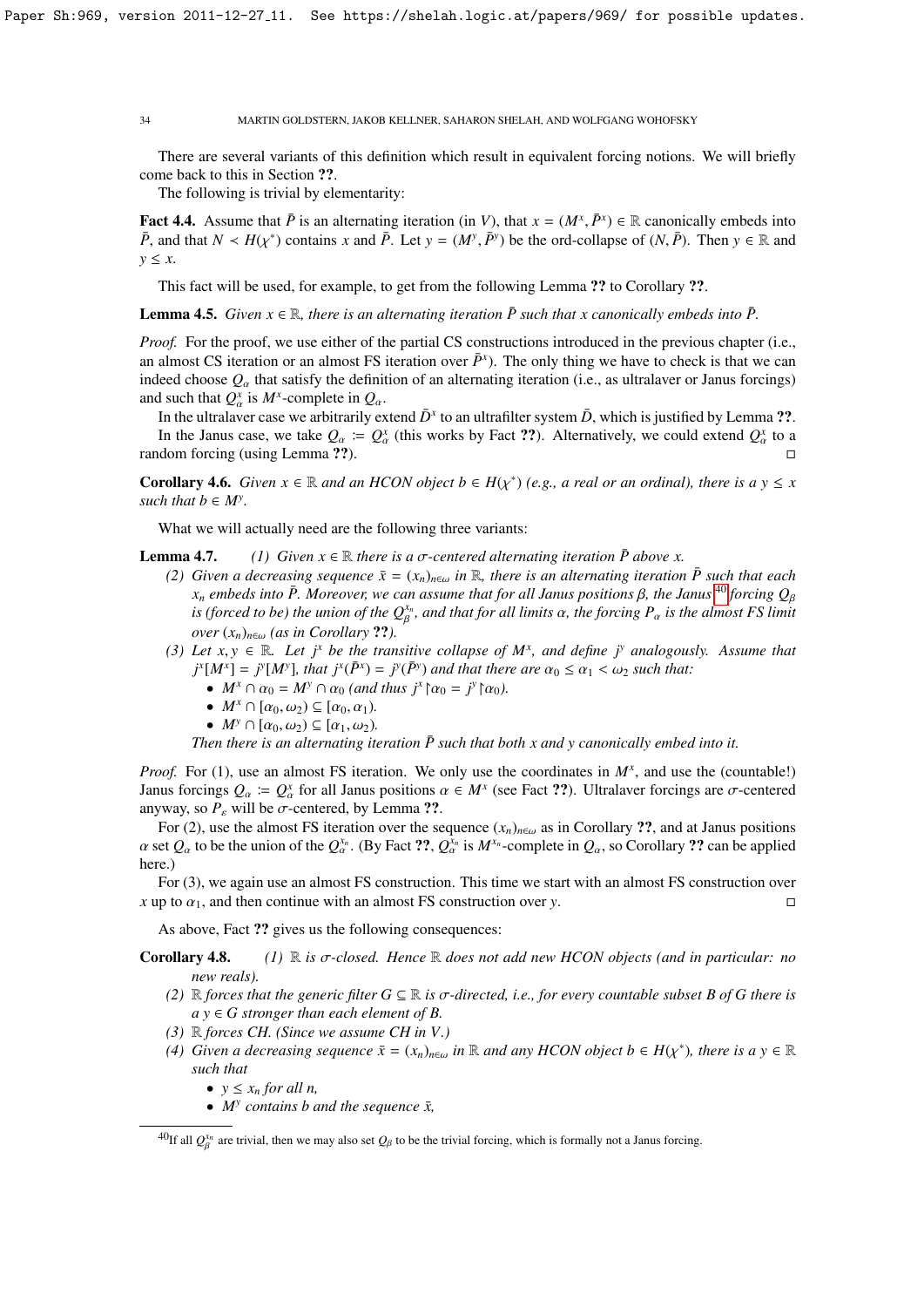- *for all Janus positions* β,  $M^y$  thinks that the Janus forcing  $Q^y_\beta$  is (forced to be) the union of β *the*  $Q_R^{x_n}$ *,*
- *for all limits*  $\alpha$ *, M<sup><i>y*</sup> thinks that  $P^y_\alpha$  is the almost FS limit<sup>[41](#page-34-0)</sup> *over*  $(x_n)_{n \in \omega}$  (*of*  $(P^y_\beta)_{\beta < \alpha}$ ).

*Proof.* Item (??) directly follows from Lemma ??(??) and Fact ??. Item (??) is a special case of (??), and  $(??)$  and  $(??)$  are trivial consequences of  $(??)$ .

Another consequence of Lemma ?? is:

**Lemma 4.9.** *The forcing notion*  $\mathbb{R}$  *is*  $\aleph_2$ -*cc.* 

*Proof.* Recall that we assume that *V* (and hence *V*[*G*]) satisfies CH.

Assume towards a contradiction that  $(x_i : i < \omega_2)$  is an antichain. Using CH we may without loss of earlier assume that for each  $i \in \omega_2$  the transitive collapse of  $(M^{x_i} \bar{P}^{x_i})$  is the same. Set  $I_{\omega} := M^{x_i} \cap \omega_2$ generality assume that for each  $i \in \omega_2$  the transitive collapse of  $(M^{x_i}, \bar{P}^{x_i})$  is the same. Set  $L_i := M^{x_i} \cap \omega_2$ .<br>Using the A-lemma we find some uncountable  $I \subset \omega_2$  such that the L for  $i \in I$  form a A-system with Using the  $\Delta$ -lemma we find some uncountable  $I \subseteq \omega_2$  such that the  $L_i$  for  $i \in I$  form a  $\Delta$ -system with root  $L$ . Set  $\alpha_0 = \sup(L) + 3$ . Moreover, we may assume  $\sup(L_i) < \min(L_i \setminus \alpha_0)$  for all  $i < j$ .

Now take any  $i, j \in I$ , set  $x := x_i$  and  $y := x_j$ , and use Lemma ??(??). Finally, use Fact ?? to find  $z \leq x_i, x_j$ e de la construcción de la construcción de la construcción de la construcción de la construcción de la constru<br>En la construcción de la construcción de la construcción de la construcción de la construcción de la construcc

4.B. The generic forcing P'. Let *G* be R-generic. Obviously *G* is a  $\leq_R$ -directed system. Using the canonical embeddings, we can construct in  $V[G]$  a direct limit  $P'_{G}$  $\mathcal{L}_{\omega_2}$  of the directed system *G*: Formally, we set

$$
\mathbf{P}'_{\omega_2} := \{ (x, p) : x \in G \text{ and } p \in P_{\omega_2}^x \}
$$

and we set  $(y, q) \le (x, p)$  if  $y \le_R x$  and q is (in y) stronger than  $i_{x,y}(p)$  (where  $i_{x,y} : P_{\omega_2}^x \to P_{\omega_2}^y$  $\omega_2$  is the canonical embedding). Similarly, we define for each α

$$
\mathbf{P}'_{\alpha} \coloneqq \{(x, p) : x \in G, \, \alpha \in M^x \text{ and } p \in P^x_{\alpha}\}\
$$

with the same order.

To summarize:

**Definition 4.10.** For  $\alpha \le \omega_2$ , the direct limit of the  $P^x_\alpha$  with  $x \in G$  is called  $P'_\alpha$ .

Formally, elements of  $P'$  $\mathcal{L}_{\omega_2}$  are defined as pairs  $(x, p)$ . However, the *x* does not really contribute any information. In particular:

- **Fact 4.11.** (1) Assume that  $(x, p^x)$  and  $(y, p^y)$  are in  $\mathbf{P}'_{\omega}$ , that  $y \le x$ , and that the canonical embedding *i* witnessing  $y \le x$  mans  $p^x$  to  $p^y$ . Then  $(x, p^x) = f(x, p^y)$  $i_{x,y}$  witnessing  $y \le x$  maps  $p^x$  to  $p^y$ . Then  $(x, p^x) =^*(y, p^y)$ .<br>  $j(x, q)$  is in  $\mathbf{P}'$  stronger than  $(x, p)$  iff for some (or equivalent)
	- (2)  $(y, q)$  is in  $\mathbf{P}_{\omega_2}^{\prime}$  stronger than  $(x, p)$  iff for some (or equivalently: for any)  $z \le x, y$  in *G* the canonically empedded *a* is in  $P^z$  stronger than the canonically empedded *a*. The same holds if "stron cally embedded *q* is in  $P_{\omega_2}^z$  stronger than the canonically embedded *p*. The same holds if "stronger" than" is replaced by "compatible with" or by "incompatible with".
	- (3) If  $(x, p) \in \mathbf{P}_\alpha'$ , and if *y* is such that  $M^\gamma = M^x$  and  $\bar{P}^\gamma \upharpoonright \alpha = \bar{P}^\gamma \upharpoonright \alpha$ , then  $(y, p) =^*(x, p)$ .

In the following, we will therefore often abuse notation and just write  $p$  instead of  $(x, p)$  for an element of  $P'_\alpha$ .

We can define a natural restriction map from  $\mathbf{P}'_{\omega_2}$  to  $\mathbf{P}'_{\alpha}$ , by mapping  $(x, p)$  to  $(x, p \upharpoonright \alpha)$ . Note that by the t above we can assume without loss of generality that  $\alpha \in M^x$ . More exactly: There is a fact above, we can assume without loss of generality that  $\alpha \in M^x$ . More exactly: There is a  $y \le x$  in *G* such that  $\alpha \in M^y$  (according to Corollary 22). Then in **P**<sup>*i*</sup> we have  $(x, n) =^*(y, n)$ . such that  $\alpha \in M^y$  (according to Corollary ??). Then in  $\mathbf{P}'_{\omega_2}$  we have  $(x, p) =^* (y, p)$ .

**Fact 4.12.** The following is forced by  $\mathbb{R}$ :

- $P'_\beta$  is completely embedded into  $P'_\alpha$  for  $\beta < \alpha \le \omega_2$  (witnessed by the natural restriction map).<br>• If  $x \in G$  then  $P^x$  is  $M^x$  completely embedded into  $P'_\beta$  for  $\alpha \le \omega_2$  (by the identity map  $n \mapsto (x, y)$
- **■** If  $x \in G$ , then  $P^x_\alpha$  is  $M^x$ -completely embedded into  $P'_\alpha$  for  $\alpha \leq \omega_2$  (by the identity map  $p \mapsto (x, p)$ ).<br>■ If  $cf(\alpha) > \omega_1$  then P' is the union of the P' for  $\beta < \alpha$
- If  $cf(\alpha) > \omega$ , then  $P'_\alpha$  is the union of the  $P'_\beta$  for  $\beta < \alpha$ .
- By definition,  $P'_{\omega_2}$  is  $\mathcal{L}_{\omega_2}$  is a subset of *V*.

*G* will always denote an R-generic filter, while the  $P'_{\omega}$ -generic filter over *V*[*G*] will be denoted by  $H'_{\omega}$ (and the induced  $P'_\alpha$ -generic by  $H'_\alpha$ ). Recall that for each  $x \in G$ , the map  $p \mapsto (x, p)$  is an  $M^x$ -complete embedding of  $P^x$  into  $P'$  (and of  $P^x$  into  $P'$ ). This way  $H' \subset P'$  induces an  $M^x$ -generic filter  $H$ embedding of  $P_{\omega_2}^x$  into  $P_{\omega_2}'$  (and of  $P_{\alpha}^x$  into  $P_{\alpha}'$ ). This way  $H_{\alpha}^{\prime} \subseteq P_{\alpha}^x$  induces an  $M^x$ -generic filter  $H_{\alpha}^x \subseteq P_{\alpha}^x$ <br>So  $x \in \mathbb{R}$  forces that  $P_{\alpha}^y$  is approximated by  $P_x^x$ . In So  $x \in \mathbb{R}$  forces that  $\mathbf{P}'_{\alpha}$  is approximated by  $P_{\alpha}^{x}$ . In particular we get: α .

β

<span id="page-34-0"></span><sup>41</sup>constructed in Lemma ??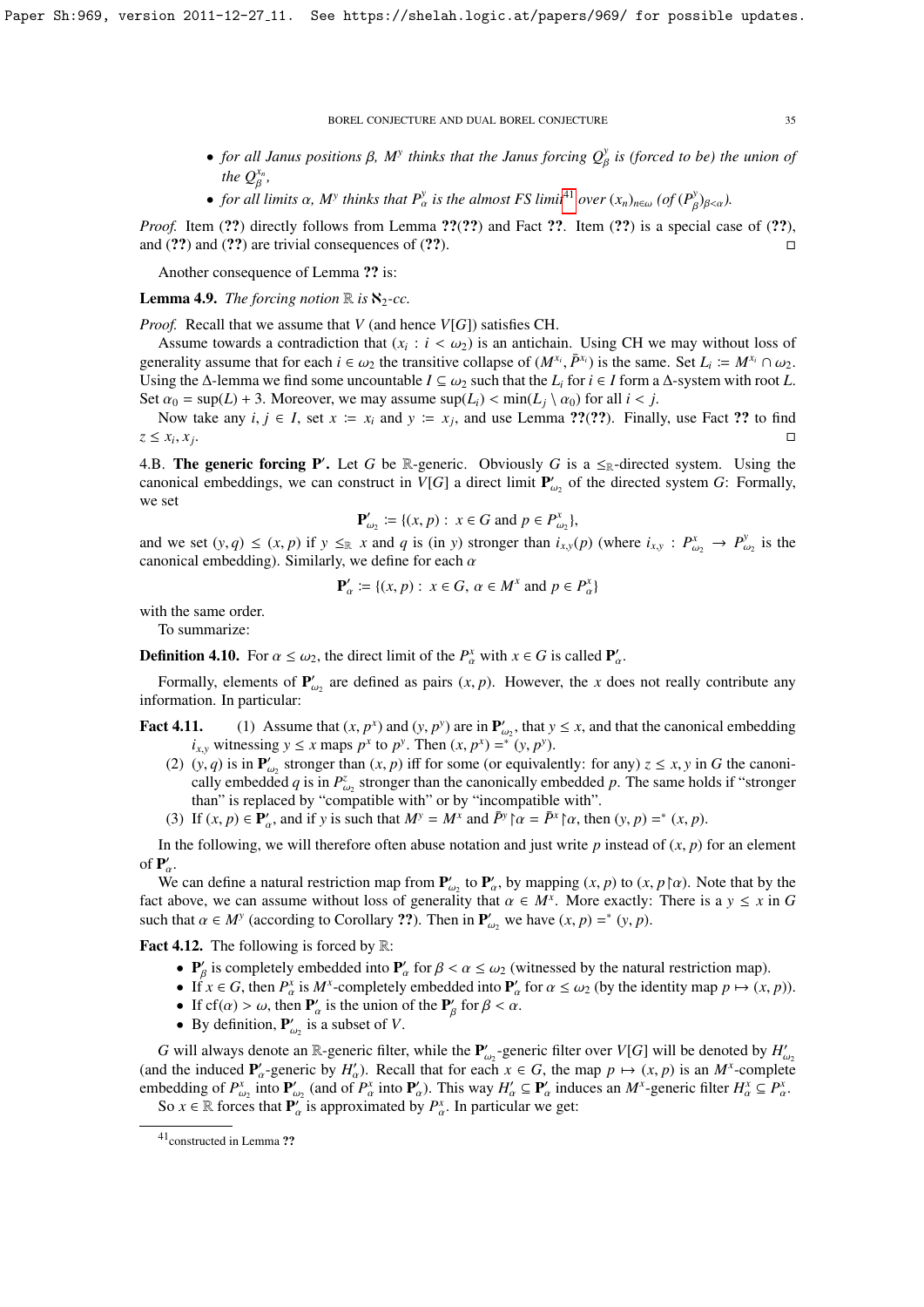**Lemma 4.13.** Assume that  $x \in \mathbb{R}$ , that  $\alpha \leq \omega_2$  in  $M^x$ , that  $p \in P^x_\alpha$ , that  $\varphi(x)$  is a first order formula<br>of the language  $\{ \in \}$  with one free variable x and that  $\pi$  is a  $P^x$ -name in  $M^x$ . Then  $M^x \$ *of the language*  $\{\in\}$  *with one free variable x and that*  $\tau$  *is a P*<sub> $\alpha$ </sub><sup>*x*</sup>-*name in*  $M^x$ *. Then*  $M^x \models p \Vdash_{P^x_{\alpha}} \varphi(\tau)$  *iff*  $\tau \Vdash_{P^x_{\alpha}} M^x \Vdash_{P^x_{\alpha}} M^x$   $(M^x \Vdash_{P^x_{\alpha}} M^x \Vdash_{P^x_{\alpha}} M^x)$  $X \Vdash_{\mathbb{R}} (x, p) \Vdash_{\mathbf{P}'_{\alpha}} M^x[H^x_{\alpha}] \models \varphi(\tau[H^x_{\alpha}]).$ 

*Proof.* "⇒" is clear. So assume that  $\varphi(\tau)$  is not forced in  $M^x$ . Then some  $q \leq_{P^x} p$  forces the negation. Now *x* forces that  $(x, q) \leq (x, p)$  in **P**' : but the conditions  $(x, p)$  and  $(x, q)$  force contradictory stat *x* forces that  $(x, q) \le (x, p)$  in  $\mathbf{P}_\alpha'$ ; but the conditions  $(x, p)$  and  $(x, q)$  force contradictory statements.

4.C. **The inductive proof of ccc.** We will now prove by induction on  $\alpha$  that  $P'_\alpha$  is (forced to be) ccc and  $P'_\alpha$  (equivalent to) an alternating iteration. Once we know this we can prove Lemma 22, which easily implie (equivalent to) an alternating iteration. Once we know this, we can prove Lemma ??, which easily implies all the lemmas in this section. So in particular these lemmas will only be needed to prove ccc and not for anything else (and they will probably not aid the understanding of the construction).

In this section, we try to stick to the following notation: R-names are denoted with a tilde underneath (e.g.,  $\tau$ ), while  $P^{\chi}_{\alpha}$ -names or  $\mathbf{P}'_{\alpha}$ -names (for any  $\alpha \leq \omega_2$ ) are denoted with a dot accent (e.g.,  $\dot{\tau}$ ). We use<br>both accents when we deal with **R**-names for **P'** -names (e.g.,  $\dot{\tau}$ ) both accents when we deal with R-names for  $P'_\alpha$ -names (e.g.,  $\dot{\tau}$ ).<br>We first prove a few lemmas that are easy generalizations of t

We first prove a few lemmas that are easy generalizations of the following straightforward observation: Assume that  $x \Vdash_{\mathbb{R}} (z, p) \in \mathbb{P}'_a$ . In particular,  $x \Vdash z \in G$ . We first strengthen *x* to some  $x_1$  that decides nd *n* to be  $z^*$  and  $p^*$ . Then  $x_1 \leq z^*$  if the order  $\leq z^*$  is defined on page 22), so we ca *z* and *p* to be *z*<sup>\*</sup> and  $p^*$ . Then  $x_1 \leq x_1^*$  (the order  $\leq x^*$  is defined on page ??), so we can further strengthen  $\tilde{x}_1$  to some  $y \leq z^*$ . By definition, this means that  $z^*$  is canonically embedded into  $\tilde{P}$ <sup>y</sup>; so (by Fact ??) the  $P_{\alpha}^{z^*}$ -condition  $p^*$  can be interpreted as a  $P_{\alpha}^{y}$ -condition as well. So we end up with some  $y \le x$  and a  $P_{\alpha}^{y}$  condition  $p^*$  such that  $y \parallel (z, p) - z^* (y, p^*)$ .  $P_{\alpha}^{\nu}$ -condition *p*<sup>\*</sup> such that  $y \Vdash_{\mathbb{R}} (z, p) = ^* (y, p^*)$ .<br>Since  $\mathbb{R}$  is  $\pi$ -closed we can immediately gen-

Since  $\mathbb R$  is  $\sigma$ -closed, we can immediately generalize this to countably many ( $\mathbb R$ -names for)  $\mathbf{P}'_{\alpha}$ -conditions:

**Fact 4.14.** Assume that  $x \Vdash_{\mathbb{R}}$ ˜  $p_n \in \mathbf{P}_\alpha'$  for all  $n \in \omega$ . Then there is a  $y \le x$  and there are  $p_n^* \in P_\alpha^y$  such that  $y \Vdash_{\mathbb{R}} p_n =^* p_n^*$  for all  $n \in \omega$ .

Recall that more formally we should write:  $x \Vdash_{\mathbb{R}} ($  $(z_n, p_n) \in \mathbf{P}'_\alpha$ ; and  $y \Vdash_{\mathbb{R}} ($ ˜  $(z_n, p_n) =^* (y, p_n^*).$ ˜ We will need a variant of the previous fact:

**Lemma 4.15.** Assume that  $P'_\beta$  is forced to be ccc, and assume that x forces (in  $\mathbb{R}$ ) that  $\dot{r}_n$  is a  $P'_\beta$ -name for *a real (or an HCON object) for every*  $n \in \omega$ *. Then there is a*  $y \le x$  *and there are*  $P^y_\beta$ *-names*  $\dot{r}^*_n$  *in*  $M^y$  *such that*  $y \parallel_{\mathcal{P}} (\parallel_{\mathcal{P}} \dot{x} - \dot{y}^*)$  *for all*  $p$ Γ *that*  $y \Vdash_{\mathbb{R}} (\Vdash_{\mathbf{P}'_{\beta}} \dot{z}_n = \dot{r}_n^*)$  *for all n.* 

(Of course, we mean:  $\dot{\mathcal{L}}_n$  is evaluated by  $G * H'_{\beta}$ , while  $\dot{r}_n^*$  is evaluated by  $H_{\beta}^y$ .)

*Proof.* The proof is an obvious consequence of the previous fact, since names of reals in a ccc forcing can be viewed as a countable sequence of conditions.

β

β

β

In more detail: For notational simplicity assume all  $\dot{r}_n$  are names for elements of  $2^\omega$ . Working in *V*, we can find for each  $n, m \in \omega$  names for a maximal antichain  $A_{n,m}$  and for a function  $f_{n,m}: A_{n,m} \to 2$  such that x forces that  $(\mathbf{P}'_{\beta}$  forces that)  $\dot{r}_n(m) = f_{n,m}(a)$  for the unique  $a \in A_{n,m} \cap H'_{\beta}$ . Since  $\mathbf{P}'_{\beta}$  is ccc, each  $A_{n,m}$  is  $\frac{1}{2}$  β = 0.000 mm/ $\frac{1}{2}$  *n*, (*n*)  $\frac{1}{2}$  *n*, (*n*)  $\frac{1}{2}$  countable, and since R is σ-closed, it is forced that the sequence  $\Xi = (A_{n,m}, f_{n,m})_{n,m\in\omega}$  is in *V*.<br>In *V* we strengthen *x* to *x*, to decide

In *V*, we strengthen *x* to  $x_1$  to decide  $\Xi$  to be some  $\Xi^*$ . We can also assume that  $\Xi^* \in M^{x_1}$  (see Corollary ??). Each  $A_{n,m}^*$  consists of countably many *a* such that  $x_1$  forces  $a \in P'_\beta$ . Using Fact ?? iteratively (and again the fact that R is  $\sigma$ -closed) we get some  $y \le x_1$  such that each such *a* is actually an element of  $P^y$ . So in M<sup>y</sup> we can use  $(A^* - f^*)$  to construct  $P^y$ -names  $\mu^*$  in the obvious way.  $P^y$ <sup>y</sup>. So in *M<sup>y</sup>*, we can use  $(A_{n,m}^*, f_{n,m}^*, h_{n,m} \infty)$  to construct  $P_\beta^y$ -names  $\dot{r}_n^*$  in the obvious way.

Now assume that  $y \in G$  and that  $H'_\beta$  is  $P'_\beta$ -generic over *V*[*G*]. Fix any  $a \in A^*_{n,m} = A_{n,m}$ . Since  $a \in P^y_\beta$ , we can be a subset of  $A^*_{n,m} = \mathcal{U}^y$  and  $\mathcal{U}^y$  and  $\mathcal{U}^y$  and  $\mathcal{U}^y$  and  $\mathcal{U}^y$  an get  $a \in H_{\beta}^y$  iff  $a \in H_{\beta}'$ . So there is a unique element  $a$  of  $A_{n,m}^* \cap H_{\beta}^y$ , and  $\dot{r}_n^*(m) = f_{n,m}^*(a) = f_{n,m}(a) = \dot{r}_n(m)$ .  $\Box$ 

β

We will also need the following modification:

β

β

β

**Lemma 4.16.** *(Same assumptions as in the previous lemma.) In*  $V[G][H'_\beta]$ *, let*  $Q_\beta$  *be the union of*  $Q_\beta^z[H_\beta^z]$ *for all*  $z \in G$ . In V, assume that x forces that each  $\dot{r}_n$  is a name for an element of  $\mathbf{Q}_\beta$ . Then there is a y  $\leq x$  and then in M' a gazy and  $\dot{x}^*$ ,  $\cdots$  of  $P'$  names for almost a  $\hat{C}'$  and that y form and there is in  $M^y$  a sequence  $(i_n^*)_{n \in \omega}$  of  $P^y_\beta$ -names for elements of  $Q^y_\beta$  such that y forces  $\dot{z}_n = i_n^*$  for all n.

So the difference to the previous lemma is: We additionally assume that  $\dot{\mathbf{z}}_n$  is in  $\bigcup_{z \in G} Q^z_{\beta}$ , and we β additionally get that  $\dot{r}_n^*$  is a name for an element of  $Q_\beta^\gamma$ . β

*Proof.* Assume  $x \in G$  and work in *V*[*G*]. Fix *n*.  $P'_\beta$  forces that there is some  $y_n \in G$  and some  $P_\beta^{y_n}$ -name  $\tau_n \in M^{y_n}$  of an element of  $Q_\beta^{y_n}$  such that  $\dot{r}_n$  (evaluated by  $H'_\beta$ ) is the same as  $\tau_n$  (evaluated by  $H_\beta^{y_n}$ )  $\mathcal{F}_{\beta}^{\prime}$ ) is the same as  $\tau_n$  (evaluated by  $H_{\beta}^{\mathcal{Y}_n}$ ). Since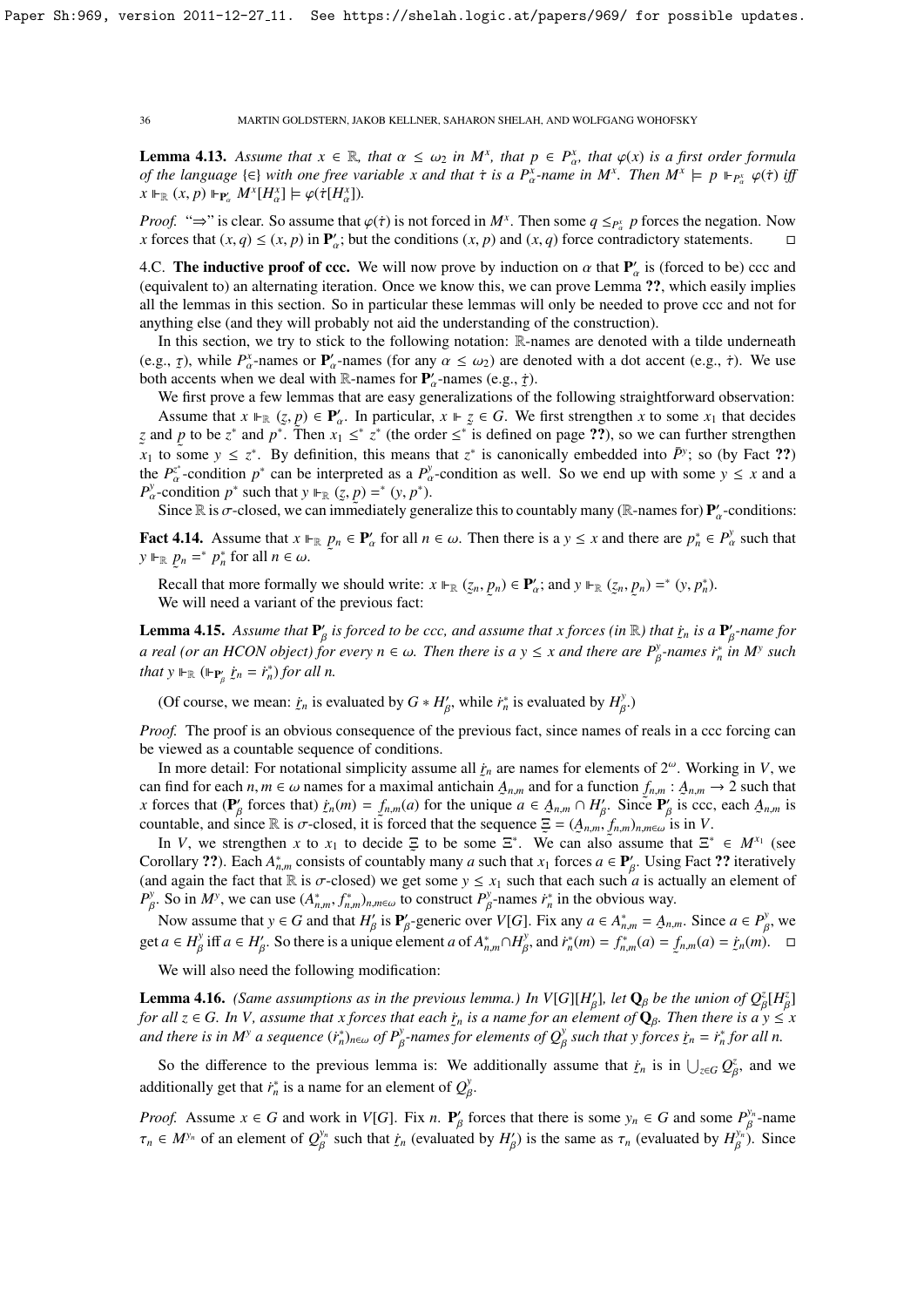we assume that  $P'_\beta$  is ccc, we can find a countable set  $Y_n \subseteq G$  of the possible  $y_n$ , i.e., the empty condition of  $P'_\beta$  forces  $y_n \in Y_n$ . (As  $\mathbb{R}$  is  $\sigma$ -closed and  $Y_n \subseteq \mathbb{R} \subseteq V$ , we must have  $Y_n \in V$ .)<br>So in *V* there is (for each *n*) an  $\mathbb{R}$  name *Y* for this countable set. Since I

So in *V*, there is (for each *n*) an R-name  $Y_n$  for this countable set. Since R is  $\sigma$ -closed, we can find<br>pe  $z_0 \leq x$  deciding each *Y* to be some countable set  $Y^* \subset \mathbb{R}$ . In particular, for each  $y \in Y^*$  we know some  $z_0 \le x$  deciding each  $\chi_n$  to be some countable set  $Y_n^* \subseteq \mathbb{R}$ . In particular, for each  $y \in Y_n^*$  we know that  $z_0 \Vdash_R y \in G$ , i.e.,  $z_0 \leq^* y$ ; so using once again that R is  $\sigma$ -closed we can find some *z* stronger than  $z_0$ <br>and all the  $y \in \Box$   $Y^*$ . Let X contain all  $\tau \in M^y$  such that for some  $y \in \Box$   $Y^*$ ,  $\tau$  is a and all the  $y \in \bigcup_{n \in \omega} Y_n^*$ . Let *X* contain all  $\tau \in M^y$  such that for some  $y \in \bigcup_{n \in \omega} Y_n^*$ ,  $\tau$  is a  $P^y$  $\beta$ -name for a  $Q^y_6$  $\beta$ <sup>*z*</sup> element. Since *z* ≤ *y*, each *τ* ∈ *X* is actually<sup>[42](#page-36-0)</sup> a *P*<sup>*z*</sup><sub>*β*</sub>-name for an element of *Q*<sup>*z*</sup><sub>*β*</sub>. So *Y* is a set of *P*<sup>*z*</sup> names for *O*<sup>*z*</sup> elements: we can assume that *Y* ∈ *M*<sup>*z*</sup> Also

So *X* is a set of  $P^z_{\beta}$ -names for  $Q^z_{\beta}$ -elements; we can assume that  $X \in M^z$ . Also, *z* forces that  $\dot{z}_n \in X$  for all *n*. Using Lemma ??, we can additionally assume that there are names  $P^z_{\beta}$ -name  $\dot{r}^*_{n}$  in  $M^z$  such that *z* forces that  $\dot{r}_n = \dot{r}_n^*$  is forced for each *n*. By Lemma ??, we know that  $M^z$  thinks that  $P^z_\beta$  forces that  $\dot{r}_n^* \in X$ . Therefore  $\vec{r}$ <sup> $n$ </sup> is a  $P^z_\beta$ -name for a  $Q^z_\beta$ -element. β

We now prove by induction on  $\alpha$  that  $P'_\alpha$  is equivalent to a ccc alternating iteration:

**Lemma 4.17.** *The following holds in V*[*G*] *for*  $\alpha < \omega_2$ *:* 

β

- (1)  $P'_\alpha$  is equivalent to an alternating iteration. More formally: There is an iteration  $(P_\beta, Q_\beta)_{\beta < \alpha}$  with limit **P** that satisfies the definition of alternating iteration (up to  $\alpha$ ) and there is a naturally with limit  $\mathbf{P}_{\alpha}$  that satisfies the definition of alternating iteration (up to  $\alpha$ ), and there is a naturally<br>defined dense embedding  $\mathbf{i} \cdot \mathbf{P}' \rightarrow \mathbf{P}$  such that for  $\beta < \alpha$  we have  $\mathbf{i}_\alpha \subseteq \mathbf{i}$  and the e *defined dense embedding*  $j_{\alpha}: \mathbf{P}'_{\alpha} \to \mathbf{P}_{\alpha}$ , such that for  $\beta < \alpha$  we have  $j_{\beta} \subseteq j_{\alpha}$ , and the embeddings<br>commute with the restrictions <sup>43</sup> Each **O**, is the union of all  $O^x$  with  $x \in G$ . For  $x \in G$  with *commute with the restrictions.*<sup>[43](#page-36-1)</sup> *Each*  $\mathbf{Q}_{\alpha}$  *is the union of all*  $Q_{\alpha}^{x}$  *with*  $x \in G$ *. For*  $x \in G$  *with*  $\alpha \in M^{x}$ *,* the function  $i \rightarrow P^{x} \rightarrow \mathbf{P}$  that maps n to  $i$  (x, n) is the canonical  $M^{x}$ -co *the function i<sub>x,α</sub>* :  $P^x_\alpha \to P_\alpha$  *that maps p to j<sub>α</sub>(x, p) is the canonical M<sup>x</sup>-complete embedding.*<br>In particular, a  $P'$ -generic filter H', can be translated into a P -generic filter which we can
- (2) In particular, a  $\mathbf{P}'_{\alpha}$ -generic filter  $H'_{\alpha}$  can be translated into a  $\mathbf{P}_{\alpha}$ -generic filter which we call  $H_{\alpha}$ <br>(and vise years) *(and vice versa).*
- *(3)*  $P_\alpha$  *has a dense subset of size*  $\aleph_1$ *.*

Γ

- (4)  $P_\alpha$  *is ccc.*
- *(5)*  $P_\alpha$  *forces CH.*

*Proof.*  $\alpha = 0$  is trivial (since  $P_0$  and  $P'_0$  both are trivial:  $P_0$  is a singleton, and  $P'_0$  consists of pairwise compatible elements) compatible elements).

So assume that all items hold for all  $\beta < \alpha$ .

#### Proof of (??).

*Ultralaver successor case:* Let  $\alpha = \beta + 1$  with  $\beta$  an ultralaver position. Let  $H_\beta$  be  $P_\beta$ -generic over *V*[*G*]. Work in *V*[*G*][*H<sub>β</sub>*]. By induction, for every  $x \in G$  the canonical embedding  $j_\beta$  defines a  $P_\beta^x$ -generic filter β over  $M^x$  called  $H^x_{\beta}$ .

*Definition of*  $\mathbf{Q}_{\beta}$  *(and thus of*  $\mathbf{P}_{\alpha}$ ). In  $M^x[H_{\beta}^x]$ , the forcing notion  $Q_{\beta}^x$  is defined as  $\mathbb{L}_{D^x}$  for some system of ultrafilters  $\overline{D}^x$  in  $M^x[H^x_\beta]$ . Fix some  $s \in \omega^{\mathcal{L}_\omega}$ . If  $y \leq x$  in G, then  $D^y_s$  extends  $D^x_s$ . Let  $D_s$  be the union of all  $D^x$  with  $x \in G$ . So  $D$  is a proper filter. It is even an ultrafilter: Let of all  $D_x^x$  with  $x \in G$ . So  $D_s$  is a proper filter. It is even an ultrafilter: Let *r* be a  $P_\beta$ -name for a real. Using Lemma ??, we know that there is some  $y \in G$  and some  $P_\beta^y$ -name  $r^\gamma \in M^\gamma$  such that (in *V*[*G*][*H*<sub>β</sub>]) we have  $\chi^y[H^y_B] = r$ . So  $r \in M^y[H^y_B]$ , hence either r or its complement is in  $D^y_s$  and therefore in  $D_s$ . So all filters in the family  $\bar{D} = (D_s)_{s \in \omega^{\infty}}$  are ultrafilters.

Now work again in *V*[*G*]. We set  $\mathbf{Q}_{\beta}$  to be the  $\mathbf{P}_{\beta}$ -name for  $\mathbb{L}_{\bar{D}}$ . (Note that  $\mathbf{P}_{\beta}$  forces that  $\mathbf{Q}_{\beta}$  literally is the union of the  $Q_{\beta}^x[H_{\beta}^x]$  for  $x \in G$ , again by Lemma ??.)

*Definition of j<sub>α</sub>*: Let  $(x, p)$  be in  $P'_\alpha$ . If  $p \in P^x$ , then we set  $j_\alpha(x, p) = j_\beta(x, p)$ , i.e.,  $j_\alpha$  will extend  $j_\beta$ . If  $p = (p \mid \beta, p(\beta))$  is in  $P_{\alpha}^{x}$  but not in  $P_{\beta}^{x}$ , we set  $j_{\alpha}(x, p) = (r, s) \in \mathbf{P}_{\beta} * \mathbf{Q}_{\beta}$  where  $r = j_{\beta}(x, p \mid \beta)$  and s is the ( ${\bf P}_{\alpha}$ -name for) *p*( $\beta$ ) as evaluated in  $\hat{M}^x[H^x_{\beta}]$ . From  ${\bf Q}_{\beta} = \bigcup_{x \in G} Q^x_{\beta}[H^x_{\beta}]$  we conclude that this embedding is β β Γ dense.

*The canonical embedding:* By induction we know that  $i_{x,\beta}$  which maps  $p \in P^x_\beta$  to  $j_\beta(x, p)$  is (the restric-<br>to  $P^x$  of) the canonical embedding of x into **P** so we have to extend the canonical embedding to tion to  $P^x_\beta$  of) the canonical embedding of *x* into  $P_{\omega_2}$ . So we have to extend the canonical embedding to  $i_{x,\alpha}: P^x \to \mathbf{P}_\alpha$ . By definition of "canonical embedding",  $i_{x,\alpha}$  maps  $p \in P^x_\alpha$  to the pair  $(i_{x,\beta}(p \upharpoonright \beta), p(\beta))$ . This is the same as  $j_\alpha(x, p)$ . We already know that  $D_s^x$  is (forced to be) an  $M^x[H^x_\beta]$ -ultrafilter that is extended β by  $D_s$ .

<span id="page-36-0"></span><sup>&</sup>lt;sup>42</sup>Here we use two consequences of  $z \leq y$ : Every  $P_{\beta}^{y}$  $\beta$ -name in *M<sup>y</sup>* can be canonically interpreted as a  $P^2$  $\beta$ <sup>*z*</sup>-name in *M<sup><i>z*</sup></sup>, and  $Q^y_f$  $\frac{a}{\beta}$  is (forced to be) a subset of  $Q_R^z$ .

<span id="page-36-1"></span><sup>&</sup>lt;sup>43</sup>I.e., *j*<sub>β</sub>(*x*, *p*  $\upharpoonright$ β) = *j*α(*x*, *p*) $\upharpoonright$ β) = *jα*(*x*, *p*) $\upharpoonright$ β.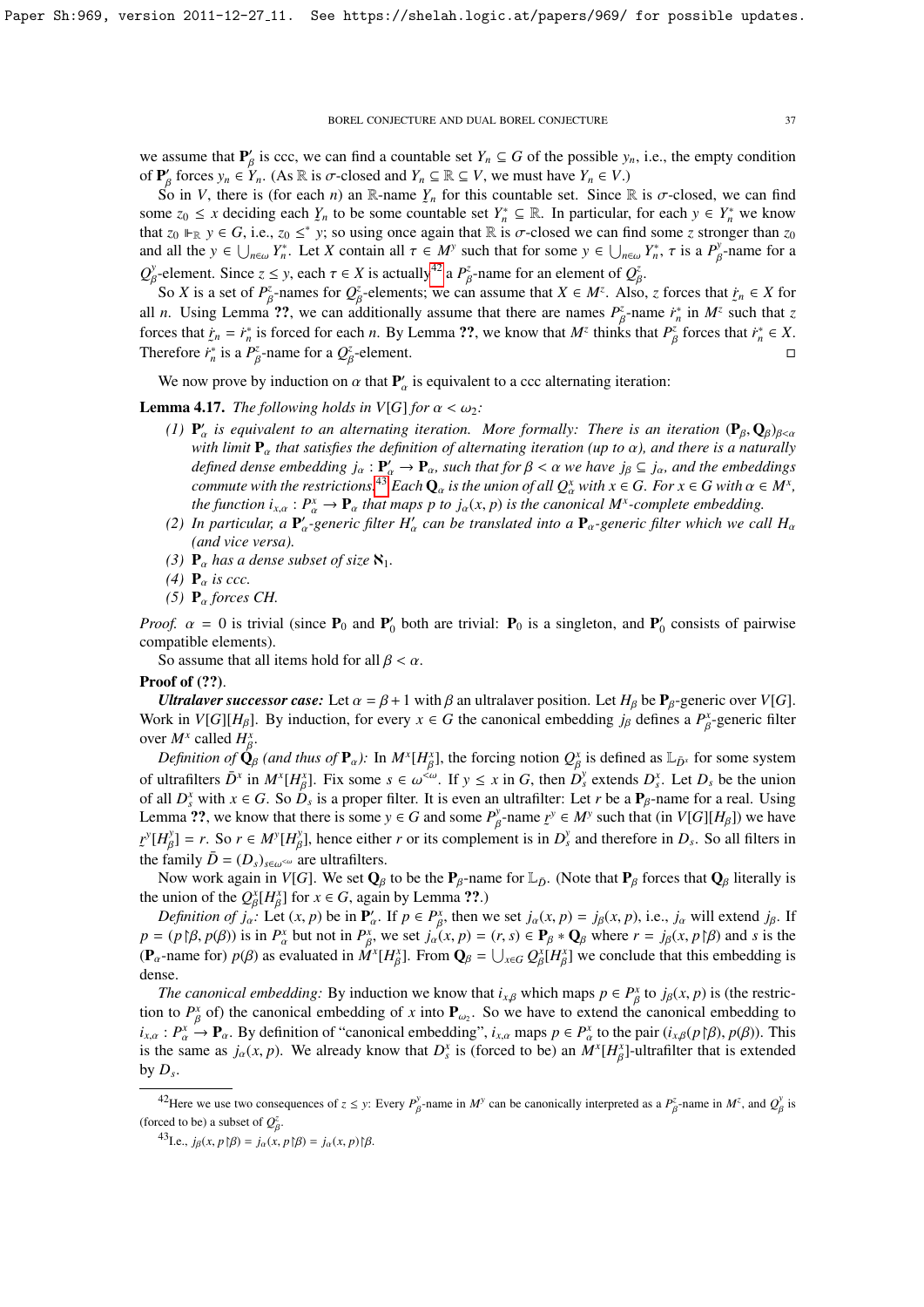*Janus successor case:* This is similar, but simpler than the previous case: Here,  $Q_\beta$  is just defined as the union of all  $Q_{\beta}^x[H_{\beta}^x]$  for  $x \in G$ . We will show below that this union satisfies the ccc; just as in Fact ??, it is then easy to see that this union is again a Janus forcing.

In particular,  $\mathbf{Q}_\beta$  consists of hereditarily countable objects (since it is the union of Janus forcings, which by definition consist of hereditarily countable objects). So since  $P_\beta$  forces CH,  $Q_\beta$  is forced to have size  $\aleph_1$ . Also note that since all Janus forcings involved are separative, the union (which is a limit of an incompatibility-preserving directed system) is trivially separative as well.

*Limit case:* Let  $\alpha$  be a limit ordinal.

*Definition of*  $P_\alpha$  *and j<sub>α</sub>*: First we define  $j_\alpha : P'_\alpha \to P^{CS}_\alpha$ . For each  $(x, p) \in P'_\alpha$ , let  $j_\alpha(x, p) \in P^{CS}_\alpha$  be union of all  $j_\alpha(x, p)$  (for  $\beta \in \alpha \cap M^x$ ) (Note that  $\beta$ ,  $\leq \beta$ , implies that  $j_\alpha(x, p)$ ) is a restr the union of all  $j_\beta(x, p \mid \beta)$  (for  $\beta \in \alpha \cap M^x$ ). (Note that  $\beta_1 < \beta_2$  implies that  $j_{\beta_1}(x, p \mid \beta_1)$  is a restriction of  $j_\beta(x, p \mid \beta_2)$  so this union is indeed an element of **P**CS ).  $j_{\beta_2}(x, p | \beta_2)$ , so this union is indeed an element of  $\mathbf{P}_{\alpha}^{\text{CS}}$ .)<br> **P** is the set of all  $a \wedge p$ , where  $p \in i$  [ $\mathbf{P}' \mid a \in \mathbf{P}_p$  for

 $\mathbf{P}_{\alpha}$  is the set of all  $q \wedge p$ , where  $p \in j_{\alpha}[\mathbf{P}'_{\alpha}], q \in \mathbf{P}_{\beta}$  for some  $\beta < \alpha$ , and  $q \le p | \beta$ .<br>It is easy to check that **P** actually is a partial countable support limit, and that

It is easy to check that  $P_\alpha$  actually is a partial countable support limit, and that  $j_\alpha$  is dense. We will show below that  $P_\alpha$  satisfies the ccc, so in particular it is proper.

*The canonical embedding:* To see that  $i_{x,\alpha}$  is the (restriction of the) canonical embedding, we just have to check that  $i_{x,\alpha}$  is  $M^x$ -complete. This is the case since  $P'_\alpha$  is the direct limit of all  $P^y_\alpha$  for  $y \in G$  (without loss of generality  $y \le x$ ), and each  $i_{x,y}$  is  $M^x$ -complete (see Fact ??).

#### Proof of (??).

Recall that we assume CH in the ground model.

The successor case,  $\alpha = \beta + 1$ , follows easily from (??)–(??) for  $P_\beta$  (since  $P_\beta$  forces that  $Q_\beta$  has size  $2^{\aleph_0} = \aleph_1 = \aleph_1^V$ .

If  $cf(\alpha) > \omega$ , then  $\mathbf{P}_{\alpha} = \bigcup_{\beta < \alpha} \mathbf{P}_{\beta}$ , so the proof is easy.<br>So let  $cf(\alpha) = \omega$ . The following straightforward arou

So let  $cf(\alpha) = \omega$ . The following straightforward argument works for any ccc partial CS iteration where all iterands  $\mathbf{Q}_{\beta}$  are of size  $\leq \aleph_1$ .

For notational simplicity we assume  $\mathbb{P}_{P_\beta} \mathbb{Q}_\beta \subseteq \omega_1$  for all  $\beta < \alpha$  (this is justified by inductive assumption (??)). By induction, we can assume that for all  $\beta < \alpha$  there is a dense  $\mathbf{P}_{\beta}^* \subseteq \mathbf{P}_{\beta}$  of size  $\mathbf{N}_1$  and that every  $\mathbf{P}_{\beta}^*$  is a see. For seek  $\mathbf{p} \in \mathbf{P}_{\beta}$  and all  $\beta \in \text{dom}(\alpha)$  we see fi  $\mathbf{P}_{\beta}^{*}$  is ccc. For each  $p \in \mathbf{P}_{\alpha}$  and all  $\beta \in \text{dom}(p)$  we can find a maximal antichain  $A_{\beta}^{p} \subseteq \mathbf{P}_{\beta}^{*}$  such that each  $A_{\beta}^{p} \subseteq \mathbf{P}_{\beta}^{*}$ element *a* ∈ *A*<sup>*p*</sup></sup> decides the value of *p*(β), say *a* ⊩<sub>*P<sub>β</sub>*</sub> *p*(β) = γ<sup>*p*</sup><sub>β</sub>(*a*). Writing<sup>[44](#page-37-0)</sup> *p* ∼ *q* if *p* ≤ *q* and *q* ≤ *p*, the map *p*  $\mapsto (A_{\beta}^{p}, \gamma_{\beta}^{p})_{\beta \in dom(p)}$  is 1-1 modulo ∼. Since each  $A_{\beta}^{p}$  is countable, there are only  $\aleph_1$  many possible values, therefore there are only  $\aleph_1$  many ∼-equivalence classes. Any set of representatives will be dense.

Alternatively, we can prove (??) directly for  $P'_\n\alpha$ . I.e., we can find a  $\leq^*$ -dense subset  $P'' \subseteq P'_\n\alpha$  of directive  $\aleph$ . cardinality  $\aleph_1$ . Note that a conditions  $(x, p) \in P_\alpha^{\gamma}$ <br>specifically given  $(x, p)$  we can "transitively<sup>45</sup> collar  $\alpha'_{\alpha}$  essentially depends only on *p* (cf. Fact ??). More specifically, given  $(x, p)$  we can "transitively<sup>[45](#page-37-1)</sup> collapse *x* above  $\alpha$ ", resulting in a =<sup>\*</sup>-equivalent condition  $(x', p')$ . Since  $|\alpha| = N$ , there are only  $N_1^{\infty} = 2^N_0$  many such candidates x' and since each x' is c  $(x', p')$ . Since  $|\alpha| = \aleph_1$ , there are only  $\aleph_1^{\aleph_0} = 2^{\aleph_0}$  many such candidates *x'* and since each *x'* is countable and  $p' \in x'$ , there are only  $2^{\aleph_0}$  many pairs  $(x', p')$ .

#### Proof of (??).

*Ultralaver successor case:* Let  $\alpha = \beta + 1$  with  $\beta$  an ultralaver position. We already know that  $P_{\alpha}$  =  ${\bf P}_{\beta} * {\bf Q}_{\beta}$  where  ${\bf Q}_{\beta}$  is an ultralaver forcing, which in particular is ccc, so by induction  ${\bf P}_{\alpha}$  is ccc.

*Janus successor case:* As above it suffices to show that  $\mathbf{Q}_{\beta}$ , the union of the Janus forcings  $Q_{\beta}^{x}[H_{\beta}^{x}]$  for β β  $x \in G$ , is (forced to be) ccc.

Assume towards a contradiction that this is not the case, i.e., that we have an uncountable antichain in  $\mathbf{Q}_{\beta}$ . We already know that  $\mathbf{Q}_{\beta}$  has size  $\mathbf{X}_1$  and therefore the uncountable antichain has size  $\mathbf{X}_1$ . So, working in *V*, we assume towards a contradiction that

(4.18)  $x_0 \Vdash_{\mathbb{R}} p_0 \Vdash_{\mathbf{P}_{\beta}} \{$  $\dot{a}_i : i \in \omega_1$  is a maximal (uncountable) antichain in  $\mathbf{Q}_\beta$ .

<span id="page-37-1"></span><span id="page-37-0"></span><sup>&</sup>lt;sup>44</sup>Since ≤ is separative,  $p \sim q$  iff  $p = * q$ , but this fact is not used here.

<sup>&</sup>lt;sup>45</sup>In more detail: We define a function  $f : M^x \to V$  by induction as follows: If  $\beta \in M^x \cap \alpha + 1$  or if  $\beta = \omega_2$ , then  $f(\beta) = \beta$ . Otherwise, if  $\beta \in M^x \cap \text{Ord}$ , then  $f(\beta)$  is the smallest ordinal above  $f[\beta]$ . If  $a \in M^x \setminus \text{Ord}$ , then  $f(a) = \{f(b) : b \in a \cap M^x\}$ . It is easy to see that *f* is an isomorphism from  $M^x$  to  $M^{x'} := f[M^x]$  and that  $M^{x'}$  is a candidate. Moreover, the ordinals that occur in  $M^{x'}$ are subsets of  $\alpha + \omega_1$  together with the interval  $[\omega_2, \omega_2 + \omega_1]$ ; i.e., there are  $\aleph_1$  many ordinals that can possibly occur in  $M^x$ , and<br>therefore there are 2<sup>N</sup><sub>0</sub> many possible such condidates. Moreover settin therefore there are  $2^{\aleph_0}$  many possible such candidates. Moreover, setting  $p' := f(p)$ , it is easy to check that  $(x, p) =^*(x, p)$  (similarly to Fact ??).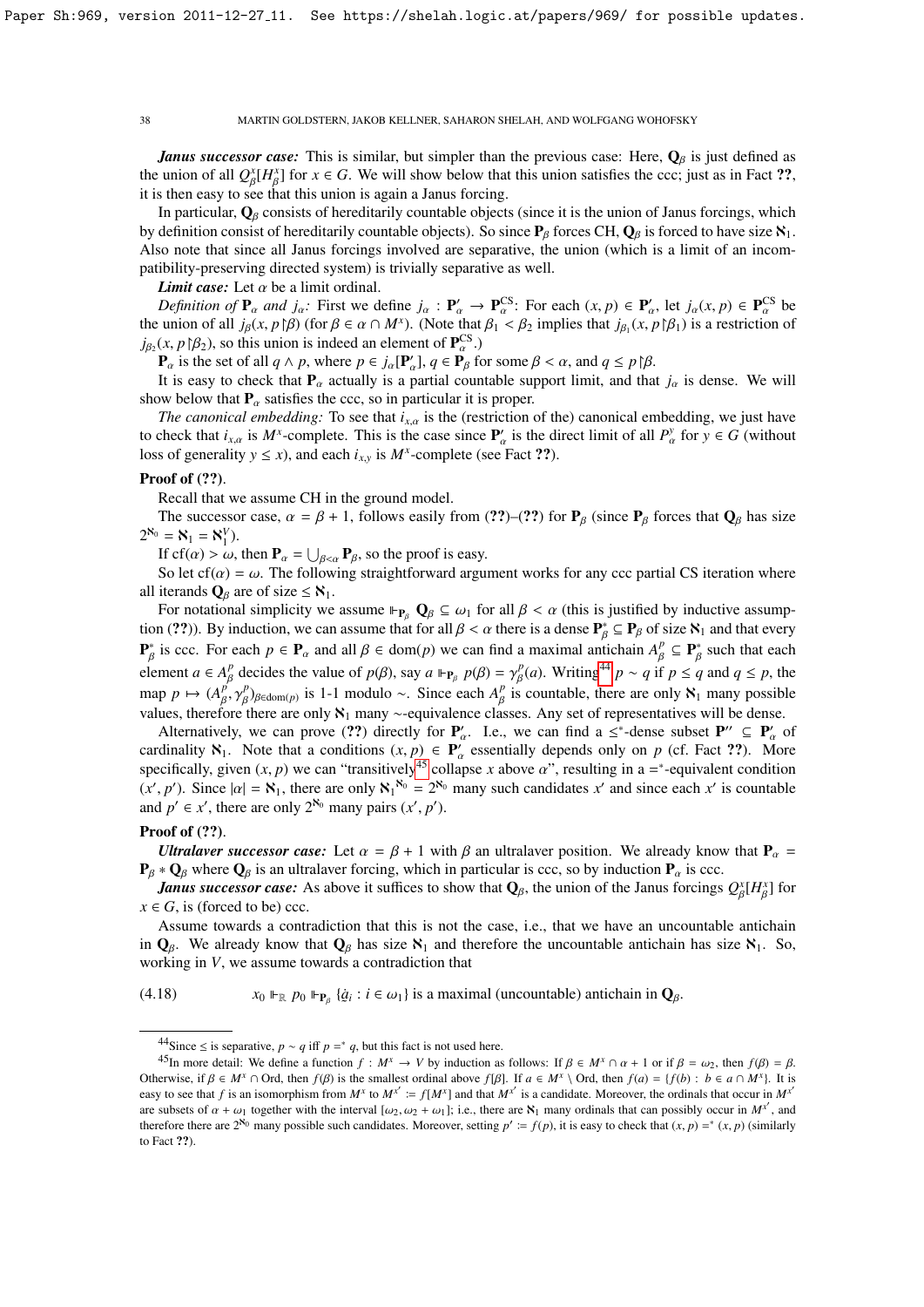We construct by induction on  $n \in \omega$  a decreasing sequence of conditions such that  $x_{n+1}$  satisfies the following:

(i) For all  $i \in \omega_1 \cap M^{x_n}$  there is (in  $M^{x_{n+1}}$ ) a  $P^{x_{n+1}}_{\beta}$ -name  $\dot{a}^*_i$  for a  $Q^{x_{n+1}}_{\beta}$ -condition such that

$$
x_{n+1} \Vdash_{\mathbb{R}} p_0 \Vdash_{\mathbf{P}_{\beta}} \dot{a}_i = \dot{a}_i^*.
$$

β

Why can we get that? Just use Lemma ??.

(ii) If  $\tau$  is in  $M^{x_n}$  a  $P_\beta^{x_n}$ -name for an element of  $Q_\beta^{x_n}$ , then there is  $k^*(\tau) \in \omega_1$  such that

$$
x_{n+1} \Vdash_{\mathbb{R}} p_0 \Vdash_{\mathbf{P}_{\beta}} (\exists i < k^*(\tau)) \dot{g}_i \Vdash_{\mathbf{P}_{\beta}} \tau.
$$

Also, all these  $k^*(\tau)$  are in  $M^{x_{n+1}}$ .<br>Why can we get that? First note t

β

Why can we get that? First note that  $x_n \Vdash p_0 \Vdash (\exists i \in \omega_1) \dot{a}_i \Vdash \tau$ . Since  $P_\beta$  is ccc,  $x_n$  forces that there is some bound  $k(\tau)$  for *i*. So it suffices that  $x$ , determines  $k(\tau)$  to be  $k^*(\tau)$  (for all the coun is some bound  $\underline{k}(\tau)$  for *i*. So it suffices that  $x_{n+1}$  determines  $\underline{k}(\tau)$  to be  $k^*(\tau)$  (for all the countably many  $\tau$ ).

Set  $\delta^* := \omega_1 \cap \bigcup_{n \in \omega} M^{x_n}$ . By Corollary ??(??), there is some *y* such that

- $y \leq x_n$  for all  $n \in \omega$ ,
- $(x_n)_{n \in \omega}$  and  $(\dot{a}_i^*)_{i \in \delta^*}$  are in  $M^y$ ,
- (*M<sup><i>y*</sup> thinks that)  $P^y_\beta$  forces that  $Q^y_\beta$  is the union of  $Q^{x_n}_\beta$ , i.e., as a formula:  $M^y \models P^y_\beta \models Q^y_\beta =$ Γ β β Γ Γ  $\bigcup_{n\in\omega}Q_\beta^{x_n}.$

Let *G* be R-generic (over *V*) containing *y*, and let  $H_\beta$  be  $P_\beta$ -generic (over *V*[*G*]) containing  $p_0$ .<br>Set  $A^* := (A^* \Box B^T) + i \leq S^*$  Note that  $A^*$  is in  $M_Y^T U_X^T$ . We alsim

Set  $A^* := \{a_i^*[H_{\beta}^y]: i < \delta^*\}$ . Note that  $A^*$  is in  $M^{\gamma}[H_{\beta}^y]$ . We claim

$$
(4.19) \t\t A^* \subseteq Q_R^y[H_R^y] \t{ is predense.}
$$

Pick any  $q_0 \in Q_\beta^y$ . So there is some  $n \in \omega$  and some  $\tau$  which is in  $M^{x_n}$  a  $P_\beta^{x_n}$ -name of a  $Q_\beta^{x_n}$ -condition, such that  $\alpha_n = \tau[M^{x_n}]$ . By (ii) shows  $x_n$  and therefore y forces (in  $\mathbb{R}$ ) that for some that  $q_0 = \tau[H_{\beta}^{x_n}]$ . By (ii) above,  $x_{n+1}$  and therefore *y* forces (in R) that for some  $i < k^*(\tau)$  (and therefore some  $i < \delta^*$ ) the condition  $p_0$  forces the following (in **P**<sub>2</sub>). some *i* <  $\delta^*$ ) the condition  $p_0$  forces the following (in  $\mathbf{P}_\beta$ ):

The conditions  $\dot{g}_i$  and  $\tau$  are compatible in  $\mathbf{Q}_\beta$ . Also,  $\dot{g}_i = \dot{a}_i^*$  and  $\tau$  both are in  $Q_\beta^y$ , and  $Q_\beta^y$ is an incompatibility-preserving subforcing of  $\mathbf{Q}_{\beta}$ . Therefore  $M^{\gamma}[H_{\beta}^{\gamma}]$  thinks that  $\dot{a}_{i}^{*}$  and  $\tau$ β are compatible.

This proves  $(?)$ .

Since  $Q_{\beta}^{y}[H_{\beta}^{y}]$  is  $M^{y}[H_{\beta}^{y}]$ -complete in  $\mathbf{Q}_{\beta}[H_{\beta}]$ , and since  $A^* \in M^{y}[H^{y}]$ , this implies (as  $a_i^*[H_{\beta}^{y}] = \dot{a}_i[G * \mathbf{1}]$  or all  $i \leq s^*$ ) that  $\{a_i[G * H_{\beta}] : i \leq s^*$  already is predense, a contra *H<sub>β</sub>*] for all  $i < \delta^*$  that { $\alpha_i$   $[G * H_\beta]$  :  $i < \delta^*$ } already is predense, a contradiction to (??).<br>*I imit case*: We work with **P**', which by definition only contains HCON objects Γ

**Limit case:** We work with  $P'_\alpha$ , which by definition only contains HCON objects.

Assume towards a contradiction that  $P'_\alpha$  has an uncountable antichain. We already know that  $P'_\alpha$  has a see subset of size  $\aleph$ . (modulo  $\stackrel{*}{\rightarrow}$ ) so the antichain has size  $\aleph$ . dense subset of size  $\aleph_1$  (modulo =\*), so the antichain has size  $\aleph_1$ .

Again, work in *V*. We assume towards a contradiction that

(4.20) 
$$
x_0 \Vdash_{\mathbb{R}} \{g_i : i \in \omega_1\}
$$
 is a maximal (uncountable) antichain in  $\mathbf{P}'_{\alpha}$ .

So each  $q_i$  is an R-name for an HCON object  $(x, p)$  in *V*.<br>To lighten the notation we will abbreviate elements (*x* 

To lighten the notation we will abbreviate elements  $(x, p) \in \mathbf{P}_\alpha'$  by p; this is justified by Fact ??.<br>Fix any HCON object *p* and  $\beta \leq \alpha$ . We will now define the  $(\mathbb{R} * \mathbf{P}')$ -pames  $i(\beta, p)$  and  $\dot{r}(\beta, p)$ 

Fix any HCON object *p* and  $\beta < \alpha$ . We will now define the  $(\mathbb{R} * \mathbf{P}'_p)$ -names  $\underline{i}(\beta, p)$  and  $\underline{i}(\beta, p)$ : Let *G*<br> $\mathbb{R}$  generic and containing  $x_0$  and *H'* be **P'** generic. Let *R* be the quotient **P'** /*H'* be R-generic and containing  $x_0$ , and  $H'_\beta$  be  $\mathbf{P}'_\beta$ -generic. Let *R* be the quotient  $\mathbf{P}'_\alpha/H'_\beta$ . If *p* is not in *R*, set i(*R*, *n*) = *i*(*R*, *n*) = 0. Otherwise, let *i*(*R*, *n*) be the minimal *i* such  $i(\beta, p) = i(\beta, p) = 0$ . Otherwise, let  $i(\beta, p)$  be the minimal *i* such that  $a_i \in R$  and  $a_i$  and *p* are compatible (in *R*) and set  $i(\beta, p) \in R$  to be a witness of this compatibility. Since P' is (forced to be) ccc. we can (in *R*), and set  $\dot{r}(\beta, p) \in R$  to be a witness of this compatibility. Since  $P'_\beta$  is (forced to be) ccc, we can<br>find (in *VIG*)) a countable set  $Y^{\ell}(B, p) \subseteq Q$  containing all possibilities for  $i(B, p)$  and similarly  $Y$ find (in *V*[*G*]) a countable set  $X^i(\beta, p) \subseteq \omega_1$  containing all possibilities for  $\underline{i}(\beta, p)$  and similarly  $X^r(\beta, p)$ <br>consisting of HCON objects for  $\overline{i}(\beta, n)$ consisting of HCON objects for  $\dot{r}(\beta, p)$ .<br>To summarize: For every  $\beta < \alpha$  and

To summarize: For every  $\beta < \alpha$  and every HCON object *p*, we can define (in *V*) the R-names  $\chi^i(\beta, p)$ <br>H  $\chi^r(\beta, p)$  such that and  $X^r(\beta, p)$  such that

$$
(4.21) \t x_0 \Vdash_{\mathbb{R}} \Vdash_{\mathbf{P}'_\beta} \Big( p \in \mathbf{P}'_\alpha / H'_\beta \to (\exists i \in \mathfrak{X}^t(\beta, p)) (\exists r \in \mathfrak{X}^r(\beta, p)) \; r \leq_{\mathbf{P}'_\alpha / H'_\beta} p, \, g_i \Big).
$$

Similarly to the Janus successor case, we define by induction on  $n \in \omega$  a decreasing sequence of conditions such that  $x_{n+1}$  satisfies the following: For all  $\beta \in \alpha \cap M^{x_n}$  and  $p \in P_{\alpha}^{x_n}$ ,  $x_{n+1}$  decides  $\chi^{\mu}(\beta, p)$  and  $\chi^{\nu}(\beta, p)$  and  $\chi^{\nu}(\beta, p)$  and  $\chi^{\nu}(\beta, p)$  and  $\chi^{\nu}(\beta, p)$ . For all  $i \in \alpha$ ,  $\alpha \$ ˜  $X^r(\beta, p)$  to be some  $X^{i*}(\beta, p)$  and  $X^{r*}(\beta, p)$ . For all  $i \in \omega_1 \cap M^{x_n}$ ,  $x_{n+1}$  decides  $g_i$  to be some  $a_i^* \in P_\alpha^{x_{n+1}}$ .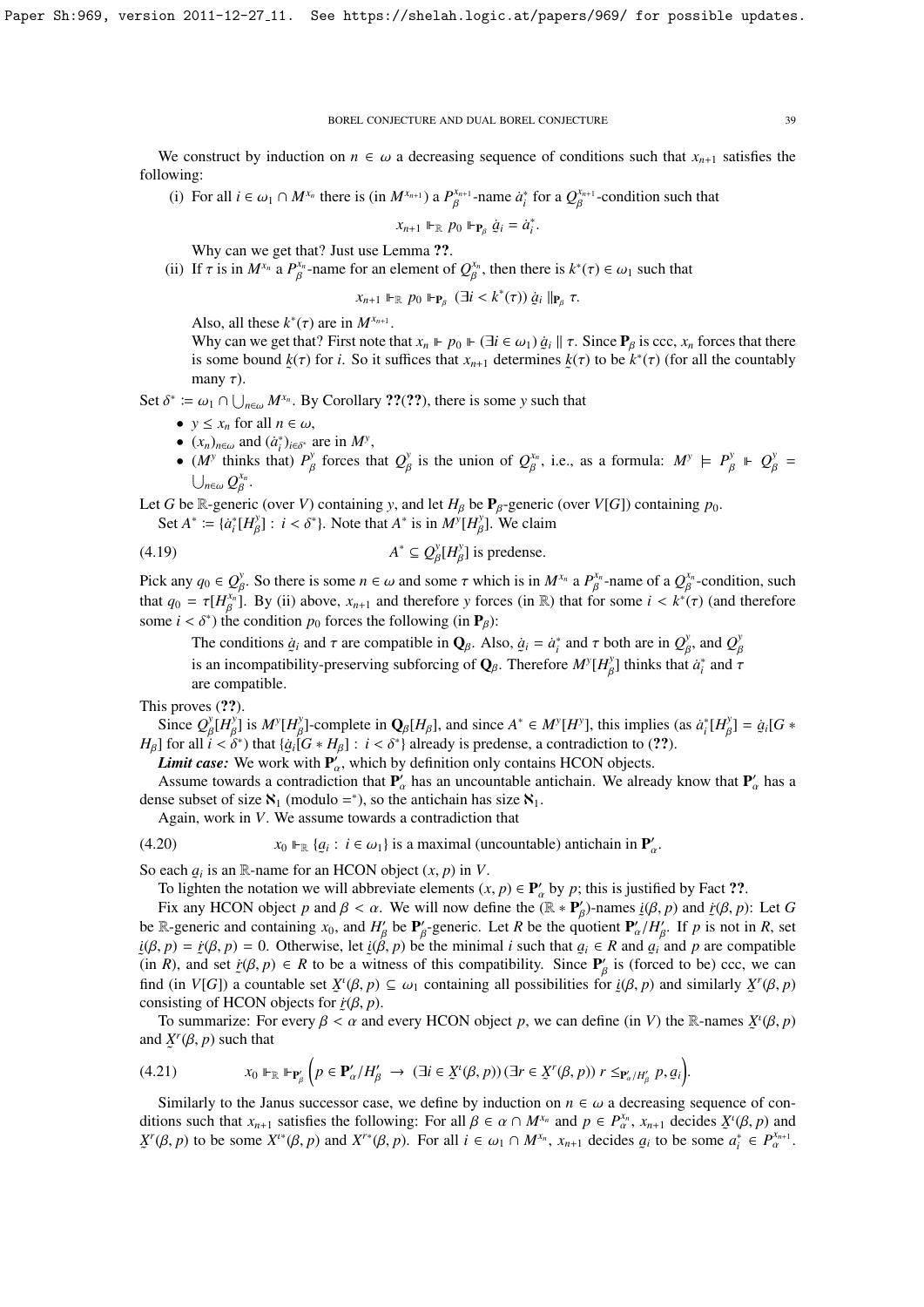Moreover, each such  $X^{t*}$  and  $X^{r*}$  is in  $M^{x_{n+1}}$ , and every  $r \in X^{r*}(\beta, p)$  is in  $P_{\alpha}^{x_{n+1}}$ . (For this, we just use Fact 22 and Lemma 22.) Fact ?? and Lemma ??.)

Set  $\delta^* := \omega_1 \cap \bigcup_{n \in \omega} M^{x_n}$ , and set  $A^* := \{a_i^* : i \in \delta^*\}$ . By Corollary ??(??), there is some *y* such that

$$
(4.22) \t\t\t y \le x_n \text{ for all } n \in \omega,
$$

(4.23) 
$$
\bar{x} := (x_n)_{n \in \omega} \text{ and } A^* \text{ are in } M^y,
$$

(4.24)  $(M^y \text{ thinks that}) P^y_\alpha \text{ is defined as the almost FS limit over } \bar{x}.$ 

We claim that *y* forces

 $(4.25)$ \* is predense in  $P_a^y$ α.

Then  $P_{\alpha}^{\gamma}$  is  $M^{\gamma}$ -completely embedded into  $P_{\alpha}^{\prime}$ , and since  $A^* \in M^{\gamma}$  (and since  $g_i = a_i^*$  for all  $i \in \delta^*$ ) we get that  $\{a_i : i \in \delta^*\}$  is predense, a contradiction to (22) that  $\{a_i : i \in \delta^*\}$  is predense, a contradiction to (??).<br>So it remains to show (??) I et G be R-generic

So it remains to show (??). Let *G* be R-generic containing *y*. Let *r* be a condition in  $P_x^y$ ; we will find  $s^*$  with  $s^*$ . Since  $P_y^y$  is the almost ES limit over  $\bar{z}$  there is some *n*  $\bar{z}$  to and  $i < \delta^*$  such that *r* is compatible with  $a_i^*$ . Since  $P_\alpha^y$  is the almost FS limit over  $\bar{x}$ , there is some  $n \in \omega$  and  $\beta \in \alpha \cap M_{\alpha}^y$  such that *r* has the form  $a \wedge n$  with  $n$  in  $P_{\alpha}^{x_n}$   $a \in P_\alpha^y$  and  $a \$  $\beta \in \alpha \cap M^{x_n}$  such that *r* has the form  $q \wedge p$  with *p* in  $P_{\alpha}^{x_n}, q \in P_{\alpha}^y$ .<br>Now let *H'* be **P'** generic containing a Work in  $V(G)[H']$ .

 $\alpha \cap M^{x_n}$  such that *r* has the form  $q \wedge p$  with *p* in  $P_{\alpha}^{x_n}$ ,  $q \in P_{\beta}^{y}$  and  $q \le p \upharpoonright \beta$ .<br>Now let  $H'_{\beta}$  be  $P'_{\beta}$ -generic containing *q*. Work in  $V[G][H'_{\beta}]$ . Since  $q \le p \upharpoonright \beta$ , we get  $p \in P_{\alpha}'/H'_{\$ be the evaluation by  $G * H'_{\beta}$  of  $\underline{i}(\beta, p)$ , and let  $r^*$  be the evaluation of  $\underline{r}(\beta, p)$ . Note that  $i^* < \delta^*$  and  $r^* \in P'_\alpha$ .<br>So we know that  $\sigma^*$  and *n* are compatible in  $\mathbf{P}'/H'$  witnessed by  $r^*$ . Fin So we know that  $a_i^*$  and *p* are compatible in  $P'_\alpha/H'_\beta$  witnessed by *r*<sup>\*</sup>. Find  $q' \in H'_\beta$  forcing  $r^* \leq_{P'_\alpha/H'_\beta} p, a_i^*$ .<br>We may find  $q' \leq q$ . Now  $q' \leq r^*$  witnesses that  $q, h$  need  $q^*$  are compatible in  $P'_$ We may find  $q' \le q$ . Now  $q' \wedge r^*$  witnesses that  $q \wedge p$  and  $a^*_t$  are compatible in  $P_{\alpha}^y$ .<br>To summerize the crucial point in provinciple age is that "dopedy" we ahoos β

To summarize: The crucial point in proving the ccc is that "densely" we choose (a variant of) a finite support iteration, see (??). Still, it is a bit surprising that we get the ccc, since we can also argue that densely we use (a variant of) a countable support iteration. But this does not prevent the ccc, it only prevents the generic iteration from having direct limits in stages of countable cofinality.[46](#page-39-0)

#### Proof of (??).

This follows from  $(??)$  and  $(??)$ .

## 4.D. The generic alternating iteration  $\bar{P}$ . In Lemma ?? we have seen:

**Corollary 4.26.** Let G be R-generic. Then we can construct<sup>[47](#page-39-1)</sup> (in V[G]) an alternating iteration  $\bar{P}$  such *that the following holds:*

- $\bar{P}$  *is ccc.*
- *If*  $x \in G$ , then x canonically embeds into  $\overline{P}$ . (In particular, a  $P_{\omega_2}$ -generic filter  $H_{\omega_2}$  induces a  $P_{\omega_2}^x$ -generic filter over  $M^x$ , called  $H_{\omega_2}^x$ .
- Each  $Q_{\alpha}$  is the union of all  $Q_{\alpha}^{x}[H_{\alpha}^{x}]$  with  $x \in G$ .<br>
 Each  $Q_{\alpha}$  is a cuivalent to the dinast limit  $P'$ , of C, 7
- $P_{\omega_2}$  is equivalent to the direct limit  $P'_{\omega_2}$  of G: There is a dense embedding  $j : P'_{\omega_2} \to P_{\omega_2}$ , and for  $\lim_{\omega_2} \alpha \leq \lim_{n \to \infty} \alpha$  function  $p \mapsto j(x, p)$  *is the canonical embedding.*

**Lemma 4.27.** Let  $x \in \mathbb{R}$ . Then  $\mathbb{R}$  *forces the following:*  $x \in G$  *iff*  $x$  *canonically embeds into*  $\mathbf{\bar{P}}$ *.* 

*Proof.* If  $x \in G$ , then we already know that *x* canonically embeds into  $\overline{P}$ .

So assume (towards a contradiction) that *y* forces that *x* embeds, but  $y \Vdash x \notin G$ . Work in  $V[G]$  where  $y \in G$ . Both *x* (by assumption) and  $y \in G$  canonically embed into  $\overline{P}$ . Let *N* be an elementary submodel of  $H^{V[G]}(\chi^*)$  containing  $x, y, \bar{P}$ ; let  $z = (M^z, \bar{P}^z)$  be the ord-collapse of  $(N, \bar{P})$ . Then  $z \in V$  (as  $\mathbb{R}$  is  $\sigma$ -<br>closed) and  $z \in \mathbb{R}$  and (by elementarity)  $z \leq r, y$ . This shows that  $r \parallel_{\sigma} y$  i.e., y closed) and  $z \in \mathbb{R}$ , and (by elementarity)  $z \le x, y$ . This shows that  $x \parallel_{\mathbb{R}} y$ , i.e.,  $y$  cannot force  $x \notin G$ , a contradiction. contradiction.

Using ccc, we can now prove a lemma that is in fact stronger than the lemmas in the previous section ??:

**Lemma 4.28.** *The following is forced by*  $\mathbb{R}$ : *Let*  $N \lt N^{V[G]}(\chi^*)$  *be countable, and let* y *be the ord-collapse*<br>*of*  $(N, \bar{P})$ . *Then*  $y \in G$ . *Moreover*, if  $x \in G \cap N$ , then  $y \leq x$ *of*  $(N, \bar{P})$ *. Then*  $y \in G$ *. Moreover, if*  $x \in G \cap N$ *, then*  $y \leq x$ *.* 

<span id="page-39-0"></span><sup>&</sup>lt;sup>46</sup>Assume that *x* forces that  $P'_\alpha$  is the union of the  $P'_\beta$  for  $\beta < \alpha$ ; then we can find a stronger *y* that uses an almost CS iteration  $\alpha$ , This elmost CS iteration contains a condition nuith uphounded support. over *x*. This almost CS iteration contains a condition *p* with unbounded support. (Take any condition in the generic part of the almost CS limit; if this condition has bounded domain, we can extend it to have unbounded domain, see Definition  $2$ .) Now p will be in  $P_1$ and have unbounded domain.

<span id="page-39-1"></span><sup>&</sup>lt;sup>47</sup>in an "absolute way": Given *G*, we first define  $P'_{\omega_2}$  to be the direct limit of *G*, and then inductively construct the  $P_\alpha$ 's from  $P'_{\omega_2}$ .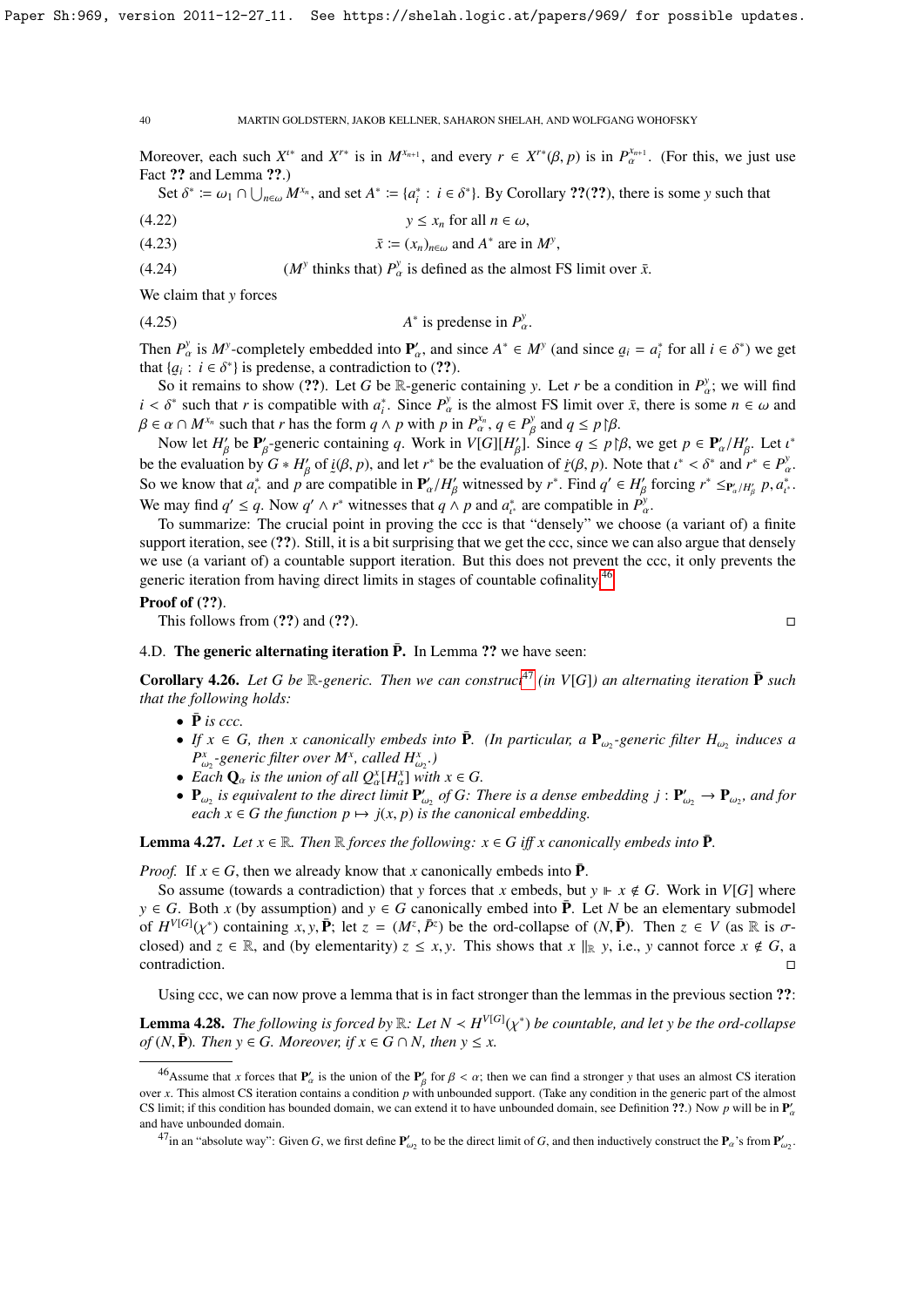*Proof.* Work in *V*[*G*] with  $x \in G$ . Pick an elementary submodel *N* containing *x* and  $\overline{P}$ . Let *y* be the ordcollapse of  $(N, \bar{P})$  via a collapsing map *k*. As above, it is clear that  $y \in \mathbb{R}$  and  $y \leq x$ . To show  $y \in G$ , it is (by the previous lemma) enough to show that *y* canonically embeds. We claim that  $k^{-1}$  is the canonical embedding of *y* into  $\bar{P}$ . The crucial point is to show  $M^y$ -completeness. Let  $B \in M^y$  be a maximal antichain of  $P_{\omega_2}^y$ , say  $B = k(A)$  where  $A \in N$  is a maximal antichain of  $P_{\omega_2}$ . So (by ccc) *A* is countable, hence  $A \subseteq N$ . So not only  $A = k^{-1}(B)$  but even  $A = k^{-1}[B]$ . Hence  $k^{-1}$  is an  $M^y$ -complete embedding.

**Remark 4.29.** We used the ccc of  $P_{\omega_2}$  to prove Lemma ??; this use was essential in the sense that we can<br>in turn assily group the see of **P** if we assume that I amma 22 halds. In fact I amma 22 assily implies all in turn easily prove the ccc of  $\mathbf{P}_{\omega_2}$  if we assume that Lemma ?? holds. In fact Lemma ?? easily implies all<br>other lemmas in section 22 as well. other lemmas in section ?? as well.

#### 5. The proof of BC+dBC

We first<sup>[48](#page-40-0)</sup> prove that no uncountable *X* in *V* will be smz or sm in the final extension  $V[G * H]$ . Then we show how to modify the argument to work for all uncountable sets in  $V[G * H]$ .

#### 5.A. BC+dBC for ground model sets.

**Lemma 5.1.** *Let*  $X \in V$  *be an uncountable set of reals. Then*  $\mathbb{R} * \mathbf{P}_{\omega_2}$  *forces that*  $X$  *is not smz.* 

*Proof.*

- (1) Fix any even  $\alpha < \omega_2$  (i.e., an ultralaver position) in our iteration. The ultralaver forcing  $\mathbf{Q}_\alpha$  adds a (canonically defined code for a) closed null set  $\ddot{F}$  constructed from the ultralaver real  $\bar{\ell}_{\alpha}$ . (Recall Corollary ??.) In the following, when we consider various ultralaver forcings  $\mathbf{Q}_{\alpha}$ ,  $\mathcal{Q}_{\alpha}$ ,  $\mathcal{Q}_{\alpha}^{x}$ , we treat *F* not as an actual name, but rather as a definition which depends on the forcing used.
- (2) According to Theorem ??, it is enough to show that  $X + \dot{F}$  is non-null in the  $\mathbb{R} * \mathbf{P}_{\omega_2}$ -extension, or conjugative in avery  $\mathbb{R} \cdot \mathbf{P}$  orthonoise  $(\alpha, \beta, \zeta, \mu)$ . So assume towards a contradiction th equivalently, in every  $\mathbb{R} * \mathbf{P}_{\beta}$ -extension ( $\alpha < \beta < \omega_2$ ). So assume towards a contradiction that there is a  $\beta > \alpha$  and an  $\mathbb{R} * \mathbf{P}_{\beta}$ -name  $\zeta$  of a (code for a) Borel null set such that some  $(x, p) \in \mathbb{R} * \mathbf{P}_{\omega_2}$ forces that  $X + \dot{F} \subseteq \dot{Z}$ .
- (3) Using the dense embedding  $j_{\omega_2}: \mathbf{P}'_{\omega_2} \to \mathbf{P}_{\omega_2}$ , we may replace  $(x, p)$  by a condition  $(x, p') \in \mathbb{R} * \mathbf{P}'_{\omega_2}$ .<br>A coording to East 22 (recall that we now know that **P** satisfies ccc) and I emma 22 we c According to Fact ?? (recall that we now know  $\mathbf{P}_{\omega_2}$  and  $\mathbf{P}_{\omega_2}$  satisfies ccc) and Lemma ?? we can assume that *p*' is already a *P*<sub> $\beta$ </sub><sup>x</sup>-condition *p*<sup>x</sup> and that  $\overline{Z}$  is (forced by *x* to be the same as) a *P*<sub> $\beta$ </sub><sup>x</sup>-name  $\overline{Z}$ <sup>x</sup> in β β *M<sup>x</sup>* .
- (4) We construct (in *V*) an iteration  $\bar{P}$  in the following way:
	- (a) Up to  $\alpha$ , we take an arbitrary alternating iteration into which x embeds. In particular,  $P_\alpha$  will be proper and hence force that *X* is still uncountable.
	- (b) Let  $Q_\alpha$  be any ultralaver forcing (over  $Q_\alpha^x$  in case  $\alpha \in M^x$ ). So according to Corollary ??, we know that  $\Omega$  forces that  $X + \vec{F}$  is not null know that  $Q_{\alpha}$  forces that  $X + \dot{F}$  is not null. Therefore we can pick (in  $V[H_{\alpha+1}]$ ) some  $\dot{r}$  in  $X + \dot{F}$  which is random over (the countable
	- model)  $M^x[H_{\alpha+1}^x]$ , where  $H_{\alpha+1}^x$  is induced by  $H_{\alpha+1}$ . (c) In the rest of the construction, we preserve randomness of *i* over  $M^x[H^x_\zeta]$  for each  $\zeta \le \omega_2$ . We can do this using an almost CS iteration over *x* where at each Janus position we use a random can do this using an almost CS iteration over *x* where at each Janus position we use a random version of Janus forcing and at each ultralaver position we use a suitable ultralaver forcing; this is possible by Lemma ??. By Lemma ??, this iteration will preserve the randomness of  $\dot{r}$ .
	- (d) So we get  $\bar{P}$  over *x* (with canonical embedding  $i_x$ ) and  $q \leq_{P_{\omega_2}} i_x(p^x)$  such that  $q \upharpoonright \beta$  forces (in  $P$ ) that *i*<sub>x</sub> is render over MXLEX1 in perticular that  $\dot{x} \notin \mathcal{X}$ . *P*<sub>β</sub>) that *r* is random over  $M^x[H_\beta^x]$ , in particular that  $\dot{r} \notin Z^x$ .

We now pick a countable  $N < H(\chi^*)$  containing everything and ord-collapse  $(N, \bar{P})$  to  $y \leq x$ . (See Fact 22) Set  $X^y := X \cap M^y$  (the image of *X* under the collapse). By elementarity  $M^y$  thinks that Fact ??.) Set  $X^y = X \cap M^y$  (the image of *X* under the collapse). By elementarity,  $M^y$  thinks that (a)–(d) above holds for  $\bar{P}^y$  and that  $X^y$  is uncountable. Note that  $X^y$  ⊆ *X*.

(5) This gives a contradiction in the obvious way: Let *G* be R-generic over *V* and contain *y*, and let  $H_B$ be  $P_{\beta}$ -generic over *V*[*G*] and contain *q*  $\beta\beta$ . So  $M^y[H_{\beta}^y]$  thinks that  $r \notin \mathbb{Z}^x$  (which is absolute) and that  $r \neq 0$  is a subsolute of  $M^y[H_{\beta}^y]$ . that  $r = x + f$  for some  $x \in X^y \subseteq X$  and  $f \in F$  (actually even in *F* as evaluated in  $M^y[H^y_{\alpha+1}]$ ). So in  $V[G][H_\beta]$ , *r* is the sum of an element of *X* and an element of *F*. So  $(y, q) \le (x, p')$  forces that  $r \in X + \dot{F} \setminus \dot{Z}$  a contradiction to (2)  $r \in X + \dot{F} \setminus \dot{Z}$ , a contradiction to (2).

<span id="page-40-0"></span><sup>&</sup>lt;sup>48</sup>Note that for this weak version, it would be enough to produce a generic iteration of length 2 only, i.e.,  $\mathbf{Q}_0 * \mathbf{Q}_1$ , where  $\mathbf{Q}_0$  is an ultralaver forcing and  $\mathbf{Q}_1$  a corresponding Janus forcing.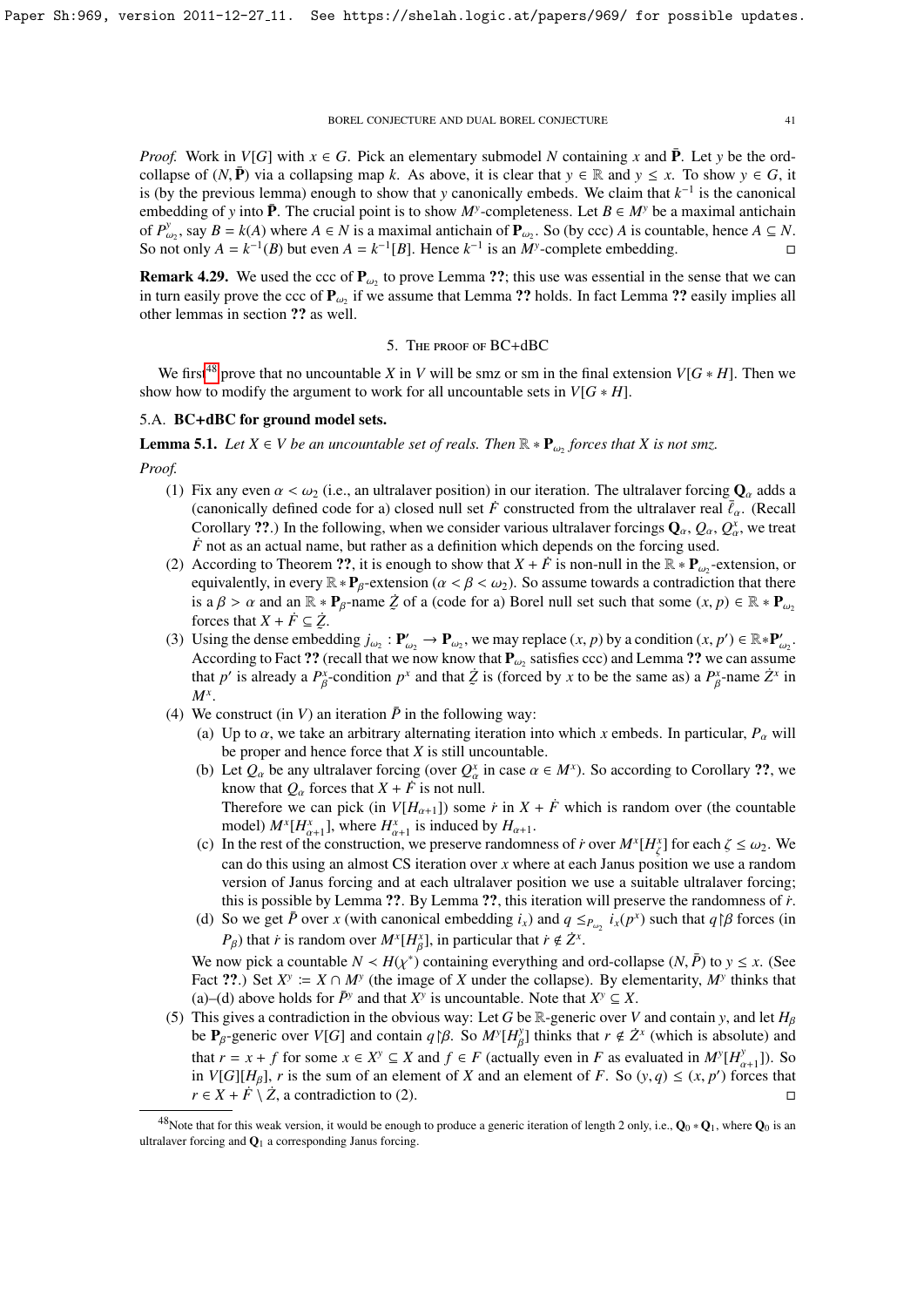Of course, we need this result not just for ground model sets *X*, but for  $\mathbb{R} * \mathbf{P}_{\omega_2}$ -names  $\dot{X} = (\dot{x}_i : i \in \omega_1)$ <br>uncountable sets. It is easy to see that it is enough to deal with  $\mathbb{R} * \mathbf{P}_{\alpha}$ -names for of uncountable sets. It is easy to see that it is enough to deal with  $\mathbb{R} * \mathbf{P}_{\beta}$ -names for (all)  $\beta < \omega_2$ . So given  $\dot{\mathbf{Y}}$  we can (in the proof) pick  $\alpha$  such that  $\dot{\mathbf{Y}}$  is actually an  $\mathbb{R} * \mathbf{P}$ , however, the problem is the following: When constructing  $\overline{P}$  in (4), it is not clear how to simultaneously however, the problem is the following: When constructing  $\overline{P}$  in (4), it is not clear how to simultaneous  $\dot{X}$ , we can (in the proof) pick  $\alpha$  such that  $\dot{X}$  is actually an  $\mathbb{R} * \mathbf{P}_{\alpha}$ -name. We can try to repeat the same proof;<br>however, the problem is the following: When constructing  $\overline{P}$  in (4) it is not cl make all the uncountably many names  $(\dot{x}_i)$  into  $\bar{P}$ -names in a sufficiently "absolute" way. In other words: It is not clear how to end up with some  $\overline{M}$ <sup>*y*</sup> and  $\overline{X}$ <sup>*y*</sup> uncountable in  $\overline{M}$ <sup>*y*</sup> such that it is guaranteed that  $\overline{X}$ <sup>*y*</sup> (evaluated in  $M^y[H^{\gamma}_{\alpha}]$ ) will be a subset of  $\dot{\chi}$  (evaluated in  $V[G][H_{\alpha}]$ ). We will solve this problem in the next section by factoring R.

Let us now give the proof of the corresponding weak version of dBC:

# **Lemma 5.2.** Let  $X \in V$  be an uncountable set of reals. Then  $\mathbb{R} * \mathbf{P}_{\omega_2}$  forces that X is not strongly meager.

*Proof.* The proof is parallel to the previous one:

- (1) Fix any even  $\alpha < \omega_2$  (i.e., an ultralaver position) in our iteration. The Janus forcing  $\mathbf{Q}_{\alpha+1}$  adds a (canonically defined code for a) null set  $\dot{Z}_{\nabla}$ . (See Definition ?? and Fact ??.)
- (2) According to (??), it is enough to show that  $X + \dot{Z}_{\nabla} = 2^{\omega}$  in the  $\mathbb{R} * \mathbf{P}_{\omega_2}$ -extension, or equivalently, in over  $\mathbb{R} \times \mathbf{P}$ , at the state  $\mathbb{R} \times \mathbb{R}$  or  $\mathbb{R} \times \mathbb{R}$ . in every  $\mathbb{R} * \mathbf{P}_{\beta}$ -extension  $(\alpha < \beta < \omega_2)$ . (For every real *r*, the statement  $r \in X + Z_{\nabla}$ , i.e.,  $( \exists r \in \mathbb{Z} \setminus x + r \in \mathbb{Z})$  is absolute a some towards a contradiction that there is a  $\beta > \alpha$  and an  $(\exists x \in X)$   $x + r \in Z_{\nabla}$ , is absolute.) So assume towards a contradiction that there is a  $\beta > \alpha$  and an  $\mathbb{R} \times \mathbf{P}$  arrow is of a real such that some  $(x, n) \in \mathbb{R} \times \mathbf{P}$  forces that  $\forall x \in \mathcal{I} + \mathcal{I}$  $\mathbb{R} * \mathbf{P}_{\beta}$ -name *i*: of a real such that some  $(x, p) \in \mathbb{R} * \mathbf{P}_{\omega_2}$  forces that  $\dot{x} \notin X + \dot{Z}_{\nabla}$ .<br>A gain we can assume that *i*: is a  $P^x$ -name *i*<sup>x</sup> in  $M^x$ .
- (3) Again, we can assume that  $\dot{r}$  is a  $P^x_A$ -name  $\dot{r}^x$  in  $M^x$ .
- (4) We construct (in *V*) an iteration  $\bar{P}$  in the following way:
	- (a) Up to  $\alpha$ , we take an arbitrary alternating iteration into which x embeds. In particular,  $P_\alpha$  again forces that *X* is still uncountable.
	- (b1) Let  $Q_\alpha$  be any ultralaver forcing (over  $Q_\alpha^x$ ). Then  $Q_\alpha$  forces that *X* is not thin (see Corollary ??).
	- (b2) Let  $Q_{\alpha+1}$  be a countable Janus forcing. So  $Q_{\alpha+1}$  forces  $X + Z_{\nabla} = 2^{\omega}$ . (See Lemma ??.)
	- (c) We continue the iteration in a  $\sigma$ -centered way. I.e., we use an almost FS iteration over *x* of ultralaver forcings and countable Janus forcings, using trivial  $Q_\zeta$  for all  $\zeta \notin M^x$ ; see Lemma ??. (d) So  $P_\beta$  still forces that  $X + Z_\nabla = 2^\omega$ , and in particular that  $\dot{r}^x \in X + Z_\nabla$ . (Again by Lemma ??.) Again, by collapsing some *N* as in the previous proof, we get  $y \le x$  and  $X^y \subseteq X$ .
- (5) This again gives the obvious contradiction: Let *G* be R-generic over *V* and contain *y*, and let  $H_\beta$ be  $P_\beta$ -generic over *V*[*G*] and contain *p*. So  $M^y[H_\beta^y]$  thinks that  $r = x + z$  for some  $x \in X^y \subseteq X$  and  $z \in Z_{\nabla}$  (this time,  $\dot{Z}_{\nabla}$  is evaluated in  $M^{\gamma}[H_{\beta}^{\gamma}])$ , contradicting (2).

5.B. **A factor lemma.** We can restrict  $\mathbb R$  to any  $\alpha^* < \omega_2$  in the obvious way: Conditions are pairs  $x = (M^x \bar{P}^x)$  of pice candidates  $M^x$  (containing  $\alpha^*$ ) and alternating iterations  $\bar{P}^x$  but now  $M^x$  th  $(M^x, \bar{P}^x)$  of nice candidates  $M^x$  (containing  $\alpha^*$ ) and alternating iterations  $\bar{P}^x$ , but now  $M^x$  thinks that  $\bar{P}^x$  has length  $\alpha^*$  (and not  $\omega$ ). We call this variant  $\mathbb{R} \uparrow \alpha^*$ length  $\alpha^*$  (and not  $\omega_2$ ). We call this variant  $\mathbb{R} \upharpoonright \alpha^*$ .<br>Note that all results of Section 22 about  $\mathbb{R}$  are

β

Note that all results of Section ?? about R are still true for  $\mathbb{R} \uparrow \alpha^*$ . In particular, whenever  $G \subseteq \mathbb{R} \uparrow \alpha^*$  is<br>peric, it will define a direct limit (which we call **P**<sup>\*</sup>) and an alternating iteration of len generic, it will define a direct limit (which we call  $\mathbf{P}^{*}$ ), and an alternating iteration of length  $\alpha^{*}$  (called  $\mathbf{P}^{*}$ );<br>again we will have that  $x \in G$  iff x canonically embeds into  $\mathbf{\bar{P}}^{*}$ again we will have that  $x \in G$  iff *x* canonically embeds into  $\bar{P}^*$ .

There is a natural projection map from  $\mathbb R$  (more exactly: from the dense subset of those *x* which satisfy dense and preserves  $\leq$ .) \* ∈  $M^x$ ) into  $\mathbb{R} \upharpoonright \alpha^*$ , mapping  $x = (M^x, \bar{P}^x)$  to  $x \upharpoonright \alpha^* := (M^x, \bar{P}^x \upharpoonright \alpha^*)$ . (It is obvious that this projection is

There is also a natural embedding  $\varphi$  from  $\mathbb{R} \upharpoonright \alpha^*$  to  $\mathbb{R}$ : We can just continue an alternating iteration of oth  $\alpha^*$  by appending trivial forcings length  $\alpha^*$  by appending trivial forcings.<br>  $\alpha$  is complete: It preserves  $\leq$  and  $\perp$ 

 $\varphi$  is complete: It preserves  $\leq$  and ⊥. (Assume that  $z \leq \varphi(x)$ ,  $\varphi(y)$ ). Then  $z \upharpoonright \alpha^* \leq x, y$ .) Also, the projection  $\varphi$  are  $\varphi$  and  $\varphi$  are  $\varphi$  and  $\varphi$  are  $\varphi$  and  $\varphi$ . In  $M^z$ , we can first is a reduction: If  $y \le x \uparrow \alpha^*$  in  $\mathbb{R} \uparrow \alpha^*$ , then let  $M^z$  be a model containg both *x* and *y*. In  $M^z$ , we can first construct an alternating iteration of length  $\alpha^*$  over *y* (using almost FS over *y*, or almost CS — this does not matter here). We then continue this iteration  $\overline{P^z}$  using almost FS or almost CS over *x*. So *x* a not matter here). We then continue this iteration  $\bar{P}^z$  using almost FS or almost CS over *x*. So *x* and *y* both embed into  $\bar{P}^z$ , hence  $z = (M^z, \bar{P}^z) \le x, y$ .<br>So according to the general factor let

So according to the general factor lemma of forcing theory, we know that  $\mathbb R$  is forcing equivalent to  $\mathbb{R} \upharpoonright \alpha^* * (\mathbb{R} \upharpoonright \alpha^*)$ , where  $\mathbb{R} \upharpoonright \alpha \upharpoonright \alpha^*$  is the quotient of  $\mathbb{R}$  and  $\mathbb{R} \upharpoonright \alpha^*$ , i.e., the  $(\mathbb{R} \upharpoonright \alpha^*$ -name for the) set of  $x \in \mathbb{R}$ <br>which are compatible (in  $\mathbb{R}$ ) with all which are compatible (in R) with all  $\varphi(y)$  for  $y \in G \upharpoonright \alpha^*$  (the generic filter for  $\mathbb{R} \upharpoonright \alpha^*$ ), or equivalently, the set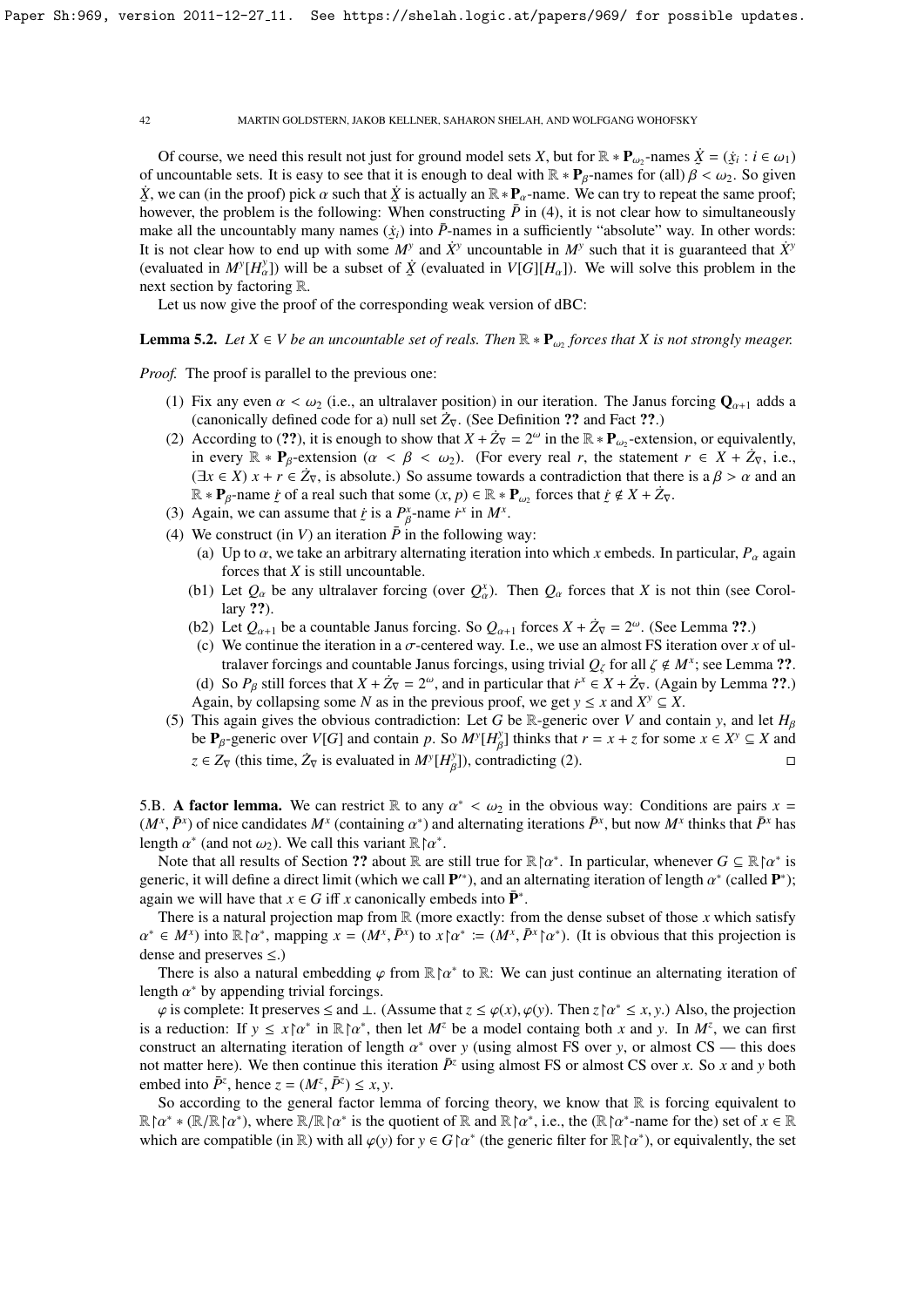of  $x \in \mathbb{R}$  such that  $x \upharpoonright \alpha^* \in G \upharpoonright \alpha^*$ . So Lemma ?? (relativized to  $\mathbb{R} \upharpoonright \alpha^*$ ) implies:

(5.3) R/R  $\upharpoonright \alpha^*$  is the set of  $x \in \mathbb{R}$  that canonically embed (up to  $\alpha^*$ ) into  $\mathbf{P}_{\alpha^*}$ .

**Setup.** *Fix some*  $\alpha^* < \omega_2$  *of uncountable cofinality.*<sup>[49](#page-42-0)</sup> *Let*  $G \upharpoonright \alpha^*$  *be*  $\mathbb{R} \upharpoonright \alpha^*$ -generic over V and work in<br> $V^* - V[G \upharpoonright \alpha^*]$  *Set*  $\mathbf{P}^* - (\mathbf{P}_0)_{\alpha \to \alpha}$  the generic alternating iteration  $V^* := V[G \cap \alpha^*]$ *. Set*  $\bar{\mathbf{P}}^* = (\mathbf{P}_\beta)_{\beta < \alpha^*}$ *, the generic alternating iteration added by*  $\mathbb{R} \cap \alpha^*$ *. Let*  $\mathbb{R}^*$  *be the quotient*  $\mathbb{R} \cap \mathbb{R}^*$  $\mathbb{R}/\mathbb{R} \restriction \alpha^*$ .

We claim that  $\mathbb{R}^*$  satisfies (in  $V^*$ ) all the properties that we proved in Section ?? for  $\mathbb{R}$  (in  $V$ ), with the obvious modifications. In particular:

- $(A)_{\alpha^*}$  R<sup>\*</sup> is  $\aleph_2$ -cc, since it is the quotient of an  $\aleph_2$ -cc forcing.
- $(B)_{\alpha^*}$  R<sup>\*</sup> does not add new reals (and more generally, no new HCON objects), since it is the quotient of a  $\sigma$ -closed forcing.<sup>[50](#page-42-1)</sup>
- $(C)_{\alpha^*}$  Let *G*<sup>\*</sup> be R<sup>\*</sup>-generic over *V*<sup>\*</sup>. Then *G*<sup>\*</sup> is R-generic over *V*, and therefore Corollary ?? holds for *G*<sup>\*</sup>.<br>(Note that **P**<sub>k</sub> and than **P**<sub>k</sub> is constructed from *G*<sup>\*</sup>). Moreover it is seen to see<sup></sup> (Note that  $P'_{a}$  $\mathbf{w}'_{\omega_2}$  and then  $\mathbf{P}_{\omega_2}$  is constructed from  $G^*$ .) Moreover, it is easy to see<sup>[51](#page-42-2)</sup> that  $\bar{\mathbf{P}}$  starts with  $\bar{\mathbf{P}}^*$  .
- (D)<sub>*a*<sup>∗</sup> In particular, we get a variant of Lemma ??: The following is forced by  $\mathbb{R}^*$ : Let *N* ≺ *H*<sup>V[*G*<sup>\*</sup>]</sup>( $\chi$ <sup>\*</sup>) be countable and let *y* be the ord-collanse of (*N* **P**). Then *y* ∈ *G*<sup>\*</sup> Moreover: If *</sub>* countable, and let *y* be the ord-collapse of  $(N, \bar{P})$ . Then  $y \in G^*$ . Moreover: If  $x \in G^* \cap N$ , then  $y \leq x$ . We can use the last item to prove the  $\mathbb{R}^*$ -version of Fact ??:

Corollary 5.4. *In V*<sup>∗</sup> *, the following holds:*

- *(1) Assume that*  $x \in \mathbb{R}^*$  *forces that*  $p \in \mathbf{P}_{\omega_2}$ *. Then there is a*  $y \le x$  *and a*  $p^y \in P_{\omega_2}^y$ ω2 *such that y forces*  $p^y = p$ .
- *(2) Assume that*  $x \in \mathbb{R}^*$  *forces that*  $\dot{r}$  *is a* **P**<sub>*w*2</sub>-name of a real. Then there is a y ≤ *x* and a  $P_{\omega_2}^y$ -name  $\dot{r}^y$  and  $\dot{r}^y$  and  $\dot{r}^y$  and  $\dot{r}^y$  and  $\dot{r}^y$  and  $\dot{r}^y$  and such that y forces that  $\vec{r}^y$  and  $\vec{r}$  are equivalent as  $\mathbf{P}_{\omega_2}$ -names.

*Proof.* We only prove  $(??)$ , the proof of  $(??)$  is similar.

Let *G*<sup>\*</sup> contain *x*. In *V*[*G*<sup>\*</sup>], pick an elementary submodel *N* containing *x*, *p*,  $\overline{P}$  and let  $(M^z, \overline{P}^z, p^z)$  be ord-collapse of  $(N, \overline{P}$  *n*). Then  $z \in G^*$ . This whole situation is forced by some the ord-collapse of  $(N, \bar{P}, p)$ . Then  $z \in G^*$ . This whole situation is forced by some  $y \le z \le x \in G^*$ . So *y* and  $p^y$  is as required where  $p^y \in P^y$  is the canonical image of  $p^z$ and  $p^y$  is as required, where  $p^y \in P^y_a$  $\omega_2$  is the canonical image of  $p^2$ . В последните последните последните последните и се од селото на селото на селото на селото на селото на село<br>В селото на селото на селото на селото на селото на селото на селото на селото на селото на селото на селото н

We also get the following analogue of Fact ??:

In *V*<sup>\*</sup> we have: Let  $x \in \mathbb{R}^*$ . Assume that  $\overline{P}$  is an alternating iteration that extends  $\overline{P} \upharpoonright a^*$ <br>and that  $x - (M^x \overline{P}^x) \in \mathbb{R}$  canonically embeds into  $\overline{P}$  and that  $N \neq H(x^*)$  contains x

(5.5) and that  $x = (M^x, \bar{P}^x) \in \mathbb{R}$  canonically embeds into  $\bar{P}$ , and that  $N \lt H(\chi^*)$  contains *x*<br>and  $\bar{P}$ . Let  $y = (M^y, \bar{P}^y)$  be the ord-collapse of  $(N, \bar{P})$ . Then  $y \in \mathbb{R}^*$  and  $y \lt x$ . and  $\overline{P}$ . Let  $y = (M^y, \overline{P}^y)$  be the ord-collapse of  $(N, \overline{P})$ . Then  $y \in \mathbb{R}^*$  and  $y \le x$ .

We now claim that  $\mathbb{R} * \mathbf{P}_{\omega_2}$  forces BC+dBC. We know that  $\mathbb{R}$  is forcing equivalent to  $\mathbb{R} \upharpoonright \alpha^* * \mathbb{R}^*$ . Obviously we have

$$
\mathbb{R} * \mathbf{P}_{\omega_2} = \mathbb{R} \mathord{\upharpoonright} \alpha^* * \mathbb{R}^* * \mathbf{P}_{\alpha^*} * \mathbf{P}_{\alpha^*, \omega_2}
$$

 $\mathbb{R} * \mathbf{P}_{\omega_2} = \mathbb{R} \restriction \alpha^* * \mathbb{R}^* * \mathbf{P}_{\alpha^*} * \mathbf{P}_{\alpha^*, \omega_2}$ <br>(where  $\mathbf{P}_{\alpha^*, \omega_2}$  is the quotient of  $\mathbf{P}_{\omega_2}$  and  $\mathbf{P}_{\alpha^*}$ ). Note that  $\mathbf{P}_{\alpha^*}$  is already determined by  $\mathbb{R} \restriction \alpha^*$ , so  $\mathbb$ (forced by  $\mathbb{R} \upharpoonright \alpha^*$  to be) a product  $\mathbb{R}^* \times \mathbf{P}_{\alpha^*} = \mathbf{P}_{\alpha^*} \times \mathbb{R}^*$ .<br>But note that this is not the same as  $\mathbf{P}_{\alpha^*} \mathbb{R}^*$  where

But note that this is not the same as  $\mathbf{P}_{\alpha^*} * \mathbb{R}^*$ , where we evaluate the definition of  $\mathbb{R}^*$  in the  $\mathbf{P}_{\alpha^*}$ -extension  $V(C \wedge^* \mathbf{L} \cdot \mathbf{W}_{\alpha^*})$ . We would get now conditions and therefore now condi of *V*[*G* | $\alpha^*$ ]: We would get new candidates and therefore new conditions in  $\mathbb{R}^*$  after forcing with  $\mathbf{P}_{\alpha^*}$ . In other words we can not just aroue as follows: other words, we can *not* just argue as follows:

**Wrong argument.**  $\mathbb{R} * \mathbf{P}_{\omega_2}$  is the same as  $(\mathbb{R} \restriction \alpha^* * \mathbf{P}_{\alpha^*}) * (\mathbb{R}^* * \mathbf{P}_{\alpha^* \omega_2})$ ; so given an  $\mathbb{R} * \mathbf{P}_{\omega_2}$ -name *X* of a set of reals of size **X**. We can choose  $\alpha^*$  large enough so that set of reals of size  $\aleph_1$ , we can choose  $\alpha^*$  large enough so that *X* is an ( $\mathbb{R} \upharpoonright \alpha^* * \mathbf{P}_{\alpha^*}$ )-name. Then, working in the ( $\mathbb{R} \upharpoonright \alpha^* * \mathbf{P}_{\alpha}$ )-partners on we just apply I emmas 22 and 22 the ( $\mathbb{R} \upharpoonright \alpha^* * \mathbf{P}_{\alpha^*}$ )-extension, we just apply Lemmas ?? and ??.

So what do we do instead? Assume that  $\dot{\mathbf{X}} = \{\dot{\xi}_i : i \in \omega_1\}$  is an  $\mathbb{R} * \mathbf{P}_{\omega_2}$ -name for a set of reals of size  $\aleph_1$ . So there is a  $\beta < \omega_2$  such that  $\dot{\chi}$  is added by  $\mathbb{R} * \mathbf{P}_{\beta}$  (using  $\aleph_2$ -cc of  $\mathbb{R}$ ). In the R-extension,  $\mathbf{P}_{\alpha}$  is ccc, therefore we can assume that each  $\dot{\xi}$ , is a system of coun **P**<sub>β</sub> is ccc, therefore we can assume that each  $\dot{\xi}_i$  is a system of countably many countable antichains  $A_i^m$ 

<span id="page-42-0"></span><sup>49</sup>Probably the cofinality is completely irrelevant, but the picture is clearer this way.

<span id="page-42-2"></span><span id="page-42-1"></span><sup>&</sup>lt;sup>50</sup>It is easy to see that R<sup>\*</sup> is even σ-closed, by "relativizing" the proof for R, but we will not need this.<br><sup>51</sup>It at **P'**\* be the direct limit of G b,\* (for 0, 5, \*), and **P**' the direct limit of G<sup>\*</sup>. The function

<sup>&</sup>lt;sup>51</sup>Let  $P_{\beta}^{*}$  be the direct limit of *G*  $\uparrow \alpha^{*}$  (for  $\beta \le \alpha^{*}$ ), and  $P_{\beta}^{'}$  the direct limit of *G*<sup>\*</sup>. The function  $k_{\beta}: P_{\beta}^{*} \to P_{\beta}^{'}$  that maps  $(x, p)$  to  $\uparrow$  $(\varphi(x), p)$  preserves  $\leq$  and  $\perp$  and is surjective modulo =<sup>\*</sup>, see Fact ??(??). So it is clear that defining  $\bar{P}^*$  by induction from  $P_{\omega_2}^{**}$  yields the same result as defining  $\bar{P}$  from  $P'_{\omega_2}$ .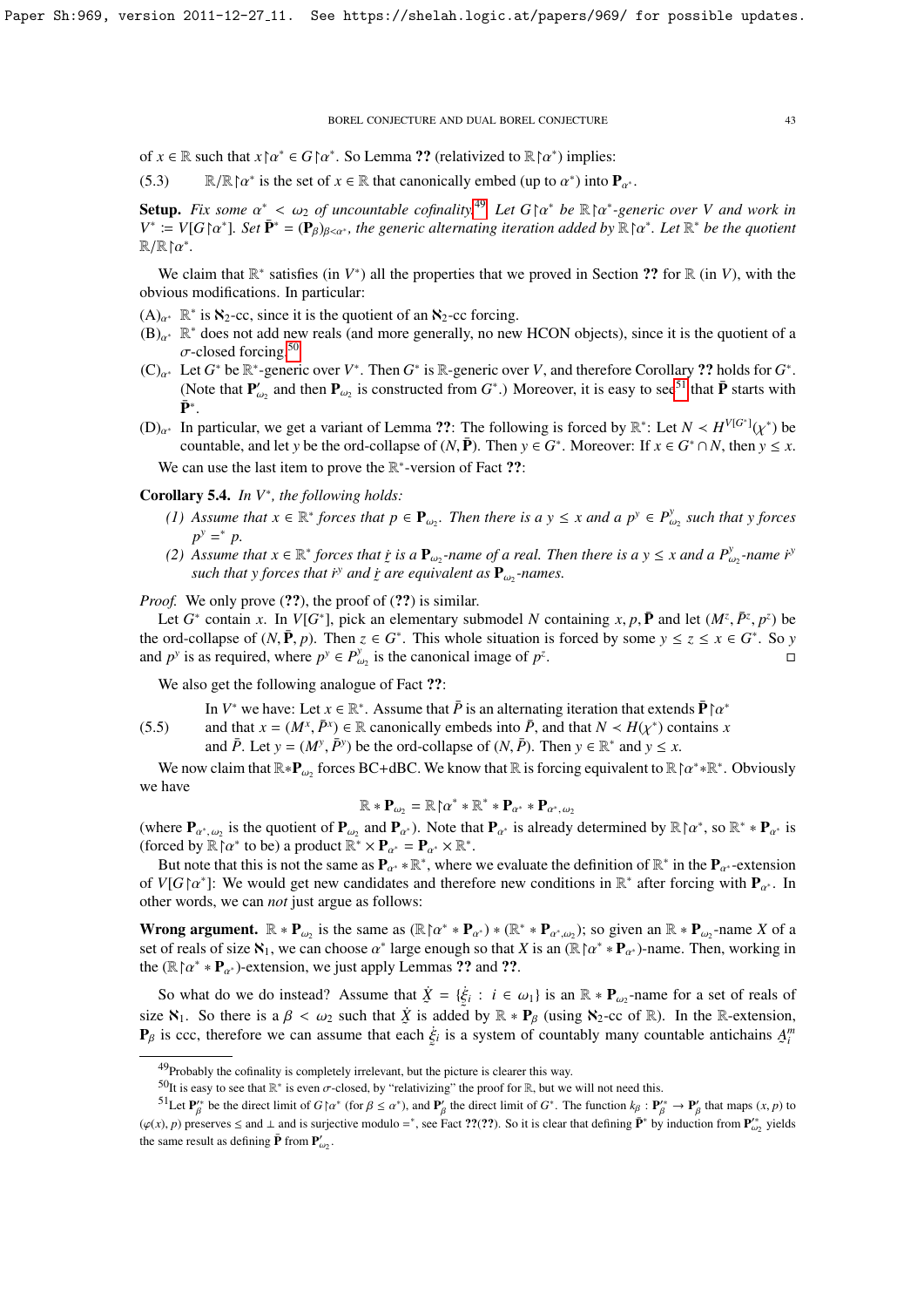of  $P_\beta$ , together with functions  $f_i^m : A_i^m \to \{0, 1\}$ . For the following argument, we prefer to work with the equivalent  $P'$  instead of  $P_\beta$ . We can assume that each of the sequences  $R_i := (A^m f^m)$  is an element equivalent  $P'_\beta$  instead of  $P_\beta$ . We can assume that each of the sequences  $B_i := (A_i^m, f_i^m)_{m \in \omega}$  is an element of *V* (since  $\mathbf{P}'_\beta$  is a subset of *V* and since R is σ-closed). So each  $B_i$  is decided by a maximal antichain  $Z_i$ <br>of R Since  $\mathbb{P}$  is  $\mathbf{X}_i$  co these  $\mathbf{X}_i$  many antichains all are contained in some  $\math$ of R. Since  $\mathbb{R}$  is  $\aleph_2$ -cc, these  $\aleph_1$  many antichains all are contained in some  $\mathbb{R} \upharpoonright \alpha^*$  with  $\alpha^* \geq \beta$ .<br>So in the  $\mathbb{R} \upharpoonright \alpha^*$ -extension  $V^*$  we have the following situation: Each  $\epsilon$ , is a

So in the  $\mathbb{R} \upharpoonright \alpha^*$ -extension *V*<sup>\*</sup> we have the following situation: Each  $\xi_i$  is a very "absolute<sup>[52](#page-43-0)</sup>"  $\mathbb{R}^* \times \mathbf{P}_{\alpha^*}$ <br>we (or equivalently  $\mathbb{R}^* \times \mathbf{P}_{\alpha^*}$  -pame) in fact they are already determi name (or equivalently,  $\mathbb{R}^* \times \mathbf{P}_{\alpha^*}$ -name), in fact they are already determined by antichains that are in  $\mathbf{P}_{\alpha^*}$  and do not depend on  $\mathbb{R}^*$ . So we can interpret them as  $\mathbf{P}_{\alpha^*}$ -names.

Note that:

(5.6) The  $\xi_i$  are forced (by  $\mathbb{R}^* * \mathbf{P}_{\alpha^*}$ ) to be pairwise different, and therefore already by  $\mathbf{P}_{\alpha^*}$ .

Now we are finally ready to prove that  $\mathbb{R} * \mathbf{P}_{\omega_2}$  forces that every uncountable *X* is neither smz nor sm. It is enough to show that for every name  $\dot{X}$  of an uncountable set of reals of size  $\mathcal{N}_1$  the forcing  $\mathbb{R} * \mathbf{P}_{\omega_2}$  forces that  $\dot{X}$  is neither smz nor sm. For the rest of the proof we fix such a name  $\dot{X}$ , the corresponding  $\dot{\xi}_i$ 's,  $i \in \omega_1$ , and the appropriate  $\alpha^*$  as above. From now on, we work in the  $\mathbb{R} \upharpoonright \alpha^*$  extension  $V^*$ .<br>So we have to show that  $\mathbb{R}^* * \mathbf{P}$  forces that  $\dot{Y}$  is neither smz nor sm ˜

So we have to show that  $\mathbb{R}^* * \mathbf{P}_{\omega_2}$  forces that  $\dot{\mathbf{X}}$  is neither smz nor sm.

After all our preparations, we can just repeat the proofs of BC (Lemma ??) and dBC (Lemma ??) of Section ??, with the following modifications. The modifications are the same for both proofs; for better readability we concentrate on the proof of dBC.

- (1) Change: Instead of an arbitrary ultralaver position  $\alpha < \omega_2$ , we obviously have to choose  $\alpha \ge \alpha^*$ .<br>For the dBC: we choose  $\alpha > \alpha^*$  an arbitrary Laver position. The Janus forcing  $\Omega$  + adds For the dBC: we choose  $\alpha > \alpha^*$  an arbitrary Laver position. The Janus forcing  $\mathbf{Q}_{\alpha+1}$  adds a canonically defined code for a) null set  $\dot{z}_n$ (canonically defined code for a) null set  $\dot{Z}_{\nabla}$ .
- (2) Change: No change here. (Of course we now have an  $\mathbb{R}^* * \mathbf{P}_{\alpha^*}$ -name  $\dot{\mathbf{\chi}}$  instead of a ground model set ) set.)

For the dBC: It is enough to show that  $\dot{X} + \dot{Z}_{\nabla} = 2^{\omega}$  in the  $\mathbb{R}^* * \mathbf{P}_{\omega_2}$ -extension of  $V^*$ , or equivalently, in every  $\mathbb{R}^* * \mathbf{P}_\beta$ -extension  $(\alpha < \beta < \omega_2)$ . So assume towards a contradiction that there is a  $\beta > \alpha$ <br>and an  $\mathbb{R}^* * \mathbf{P}_\alpha$  pame is of a real such that some  $(x, n) \in \mathbb{R}^* * \mathbf{P}_\alpha$  forces that  $\dot{x} \notin \dot{X$ and an  $\mathbb{R}^* * \mathbf{P}_\beta$ -name *i* of a real such that some  $(x, p) \in \mathbb{R}^* * \mathbf{P}_{\omega_2}$  forces that  $\dot{x} \notin \dot{X} + \dot{Z}_\nabla$ .<br>Change: no change. (But we use Corollary ?) instead of I emma ??)

- (3) Change: no change. (But we use Corollary ?? instead of Lemma ??.) For dBC: Using Corollary ??(??), without loss of generality *x* forces  $p^x = p$  and there is a  $\mathbb{R}^* * P_A^x$ -name  $\dot{x}$ <sup>x</sup> in  $M^x$  such that  $\dot{r}^x = \dot{x}$  is forced.
- (4) Change: The iteration obviously has to start with the  $\mathbb{R} \upharpoonright \alpha^*$ -generic iteration which we call  $\bar{\mathbf{P}}^*$ <br>(which is ccc) the rest is the same (which is ccc), the rest is the same.

For dBC: In  $V^*$  we construct an iteration  $\bar{P}$  in the following way:

- (a1) Up to  $\alpha^*$ , we use the iteration  $\mathbf{\bar{P}}^*$  (which already lives in our current universe  $V^*$ ). As explained<br>above in the paragraph preceding (22)  $\dot{X}$  can be interpreted as a **P**  $\alpha$ -pame  $\dot{X}$  and by (22 above in the paragraph preceding (??),  $\dot{\mathbf{X}}$  can be interpreted as a  $\mathbf{P}_{\alpha^*}$ -name  $\dot{\mathbf{X}}$ , and by (??),  $\dot{\mathbf{X}}$  is forced to be uncountable is forced to be uncountable.
- (a2) We continue the iteration from  $\alpha^*$  to  $\alpha$  in way that embeds *x* and such that  $P_\alpha$  is proper. So  $P$  will force that  $\dot{X}$  is still uncountable  $P_\alpha$  will force that  $\dot{X}$  is still uncountable.
- (b1) Let  $Q_{\alpha}$  be any ultralaver forcing (over  $Q_{\alpha}^{x}$ ). Then  $Q_{\alpha}$  forces that  $\dot{X}$  is not thin.<br>(b2) Let  $Q_{\alpha}$  be a counteble Janus forcing  $S_{\alpha}Q_{\alpha}$  forces  $\dot{X} + \dot{Z} = 2\omega$
- (b2) Let  $Q_{\alpha+1}$  be a countable Janus forcing. So  $Q_{\alpha+1}$  forces  $\dot{X} + \dot{Z}_{\nabla} = 2^{\omega}$ .<br>(c) We continue the iteration in a goal contendence of a weapon almost
- (c) We continue the iteration in a σ-centered way. I.e., we use an almost FS iteration over *<sup>x</sup>* of ultralaver forcings and countable Janus forcings, using trivial  $Q_\zeta$  for all  $\zeta \notin M^x$ .<br>So  $P_x$  still forces that  $\dot{Y} + \dot{Z}_x = 2^\omega$  and in particular that  $\dot{Y} \in \dot{Y} + \dot{Z}_x$ .
- (d) So  $P_\beta$  still forces that  $\dot{X} + \dot{Z}_\nabla = 2^\omega$ , and in particular that  $\dot{r}^x \in \dot{X} + \dot{Z}_\nabla$ .

We now pick (in  $V^*$ ) a countable  $N \lt H(\chi^*)$  containing everything and ord-collapse  $(N, \bar{P})$  to  $v \lt r$  by (22). The HCON object v is of course in *V* (and even in **R**) but we can say more: Since  $y \le x$ , by (??). The HCON object *y* is of course in *V* (and even in R), but we can say more: Since the iteration  $\bar{P}$  starts with the ( $\mathbb{R} \upharpoonright \alpha^*$ )-generic iteration  $\bar{P}^*$ , the condition *y* will be in the quotient forcing  $\mathbb{R}^*$ forcing  $\mathbb{R}^*$ .

Set  $\dot{X}^y := \dot{X} \cap M^y$  (which is the image of  $\dot{X}$  under the collapse, since we view  $\dot{X}$  as a set of HCONnames). By elementarity,  $M^y$  thinks that (a)–(d) above holds for  $\bar{P}^y$  and that  $\dot{X}^y$  is forced to be uncountable by *P*<sup>*y*</sup>. Note that  $\dot{X}$ <sup>*y*</sup>  $\subseteq \dot{X}$  in the following sense: Whenever  $G^* * H$  is  $\mathbb{R}^* * \mathbf{P}_{\omega_2}$ -generic over  $V^*$ , and  $y \in G^*$ , then the evaluation of  $\dot{X}^y$  in  $M^y[H^y]$  is a subset of the evaluation of  $\dot{X}$  in *V*<sup>\*</sup>[*G*<sup>\*</sup> ∗ *H*].

<span id="page-43-0"></span> $52<sub>or</sub>$ : "nice" in the sense of [?, 5.11]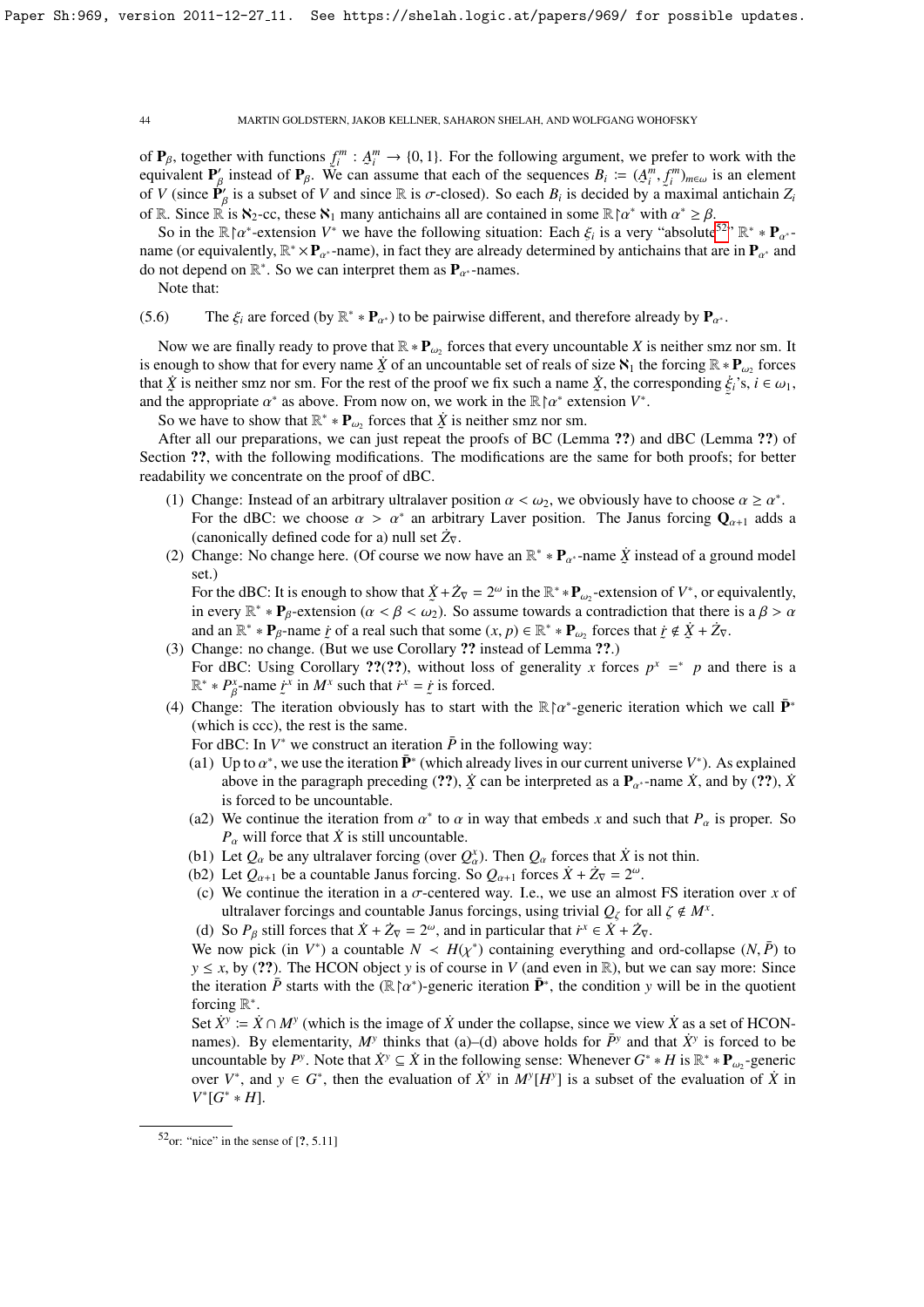(5) Change: No change here.

β

For dBC: We get our desired contradiction as follows:

Let *G*<sup>\*</sup> be  $\mathbb{R}^*$ -generic over *V*<sup>\*</sup> and contain *y*. Let *H<sub>β</sub>* be  $\mathbb{P}^*_{\beta}$ -generic over *V*<sup>\*</sup>[*G*<sup>\*</sup>] and contain *p*. So  $M^y[H^y_\beta]$  thinks that  $\dot{r} = x + z$  for some  $x \in \dot{X}^y \subseteq \dot{X}$  and  $\frac{z}{z} \in \dot{Z}_\nabla$ , contradicting (2).

## 6. A word on variants of the definitions

The following is not needed for understanding the paper, we just briefly comment on alternative ways some notions could be defined.

6.A. **Regarding "***alternating iterations***".** We call the set of  $\alpha \in \omega_2$  such that  $Q_\alpha$  is (forced to be) nontrivial the "*true domain*" of  $\bar{P}$  (we use this notation in this remark only). Obviously  $\bar{P}$  is naturally isomorphic to an iteration whose length is the order type of its true domain. In Definitions ?? and ??, we could have imposed the following additional requirements. All these variants lead to equivalent forcing notions.

- (1)  $M^x$  is (an ord-collapse of) an *elementary* submodel of  $H(\chi^*)$ .<br>This is equivalent as conditions coming from elementary sub-This is equivalent, as conditions coming from elementary submodels are dense in our R, by Fact ??. While this definition looks much simpler and therefore nicer (we could replace ord-transitive models by the better understood elementary models), it would not make things easier and just "hides" the point of the construction: For example, we use models  $M^x$  that are (an ord-collapse of) an elementary submodel of  $H^{V'}(\chi^*)$  for some forcing extension *V'* of *V*.<br>Require that  $(M^x)$  thinks that) the true domain of  $\bar{P}^x$  is  $\omega$
- (2) Require that  $(M^x \text{ thinks that})$  the true domain of  $\bar{P}^x$  is  $\omega_2$ .<br>This is equivalent for the same reason as (1) (and this required This is equivalent for the same reason as (1) (and this requirement is compatible with (1)). This definition would allow to drop the "trivial" option from the definition. The whole proof would still work with minor modifications — in particular, because of the following fact:  $54$
- (6.1) The finite support iteration of  $\sigma$ -centered forcing notions of length <  $(2^{\aleph_0})^+$  is again  $\sigma$ -centered  $\sigma$ -centered.

We chose our version for two reasons: first, it seems more flexible, and second, we were initially not aware of  $(?)$ .

(3) Alternatively, require that  $(M^x$  thinks that) the true domain of  $\bar{P}^x$  is countable.

Again, equivalence can be seen as in  $(1)$ , again  $(3)$  is compatible with  $(1)$  but obviously not with  $(2)$ . This requirement would not make the definition easier, so there is no reason to adopt it. It would have the slight inconvenience that instead of using ord-collapses as in Fact ??, we would have to put another model on top to make the iteration countable. Also, it would have the (purely aesthetic) disadvantage that the generic iteration itself does not satisfy this requirement.

(4) Also, we could have dropped the requirement that the iteration is proper. It is never directly used, and "densely"  $\bar{P}$  is proper anyway. (E.g., in Lemma ??(4)(a), we would just construct  $\bar{P}$  up to  $\alpha$  to be proper or even ccc, so that *X* remains uncountable.)

6.B. Regarding "*almost CS iterations and separative iterands*". Recall that in Definition ?? we required that each iterand  $Q_{\alpha}$  in a partial CS iteration is separative. This implies the property (actually: the three equivalent properties) from Fact ??. Let us call this property "*suitability*" for now. Suitability is a property of the limit  $P_{\varepsilon}$  of  $\overline{P}$ . Suitability always holds for finite support iterations and for countable support iterations. However, if we do not assume that each  $Q_\alpha$  is separative, then suitability may fail for partial CS iterations. We could drop the separativity assumption, and instead add suitability as an additional natural requirement to the definition of partial CS limit.

The disadvantage of this approach is that we would have to check in all constructions of partial CS iterations that suitability is indeed satisfied (which we found to be straightforward but rather cumbersome, in particular in the case of the almost CS iteration).

In contrast, the disadvantage of assuming that  $Q_\alpha$  is separative is minimal and purely cosmetic: It is well known that every quasiorder *Q* can be made into a separative one which is forcing equivalent to the original Q (e.g., by just redefining the order to be  $\leq^*_{\mathcal{Q}}$ ).

<span id="page-44-0"></span><sup>53</sup>Note that we get the same Borel code, whether we evaluate  $Z_{\nabla}$  in  $M^{\gamma}[H_{\beta}^{\gamma}]$  or in  $V^*[G^* * H_{\beta}]$ . Accordingly, the actual Borel set of reals coded by  $Z_{\nabla}$  in the smaller universe is a subset of the corresponding Borel set in the larger universe.

<span id="page-44-1"></span><sup>54</sup>We are grateful to Stefan Geschke and Andreas Blass for pointing out this fact. The only reference we are aware of is [?].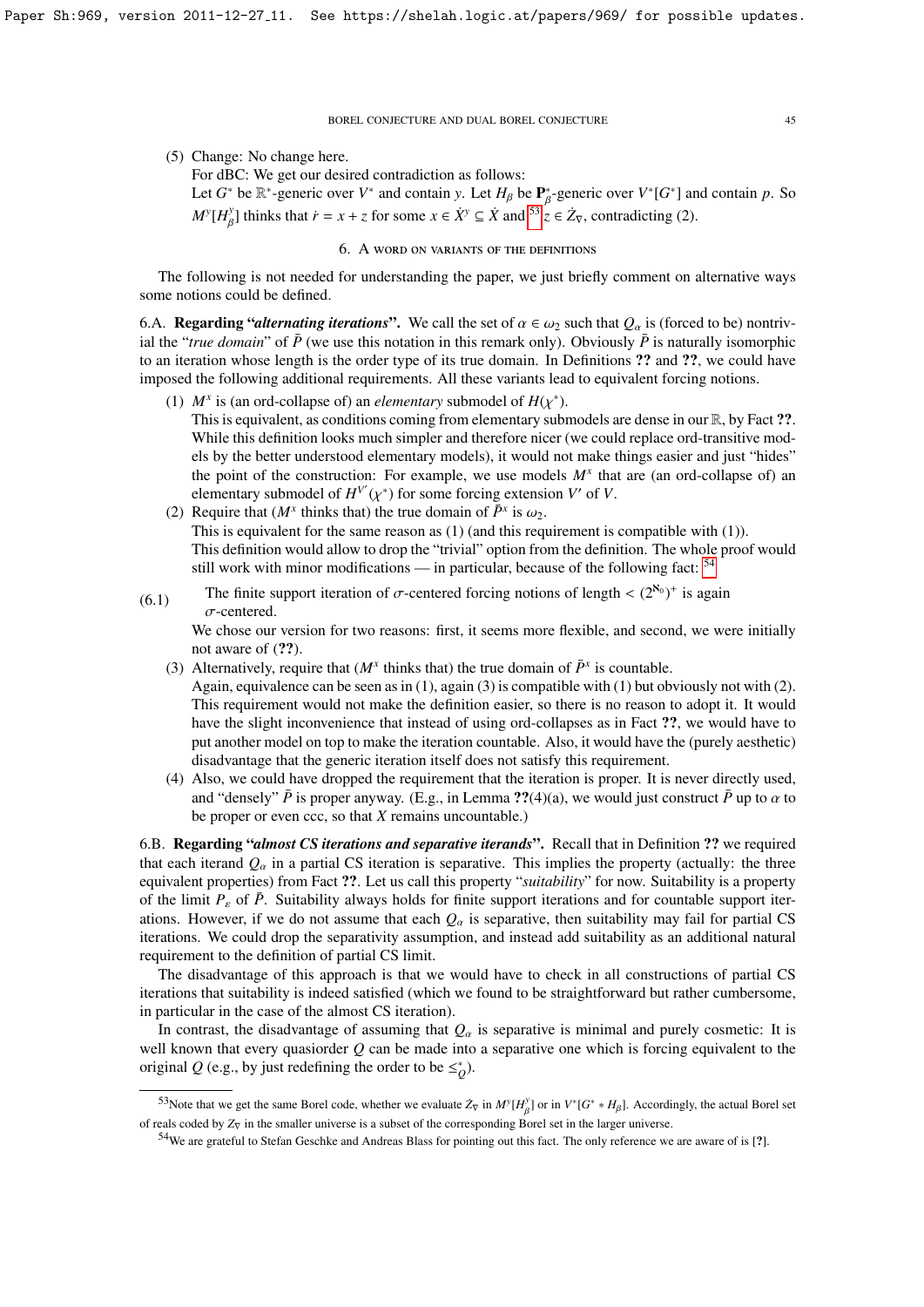6.C. Regarding "*preservation of random and quick sequences*". Recall Definition ?? of local preservation of random reals and Lemma ??.

In some respect the dense sets  $D_n$  are unnecessary. For ultralaver forcing  $\mathbb{L}_{\bar{D}}$ , the notion of a "quick" sequence refers to the sets  $D_n$  of conditions with stem of length at least *n*.

We could define a new partial order on  $\mathbb{L}_{\bar{D}}$  as follows:

 $q \leq' p \iff (q = p)$  or  $(q \leq p$  and the stem of *q* is strictly longer than the stem of *p*).

Then ( $\mathbb{L}_{\bar{D}}$ ,  $\leq$ ) and ( $\mathbb{L}_{\bar{D}}$ ,  $\leq'$ ) are forcing equivalent, and any  $\leq'$ -interpretation of a new real will automatically be quick be quick.

Note however that  $(\mathbb{L}_{\bar{D}}, \leq')$  is now not separative any more. Therefore we chose not to take this approach,  $ce$  losing separativity causes technical inconvenience, as described in **??** since losing separativity causes technical inconvenience, as described in ??.

#### **REFERENCES**

- [BJ95] Tomek Bartoszyński and Haim Judah. Set theory. A K Peters Ltd., Wellesley, MA, 1995. On the structure of the real line.
- [Bla88] Andreas Blass. Selective ultrafilters and homogeneity. *Ann. Pure Appl. Logic*, 38(3):215–255, 1988.
- [Bla11] Andreas Blass (mathoverflow.net/users/6794). Finite support iterations of σ-centered forcing notions. MathOverflow, 2011. <http://mathoverflow.net/questions/84129> (version: 2011-12-23).
- [Bor19] E. Borel. Sur la classification des ensembles de mesure nulle. *Bull. Soc. Math. France*, 47:97–125, 1919.
- [BS03] Tomek Bartoszynski and Saharon Shelah. Strongly meager sets of size continuum. *Arch. Math. Logic*, 42(8):769–779, 2003.
- [BS10] Tomek Bartoszynski and Saharon Shelah. Dual Borel conjecture and Cohen reals. *J. Symbolic Logic*, 75(4):1293–1310, 2010.
- [Car93] Timothy J. Carlson. Strong measure zero and strongly meager sets. *Proc. Amer. Math. Soc.*, 118(2):577–586, 1993.
- [GK06] Martin Goldstern and Jakob Kellner. New reals: can live with them, can live without them. *MLQ Math. Log. Q.*, 52(2):115– 124, 2006.
- [GMS73] Fred Galvin, Jan Mycielski, and Robert M. Solovay. Strong measure zero sets. *Notices of the AMS*, pages A–280, 1973.
- [Gol93] Martin Goldstern. Tools for your forcing construction. In *Set theory of the reals (Ramat Gan, 1991)*, volume 6 of *Israel Math. Conf. Proc.*, pages 305–360. Bar-Ilan Univ., Ramat Gan, 1993.

[Jec03] Thomas Jech. *Set theory*. Springer Monographs in Mathematics. Springer-Verlag, Berlin, 2003. The third millennium edition, revised and expanded.

- [JS90] Haim Judah and Saharon Shelah. The Kunen-Miller chart (Lebesgue measure, the Baire property, Laver reals and preservation theorems for forcing). *J. Symbolic Logic*, 55(3):909–927, 1990.
- [Kel] Jakob Kellner. Non-elementary proper forcing. preprint, <http://arxiv.org/abs/0910.2132>.
- [KS05] Jakob Kellner and Saharon Shelah. Preserving preservation. *J. Symbolic Logic*, 70(3):914–945, 2005.
- [Kun80] Kenneth Kunen. *Set theory*, volume 102 of *Studies in Logic and the Foundations of Mathematics*. North-Holland Publishing Co., Amsterdam, 1980. An introduction to independence proofs.
- [Lav76] Richard Laver. On the consistency of Borel's conjecture. *Acta Math.*, 137(3-4):151–169, 1976.
- [Paw96a] Janusz Pawlikowski. A characterization of strong measure zero sets. *Israel J. Math.*, 93:171–183, 1996.
- [Paw96b] Janusz Pawlikowski. Laver's forcing and outer measure. In *Set theory (Boise, ID, 1992–1994)*, volume 192 of *Contemp. Math.*, pages 71–76. Amer. Math. Soc., Providence, RI, 1996.
- [She98] Saharon Shelah. *Proper and improper forcing*. Perspectives in Mathematical Logic. Springer-Verlag, Berlin, second edition, 1998.
- [She04] Saharon Shelah. Properness without elementaricity. *J. Appl. Anal.*, 10(2):169–289, 2004.
- [She06] Saharon Shelah. Non-Cohen oracle C.C.C. *J. Appl. Anal.*, 12(1):1–17, 2006.
- [She10] Saharon Shelah. Large continuum, oracles. *Cent. Eur. J. Math.*, 8(2):213–234, 2010.
- [Sie28] W. Sierpiński. Sur un ensemble non dénombrable, dont toute image continue est de mesure nulle. *Fund. Math.*, 11:302– 304, 1928.